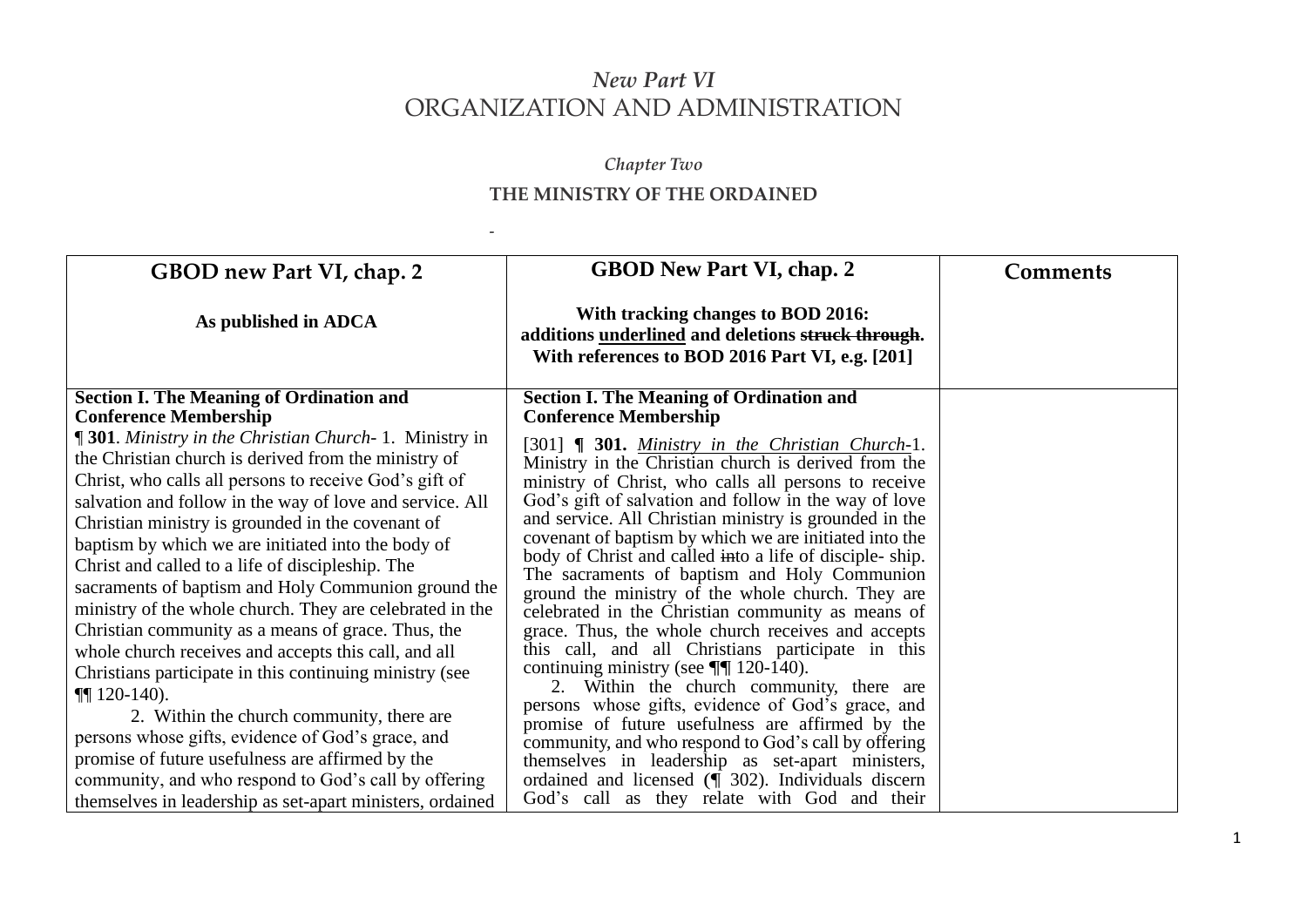| and licensed. (1 302) Individuals discern God's call as<br>they relate with God and their communities, and the<br>Church guides and confirms those calls. Calls—and the<br>discernment and confirmation of them—are gifts of the<br>Holy Spirit.<br>$>$ VII: $-$ <<br>GBOD $\sqrt{301.1+2} = 301.1+2$                                                                                                                                                                                                                                                                                                                                                                                                                                                                                                                                                                                                                                                                                                                                                                                                                                                                                                                                                                                                                                                                                                                                                         | communities, and the Church guides and con-firms<br>those eallings-calls. Calls—and the discernment and<br>confirmation of them—are gifts of the Holy Spirit.<br>$>\underline{\text{VII}}$ : — $\leq$                                                                                                                                                                                                                                                                                                                                                                                                                                                                                                                                                                                                                                                                                                                                                                                                                                                                                                                                                                                                                                                                                                                                                                                                                                            |  |
|---------------------------------------------------------------------------------------------------------------------------------------------------------------------------------------------------------------------------------------------------------------------------------------------------------------------------------------------------------------------------------------------------------------------------------------------------------------------------------------------------------------------------------------------------------------------------------------------------------------------------------------------------------------------------------------------------------------------------------------------------------------------------------------------------------------------------------------------------------------------------------------------------------------------------------------------------------------------------------------------------------------------------------------------------------------------------------------------------------------------------------------------------------------------------------------------------------------------------------------------------------------------------------------------------------------------------------------------------------------------------------------------------------------------------------------------------------------|--------------------------------------------------------------------------------------------------------------------------------------------------------------------------------------------------------------------------------------------------------------------------------------------------------------------------------------------------------------------------------------------------------------------------------------------------------------------------------------------------------------------------------------------------------------------------------------------------------------------------------------------------------------------------------------------------------------------------------------------------------------------------------------------------------------------------------------------------------------------------------------------------------------------------------------------------------------------------------------------------------------------------------------------------------------------------------------------------------------------------------------------------------------------------------------------------------------------------------------------------------------------------------------------------------------------------------------------------------------------------------------------------------------------------------------------------|--|
| <b>[302.</b> Ordination and Apostolic Ministry—The pattern<br>for this response to the call is provided in the<br>development of the early church. The apostles led in<br>prayer, teaching and preaching, ordered the spiritual and<br>temporal life of the community, established leadership<br>for the ministry of service, and provided for the<br>proclamation of the gospel to new persons and in new<br>places. The early church, through the laying on of<br>hands, set apart persons with responsibility to preach, to<br>teach, to administer the sacraments, to nurture, to heal,<br>to gather the community in worship, and to send them<br>forth in witness. The church also set apart other persons<br>to care for the physical needs of others, reflecting the<br>concerns for the people of the world. In the New<br>Testament (Acts 6), we see the apostles identifying and<br>authorizing persons to a ministry of service. These<br>functions, though set apart, were never separate from<br>the ministry of the whole people of God. Paul states<br>(Ephesians 4:1-12) that different gifts and ministries are<br>given to all persons. The Wesleyan tradition has, from<br>the beginning, encouraged a culture of call and a<br>community of discernment, which affirms and supports<br>the ministry of all Christians and identifies and<br>authorizes persons into ministries of the ordained.<br>$>$ VII: $-$ <<br>GBOD $\P$ 302 = 302 | [302] ¶ 302. Ordination and Apostolic Ministry—The<br>pattern for this response to the call is provided in the<br>development of the early church. The apostles led in<br>prayer, teaching and preaching, ordered the spiritual<br>and temporal life of the community, established<br>leadership for the ministry of service, and provided for<br>the proclamation of the gospel to new persons and in<br>new places. The early church, through the laying on of<br>hands, set apart persons with responsibility to preach,<br>to teach, to administer the sacraments, to nurture, to<br>heal, to gather the community in worship, and to send<br>them forth in witness. The church also set apart other<br>persons to care for the physical needs of others,<br>reflecting the concerns for the people of the world. In<br>the New Testament (Acts 6), we see the apostles<br>identifying and authorizing persons to a ministry of<br>service. These functions, though set apart, were never<br>separate from the ministry of the whole people of God.<br>Paul states (Ephesians 4:1-12) that different gifts and<br>ministries are given to all persons. The Wesleyan<br>tradition has, from the beginning, encouraged a culture<br>of call and a community of discernment, which affirms<br>and supports the ministry of all Christians and<br>identifies and authorizes persons into ministries of the<br>ordained.<br><u>&gt;VII: —&lt;</u> |  |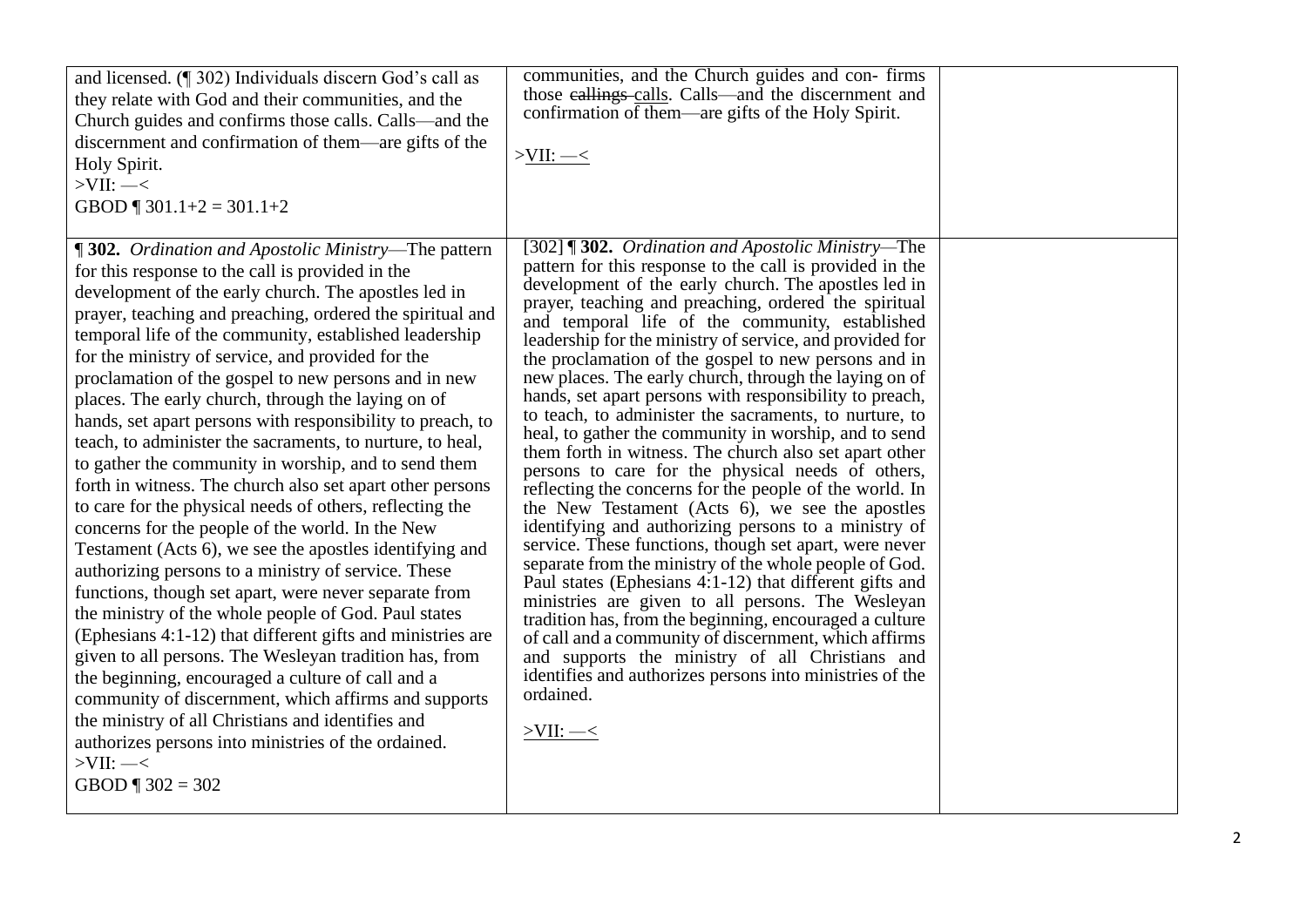¶ **303.** *Orders in Relation to the Ministry of All Christians—*1. Within the people of God, some persons are called to the ministry of deacon. The words deacon, deaconess, and diaconate all spring from a common Greek root—*diakonos*, or "servant," and *diakonia*, or "service." Very early in its history the church, as an act of worship and praise of God, instituted an order of ordained ministers to personify or focus the servanthood to which all Christians are called. These people were named deacons. This ministry exemplifies and leads the Church in the servanthood every Christian is called to live both in the church and the world. Those called to the ministry of deacon are called to witness to the Word in their words and actions, and to embody and lead the community's service in the world for the sake of enacting God's compassion and justice.

2. Within the people of God, other persons are called to the ministry of elder. The elders carry on the historic work of the *presbyteros* in the life of the Church. Beginning in some of the very early Christian communities, the *presbyteros* assisted the bishop in leading the gathered community in the celebration of sacraments and the guidance and care of its communal life. Those called to the ministry of the elder are called to bear authority and responsibility to preach and teach the Word, to administer the sacraments, and to order the life of the church so it can be faithful in making disciples of Jesus Christ for the transformation of the world. >VII: *—<*

GBOD  $\P$  303.1-2 = 305

### Section II. Clergy Orders in The United Methodist Church

[305] ¶ **303.** *Clergy Orders in Relation to the Ministry of All Christians—*Baptism is God's gift of unmerited grace through the Holy Spirit. It is an incorporation into Christ which marks the entrance of each person into the church and its ministry (Romans  $6:3, 4, 18$ .

The New Testament witness to Jesus Christ makes clear that the primary form of his ministry in God's name is that of service, *diakonia,* in the world. Very early in its history, the church came to understand that all of its members were commissioned in bap- tism to ministries of love, justice, and service within local congregations and the larger communities in which they lived; all who follow Jesus have a share in the ministry of Jesus, who came not to be served, but to serve. There is thus a general ministry of all baptized Christians (see ¶¶ 126-137).

1. Within the people of God, some persons are called to the ministry of deacon. The words deacon, deaconess, and diaconate all spring from a common Greek root—*diakonos,* or "servant," and *diakonia,* or "service." Very early in its history the church, as an act of worship and praise of God, instituted an order of ordained ministers to personify or focus the servanthood to which all Christians are called. These people were named *deacons*. This ministry exemplifies and leads the Church in the servanthood every Christian is called to live both in the church and the world. Those called to the ministry of deacon are called to witness to the Word in their words and actions, and to embody and lead the community's service in the world for the sake of enacting God's compassion and justice.

2. Within the people of God, other persons are called to the ministry of elder. The elders carry on the historic work of the *presbyteros* in the life of the Church. Beginning in some of the very early Christian communities, the *presbyteros* assisted the bishop in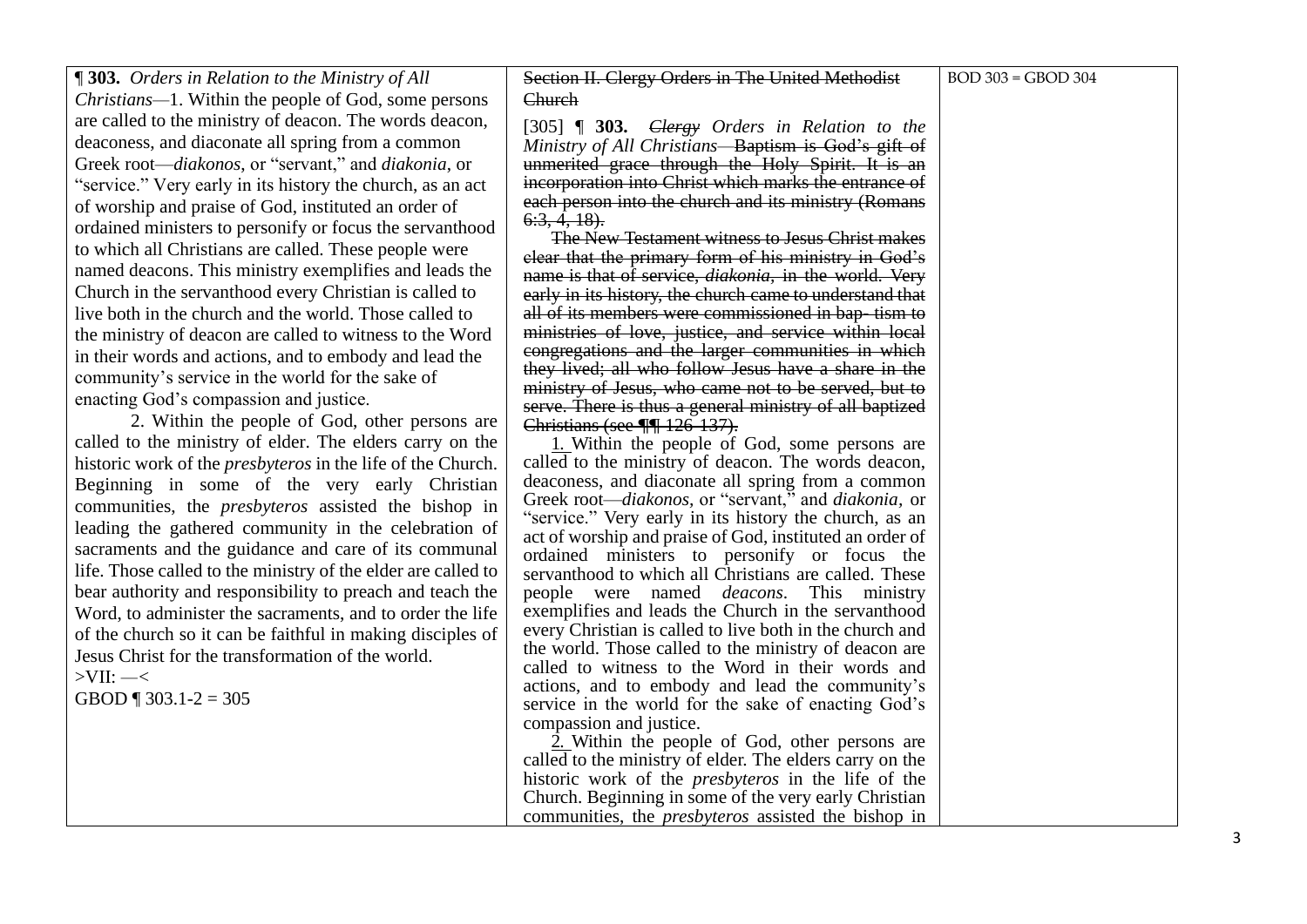|                                                                                                                                                                                                                                                                                                                                                                                                                                                                                                                                                                                                                                                                                                                                                                                                                                                                                                                                                                                                                                                                                                                                                                                                                                                                                                                                                                                                                                                                            | lead- ing the gathered community in the celebration of<br>sacraments and the guidance and care of its communal<br>life. Those called to the ministry of the elder are called<br>to bear authority and responsibility to preach and teach<br>the Word, to administer the sacraments, and to order<br>the life of the church so it can be faithful in making<br>disciples of Jesus Christ for the transformation of the<br>world.<br>$>$ VII: $-$ <                                                                                                                                                                                                                                                                                                                                                                                                                                                                                                                                                                                                                                                                                                                                                                                                                                                                                                                                                                                                                                                                                                                                                                                                                                                                             |                  |
|----------------------------------------------------------------------------------------------------------------------------------------------------------------------------------------------------------------------------------------------------------------------------------------------------------------------------------------------------------------------------------------------------------------------------------------------------------------------------------------------------------------------------------------------------------------------------------------------------------------------------------------------------------------------------------------------------------------------------------------------------------------------------------------------------------------------------------------------------------------------------------------------------------------------------------------------------------------------------------------------------------------------------------------------------------------------------------------------------------------------------------------------------------------------------------------------------------------------------------------------------------------------------------------------------------------------------------------------------------------------------------------------------------------------------------------------------------------------------|-------------------------------------------------------------------------------------------------------------------------------------------------------------------------------------------------------------------------------------------------------------------------------------------------------------------------------------------------------------------------------------------------------------------------------------------------------------------------------------------------------------------------------------------------------------------------------------------------------------------------------------------------------------------------------------------------------------------------------------------------------------------------------------------------------------------------------------------------------------------------------------------------------------------------------------------------------------------------------------------------------------------------------------------------------------------------------------------------------------------------------------------------------------------------------------------------------------------------------------------------------------------------------------------------------------------------------------------------------------------------------------------------------------------------------------------------------------------------------------------------------------------------------------------------------------------------------------------------------------------------------------------------------------------------------------------------------------------------------|------------------|
| ¶ 304. Purpose of Ordination-1. Ordination to<br>ministry is a gift from God to the church. In ordination,<br>the church affirms and continues the apostolic ministry<br>through persons empowered by the Holy Spirit. As<br>such, those who are ordained make a commitment to<br>conscious living of the whole gospel and to the<br>proclamation of that gospel to the end that the world may<br>be saved.<br>2. Ordination is fulfilled in leadership of the<br>people of God through ministries of Service, Word,<br>Sacrament, Order, Compassion, and Justice. The<br>Church's ministry of service is a primary representation<br>of God's love. Those who respond to God's call to lead<br>in service, word, compassion, and justice and equip<br>others for this ministry through teaching, proclamation,<br>and worship and who assist elders in the administration<br>of the sacraments are ordained as deacons. Those whose<br>leadership in service includes preaching and teaching<br>the Word of God, administration of the sacraments,<br>ordering the Church for its mission and service, and<br>administration of the discipline of the Church are<br>ordained as elders.<br>3. Ordained persons exercise their ministry in<br>covenant with all Christians, especially with those<br>whom they lead and serve in ministry. They also live in<br>covenant of mutual care and accountability with all<br>those who share their ordination, especially in The | [303] <b>[304.</b> <i>Purpose of Ordination</i> —1. Ordination<br>to this ministry is a gift from God to the church. In<br>ordination, the church affirms and continues the<br>apostolic ministry through persons empowered by the<br>Holy Spirit. As such, those who are ordained make a<br>commitment to conscious living of the whole gospel<br>and to the proclamation of that gospel to the end that<br>the world may be saved.<br>2. Ordination is fulfilled in leadership of the<br>people of God through ministries of Service, Word,<br>Sacrament, Order, Compassion, and Justice. The<br>Church's ministry of service is a primary representation<br>of God's love. Those who respond to God's call to lead<br>in service, word, compassion, and justice and equip<br>others for this ministry through teaching, proclamation,<br>and worship and who assist elders in the administration<br>of the sacraments are ordained as deacons. Those<br>whose leadership in service includes preaching and<br>teaching the Word of God, administration of the<br>sacraments, ordering the Church for its mission and<br>service, and administration of the discipline of the<br>Church are ordained as elders.<br>3. Ordained persons exercise their ministry in<br>covenant with all Christians, especially with those<br>whom they lead and serve in ministry. They also live<br>in covenant of mutual care and account-ability with<br>all those who share their ordination, especially in The<br>United Methodist Church, with the ordained who are<br>members of the same annual conference and part of the<br>same Order. The covenant of ordained ministry is a<br>lifetime commitment, and those who enter into it | BOD 304=GBOD 305 |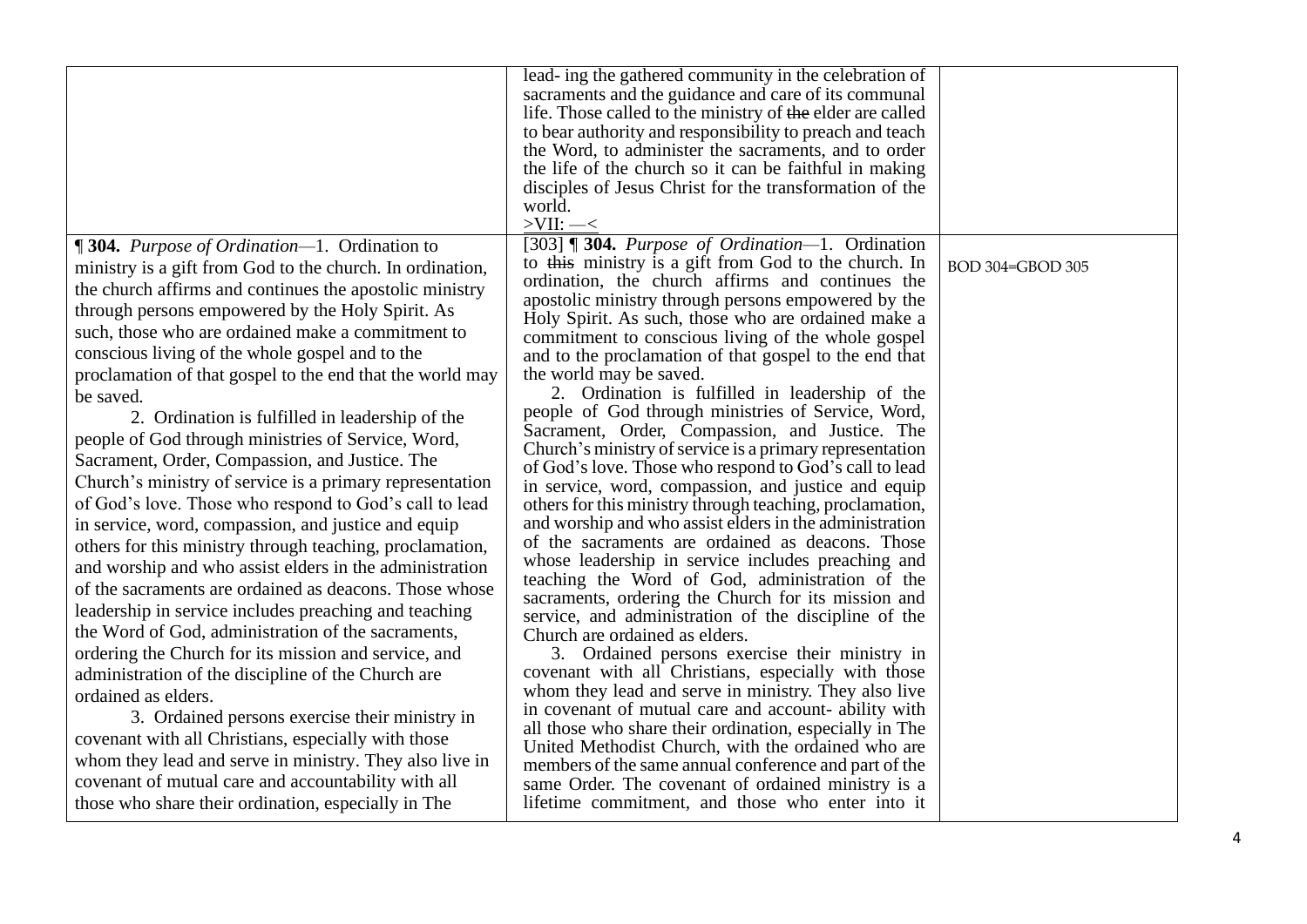| United Methodist Church, with the ordained who are       |
|----------------------------------------------------------|
| members of the same annual conference and part of the    |
| same Order. The covenant of ordained ministry is a       |
| lifetime commitment, and those who enter into it         |
| dedicate their whole lives to the personal and spiritual |
| disciplines it requires.                                 |

4. The effectiveness of the Church in mission depends on these covenantal commitments to the ministry of all Christians and the ordained ministry of the Church. Through ordination and through other offices of pastoral leadership, the Church provides for the continuation of Christ's ministry, which has been committed to the church as a whole. Without creative use of the diverse gifts of the entire body of Christ, the ministry of the church is less effective. Without responsible leadership, the focus, direction, and continuity of that ministry is diminished. Every local church should intentionally nurture candidates for ordained ministry and provide spiritual and financial support for their education as servant leaders for the ministry of the whole people of God .

5. In keeping with ancient Christian teaching and our Wesleyan tradition, we affirm that ordination for the same, or equivalent order, is not repeatable. >VII: *— <* GBOD  $\P$  304.1-5 = 303.1-5

¶ **305.** *Qualifications for Ordination* —1. Those whom the Church ordains shall be conscious of God's call to ordained ministry, and their call shall be acknowledged and authenticated by the Church. God's call has many manifestations, and the Church cannot structure a single test of authenticity. Nevertheless, the experience of the Church and the needs of its ministry require certain qualities of faith, life, and practice from those who seek

dedicate their whole lives to the personal and spiritual disciplines it requires.

4. The effectiveness of the Church in mission depends on these covenantal commitments to the ministry of all Christians and the ordained ministry of the Church. Through ordination and through other offices of pastoral leadership, the Church provides for the continuation of Christ's ministr y, which has been committed to the church as a whole. Without creative use of the diverse gifts of the entire body of Christ, the ministry of the church is less effective. Without responsible leadership, the focus, direction, and continuity of that ministry is diminished. It is out of the faith and witness of the congregation that men and women respond to God's call to o rdained ministry. Every local church should intentionally nurture candidates for ordained ministry and provide spiritual and financial support for their education as servant leaders for the ministry of the whole people of God.

5. In keeping with ancient Christian teaching and our Wesleyan tradition, we affirm that ordination for the same, or equivalent order, is not repeatable.

[304] ¶ **305.** *Qualifications for Ordination* —1. Those whom the Church ordains shall be conscious of God's call to o rdained ministr y, and their call shall be acknowledged and authenticated by the Church. God's call has many manifestations, and the Church cannot structure a single test of authenticity. Nevertheless, the experience of the Church and the needs of its ministry require certain qualities of faith, life, and practice from those who seek o rdination as deacons and elders. In

>VII: *— <*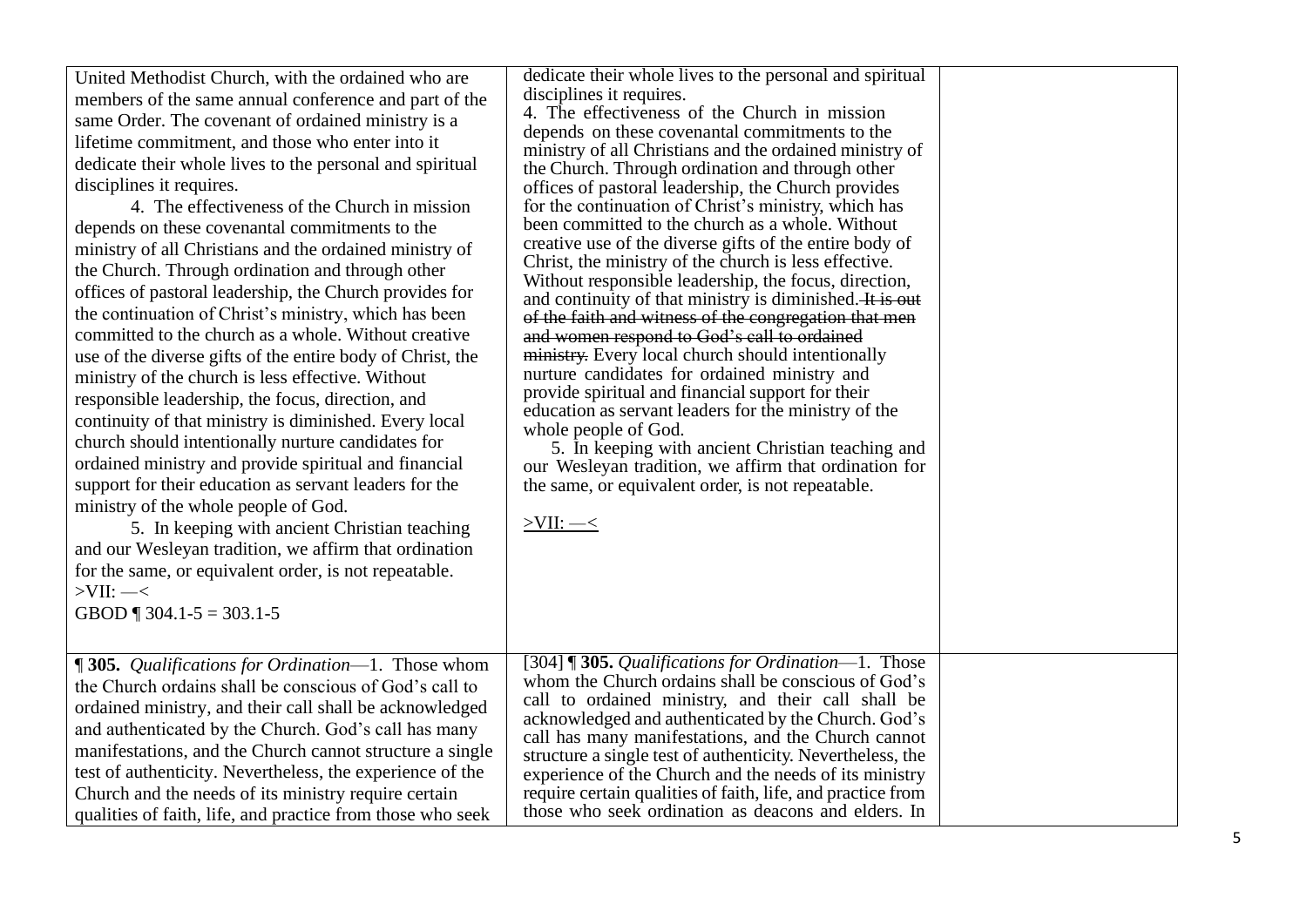ordination as deacons and elders. In order that The United Methodist Church may be assured that those persons who present themselves as candidates for ordained ministry are truly called of God, the Church expects persons seeking ordination to:

*a)* Have a personal faith in Christ and be committed to Christ as Savior and Lord.

*b)* Nurture and cultivate spiritual disciplines and patterns of holiness.

*c*) Teach and model generous Christian giving with a focus on tithing as God's standard of giving.

*d)* Acknowledge a call by God to give themselves completely to ordained ministry following Jesus' pattern of love and service.

*e)* Communicate persuasively the Christian faith in both oral and written form.

*f)* Make a commitment to lead the whole Church in loving service to humankind.

*g)* Give evidence of God's gifts for ordained ministry, evidence of God's grace in their lives, and promise of future usefulness in the mission of the Church.

*h)* Be persons in whom the community can place trust and confidence.

*i)* Accept that Scripture contains all things necessary for salvation through faith in God through Jesus Christ; be competent in the disciplines of Scripture, theology, church history, and Church polity; possess the skills essential to the practice of ordained ministry; and lead in making disciples for Jesus Christ.

*j)* Be accountable to The United Methodist Church, accept its Doctrinal Standards and *Discipline* and authority, accept the supervision of those appointed to this ministry, and be prepared to live in the covenant of its ordained ministers.

o rder that The United Methodist Chu rch may be assu red that those persons who p resent themselves as candidates for ordained ministry are truly called of God, the Church expects persons seeking ordination to:

*a)* Have a personal faith in Christ and be committed to Christ as Savior and Lo rd.

b) Nurture and cultivate spiritual disciplines and patterns of holiness. *<sup>c</sup>*) Teach and model gene rous Christian

giving with a focus on tithing as God's standa rd of giving

*d)* Acknowledge a call by God to give themselves completely to o rdained ministry following Jesus' pattern of love and service.

*e)* Communicate persuasively the Christian faith in both oral and written form.

*f)* Make a commitment to lead the whole Chu rch in loving service to humankind.

*g)* Give evidence of God's gifts for o rdained ministr y, evidence of God's grace in their lives, and p romise of futu re usefulness in the mission of the Church.

*h*) Be persons in whom the community can place t rust and confidence.

*i*) Accept that Scripture contains all things necessary for salvation th rough faith in God th rough Jesus Christ; be competent in the disciplines of Scripture, theology, church history, and Church polity; possess the skills essential to the practice of ordained ministry; and lead in making disciples for Jesus Christ.

j) Be accountable to The United Methodist Church, accept its Doctrinal Standa rds and *Discipline* and authorit y, accept the supervision of those appointed to this ministr y, and be p repa red to live in the covenant of its o rdained ministers.

2. For the sake of the mission of Jesus Christ in the world and the most e ffective witness to the Christian gospel, and in consideration of the influence of an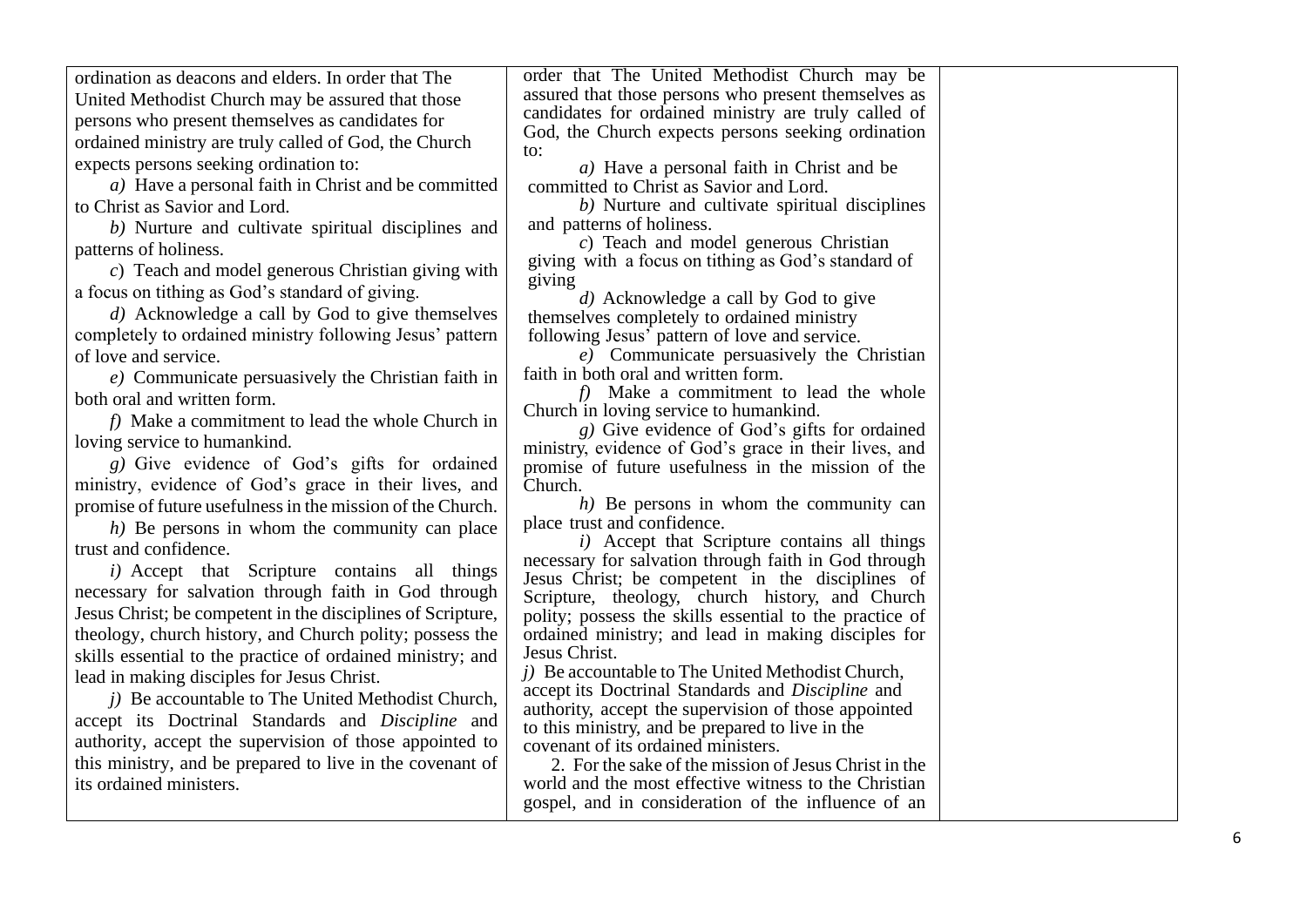2. For the sake of the mission of Jesus Christ in the world and the most effective witness to the Christian gospel, and in consideration of the influence of an ordained clergy on the lives of other persons both within and outside the Church, the Church expects those who seek ordination to make a complete dedication of themselves to the highest ideals of the Christian life. To this end, they agree to exercise responsible self-control by personal habits conducive to bodily health, mental and emotional maturity, integrity in all personal relationships, fidelity in marriage and celibacy in singleness, social responsibility, and growth in grace and in the knowledge and love of God.

3. While persons set apart by the Church for ordained ministry are subject to all the frailties of the human condition and the pressures of society, they are required to maintain the highest standards of holy living in the world. The practice of homosexuality is incompatible with Christian teaching. Therefore selfavowed practicing homosexuals**<sup>1</sup>** are not to be certified as candidates, ordained as ministers, or appointed to serve in The United Methodist Church.<sup>2</sup>

4. The United Methodist Church entrusts those persons who are in the ordained ministry with primary responsibility for maintaining standards of education and preparation for ordination. Having been originally recommended by a charge conference or equivalent body (¶ 309.2 *c* ) and approved by the clergy session of the annual conference, persons are elected to membership in the annual conference and ordained by the bishop.

5. In all votes regarding license, ordination, or conference membership, the requirements set forth herein are minimum requirements only.

ordained *ministerclergy* on the lives of other persons both within and outside the Church, the Church expects those who seek o rdination to make a complete dedication of themselves to the highest ideals of the Christian life. To this end, they agree to exercise responsible self-control by personal habits conducive to bodily health, mental and emotional maturit y, integrity in all personal relationships, fidelity in marriage and celibacy in singleness, social responsibility, and growth in grace and in the knowledge and love of God.

3. While persons set apart by the Church for ordained ministry a r e subject to all the frailties of the human condition and the pressures of society, they are requi red to maintain the high est standa rds of holy living in the world. The practice of homosexuality is incompatible with Christian teaching. Therefore selfavowed practicing homosexuals  $a^2$  are not to be certified as candidates, o rdained as ministers, or appointed to serve in The United Methodist Church.<sup>2</sup>

4. The United Methodist Church entrusts those person s who are in the o rdained ministry with primary responsibility for maintaining standa rds of education and preparation for ordination. Having been originally recommended by a charge conference or equivalent body  $(\sqrt{\frac{310.1e309.2c}{}})$  and by authorization of the o rdained members in full connection wit h approved by the clergy session of the annual conference, according to the procedures set out in the *Book of Discipline* for the examination and approval of candidates for ordination, persons are elected to membership in the annual conference and ordained by the bishop.

5. In all votes rega rding license, o rdination, or conference membership, the requirements set forth herein are minimum requirements only. Each person voting is expected to vote prayerfully based on personal judgment of the applicant's gifts, evidence of God's grace, and promise of future usefulness for the mission of the Church.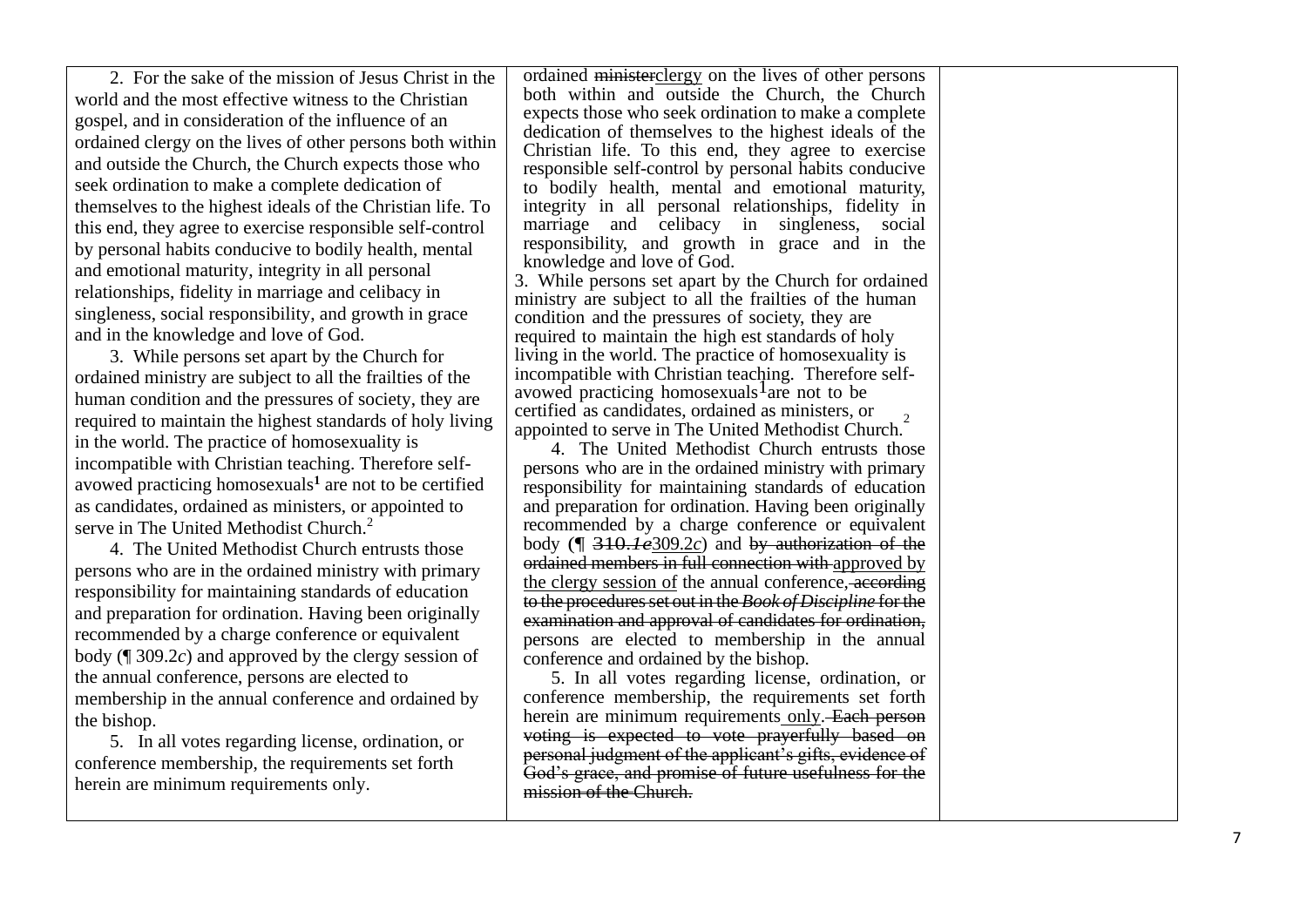| 6. In central conferences, the annual conference,<br>upon recommendation of its Board of Ordained<br>Ministry, may create an executive committee of the<br>Board, district committees on ordained ministry, or<br>other appropriate structure, as it serves the need to carry<br>out the work of the Board of Ordained Ministry, and<br>assign and delegate to such structures the appropriate<br>tasks and responsibilities it chooses.<br>With regard to mandated sub-units of the Board of<br>Ordained Ministry and their respective tasks and<br>responsibilities, jurisdictional conferences shall follow<br>the procedures in Part VII of the Discipline.<br>$>$ VII: $-$ <<br>GBOD $\text{\textsterling} 305.1 - 5 = 304.1 - 5$ ; 305.6=new<br><sup>1.</sup> "Self-avowed practicing homosexual" is understood to mean that<br>a person openly acknowledges to a bishop, district superintendent,<br>district committee of ordained ministry, Board of Ordained<br>Ministry, or clergy session that person is a practicing homosexual.<br>Judicial Council Decisions 702, 708, 722, 725, 764, 844, 984, 1020.<br><sup>2</sup> See Judicial Council Decisions 984, 985, 1027, 1028. | 6. In central conferences, the annual conference,<br>upon recommendation of its Board of Ordained<br>Ministry, may create an executive committee of the<br>Board, district committees on ordained ministry, or<br>other appropriate structure, as it serves the need to<br>carry out the work of the Board of Ordained Ministry,<br>and assign and delegate to such structures the<br>appropriate tasks and responsibilities it chooses.<br>With regard to mandated sub-units of the Board of<br>Ordained Ministry and their respective tasks and<br>responsibilities.<br>jurisdictional<br>conferences<br>shall<br>follow the procedures in Part VII of the Discipline.<br>$>$ VII: $-$ <<br>"Self-avowed practicing homosexual" is understood to mean<br>that a person openly acknowledges to a bishop, district<br>superintendent, district committee of ordained ministry, Board of<br>Ordained Ministry, or clergy session that person is a practicing<br>homosexual. Judicial Council Decisions 702, 708, 722, 725, 764,<br>844, 984, 1020.<br><sup>2</sup> See Judicial Council Decisions 984, 985, 1027, 1028. |  |
|-------------------------------------------------------------------------------------------------------------------------------------------------------------------------------------------------------------------------------------------------------------------------------------------------------------------------------------------------------------------------------------------------------------------------------------------------------------------------------------------------------------------------------------------------------------------------------------------------------------------------------------------------------------------------------------------------------------------------------------------------------------------------------------------------------------------------------------------------------------------------------------------------------------------------------------------------------------------------------------------------------------------------------------------------------------------------------------------------------------------------------------------------------------------------------------------|------------------------------------------------------------------------------------------------------------------------------------------------------------------------------------------------------------------------------------------------------------------------------------------------------------------------------------------------------------------------------------------------------------------------------------------------------------------------------------------------------------------------------------------------------------------------------------------------------------------------------------------------------------------------------------------------------------------------------------------------------------------------------------------------------------------------------------------------------------------------------------------------------------------------------------------------------------------------------------------------------------------------------------------------------------------------------------------------------------------------|--|
| ¶306. Order of Deacons and Order of Elders-All<br>persons ordained as clergy-upon election to full<br>membership in the annual conference shall be members<br>of and participate in an order appropriate to their<br>election. An order is a covenant community within the<br>church to mutually support, care for, and hold<br>accountable its members for the sake of the life and<br>mission of the church. These orders, separately or<br>together, seek to respond to the spiritual hunger among<br>clergy for a fulfilling sense of vocation, for support<br>among peers, and for a deepening relationship with<br>God.<br>>VII:306.001-306.002<<br>GBOD $\P$ 306 = 306                                                                                                                                                                                                                                                                                                                                                                                                                                                                                                             | [306] ¶ 306. Order of Deacons and Order of Elders-<br>There shall be in each annual conference an Order of<br>Deacons and an Order of Elders. All persons ordained as<br>clergy in The United Methodist Church upon election to<br>full membership in the annual conference shall be<br>members of and participate in an order appropriate to<br>their election. An order is a covenant community within<br>the church to mutually support, care for, and hold<br>accountable its members for the sake of the life and<br>mission of the church. These orders, separately or<br>together, seek to respond to the spiritual hunger among<br>clergy for a fulfilling sense of vocation, for support<br>among peers during this stressful time of change in the<br>Church, and for a deepening relationship with God.                                                                                                                                                                                                                                                                                                     |  |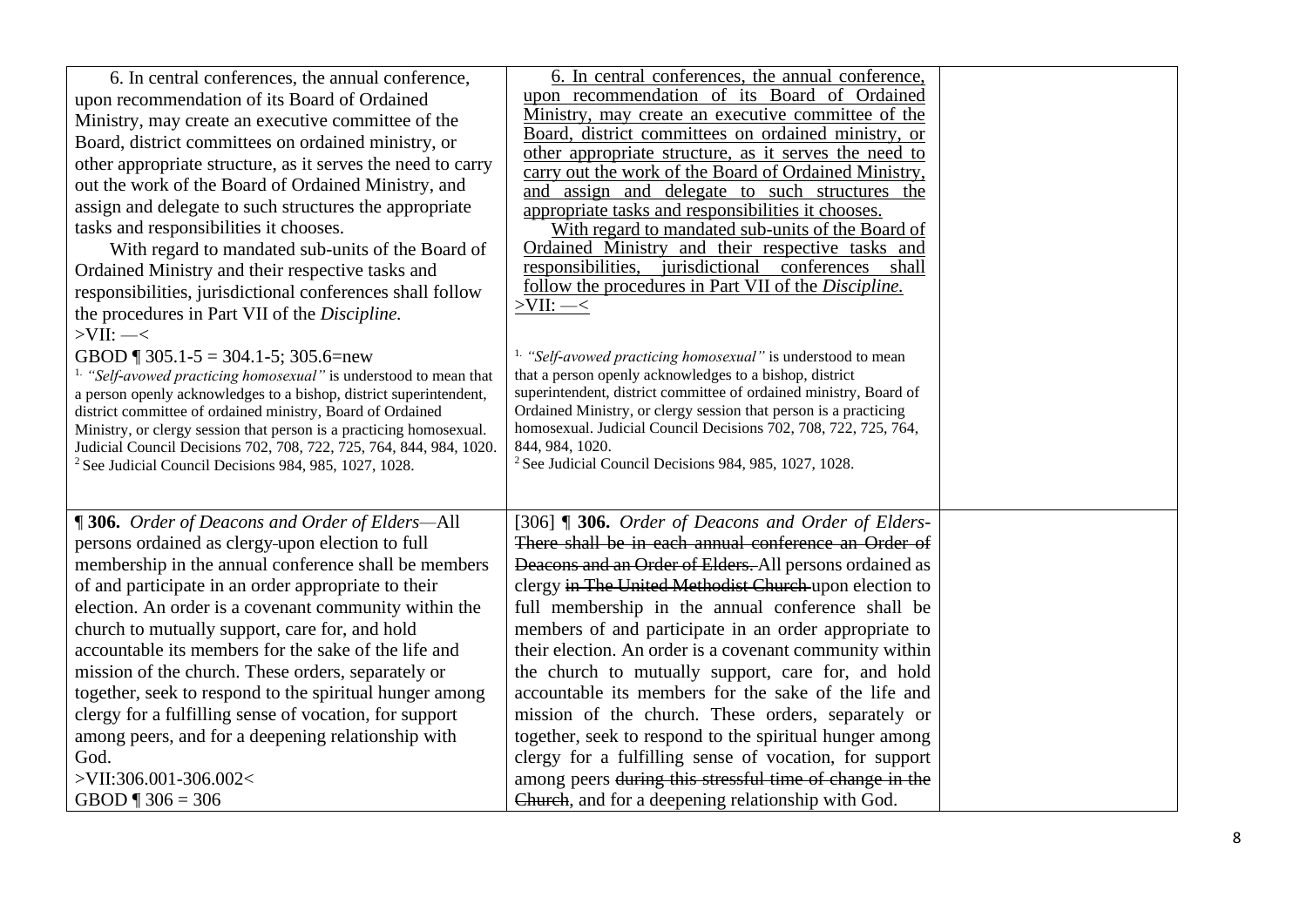|                                                          | $>$ VII: $-\leq$                                       |                        |
|----------------------------------------------------------|--------------------------------------------------------|------------------------|
| ¶ 307. Changing Orders-1. Upon recommendation of         | [309] [307. Changing Orders Membership in an Order-    | BOD 307 = GBOD 306.001 |
| the Board of Ordained Ministry and vote of the clergy    | 1. Persons shall become members of the Order of        | BOD 308 = GBOD 306.002 |
| session of the annual conference, elders may be received | Deacons or Order of Elders following their election to |                        |
| as deacons in full connection, and deacons in full       | full membership in the annual conference. Acceptance   |                        |
| connection may be received as elders, provided they are  | of the status of full membership will constitute a     |                        |
| in good standing and have:                               | commitment to regular participation in the life of the |                        |
| $a)$ informed the bishop and district superintendent     | order.                                                 |                        |
| of their intention.                                      | 1.2. Changing Orders-Upon recommendation of the        |                        |
| b) applied in writing to the Board of Ordained           | Board of Ordained Ministry and vote of the clergy      |                        |
| Ministry,                                                | session of the members in full connection in an annual |                        |
| $c)$ articulated to the Board of Ordained Ministry       | conference, elders may be received as deacons in full  |                        |
| their call to the ministry of the deacon or the elder.   | connection, and deacons in full connection may be      |                        |
| d) completed all requirements for admission to the       | received as elders, provided they are in good standing |                        |
| order for which they apply, ¶[320 and 324, and           | and have:                                              |                        |
| $e$ ) completed at least two years, and no more than     | informed<br>the<br>bishop<br>district<br>a)<br>and     |                        |
| eight years, under appointment while licensed for the    | superintendent of their intention,                     |                        |
| ministry of the order to which they are transitioning.   | b) applied in writing to the Board of Ordained         |                        |
| 2. Such persons shall retain their credentials and       | Ministry,                                              |                        |
| full membership in the annual conference through the     | $c)$ articulated to the Board of Ordained Ministry     |                        |
| transition period from one order to the other. When      | their call to the ministry of the deacon or the elder. |                        |
| ordained to the order to which they are transitioning,   | completed all academic and other<br>d)                 |                        |
| they shall surrender to the conference secretary the     | requirements for admission to the order for which they |                        |
| credentials of the order from which they are leaving.    | are applying, BOD¶ ¶ 320 and 324 324, 330, & 335, and  |                        |
| $>$ VII: $-$ <                                           | $e$ ) completed at least two years, and no more than   |                        |
| GBOD $\sqrt{ }$ 307.1+2 = 309.2+3                        | eight years, under appointment while licensed for the  |                        |
|                                                          | ministry of the order to which they are transitioning. |                        |
|                                                          | 2.3. Such persons shall retain their credentials and   |                        |
|                                                          | full membership in the annual conference through the   |                        |
|                                                          | transition period from one order to the other. When    |                        |
|                                                          | ordained to the order to which they are transitioning, |                        |
|                                                          | they shall surrender to the conference secretary the   |                        |
|                                                          | credentials of the order from which they are leaving.  |                        |
|                                                          | $>\underbar{VII:}-<$                                   |                        |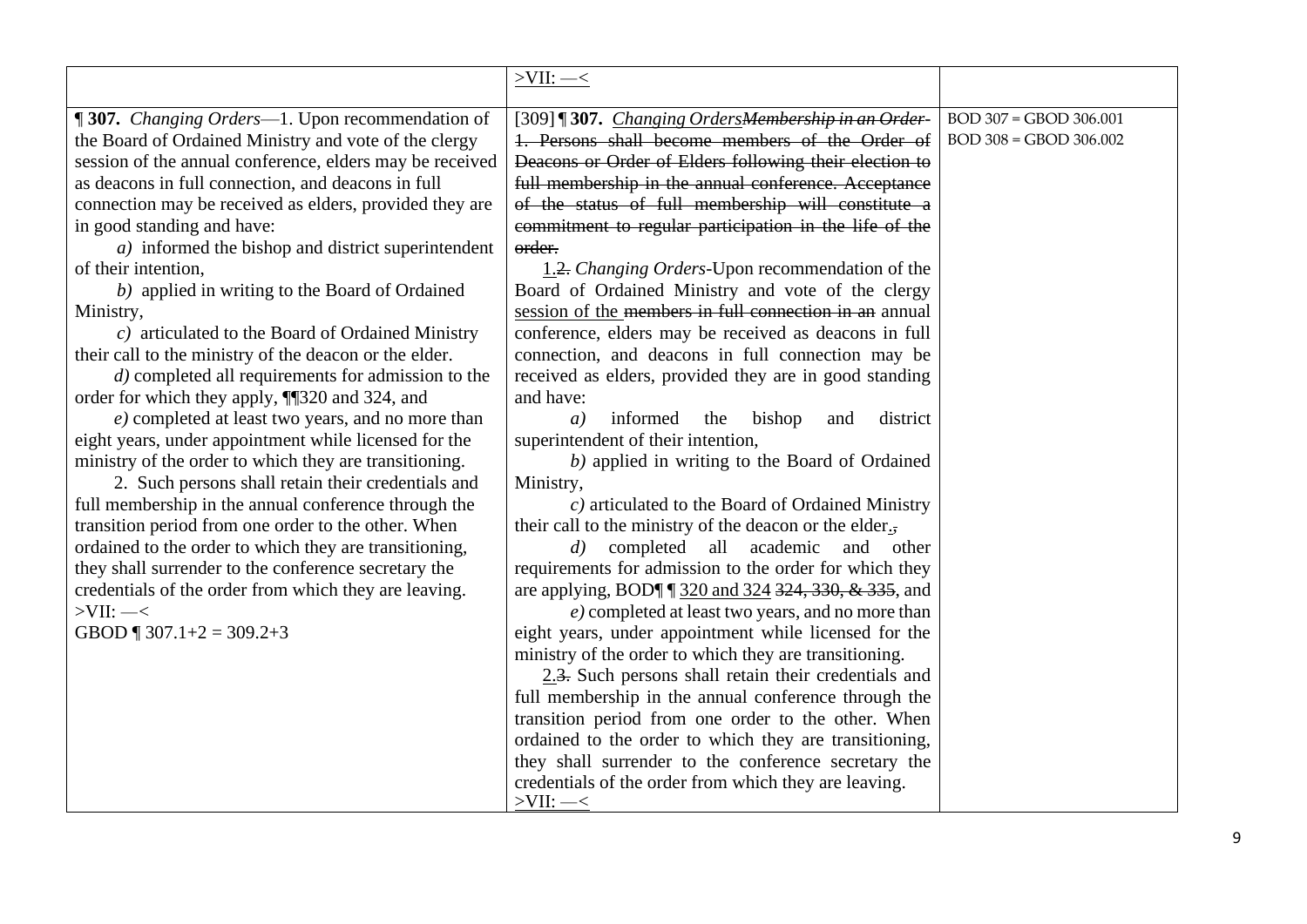| <b>[308.</b> General Provisions—1. The annual conference                                                     | <b>Section XVIII. General Provisions</b>                                                        |                          |
|--------------------------------------------------------------------------------------------------------------|-------------------------------------------------------------------------------------------------|--------------------------|
| is the basic body of The United Methodist Church. The                                                        | [369] <b>[308.</b> <i>General Provisions-1</i> . The annual                                     |                          |
| clergy membership of an annual conference shall consist                                                      | conference is the basic body of The United Methodist                                            |                          |
| of deacons and elders in full connection (¶ 325, 333),                                                       | Church. The clergy membership of an annual conference                                           |                          |
| provisional members $(\sqrt{\phantom{a}}\,323)$ , associate members                                          | shall consist of deacons and elders in full connection (                                        |                          |
| (1317), affiliate members (1340.4), and local pastors                                                        | 325 329, 333), provisional members (¶ 323 327),                                                 |                          |
| (1313). All clergy are amenable to the annual                                                                | associate members $(\sqrt{\frac{317}{344.4}})$ , affiliate members $(\sqrt{\sqrt{\frac{1}{1}}}$ |                          |
| conference in the performance of their duties in the                                                         | 340.4 344.4, 586.4), and local pastors (1 313 317). All                                         |                          |
| positions to which they are appointed. <sup>3</sup>                                                          | clergy are amenable to the annual conference in the                                             |                          |
| 2. Both men and women are included in all                                                                    | performance of their duties in the positions to which they                                      |                          |
| provisions of the <i>Discipline</i> that refer to the ordained                                               | are appointed. $3$                                                                              |                          |
| ministry. <sup>4</sup>                                                                                       | 2. Both men and women are included in all                                                       |                          |
| 3. There shall be an annual meeting of this                                                                  | provisions of the Discipline that refer to the ordained                                         |                          |
| covenant body, called "clergy session", in executive                                                         | ministry. <sup>4</sup>                                                                          |                          |
| session of all clergy members in full connection with the                                                    | 3. In all cases where district committees on ordained                                           |                          |
| annual conference, with voting rights as specified by the                                                    | ministry, boards of ordained ministry, or clergy in                                             | BOD 369.3-4=GBOD 308.001 |
| Discipline, at the site of the regular session of the annual                                                 | executive session vote on granting any status regarding                                         |                          |
| conference, or at an alternative time and location                                                           | license, ordination, or conference membership, it is                                            |                          |
| determined by the bishop after consultation with the                                                         | understood that the requirements set forth herein are                                           |                          |
| cabinet and the Board of Ordained Ministry, to consider                                                      | minimum requirements only. Each person voting is                                                |                          |
| questions relating to matters of ordination, character,                                                      | expected to vote prayerfully based on his or her personal                                       |                          |
| and conference relations. <sup>5</sup>                                                                       | judgment of the applicant's gifts, evidence of God's                                            |                          |
| 4. A special session of the annual conference                                                                | grace, and promise of future usefulness for the mission                                         |                          |
| may be held at such time and at such place as the bishop                                                     | of the Church. <sup>75</sup>                                                                    |                          |
| shall determine, after consultation with the cabinet and<br>the Board of Ordained Ministry. A special clergy | 4. All clergy members mentioned in ¶ 370.1 shall                                                |                          |
| session shall have only such powers as stated in the call.                                                   | receive written communication about decisions made                                              |                          |
| $>$ VII: 308.001<                                                                                            | regarding their relationship with the annual conference.                                        |                          |
| GBOD $\textcolor{red}{\P}$ 308.1-4 = 369.1-2+5-6                                                             | $3.5$ . There shall be an annual meeting of this                                                |                          |
| <sup>3</sup> See Judicial Council Decisions 327, 371.                                                        | covenant body, called "clergy session", in executive                                            |                          |
| <sup>4</sup> See Judicial Council Decisions 155, 317.                                                        | session of all clergy members in full connection with the                                       |                          |
| <sup>5</sup> See Judicial Council Decisions 406, 555, 1009.                                                  | annual conference, including both deacons and elders,                                           |                          |
|                                                                                                              | with voting rights as specified by the <i>Discipline</i> , at the                               |                          |
|                                                                                                              | site of the regular session of the annual conference, or at                                     |                          |
|                                                                                                              | an alternative time and location determined by the                                              |                          |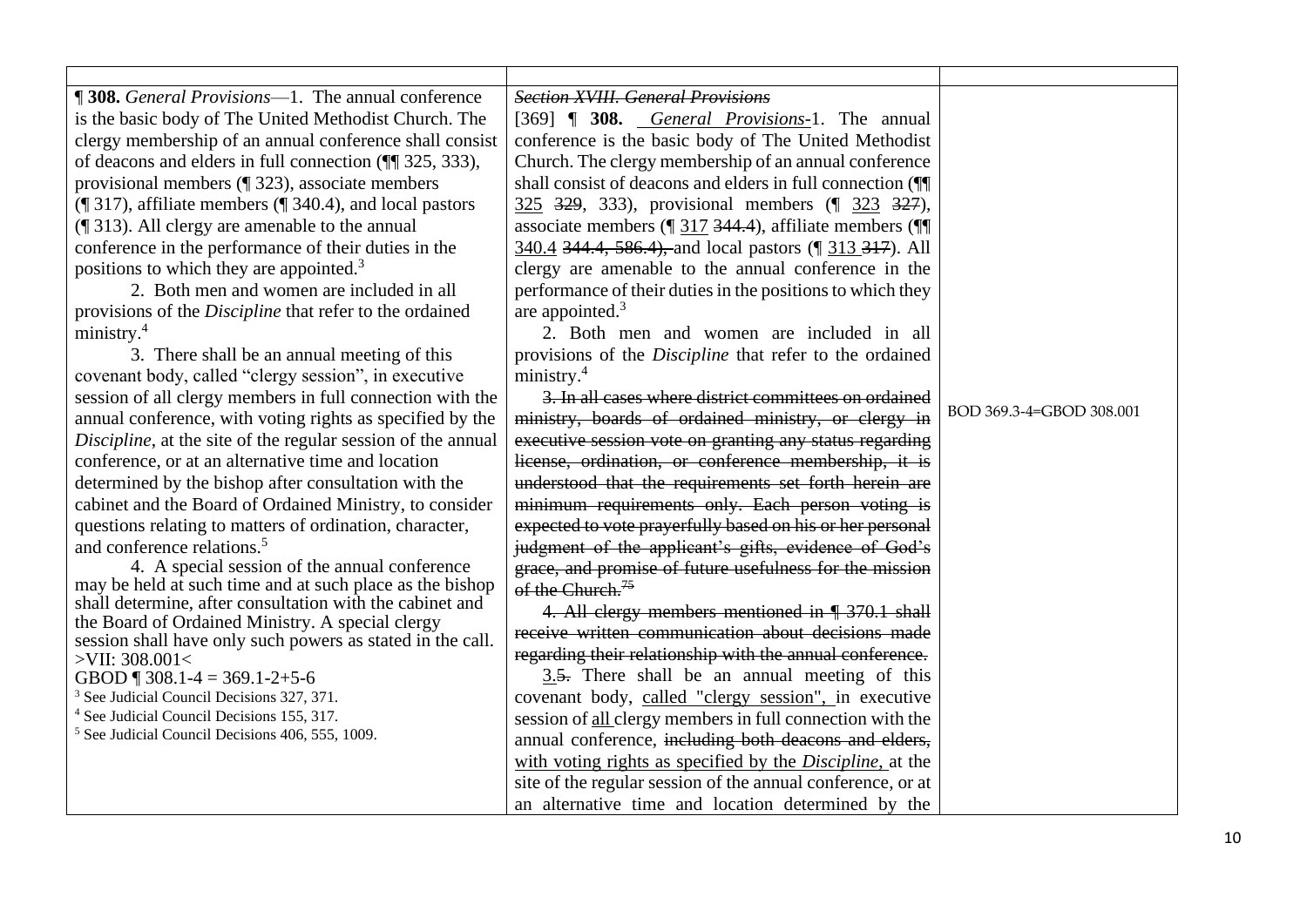|                                                                                                                                                                                                                                                                                                                                                                                                                                                                                                                                                                                                                                                                                                                                                                                                                                                                                                                                                                                                                                                                   | bishop after consultation with the cabinet and the<br>executive committee of the Board of Ordained Ministry,<br>to consider questions relating to matters of ordination,<br>character, and conference relations. <sup>5</sup><br>4.6. A special session of the annual conference may<br>be held at such time and at such place as the bishop shall<br>determine, after consultation with the cabinet and the<br>executive committee of the Board of Ordained Ministry.<br>A special clergy session shall have only such powers as<br>stated in the call.<br>$>$ VII: 308.001<<br><sup>3</sup> See Judicial Council Decisions 327, 371.<br><sup>4</sup> See Judicial Council Decisions 155, 317.<br><sup>5</sup> See Judicial Council Decisions 406, 555, 1009.                                                                                                                                                                                                                                                                                                                                                                                                                |  |
|-------------------------------------------------------------------------------------------------------------------------------------------------------------------------------------------------------------------------------------------------------------------------------------------------------------------------------------------------------------------------------------------------------------------------------------------------------------------------------------------------------------------------------------------------------------------------------------------------------------------------------------------------------------------------------------------------------------------------------------------------------------------------------------------------------------------------------------------------------------------------------------------------------------------------------------------------------------------------------------------------------------------------------------------------------------------|-------------------------------------------------------------------------------------------------------------------------------------------------------------------------------------------------------------------------------------------------------------------------------------------------------------------------------------------------------------------------------------------------------------------------------------------------------------------------------------------------------------------------------------------------------------------------------------------------------------------------------------------------------------------------------------------------------------------------------------------------------------------------------------------------------------------------------------------------------------------------------------------------------------------------------------------------------------------------------------------------------------------------------------------------------------------------------------------------------------------------------------------------------------------------------|--|
| <b>Section II. Candidacy for Licensed and Ordained</b><br><b>Ministry</b><br>¶ 309. Candidacy and Certification for Licensed and<br>Ordained Ministry-1. The licensed or ordained<br>ministry is recognized by The United Methodist Church<br>as a called-out and set-apart ministry. Therefore, it is<br>appropriate that those persons who present themselves<br>as candidates for licensed or ordained ministry be<br>examined regarding the authenticity of their call by God<br>to set-apart ministry. >VII: $309.001<$<br>2. Those beginning candidacy for licensed or<br>ordained ministry:<br>$a)$ shall be a professing member in good<br>standing of The United Methodist Church or a baptized<br>participant of a recognized United Methodist campus<br>ministry or other United Methodist ministry setting for a<br>minimum of one $(1)$ year;<br>$b)$ shall request a meeting of the committee on<br>pastor-parish relations or equivalent body to consider<br>the statement of call and to be evaluated in light of<br>Wesley's historic questions; | Section II_IH. Candidacy for Licensed and<br><b>Ordained Ministry</b><br>[310] <b>[309.</b> Candidacy and Certification for<br>Licensed and Ordained Ministry-1. The licensed or<br>ordained ministry is recognized by The United<br>Methodist Church as a called-out and set-apart<br>ministry. Therefore, it is appropriate that those persons<br>who present them- selves as candidates for licensed or<br>ordained ministry be examined regarding the<br>authenticity of their call by God to set-apart ministry.<br>$>$ VII: 309.001<<br>Persons, upon hearing and heeding the call to<br>servant leadership through licensed or ordained<br>ministry, shall contact a clergyperson in their local<br>church, another clergy, or the district superintendent<br>of the district in which they participate in a United<br>Methodist ministry setting to inquire about the<br>process of candidacy. Persons are encouraged to use<br>resources recommended by the General Board of<br>Higher Education and Ministry, such as <i>The Christian</i><br>as Minister and the Ministry Inquiry Process.<br>2.4. Those beginning candidacy for licensed or<br>ordained ministry: |  |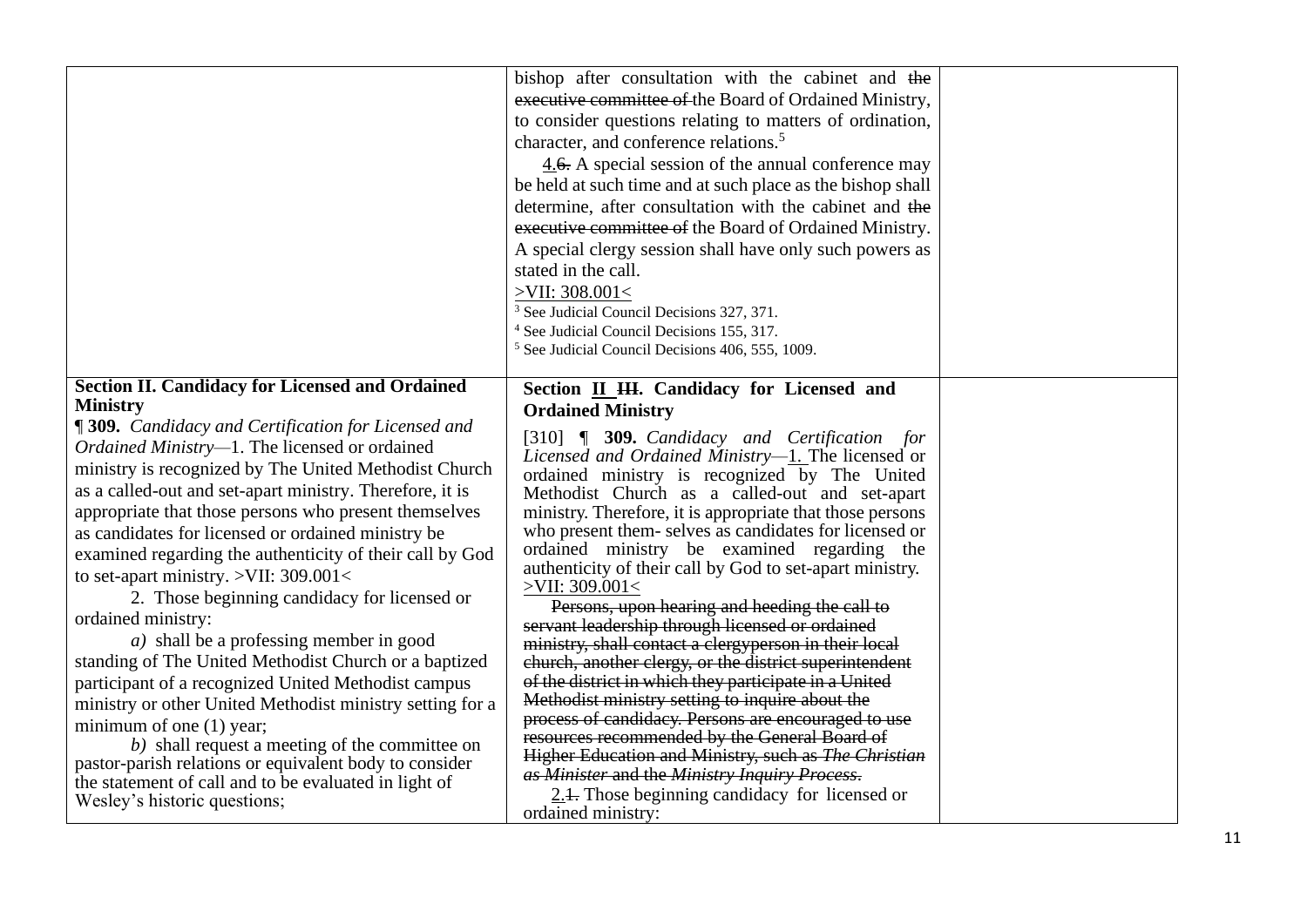(1) Do they know God as pardoning God? Have they the love of God abiding in them? Do they desire nothing but God? Are they holy in all manner of conversation?

(2) Have they gifts, as well as evidence of God's grace, for the work? Have they a clear, sound understanding; a right judgment in the things of God; a just conception of salvation by faith? Do they speak justly, readily, clearly?

(3) Have they fruit? Have any been truly convinced of sin and converted to God, and are believers edified by their service? As long as these marks occur in them, we believe they are called of God to serve. These we receive as sufficient proof that they are moved by the Holy Spirit.

*c)* Upon recommendation of the candidate by the committee on pastor-parish relations or equivalent body approved by the Board on ordained ministry, the charge conference shall meet to recommend the candidate in written ballot by two thirds majority to the Board of Ordained Ministry.

>VII: 309.002<

3. Candidates recommended by the charge conference and seeking to become certified for licensed or ordained ministry shall meet with the Board of Ordained Ministry. The Board of Ordained Ministry may require the candidate to provide written material and reports according to its guidelines. These shall include, but are not limited to, written answers to questions about call, experience of faith and ministry and understanding of the Christian faith; psychological reports, criminal background, an official statement detailing any convictions for felony or misdemeanor or written accusations of sexual misconduct or child abuse. >VII: 309.003; 309.004; 309.005< GBOD  $\P$  309.1 = 310. Intro; 309.2=310.1; 309.3=310.2a+b

*a)* shall be a professing member in good standing of The United Methodist Church or a baptized participant of a recognized United Methodist campus ministry or other United Methodist ministry setting for a minimum of one (1) year;

*b*) shall write to the district superintendent requesting admission to the candidacy process and the assignment of a candidacy mentor. Include a statement of call. Request registration through the district superintendent with the General Board of Higher **Education and Ministry:** 

*c)* after registration by the district superintendent with the General Board of Higher Education and Ministry, mentor and candidate will study the resources adopted by the conference Board of Ordained Ministry;

*b)d)* shall write their statement of call. The candidate will consult with the pastor or equivalent in a ministry setting specified by the district committee on ordained ministry to shall request a meeting of the committee on pastor-parish relations<del> committee</del> or equivalent body specified by the district committee on ordained ministry to consider the statement of call and to be interviewed evaluated in light of Wesley's historic questions;

(1) Do they know God as pardoning God? Have they the love of God abiding in them? Do they desire nothing but God? Are they holy in all manner of conversation?

(2) Have they gifts, as well as evidence of God's grace, for the work? Have they a clear, sound understanding; a right judgment in the things of God; a just conception of salvation by faith? Do they speak justly, readily, clearly?

(3) Have they fruit? Have any been truly convinced of sin and converted to God, and are believers edified by their service?

As long as these marks occur in them, we believe they are called of God to serve. These we Moved to adaptable portions BOD 310.1b = GBOD 309.002 BOD 310.2a-e+.3=GBOD 309.003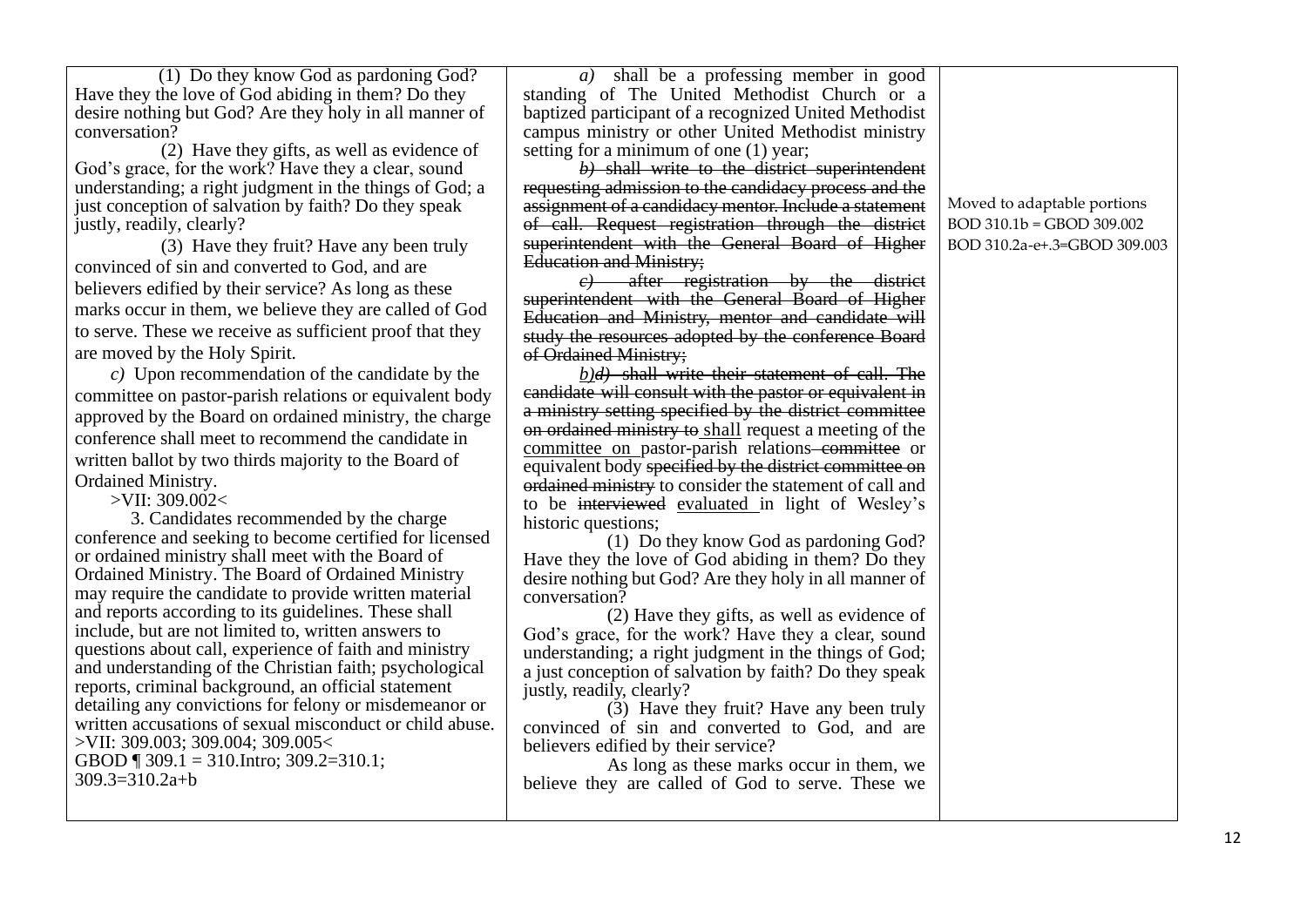|                                                                                                                                                                                                                                                                                                                                      | receive as sufficient proof that they are moved by the<br>Holy Spirit.<br>$ec$ ) after approval Upon recommendation of<br>the candidate by the committee on pastor-parish<br>relations committee or equivalent body specified by<br>the district committee approved by the Board on<br>ordained ministry, shall meet with a the charge<br>conference or body specified by the district committee<br>on ordained ministry called shall meet to recommend<br>the candidate to the district committee on ordained<br>ministry. Approval of the candidate must be by two-<br>thirdsin written ballot by two thirds majority to the<br>Board of Ordained Ministry., and the candidate shall<br>have been graduated from an accredited high school or<br>received a certificate of equivalency.<br>>VII: 309.002<<br>3.2. Candidates recommended by the charge<br>conference and seeking to become certified for<br>licensed or ordained ministry shall meet with the<br>Board of Ordained Ministry. The Board of Ordained<br>Ministry may require the candidate to provide written<br>material and reports according to its guidelines.<br>These shall include but are not limited to, written<br>answers to questions about call, experience of faith;<br>psychological reports, criminal background, an<br>official statement detailing any convictions for felony<br>or misdemeanor or written accusations of sexual<br>misconduct or child abuse.<br>$>$ VII: 309.003; 309.004; 309.005 $<$ |                                              |
|--------------------------------------------------------------------------------------------------------------------------------------------------------------------------------------------------------------------------------------------------------------------------------------------------------------------------------------|--------------------------------------------------------------------------------------------------------------------------------------------------------------------------------------------------------------------------------------------------------------------------------------------------------------------------------------------------------------------------------------------------------------------------------------------------------------------------------------------------------------------------------------------------------------------------------------------------------------------------------------------------------------------------------------------------------------------------------------------------------------------------------------------------------------------------------------------------------------------------------------------------------------------------------------------------------------------------------------------------------------------------------------------------------------------------------------------------------------------------------------------------------------------------------------------------------------------------------------------------------------------------------------------------------------------------------------------------------------------------------------------------------------------------------------------------------------------------------------------|----------------------------------------------|
| ¶ 310. Continuation of Certified Candidates-1. The<br>progress of certified candidates shall be reviewed<br>annually by the Board of Ordained Ministry which may<br>continue the candidacy when the following conditions<br>have been met satisfactorily, <sup>6</sup> but for no more than<br>twelve years following certification: | [313] ¶ 310. Continuation of Certified Candidates<br>$\epsilon$ <i>Candidacy</i> -1. The progress of certified candidates<br>shall be reviewed annually by the district committee<br>on Board of ordained ministry which shall interview<br>the candidate annually and may then continue the<br>candidacy when the following conditions have been<br>met satisfactorily, <sup>6</sup> -but for no more than twelve years<br>following certification:                                                                                                                                                                                                                                                                                                                                                                                                                                                                                                                                                                                                                                                                                                                                                                                                                                                                                                                                                                                                                                       | BOD 311=GBOD 309.004<br>BOD 312=GBOD 309.005 |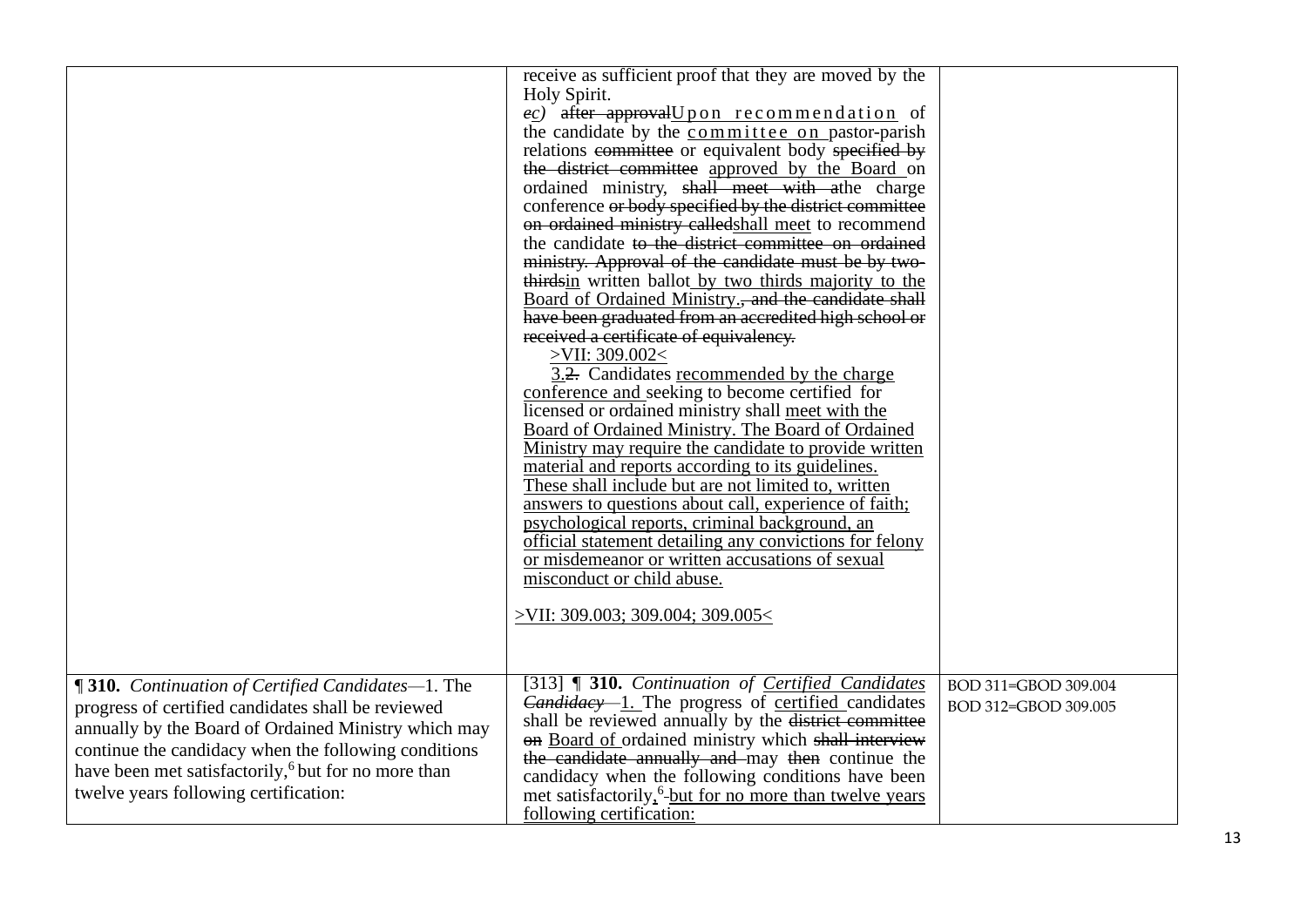| 2. The certified candidate has received the<br>annual recommendation of his or her charge conference.<br>3. The certified candidate is making satisfactory<br>progress in his or her studies.<br>4. The certified candidate continues to evidence<br>gifts, fruits and God's grace for the work of ministry.<br>$>$ VII: 310.001<<br>GBOD $\sqrt{310.1-4} = 313$ . Intro+5; +1-3<br><sup>6</sup> See Judicial Council Decision 1263 | 2. <del>1.</del> The certified candidate has received the<br>annual recommendation of his or her charge<br>conference or equivalent body as specified by the<br>district committee on ordained ministry (see ¶ 310.3).<br>3.2. The certified candidate is making<br>satisfactory progress in his or her studies. A<br>candidate preparing for ordained ministry who is<br>enrolled as a student in a school, college, university, or<br>school of theology recognized by the University<br>Senate shall present annually to the district committee<br>on ordained ministry an official transcript from the<br>school the person is attending and provide a report as<br>to whether his or her local church is supporting him or<br>her spiritually and financially (see ¶ 247.8).<br>The transcript shall be considered by the district<br>committee on ordained ministry as part of the evidence<br>of his or her progress. The report of local church<br>financial support may be used by the district<br>superintendent to express gratitude for this support or<br>encourage a local congregation to improve its basic<br>care for those it recommends.<br>4.3. The certified candidate continues to evidence<br>gifts, fruits and God's grace for the work of ministry.<br>4. A person who is a certified candidate or who is<br>in the candidacy process may have her or his status<br>or studies accepted by another district committee in<br>the same or another annual conference.<br>5. A certified candidate may be continued as a<br>candidate for no more than twelve years following<br>certification (¶ 324.1).<br>>VII: 310.001<<br><sup>6</sup> See Judicial Council Decision 1263 | Some pieces of this moved to<br>adaptable portions |
|-------------------------------------------------------------------------------------------------------------------------------------------------------------------------------------------------------------------------------------------------------------------------------------------------------------------------------------------------------------------------------------------------------------------------------------|-----------------------------------------------------------------------------------------------------------------------------------------------------------------------------------------------------------------------------------------------------------------------------------------------------------------------------------------------------------------------------------------------------------------------------------------------------------------------------------------------------------------------------------------------------------------------------------------------------------------------------------------------------------------------------------------------------------------------------------------------------------------------------------------------------------------------------------------------------------------------------------------------------------------------------------------------------------------------------------------------------------------------------------------------------------------------------------------------------------------------------------------------------------------------------------------------------------------------------------------------------------------------------------------------------------------------------------------------------------------------------------------------------------------------------------------------------------------------------------------------------------------------------------------------------------------------------------------------------------------------------------------------------------------------------------------------------|----------------------------------------------------|
| <b>[311.</b> Discontinuance and Reinstatement of Certified<br>Candidates—Certified candidates may be discontinued<br>on their own request, upon severing their relationship<br>with the United Methodist Church, or upon action by<br>the Board of Ordained Ministry. The Board of Ordained                                                                                                                                         | [314.2] <b>[311.</b> Discontinuance and Reinstatement of<br>Certified Candidates-1.<br>Discontinuance of a<br>Certified Candidate-Certified candidates may be<br>discontinued on their own request, upon severing their<br>relationship with The United Methodist Church, or<br>upon action to discontinue by the district committee                                                                                                                                                                                                                                                                                                                                                                                                                                                                                                                                                                                                                                                                                                                                                                                                                                                                                                                                                                                                                                                                                                                                                                                                                                                                                                                                                                | BOD 313.2+4=GBOD 310.001                           |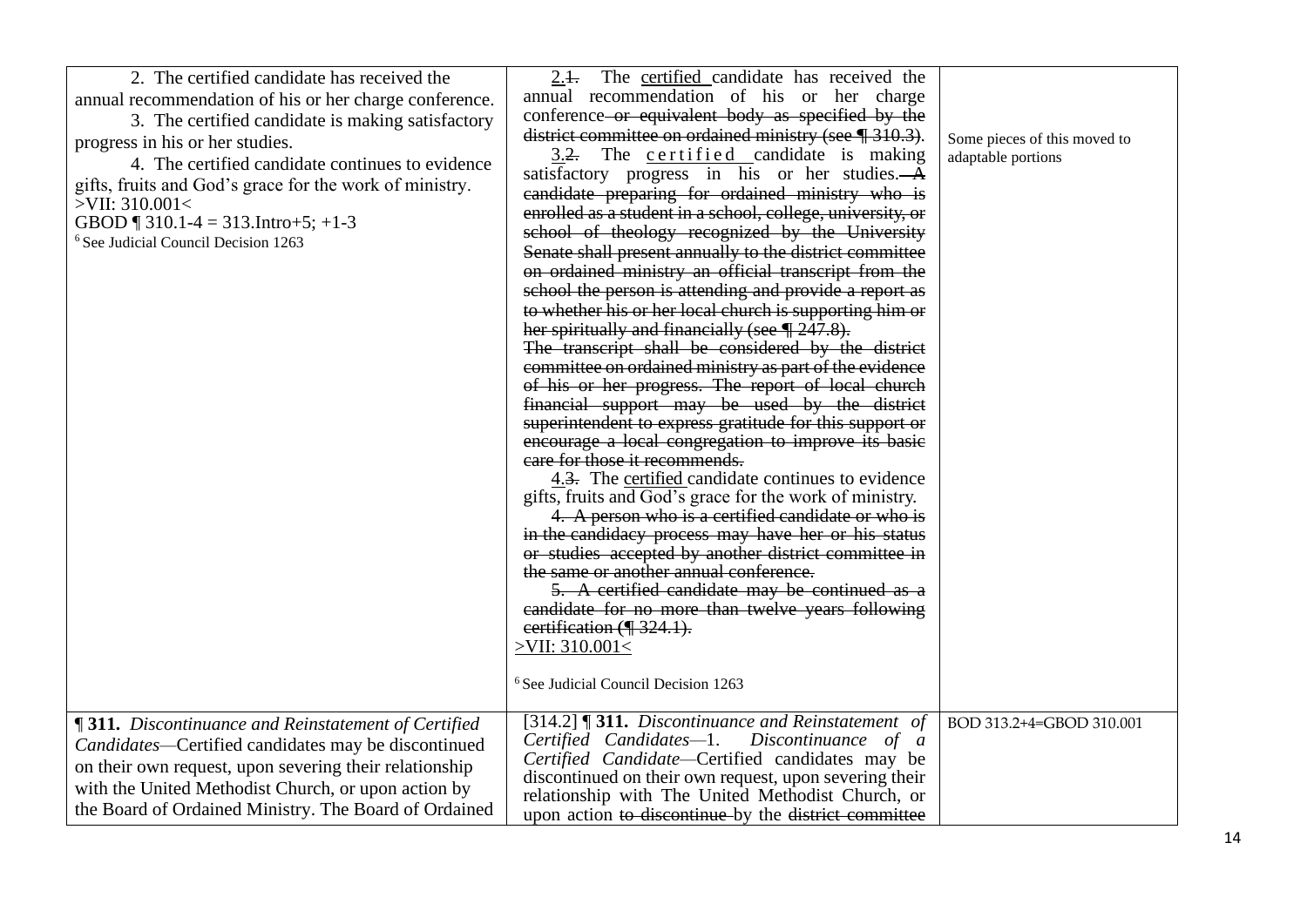| Ministry shall keep a permanent record of the<br>circumstances relating to discontinuance.<br>Certified candidates whose status has been<br>discontinued by the Board of Ordained Ministry shall<br>only be reinstated by the same Board.<br>In jurisdictional conferences, this paragraph<br>shall also be implemented by their respective<br>committees on ordained ministry.<br>$>$ VII: $-$ <<br>GBOD $\P$ 311 = 314.2                                                                                                                                                                                                                                                                                                                                                                                                                                                                                    | on Board of ordained ministry. The district committee<br>on Board of ordained ministry shall file with the<br>conference Board of Ordained Ministry keep a<br>permanent record of the circumstances relating to the<br>discontinuance of the certified candidate.<br>Reinstatement of Certified Candidate's<br><b>Status</b> - Certified can-didates whose status has been<br>discontinued by a district committee on the Board of<br>ordained ministry-of an annual conference of The<br>United Methodist Church shall only be reinstated by<br>the same Board. district committee of the district in<br>which they were discontinued. When approved by the<br>district committee on ordained ministry, their certified<br>eandidate's credentials shall be reissued and they shall<br>be eligible to continue the process.<br>In jurisdictional conferences, this paragraph shall<br>also be implemented by their respective committees on<br>ordained ministry.<br>$>$ VII: $-$ < |                        |
|---------------------------------------------------------------------------------------------------------------------------------------------------------------------------------------------------------------------------------------------------------------------------------------------------------------------------------------------------------------------------------------------------------------------------------------------------------------------------------------------------------------------------------------------------------------------------------------------------------------------------------------------------------------------------------------------------------------------------------------------------------------------------------------------------------------------------------------------------------------------------------------------------------------|--------------------------------------------------------------------------------------------------------------------------------------------------------------------------------------------------------------------------------------------------------------------------------------------------------------------------------------------------------------------------------------------------------------------------------------------------------------------------------------------------------------------------------------------------------------------------------------------------------------------------------------------------------------------------------------------------------------------------------------------------------------------------------------------------------------------------------------------------------------------------------------------------------------------------------------------------------------------------------------|------------------------|
| <b>Section III. License for Pastoral Ministry</b><br><b>1312.</b> License for Pastoral Ministry-1. All persons<br>not ordained as elders who are appointed to preach and<br>conduct divine worship and perform the duties of a<br>pastor shall have a license for pastoral ministry.<br>The Board of Ordained Ministry may<br>recommend to the clergy session of the annual<br>conference the licensing of those persons who have<br>provided the reports and statements required by the<br>Board, and who are in one of the following categories:<br>2. Provisional elders to be commissioned by the<br>annual conference,<br>3. Local pastors who have completed the<br>conditions for candidacy certification, and the studies<br>for the license as a local pastor.<br>4. Associate members of the annual conference;<br>5. Deacons in full connection, seeking to qualify<br>for ordination as an elder; | <b>Section III.IV. License for Pastoral Ministry</b><br>[315] $\blacksquare$ <b>312.</b> License for Pastoral Ministry-1. All<br>persons not ordained as elders who are appointed to<br>preach and conduct divine worship and perform the<br>duties of a pastor shall have a license for pastoral<br>ministry.<br>The Board of Ordained Ministry $(\sqrt{\phantom{a}+635.2h})$ may<br>recommend to the clergy session of the annual<br>conference the licensing of those persons who arehave<br>provided the reports and statements required by the<br>Board, and who are in one of the following categories:<br>2.4. Provisional elders to be commissioned by the<br>annual conference, or<br>3.2. Local pastors who have completed the<br>conditions for candidacy certification, and the studies<br>for the license as a local pastor the following:<br>$a)$ The conditions for candidacy certification in<br>$\P\P$ 310.1-2;<br>b) The Orientation to Ministry;                  | BOD 315.2=GBOD 312.001 |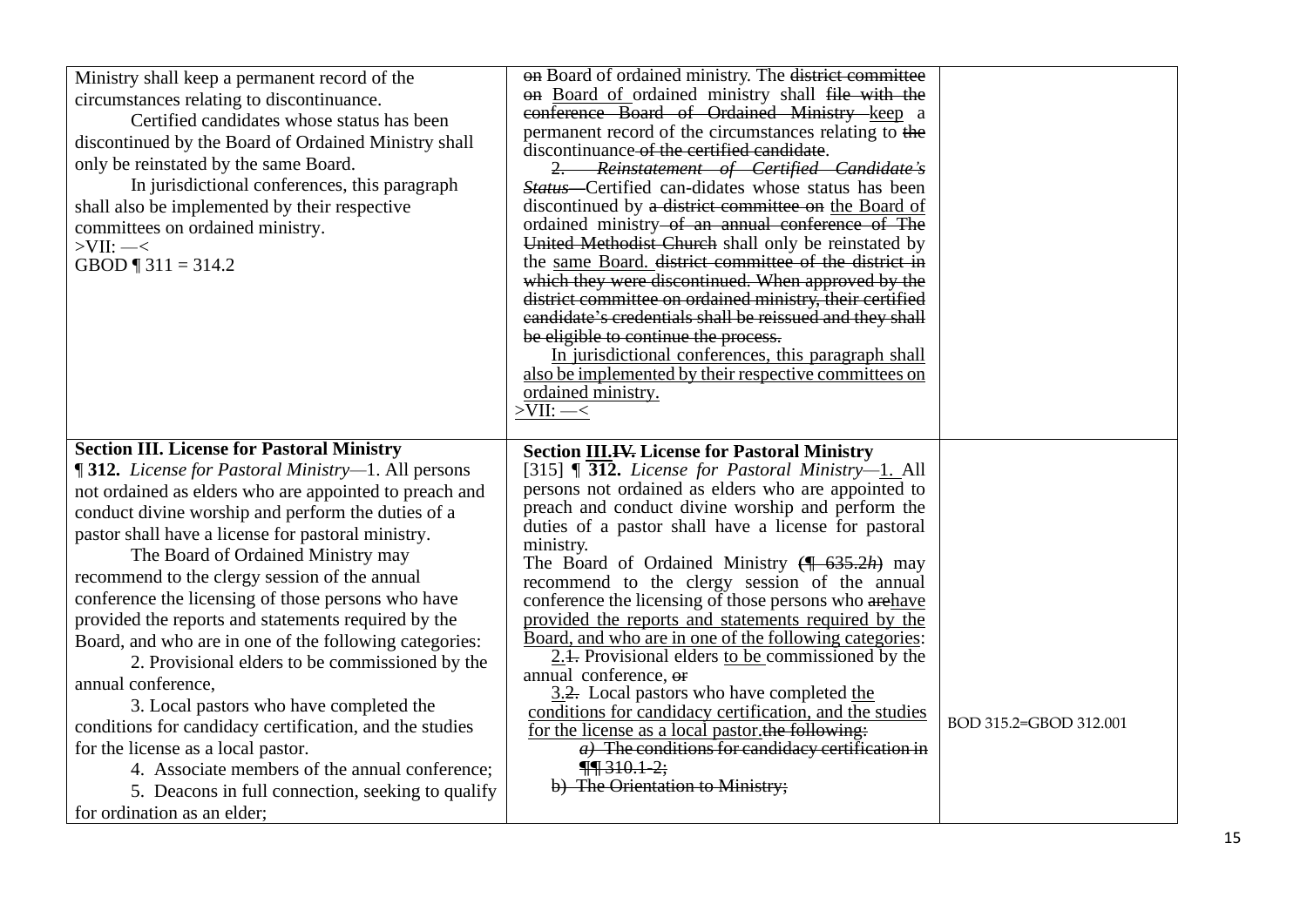| 6. Licensed or ordained clergy from other<br>denominations who have training equivalent to the<br>studies for license as a local pastor.<br>$>$ VII: 312.001<<br>GBOD $\textcolor{red}{\P}$ 312.1-6 = 315.Intro+.1-5                                                                                                                                                                                                                                                                                                                                                                      | $\epsilon$ ) The studies for the license as a local<br>pastor as prescribed and supervised by the Division of<br>Ordained Ministry or one third of their work for a<br>Master of Divinity degree at a school of theology listed<br>by the University Senate;<br>$d$ ) Been examined and recommended by a<br>three fourths majority vote of the district committee<br>on ordained ministry $(\sqrt{\frac{666.9}{100}})$ ; or<br>4.3. Associate members of the annual conference;<br>5.4. Deacons in full connection, seeking to<br>qualify for ordination as an elder; or<br>6.5. Licensed or ordained clergy from other<br>denominations who have training equivalent to the<br>studies for license as a local pastor-prescribed by the<br>Division of Ordained Ministry, but do not meet the<br>educational requirements for provisional<br>membership in the annual conference. |                                                     |
|-------------------------------------------------------------------------------------------------------------------------------------------------------------------------------------------------------------------------------------------------------------------------------------------------------------------------------------------------------------------------------------------------------------------------------------------------------------------------------------------------------------------------------------------------------------------------------------------|-----------------------------------------------------------------------------------------------------------------------------------------------------------------------------------------------------------------------------------------------------------------------------------------------------------------------------------------------------------------------------------------------------------------------------------------------------------------------------------------------------------------------------------------------------------------------------------------------------------------------------------------------------------------------------------------------------------------------------------------------------------------------------------------------------------------------------------------------------------------------------------|-----------------------------------------------------|
| ¶313. Responsibilities and Duties of Those Licensed<br>for Pastoral Ministry-1. Provisional elders approved<br>annually by the Board of Ordained Ministry and local<br>pastors approved annually by the Board of ordained<br>ministry may be licensed by the bishop to perform all<br>the duties of a pastor $(\sqrt{334})$ , including the sacraments<br>of baptism and Holy Communion as well as the service<br>of marriage (where state laws allow), <sup>7</sup> burial,<br>confirmation, and membership reception, within and<br>while appointed to a particular charge or extension | [316] <b>[313.</b> Responsibilities and Duties of Those<br>Licensed for Pastoral Ministry-1. Provisional elders<br>approved annually by the Board of Ordained Ministry<br>and local pastors approved annually by the district<br>committee on Board of ordained ministry may be<br>licensed by the bishop to perform all the duties of a<br>pastor $(\frac{1334}340)$ , including the sacraments of<br>baptism and Holy Communion as well as the service<br>of marriage (where state laws allow), $\frac{7}{7}$ burial,<br>confirmation, and membership reception, within and<br>while appointed to a particular charge or extension                                                                                                                                                                                                                                              | Original subsection 6 moved to<br>adaptable portion |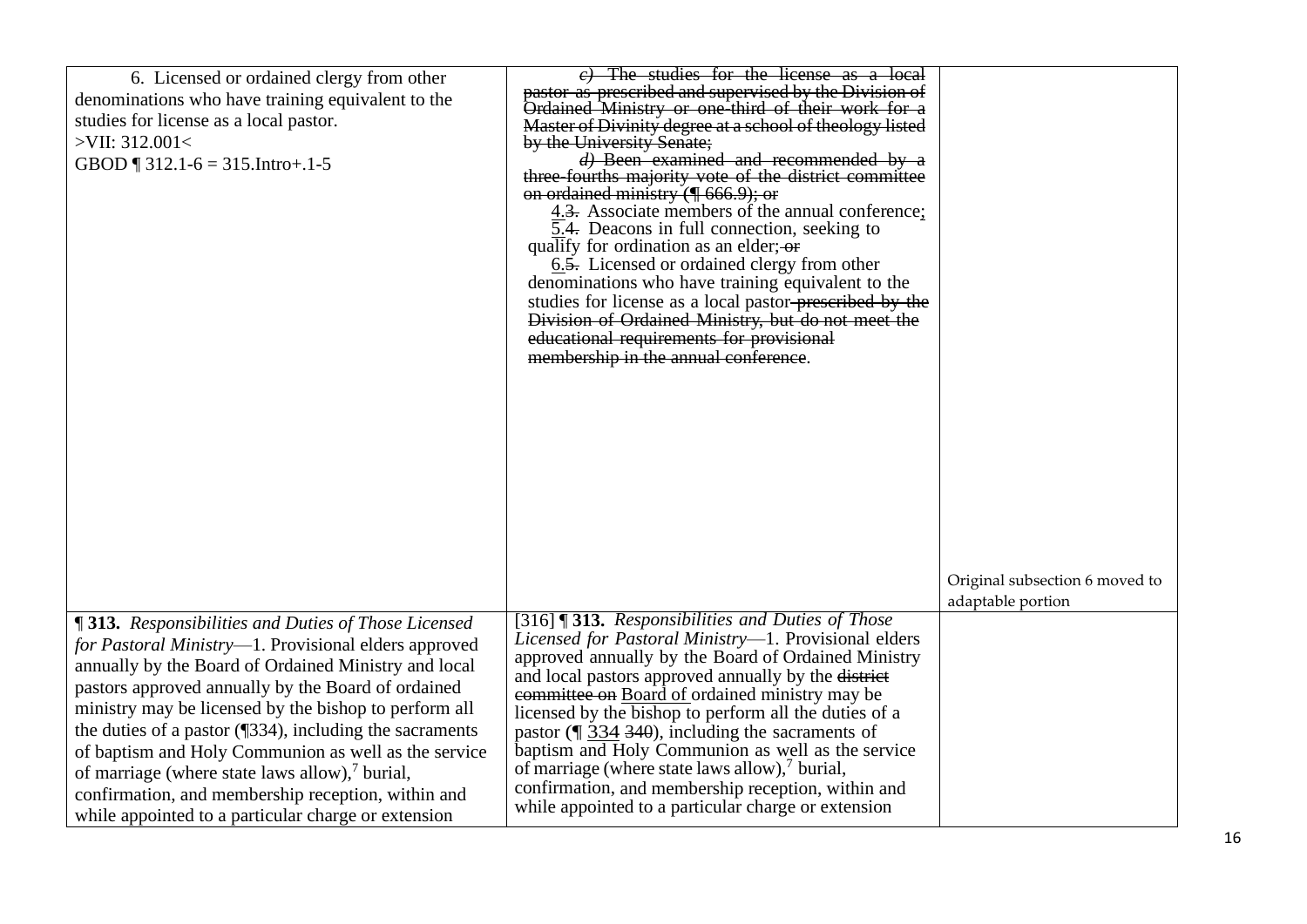| ministry. For the purposes of these paragraphs the<br>charge or extension ministry shall be defined as "people<br>within or related to the community or ministry setting<br>being served." Those licensed for pastoral ministry may<br>be appointed to extension ministry settings when<br>approved by the bishop and Board of Ordained<br>Ministry.<br>2. Licensed clergy shall be amenable to the<br>clergy session of the annual conference in the<br>performance of their pastoral duties and shall attend the<br>sessions of the annual conference.<br>3. The membership of local pastors under full-<br>time and part-time appointment is in the annual<br>conference where they shall have the right to vote on all<br>matters except constitutional amendments, election of<br>delegates to General, central, or jurisdictional<br>conference, and matters of ordination, character, and<br>conference relations of clergy.<br>Licensed clergy who fulfill the requirements of<br>135 may vote to elect clergy delegates to General and<br>central or jurisdictional conferences. <sup>8</sup><br>$>$ VII: 313.001<<br>GBOD $\text{\textsterling}313.1 = 316.1$ ; 313.2=316.5; 313.3=316.6<br>$7$ See Judicial Council Decision 694.<br><sup>8</sup> See Judicial Council Decision 1181 and ¶35. | ministry. For the purposes of these paragraphs the<br>charge or extension ministry will shall be defined<br>as "people within or related to the community or<br>ministry setting being served." Those licensed for<br>pastoral ministry may be appointed to extension<br>ministry settings when approved by the bishop and the<br>Board of Ordained Ministry.<br>2. Such authorization granted by the license may<br>be renewed annually by the district committee or the<br><b>Board of Ordained Ministry.</b><br>3. The license shall remain valid only so long as<br>the appointment continues and shall be recertified by<br>the bishop when assignments change between sessions<br>of the annual conference. <sup>6</sup><br>4. A local pastor shall be under the supervision of<br>a district superintendent and shall be assigned a clergy<br>mentor while in the Course of Study or in seminary (<br>348.<br>2.5. Local pastors Licensed clergy shall be<br>amenable to the clergy session of the annual<br>conference in the performance of their pastoral duties<br>and shall attend the sessions of the annual conference.<br>3.6. The membership of local pastors under full-<br>time and part- time appointment is in the annual<br>conference where they shall have the right to vote on<br>all matters except constitutional amendments, election<br>of delegates to General, jurisdictional, or central, or<br>jurisdictional conferences, and matters of ordination,<br>character, and conference relations of clergy.<br>Local pastors Licensed clergy who have completed<br>Course of Study or a Master of Divinity degree and<br>have served a minimum of two consecutive years<br>under appointment before the election fulfill the<br>requirements of BOD¶ 35 may vote to elect clergy<br>delegates to General and jurisdictional or central or<br>jurisdictional conferences.<br>$>$ VII: 313.001<<br><sup>7</sup> See Judicial Council Decision 694.<br><sup>8</sup> See Judicial Council Decision 1181 and [35.] | Subsections 2, 3, and 4 moved<br>to adaptable portions<br>BOD 316.2-4+7-8=GBOD<br>313.001<br>Subsection 7, 8 moved to<br>adaptable portion |
|----------------------------------------------------------------------------------------------------------------------------------------------------------------------------------------------------------------------------------------------------------------------------------------------------------------------------------------------------------------------------------------------------------------------------------------------------------------------------------------------------------------------------------------------------------------------------------------------------------------------------------------------------------------------------------------------------------------------------------------------------------------------------------------------------------------------------------------------------------------------------------------------------------------------------------------------------------------------------------------------------------------------------------------------------------------------------------------------------------------------------------------------------------------------------------------------------------------------------------------------------------------------------------------------------------|-------------------------------------------------------------------------------------------------------------------------------------------------------------------------------------------------------------------------------------------------------------------------------------------------------------------------------------------------------------------------------------------------------------------------------------------------------------------------------------------------------------------------------------------------------------------------------------------------------------------------------------------------------------------------------------------------------------------------------------------------------------------------------------------------------------------------------------------------------------------------------------------------------------------------------------------------------------------------------------------------------------------------------------------------------------------------------------------------------------------------------------------------------------------------------------------------------------------------------------------------------------------------------------------------------------------------------------------------------------------------------------------------------------------------------------------------------------------------------------------------------------------------------------------------------------------------------------------------------------------------------------------------------------------------------------------------------------------------------------------------------------------------------------------------------------------------------------------------------------------------------------------------------------------------------------------------------------------------------------------------------------------------------------------|--------------------------------------------------------------------------------------------------------------------------------------------|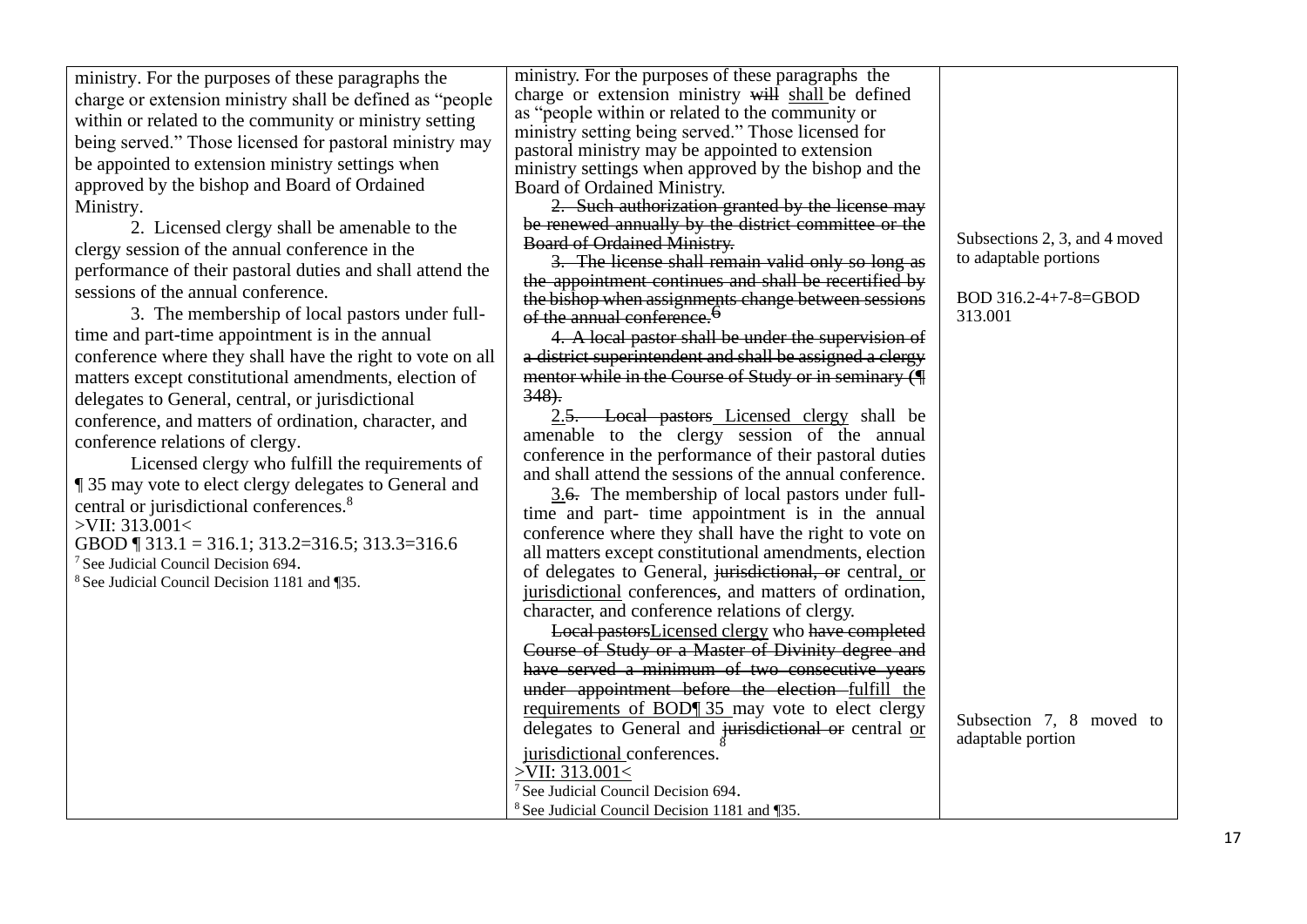| <b>1314.</b> Categories of Local Pastor—Each central<br>conference shall establish what categories of Local<br>Pastor will be recognized, as well as educational or<br>other requirements necessary for each category.<br>Jurisdictional conferences shall follow the<br>procedures in Part VII of the Discipline. >VII: 314.001<<br>GBOD $\P$ 314=318Intro                                                                                                                                                                                                                                                                                        | ¶314. Categories of Local Pastor-<br>[318] Each central conference shall establish what<br>categories of Local Pastor will be recognized, as well<br>as educational or other requirements necessary for<br>each category.<br>Jurisdictional conferences shall follow the procedures<br>in Part VII of the <i>Discipline</i> . $\geq$ VII: 314.001<                                                                                                                                                                                                                                                                                                                                                                                                                                                                                                                                                                                                                                                                                                                                                                                                                                                                                                                                                                                                                                                                                                                                                                                                                    | BOD 318=GBOD 314.001 |
|----------------------------------------------------------------------------------------------------------------------------------------------------------------------------------------------------------------------------------------------------------------------------------------------------------------------------------------------------------------------------------------------------------------------------------------------------------------------------------------------------------------------------------------------------------------------------------------------------------------------------------------------------|-----------------------------------------------------------------------------------------------------------------------------------------------------------------------------------------------------------------------------------------------------------------------------------------------------------------------------------------------------------------------------------------------------------------------------------------------------------------------------------------------------------------------------------------------------------------------------------------------------------------------------------------------------------------------------------------------------------------------------------------------------------------------------------------------------------------------------------------------------------------------------------------------------------------------------------------------------------------------------------------------------------------------------------------------------------------------------------------------------------------------------------------------------------------------------------------------------------------------------------------------------------------------------------------------------------------------------------------------------------------------------------------------------------------------------------------------------------------------------------------------------------------------------------------------------------------------|----------------------|
| 1 315. Continuance as a Local Pastor-1. Upon<br>successful continuance or completion of required<br>studies, and other qualifications, a local pastor may be<br>recommended for continuance by the Board of Ordained<br>Ministry to the clergy session of the annual conference<br>for annual approval. <sup>9</sup><br>2. None of the provisions in this legislation shall be<br>interpreted to change or limit authorizations to local<br>pastors ordained as deacon prior to 1996. <sup>10</sup><br>$>$ VII: 315.001<<br>GBOD 1315.1-2=319.2+5<br><sup>9</sup> Judicial Council Decision 1076.<br><sup>10</sup> Judicial Council Decision 1076. | [319] $\parallel$ 315. Continuance as a Local Pastor- $\pm$ .<br>Persons licensed as local pastors who are not<br>provisional members shall continue in college, in a<br>program of theological education at an approved<br>seminary, or in the Course of Study.<br>Upon successful continuance or<br>1.2.<br>completion of required studies, and other<br>qualifications, completing each year's education<br>and other qualifications, a local pastor who is not a<br>provisional member may be recommended for<br>continuance by the district committee on Board of<br>ordained ministry. The to the clergy members in full<br>connection session of the annual conference for annual<br>approval may approve continuance of a local pastor<br>after reference to and recommendation by its Board of<br>Ordained Ministry. <sup>9</sup><br>3. A full-time local pastor shall complete the<br>Course of Study curriculum within eight years and a<br>part time local pastor within twelve, unless a family<br>situation or other circumstance precludes the local<br>pastor's opportunity to meet said requirements. The<br>local pastor may be granted an annual extension<br>beyond the pre-scribed limit upon a three-fourths vote<br>of the district committee on ordained ministry,<br>recommendation by the conference Board of Ordained<br>Ministry, and the vote of the clergy members in full<br>connection.<br>4. A local pastor may choose to remain in a local<br>relationship with the annual conference upon having<br>completed the Course of Study. | BOD 319=GBOD 315.001 |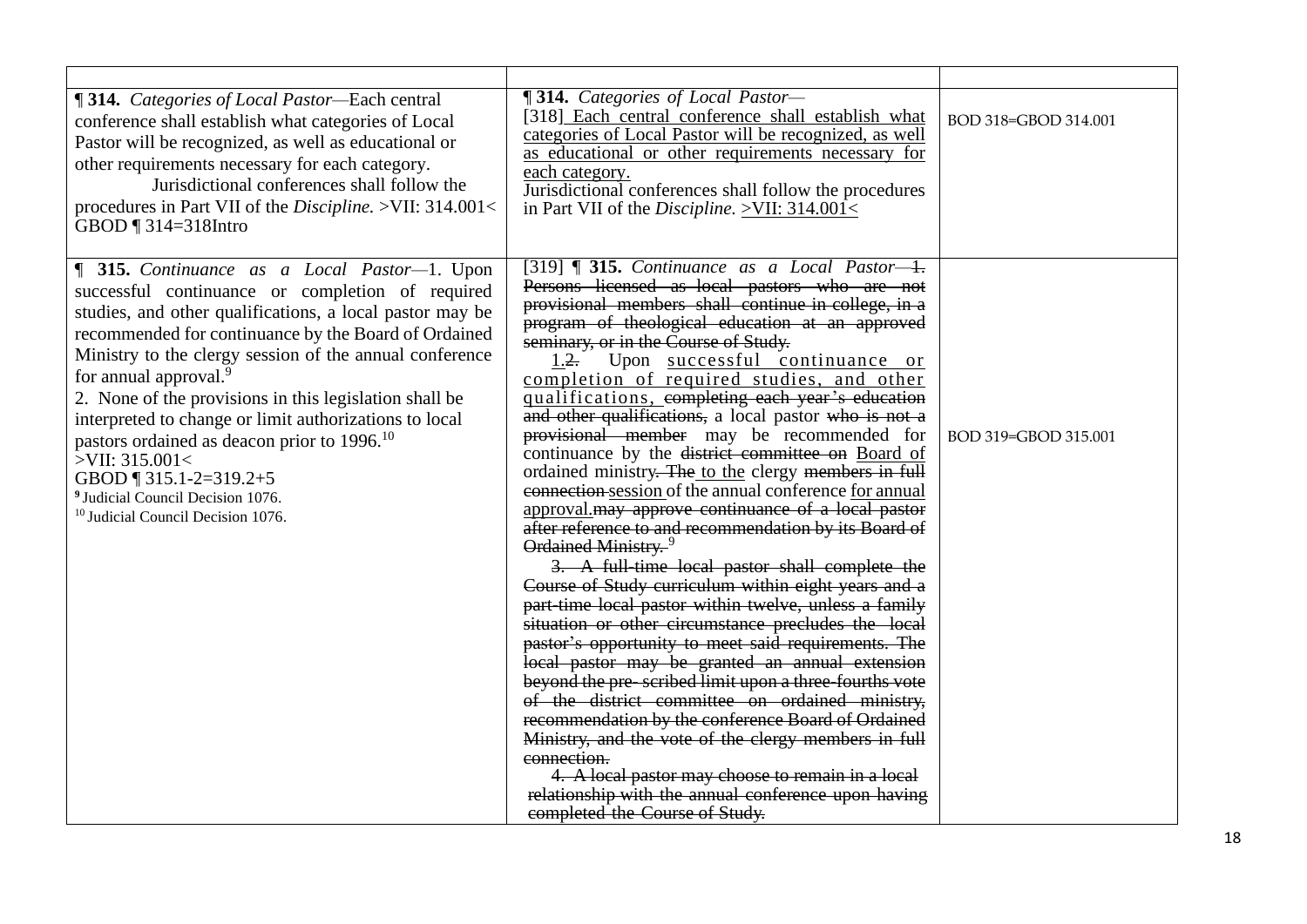|                                                                                                                                                                                                                                                                                                                                                                                                                                                                                                                                                                                                                                                                                                                                                                                                                                                                                                                                                                                                                                                                                                       | 2.5. None of the provisions in this legislation shall<br>be interpreted to change or limit authorizations to local<br>pastors ordained as deacon and elder prior to 1996. <sup>10</sup><br>$>$ VII: 315.001<<br><sup>9</sup> Judicial Council Decision 1076.<br><sup>10</sup> Judicial Council Decision 1076.                                                                                                                                                                                                                                                                                                                                                                                                                                                                                                                                                                                                                                                                                                                                                                                                                                                                                                                                                              |                                              |
|-------------------------------------------------------------------------------------------------------------------------------------------------------------------------------------------------------------------------------------------------------------------------------------------------------------------------------------------------------------------------------------------------------------------------------------------------------------------------------------------------------------------------------------------------------------------------------------------------------------------------------------------------------------------------------------------------------------------------------------------------------------------------------------------------------------------------------------------------------------------------------------------------------------------------------------------------------------------------------------------------------------------------------------------------------------------------------------------------------|----------------------------------------------------------------------------------------------------------------------------------------------------------------------------------------------------------------------------------------------------------------------------------------------------------------------------------------------------------------------------------------------------------------------------------------------------------------------------------------------------------------------------------------------------------------------------------------------------------------------------------------------------------------------------------------------------------------------------------------------------------------------------------------------------------------------------------------------------------------------------------------------------------------------------------------------------------------------------------------------------------------------------------------------------------------------------------------------------------------------------------------------------------------------------------------------------------------------------------------------------------------------------|----------------------------------------------|
|                                                                                                                                                                                                                                                                                                                                                                                                                                                                                                                                                                                                                                                                                                                                                                                                                                                                                                                                                                                                                                                                                                       |                                                                                                                                                                                                                                                                                                                                                                                                                                                                                                                                                                                                                                                                                                                                                                                                                                                                                                                                                                                                                                                                                                                                                                                                                                                                            |                                              |
| ¶316. Exiting, Reinstatement, and Retirement of Local<br>Pastors 1. Discontinuance of Local Pastors-Whenever<br>a local pastor retires or is no longer approved for<br>appointment by the annual conference, whenever any<br>local pastor severs relationship with The United<br>Methodist Church, whenever the appointment of a local<br>pastor is discontinued by the bishop, or whenever the<br>Board of Ordained Ministry does not recommend<br>continuation of license, license shall be surrendered to<br>the district superintendent for deposit with the secretary<br>of the conference.<br>After consultation with the district<br>superintendent and the pastor, the former local pastor<br>shall designate the local church in which membership<br>shall be held. The Board of Ordained Ministry shall file<br>with the resident bishop a permanent record of the<br>circumstances relating to the discontinuance of local<br>pastor status.<br>2. Withdrawal Under Complaints and<br>Charges—When a local pastor is accused of a<br>chargeable offense under $\sqrt{2702}$ and desires to | [320] <b>[316.</b> Exiting, Reinstatement, and Retirement<br>of Local Pastors Who Are Not Provisional<br>Members-1. Discontinuance of Local Pastor-<br>Whenever a local pastor retires or is no longer<br>approved for appointment by the annual conference<br>as required in $\P$ 318, whenever any local pastor<br>severs relationship with The United Methodist<br>Church, whenever the appointment of a local pastor<br>is discontinued by the bishop, or whenever the<br>district committee on Board of ordained ministry<br>does not recommend continuation of license, license<br>and credentials shall be surrendered to the district<br>superintendent for deposit with the secretary of the<br>conference.<br>After consultation with the district superintendent and<br>the pastor, the former local pastor shall designate the<br>local church in which membership shall be held. The<br>Board of Ordained Ministry shall file with the resident<br>bishop a permanent record of the circumstances<br>relating to the discontinuance of local pastor status as<br>required in $\P$ 635.3 <i>d</i> .<br>2. Withdrawal Under Complaints and Charges-<br>When a local pastor is accused of ana chargeable<br>offense under $\P$ 2702 and desires to withdraw from | BOD 320=GBOD 316.001                         |
| withdraw from the Church, the procedures described in<br>Judicial Administration shall apply.<br>3. Reinstatement of Local Pastor Status-Local<br>pastors who have been discontinued from an annual<br>conference of The United Methodist Church may be<br>reinstated only by the annual conference that previously                                                                                                                                                                                                                                                                                                                                                                                                                                                                                                                                                                                                                                                                                                                                                                                   | the Church, the procedures described in Judicial<br>Administration $\P$ 2719.2 shall apply.<br>3. Trial of Local Pastor When a local pastor is<br>accused of an offense under 1 2702, the procedures<br>described in $\P\P$ 2703-2713 shall apply. <sup>11</sup><br>3.4. Reinstatement of Local Pastor Status-Local<br>pastors whose approved status has have been                                                                                                                                                                                                                                                                                                                                                                                                                                                                                                                                                                                                                                                                                                                                                                                                                                                                                                         | Some sections moved to<br>adaptable portions |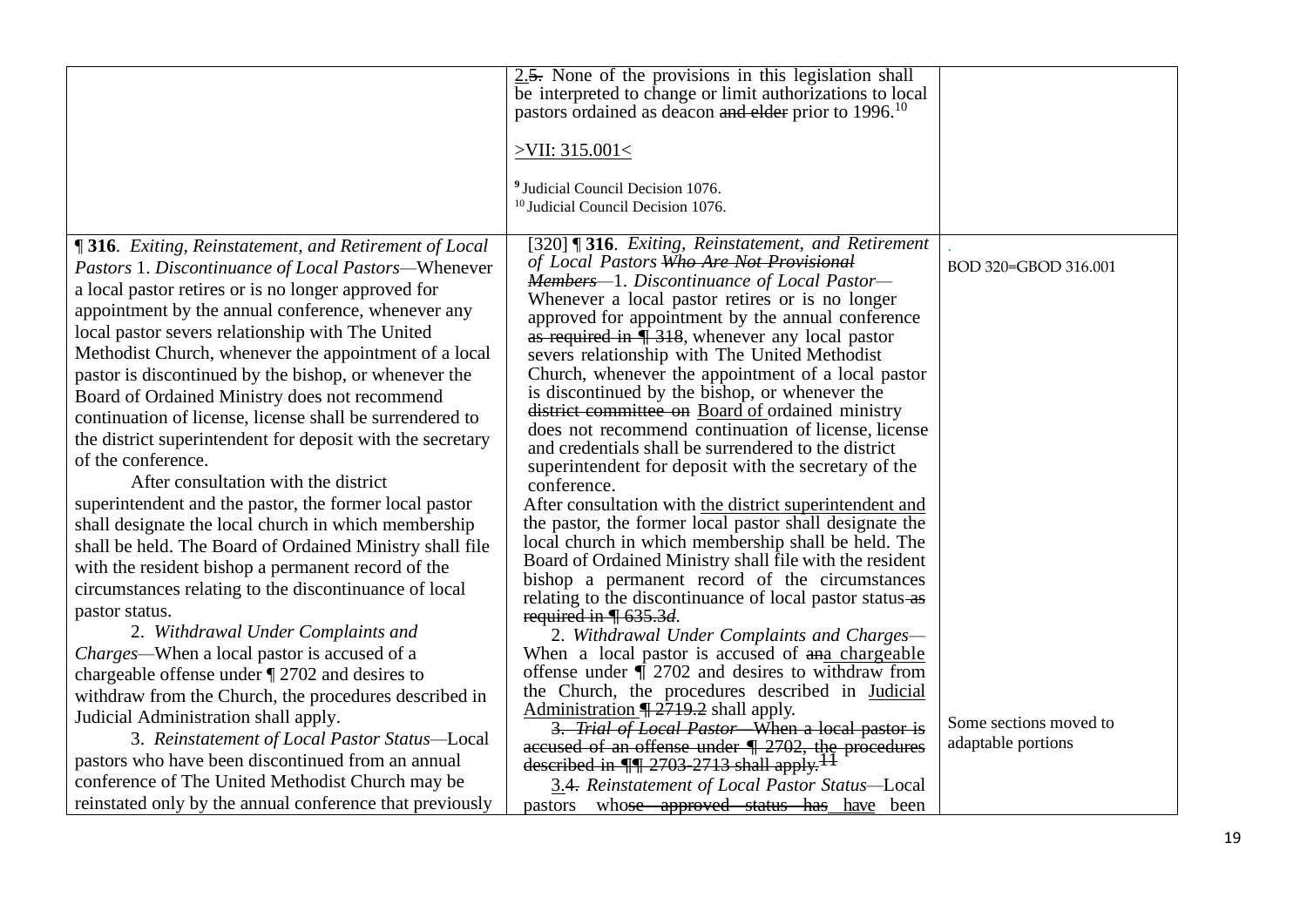approved them, or its legal successor, only upon recommendation by the respective Board of ordained ministry, and the cabinet. Persons seeking reinstatement shall provide evidence that they have been members of a local United Methodist church for at least one year prior to their request for reinstatement and have been recommended by its charge conference. When approved by the clergy session of the annual conference their license and credentials shall be restored, and they shall be eligible for appointment.

4. *Retirement of Local Pastor—*Upon retirement, a local pastor who has made satisfactory progress in the Course of Study may be recognized as a retired local pastor. Retired local pastors may attend annual conference sessions with voice but not vote. A retired local pastor may be appointed by the bishop to a charge.

 $>$ VII: 316.001< GBOD  $\sqrt{316.1} - 4 = 320.1 - 2 + 4 - 5$ 

discontinued from an annual confe rence of The United Methodist Church <del>or one of its legal predecessors </del>may be reinstated only by the annual confe rence that previously approved them, <u>or </u>its legal successor, <del>or the</del> annual conference of which the major portion of their former conference is a part, only upon recommendation by the district committee on ordained ministry from which their license was discontinued, the respective Board of Ordained Ministry, and the cabinet. Persons seeking reinstatement shall provide evidence that they have been members of a local United Methodist church for at least one year prior to their request for reinstatement and have been recommended by its charge conference . The district committee shall require a recommendation from the cha rgeconfe rence whe re his or her membership is eurrently held. When approved by the clergy <del>members</del> in full connection as provided in  $\P$  337, session of their annual conference their license and c redentials shall be restored, and they shall be eligible for appointment-as pastors of a charge. They shall complete current studies and meet requirements as provided in ¶¶ 315, 318 .

Whenever persons whose approval as local pastors has been discontinued by an annual conference are being considered for appointment or temporary employment in another annual conference, the Board of Ordained Ministry where these persons are being considered shall obtain from the Board of Ordained Ministry of the conference where approval has been discontinued verification of their qualifications and information about the circumstances relating to the termination of their approval as local pastors.

4. 5. *Reti rement of Local Pastor—* AUpon retirement, a local pastor who has made satisfactory progress in the Course of Study -as specified in  $\frac{1}{318.1}$  or .2 may be recognized as a retired local pastor. Retirement provisions for local pastors shall be the same as those for clergy members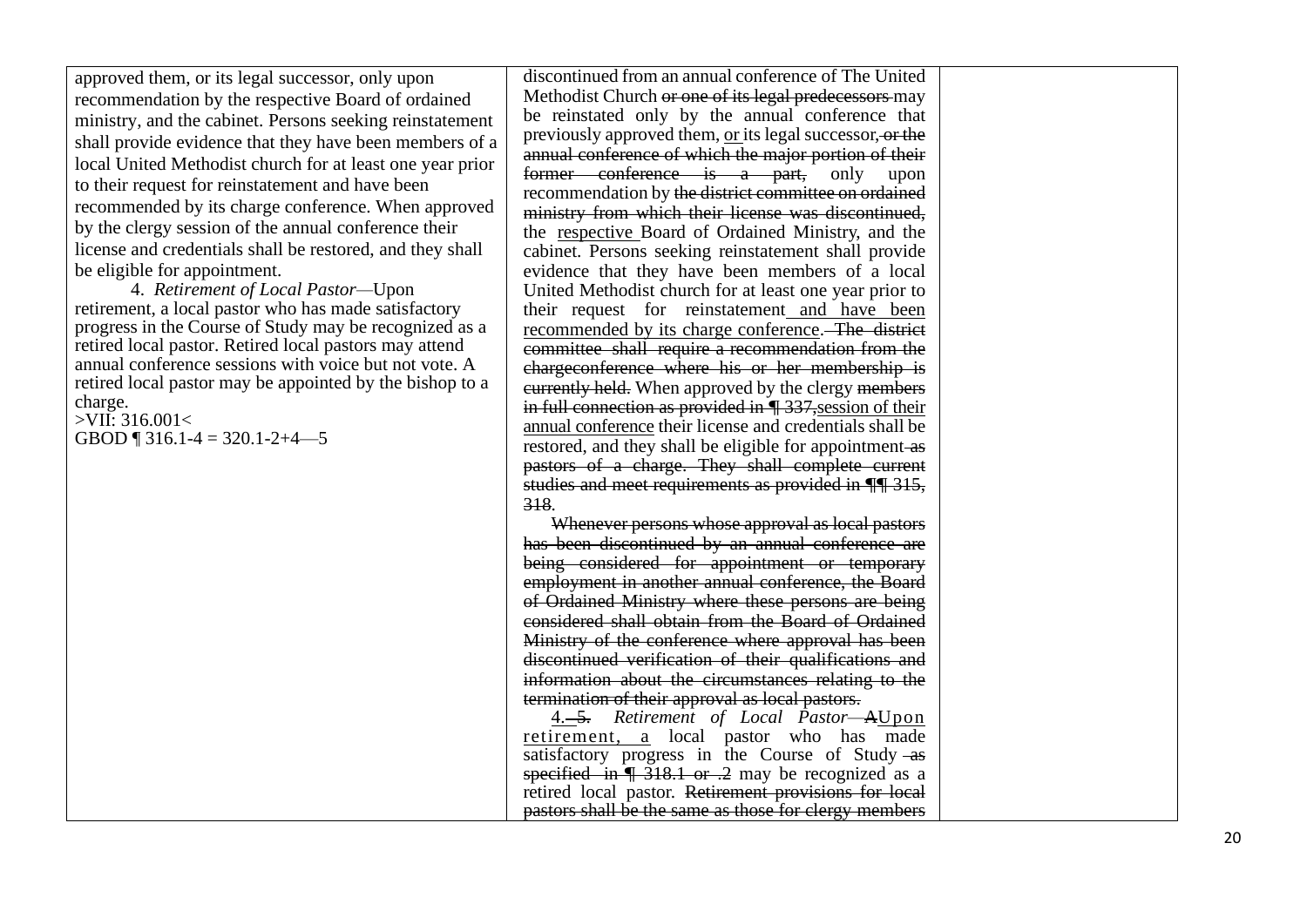|                                                                                                                                                                                                                                                                                                                                                                                                                                                                                                                                                                                                                                                                                                                                                                                                                                                                                                                                                                                                                                                                                                                                                                                           | in $\P$ 358.1, .2, .4, with pensions payable in accordance<br>with $\P$ 1506.5 <i>a</i> . Retired local pastors may attend<br>annual conference sessions with voice but not vote. A<br>retired local pastor may be appointed by the bishop to<br>a charge and licensed upon recommendation by the<br>district committee on ordained ministry without<br>ereating additional claim upon the conference<br>minimum compensation nor further pension credit.<br>$>$ VII: 316.001<                                                                                                                                                                                                                                                                                                                                                                                                                                                                                                                                                                                                                                                                                                                                                                                                                                                                                         |       |
|-------------------------------------------------------------------------------------------------------------------------------------------------------------------------------------------------------------------------------------------------------------------------------------------------------------------------------------------------------------------------------------------------------------------------------------------------------------------------------------------------------------------------------------------------------------------------------------------------------------------------------------------------------------------------------------------------------------------------------------------------------------------------------------------------------------------------------------------------------------------------------------------------------------------------------------------------------------------------------------------------------------------------------------------------------------------------------------------------------------------------------------------------------------------------------------------|------------------------------------------------------------------------------------------------------------------------------------------------------------------------------------------------------------------------------------------------------------------------------------------------------------------------------------------------------------------------------------------------------------------------------------------------------------------------------------------------------------------------------------------------------------------------------------------------------------------------------------------------------------------------------------------------------------------------------------------------------------------------------------------------------------------------------------------------------------------------------------------------------------------------------------------------------------------------------------------------------------------------------------------------------------------------------------------------------------------------------------------------------------------------------------------------------------------------------------------------------------------------------------------------------------------------------------------------------------------------|-------|
| <b>Section IV. Associate Membership</b><br><b>1317.</b> Eligibility and Rights of Associate Members-1.<br>Associate members of an annual conference are in the<br>itinerant ministry of the Church (see $\P$ 334) and are<br>available on a continuing basis for appointment by the<br>bishop. They shall be amenable to the annual conference<br>in the performance of their ministry. <sup>11</sup><br>2. Associate members shall have a right to vote<br>in the annual conference on all matters except the<br>following: $(a)$ constitutional amendments; $(b)$ all<br>matters of ordination, character, and conference<br>relations of clergy.<br>3. Associate members may serve on any board,<br>commission, or committee of an annual conference.<br>They shall not be eligible for election as delegates to the<br>General or central or jurisdictional conferences.<br>4. Associate members shall be subject to the<br>provisions for ordained elders governing sabbatical<br>leave, leave of absence, location, retirement, minimum<br>salary, and pension.<br>$>$ VII: $-\lt$<br>GBOD $\sqrt{317.1-4} = 321$ . Intro+.1-3<br><sup>11</sup> See Judicial Council Decision 1226. | <b>Section IVV. Associate Membership</b><br>[321] [317. Eligibility and Rights of Associate<br>Members-1. Associate members of an annual<br>conference are in the itinerant ministry of the Church<br>(see GBOD¶334) and are available on a continuing<br>basis for appointment by the bishop. They offer<br>themselves without reserve to be appointed (and to<br>serve as their superiors in office shall direct). They<br>shall be amenable to the annual conference in the<br>performance of their ministry. <sup>11</sup><br>and shall be granted the same security of<br>appointment as provisional members and members in<br>full connection.<br>$2.1$ . Associate members shall have a right to vote<br>in the annual conference on all matters except the<br>following: $(a)$ constitutional amendments; $(b)$ all<br>matters of ordination, character, and conference<br>relations of clergy.<br>3.2. Associate members may serve on any board,<br>commission, or committee of an annual conference.<br>They shall not be eligible for election as delegates to<br>the General or jurisdictional or central or jurisdictional<br>conferences.<br>4.3. Associate members shall be subject to the<br>provisions for ordained elders governing sabbatical<br>leave, leave of absence, location, retirement, minimum<br>salary, and pension.<br>$>$ VII: $-\leq$ | $***$ |
|                                                                                                                                                                                                                                                                                                                                                                                                                                                                                                                                                                                                                                                                                                                                                                                                                                                                                                                                                                                                                                                                                                                                                                                           | <sup>11</sup> See Judicial Council Decision 1226.                                                                                                                                                                                                                                                                                                                                                                                                                                                                                                                                                                                                                                                                                                                                                                                                                                                                                                                                                                                                                                                                                                                                                                                                                                                                                                                      |       |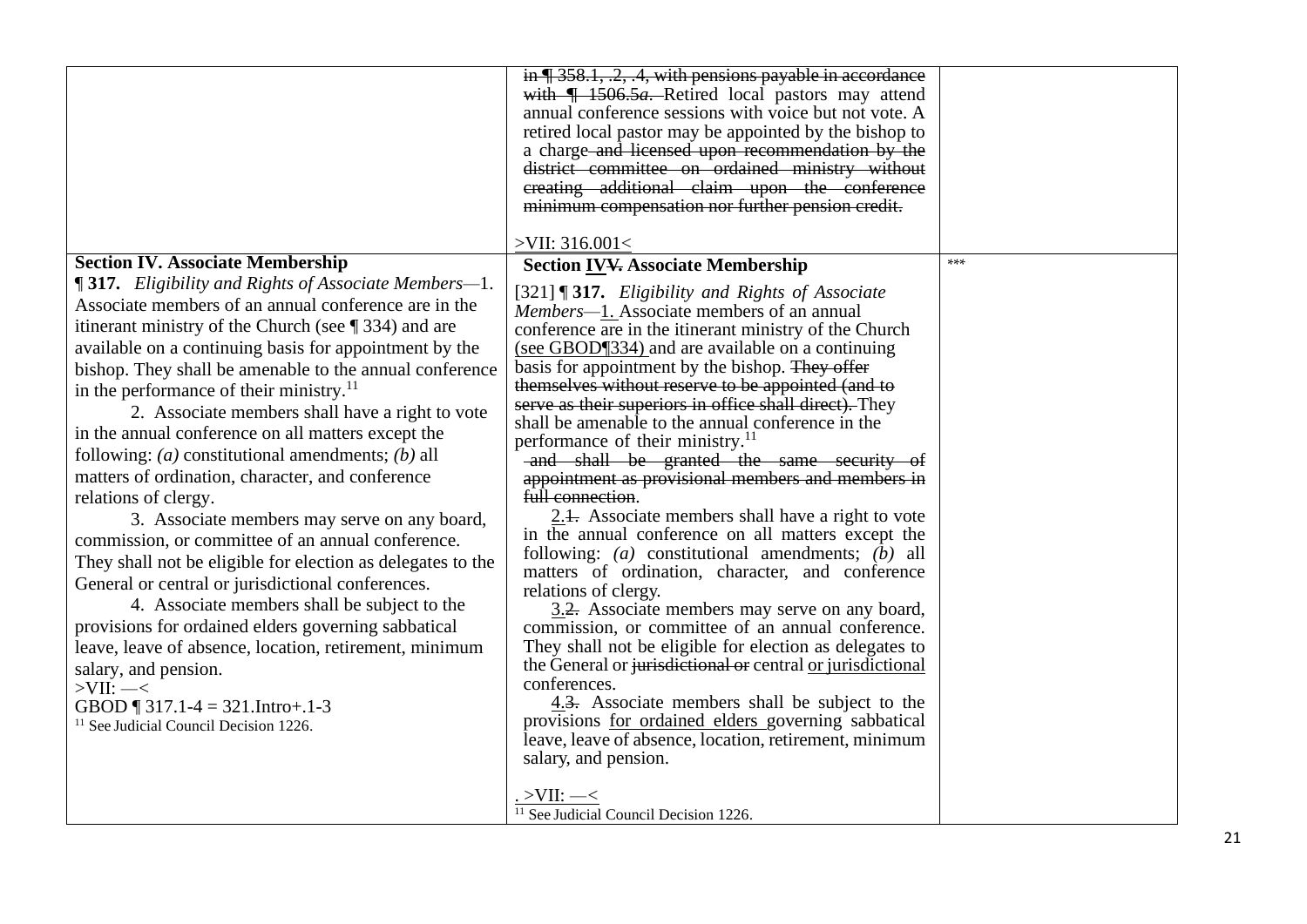| <b>1318.</b> Requirements for Election as Associate<br>$Members - 1$ . Local pastors may be elected to associate<br>membership by a three-forth majority vote of the clergy<br>session of the annual conference, upon recommendation<br>by a three-fourths majority vote of the Board of<br>Ordained Ministry, when they have met the following<br>conditions:<br>They shall have: (1) served four years as full-<br>time local pastors; (2) completed the educational<br>requirements for the Course of Study; (3) have reached<br>the age requirements; and (4) fulfilled the requirements<br>stated in ¶ 320.4-8, applicable to associate membership.<br>$>$ VII: 318.001<<br>2. Each central conference shall establish<br>provisions for such requirements or delegate it to its<br>annual conferences. Annual conferences in jurisdictions<br>shall follow the procedures in Part VII of the Discipline.<br>GBOD $\textcolor{red}{\P}$ 318.1 = 322.1; 318.2=new | [322] <b>[318.</b> Requirements for Election as Associate<br>Members-1. Local pastors may be elected to associate<br>membership by a three-fourths majority vote of the<br>clergy session of the annual conference, upon<br>recommendation by a three-fourths majority vote of<br>the Board of Ordained Ministry, when they have met<br>the following conditions: They shall have: (1) been<br>recommended to the clergy session based on a three-<br>fourths majority vote of the conference Board of<br>Ordained Ministry; (2) reached age forty; (3)<br>They shall have: $(1)$ served four years as full-time local<br>pastors;<br>(2)(4)<br>completed<br>the<br>educational<br>requirements for the Course of Study; (3) have reached<br>the age requirements; and (4) fulfilled the<br>requirements stated in GBOD¶ 320.4-8, applicable to<br>associate membership. >VII: 318.001<<br>2. Each central conference shall establish provisions<br>for such requirements or delegate it to its annual<br>conferences.<br>Annual conferences in jurisdictions shall follow the<br>procedures in Part VII of the <i>Discipline</i> . | Rest of paragraph moved to<br>adaptable portion<br>BOD 322=GBOD 318.001 |
|-----------------------------------------------------------------------------------------------------------------------------------------------------------------------------------------------------------------------------------------------------------------------------------------------------------------------------------------------------------------------------------------------------------------------------------------------------------------------------------------------------------------------------------------------------------------------------------------------------------------------------------------------------------------------------------------------------------------------------------------------------------------------------------------------------------------------------------------------------------------------------------------------------------------------------------------------------------------------|-------------------------------------------------------------------------------------------------------------------------------------------------------------------------------------------------------------------------------------------------------------------------------------------------------------------------------------------------------------------------------------------------------------------------------------------------------------------------------------------------------------------------------------------------------------------------------------------------------------------------------------------------------------------------------------------------------------------------------------------------------------------------------------------------------------------------------------------------------------------------------------------------------------------------------------------------------------------------------------------------------------------------------------------------------------------------------------------------------------------------------------|-------------------------------------------------------------------------|
| <b>1319.</b> Fellowship of Local Pastors and Associate<br>Members-Each annual conference shall organize a<br>Fellowship of Local Pastors and Associate Members or,<br>where numbers are too small, combine activities with<br>the clergy orders.<br>$>$ VII: 319.001<<br>GBOD $\P$ 319 = 323Intro                                                                                                                                                                                                                                                                                                                                                                                                                                                                                                                                                                                                                                                                     | [323] <b>[319.</b> Fellowship of Local Pastors and<br>Associate Members—Each annual conference shall<br>organize a Fellowship of Local Pastors and Associate<br>Members or, where numbers are too small, combine<br>activities with the clergy orders.<br>$>$ VII: 319.001 $<$                                                                                                                                                                                                                                                                                                                                                                                                                                                                                                                                                                                                                                                                                                                                                                                                                                                      | BOD 323=GBOD 319.001                                                    |
| <b>Section V. Provisional Membership</b><br><b>1320.</b> Qualifications for Election to Provisional<br>Membership-1. A person shall be eligible for election<br>to provisional membership in the annual conference by<br>a three-fourths majority vote of the clergy session on<br>recommendation of the Board of Ordained Ministry                                                                                                                                                                                                                                                                                                                                                                                                                                                                                                                                                                                                                                   | <b>Section V.VI. Provisional Membership</b><br>[324] <b>[320.</b> Qualifications for Election<br>to<br>Provisional Membership-1. A person shall<br>be<br>eligible for election to provisional membership in the<br>annual conference by a three-fourths majority vote of<br>the clergy session on recommendation of its Board of                                                                                                                                                                                                                                                                                                                                                                                                                                                                                                                                                                                                                                                                                                                                                                                                    | Rest of paragraph moved to<br>adaptable portions                        |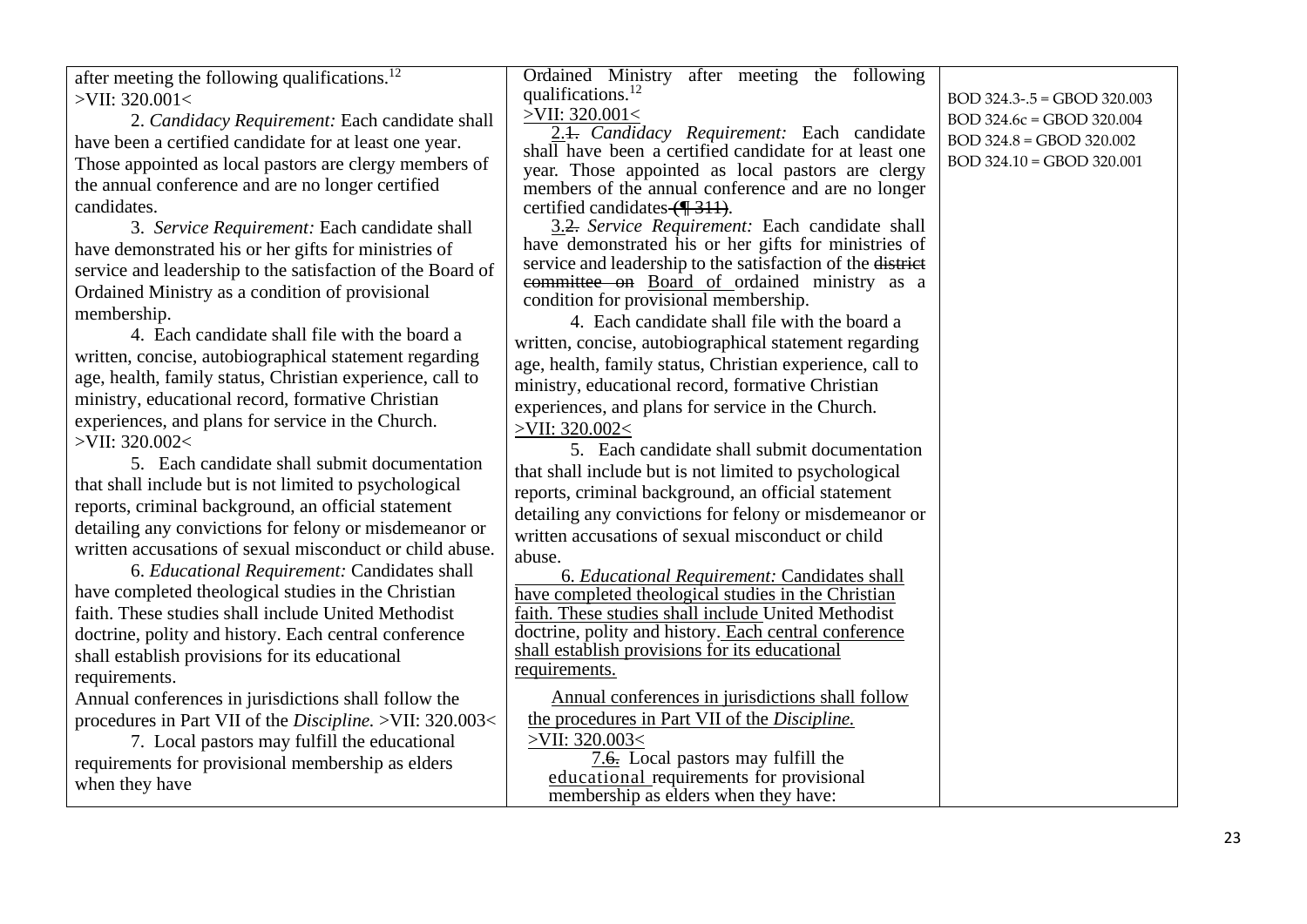| <i>a</i> ) completed four years of full-time service |  |
|------------------------------------------------------|--|
| or the equivalent                                    |  |

*b*) completed the Course of Study and the Advanced Course of Study.

*c*) Each central conference shall establish provisions for its educational requirements for local pastors seeking provisional and full membership.<sup>13</sup> Annual conferences in jurisdictions shall follow the procedures in Part VII of the *Discipline.* >VII: 320.004<

8. Each candidate shall respond to a doctrinal examination administered by the Board of Ordained Ministry. The examination shall cover the following:

*a)* Describe your personal experience of God and the understanding of God you derive from biblical, theological, and historical sources.

*b)* What is your understanding of evil as it exists in the world?

*c)* What is your understanding of humanity, and the human need for divine grace?

*d)* How do you interpret the statement Jesus Christ is Lord?

*e)* What is your conception of the activity of the Holy Spirit in personal faith, in the community of believers, and in responsible living in the world?

*f)* What is your understanding of the kingdom of God; the Resurrection; eternal life?

*g)* How do you intend to affirm, teach, and apply Part III of the *Discipline* (Doctrinal Standards and Our Theological Task) in your work in the ministry to which you have been called?

*h)* The United Methodist Church holds that the living core of the Christian faith was revealed in Scripture, illumined by tradition, vivified in personal experience, and confirmed by reason. What is your

a) completed four years of full-time service or the equivalent;

b) satisfied all requirements of Sections 1-3 and 7 -14 of this paragraph;

**b**<sub>l</sub>e) completed the Course of Study and the Advanced Course of Study.

*c)* Each central conference shall establish provisions for its educational requirements for local pastors seeking provisional and full membership.<sup>13</sup>

Annual conferences in jurisdictions shall follow the procedures in Part VII of the *Discipline.* 

>VII: 320.004<

8.9. Each candidate shall respond to a written and oral doctrinal examination administered by the eonference Board of Ordained Ministry. The examination shall cover the following:

*a)* Describe your personal experience of God and the understanding of God you derive from biblical, theological, and historical sources.

*b)* What is your understanding of evil as it exists in the world?

 $c)$  What is your understanding of humanity, and the human need for divine grace?

d) How do you interpret the statement Jesus Christ is Lord?

*e)* What is your conception of the activity of the Holy Spirit in personal faith, in the community of believers, and in responsible living in the world?

*f*) What is your understanding of the kingdom of God; the Resurrection; eternal life?

*g)* How do you intend to affirm, teach, and apply Part III of the *Discipline* (Doctrinal Standa rds and Our Theological Task) in your work in the ministry to which you have been called?

h) The United Methodist Church holds that the living co re of the Christian fait h was revealed in Scripture, illumined by tradition, vivified in personal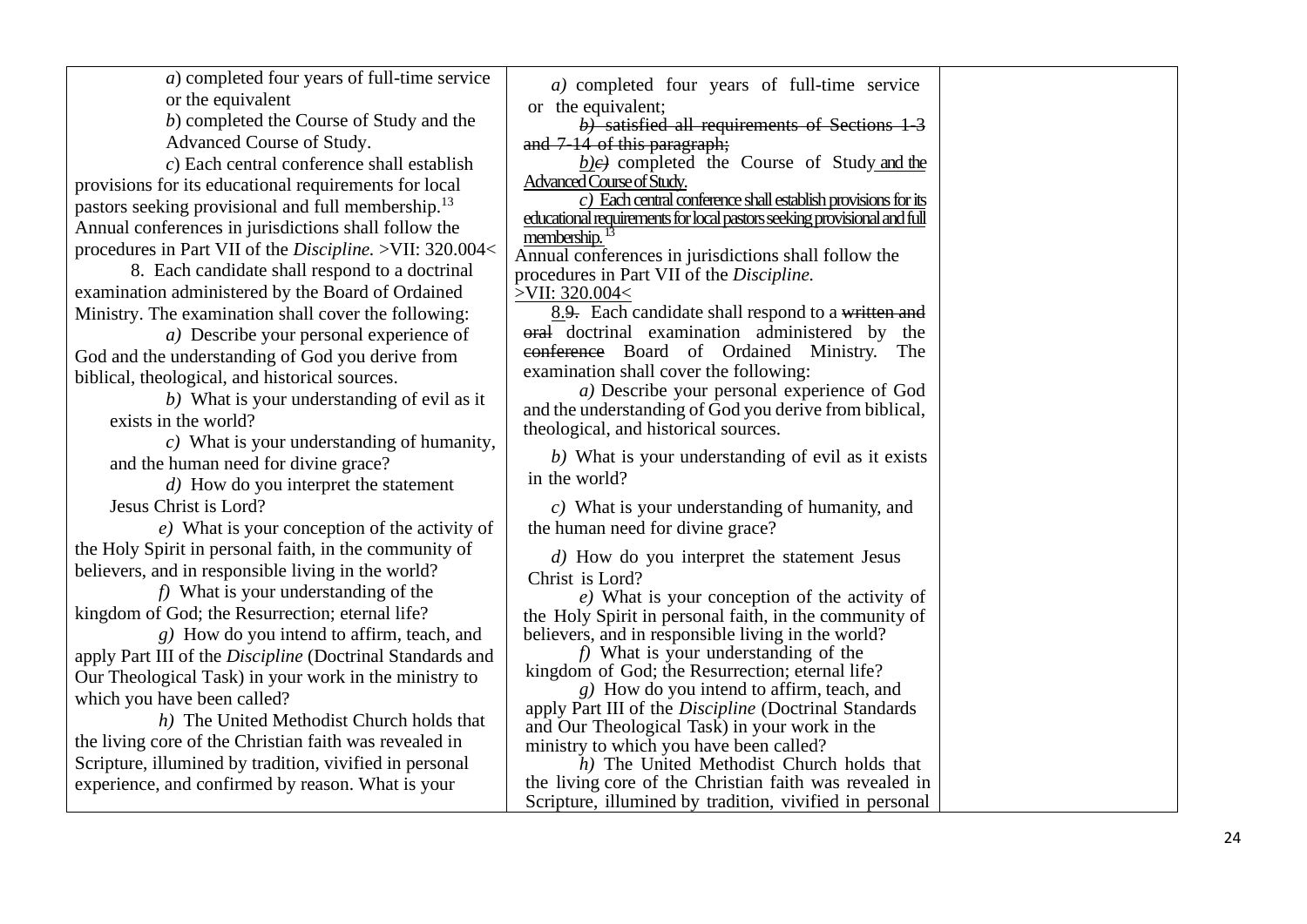understanding of this theological position of the Church?

*i)* Describe the nature and mission of the Church. What are its primary tasks today?

*j)* Discuss your understanding of the primary characteristics of United Methodist polity.

*k)* Explain your understanding of the distinctive vocations of the Order of Elder and the Order of Deacons. How do you perceive yourself, your gifts, your motives, your role, and your commitment as a provisional deacon or provisional elder in The United Methodist Church?

*l)* Describe your understanding of *diakonia,* the servant ministry of the church, and the servant ministry of the provisional member.

*m)* What is the meaning of ordination in the context of the general ministry of the Church?

*n)* Describe your understanding of an inclusive church and ministry.

*o)* You have agreed as a candidate for the sake of the mission of Jesus Christ in the world and the most effective witness of the gospel, and in consideration of the influence as a clergy, to make a complete dedication of yourself to the highest ideals of the Christian life, and to this end agree to exercise responsible self-control by personal habits conducive to bodily health, mental and emotional maturity, integrity in all personal relationships, fidelity in marriage and celibacy in singleness, social responsibility, and growth in grace and the knowledge and love of God. What is your understanding of this agreement?

*p)* Explain the role and significance of the sacraments in the ministry to which you have been called.

experience, and confirmed by reason. What is your understanding of this theological position of the Church?

*i*) Describe the nature and mission of the Chu rch. What a re its primary tasks today?

*j)* Discuss your understanding of the primary characte ristics of United Methodist polit y .

*k)* Explain your understanding of the distinctive vocations of the Order of Elders and the O rder of Deacons. How do you pe rceive yourself, your gifts, your motives, your role, and your commitment as a p rovisional deacon or p rovisional elder in The United Methodist Church?

*l)* Describe your understanding of *diakonia,* the servant ministry of the church, and the servant ministry of the provisional member.

*m*) What is the meaning of ordination in the context of the general ministry of the Church?

*n*) Describe your understanding of an inclusive church and ministry.

*o)* You have ag reed as a candidate for the sake of the mission of Jesus Christ in the world and the most effective witness of the gospel, and in consideration of their influence as ministers, to make a complete dedication of yourself to the highest ideals of the Christian life, and to this end agree to exercise responsible self-control by personal habits conducive to bodily health, mental and emotional maturit y, integrity in all personal relationships, fidelity in marriage and celibacy in singleness, social responsibility, and growth in grace and the knowledge and love of God. What is your understanding of this ag reement?

p) Explain the role and significance of the sacraments in the ministry to which you have been called.

10. Each candidate shall have been recommended in writing to the conference Board of O rdained Ministr y, based on a th ree -fourths majority vote of the district committee on ordained ministry.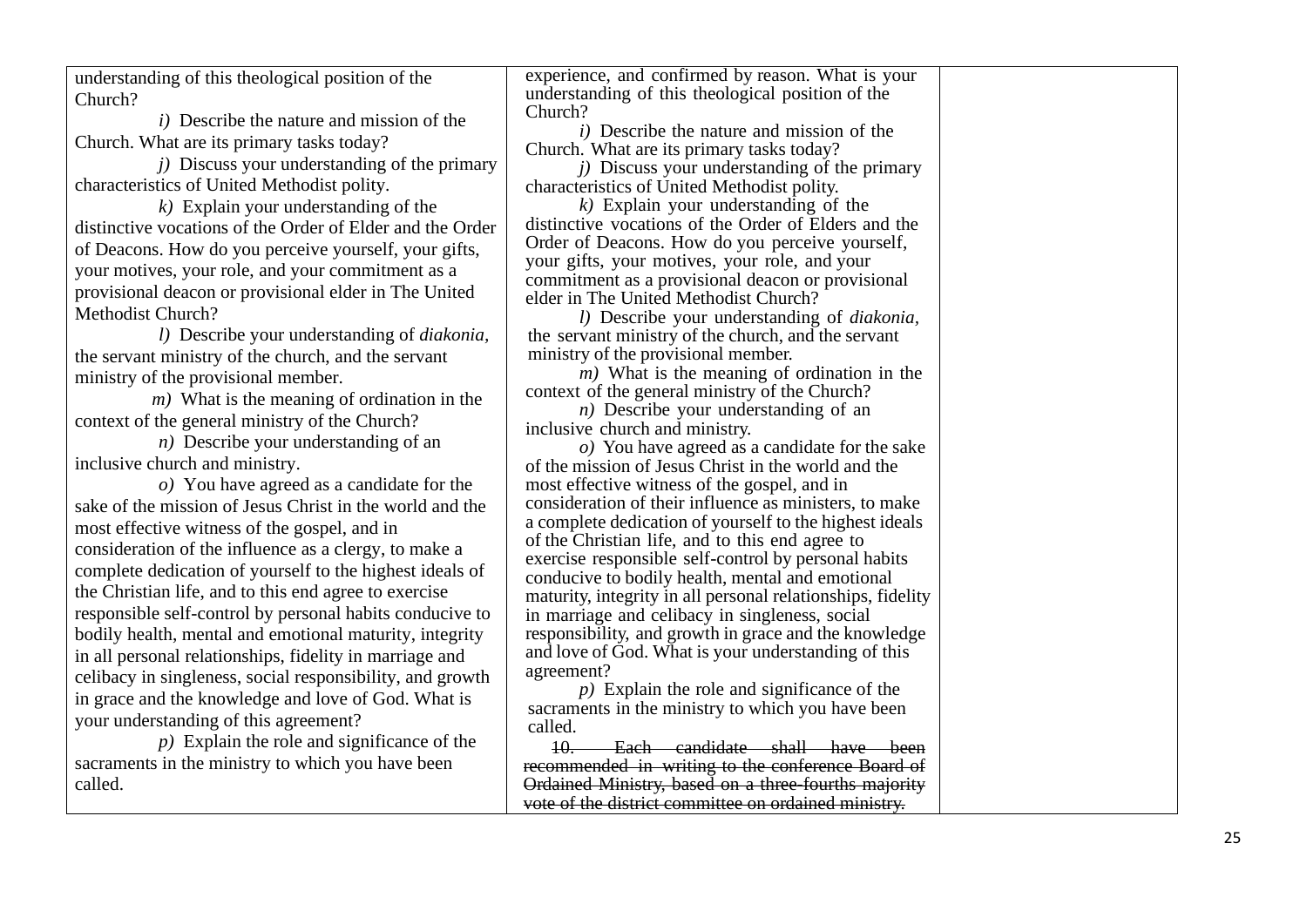| 9. Each candidate shall have a personal<br>interview with the Board of Ordained Ministry to<br>complete his or her candidacy.<br>10. Each candidate shall have been<br>recommended to the clergy session based on at least a<br>three-fourths majority vote of the Board of Ordained<br>Ministry.<br>GBOD $\sqrt{320.1}$ = 324Intro; 320.2=324.1; 320.3=324.2;<br>320.4=324.13; 320.5=324.12; 320.6=324.5;<br>320.7=324.6; 320.8=324.9; 320.9=324.11;<br>320.10=324.14<br><sup>12</sup> See Judicial Council Decision 318.<br><sup>13</sup> See Judicial Council Decision 823, 1077.                                                                | Each candidate shall have a personal<br>8.11.<br>interview with the conference Board of Ordained<br>Ministry to complete his or her candidacy.<br>Each candidate shall have<br>9.14.<br>been<br>recommended in writing to the clergy session based<br>on at least a three-fourths majority vote of the<br>conference Board of Ordained Ministry.<br>10. Each candidate shall have been<br>recommended to the clergy session based on at least a<br>three-fourths majority vote of the Board of Ordained<br>Ministry.<br><sup>12</sup> See Judicial Council Decision 318.<br><sup>13</sup> See Judicial Council Decision 823, 1077.          |                                                                              |
|-----------------------------------------------------------------------------------------------------------------------------------------------------------------------------------------------------------------------------------------------------------------------------------------------------------------------------------------------------------------------------------------------------------------------------------------------------------------------------------------------------------------------------------------------------------------------------------------------------------------------------------------------------|---------------------------------------------------------------------------------------------------------------------------------------------------------------------------------------------------------------------------------------------------------------------------------------------------------------------------------------------------------------------------------------------------------------------------------------------------------------------------------------------------------------------------------------------------------------------------------------------------------------------------------------------|------------------------------------------------------------------------------|
| <b>1321.</b> <i>Commissioning</i> – Commissioning is the act of<br>the church that publicly acknowledges God's call and<br>the response, talents, gifts and training of the candidate.<br>The church invokes the Holy Spirit as the candidate is<br>commissioned to be a faithful servant leader among the<br>people, to lead the church in service, to proclaim the<br>Word of God and to equip others for ministry.<br>Commissioning of provisional members for ministry as<br>elders by a Bishop implies the authority of a license for<br>pastoral ministry for the time of provisional<br>membership.<br>>VII: 321.001<<br>GBOD $\P$ 321 = 325 | [325] $\llbracket 321$ . <i>Commissioning</i> —Commissioning is the<br>act of the church that publicly acknowledges God's<br>call and the response, talents, gifts, and training of the<br>candidate. The church invokes the Holy Spirit as the<br>candidate is commissioned to be a faithful servant<br>leader among the people, to lead the church in service,<br>to proclaim the Word of God and to equip others for<br>ministry. Commissioning of provisional members for<br>ministry as elders by a Bishop implies the authority of<br>a license for pastoral ministry for the time of<br>provisional membership.<br>$>$ VII: 321.001< | Rest of paragraph moved to<br>adaptable portions<br>BOD 325=GBOD 321.001     |
| ¶ 322. Service of Provisional Members—All persons<br>who are provisional members shall be appointed by a<br>bishop $(\P 406)$ and serve as a provisional member of the<br>annual conference for a minimum of two years<br>following the completion of education requirements for<br>full connection.<br>>VII: 322.001<                                                                                                                                                                                                                                                                                                                              | [326] <b>[322.</b> Service of Provisional Members-All<br>persons who are provisional members shall be<br>appointed by a bishop (BOD¶ 425) and serve as a<br>provisional member of the annual conference for a<br>minimum of two years following the completion of<br>education requirements for full connection.<br>$>$ VII: 322.001<                                                                                                                                                                                                                                                                                                       | Rest of paragraph moved to<br>adaptable portions<br>$BOD$ 326 = GBOD 322.001 |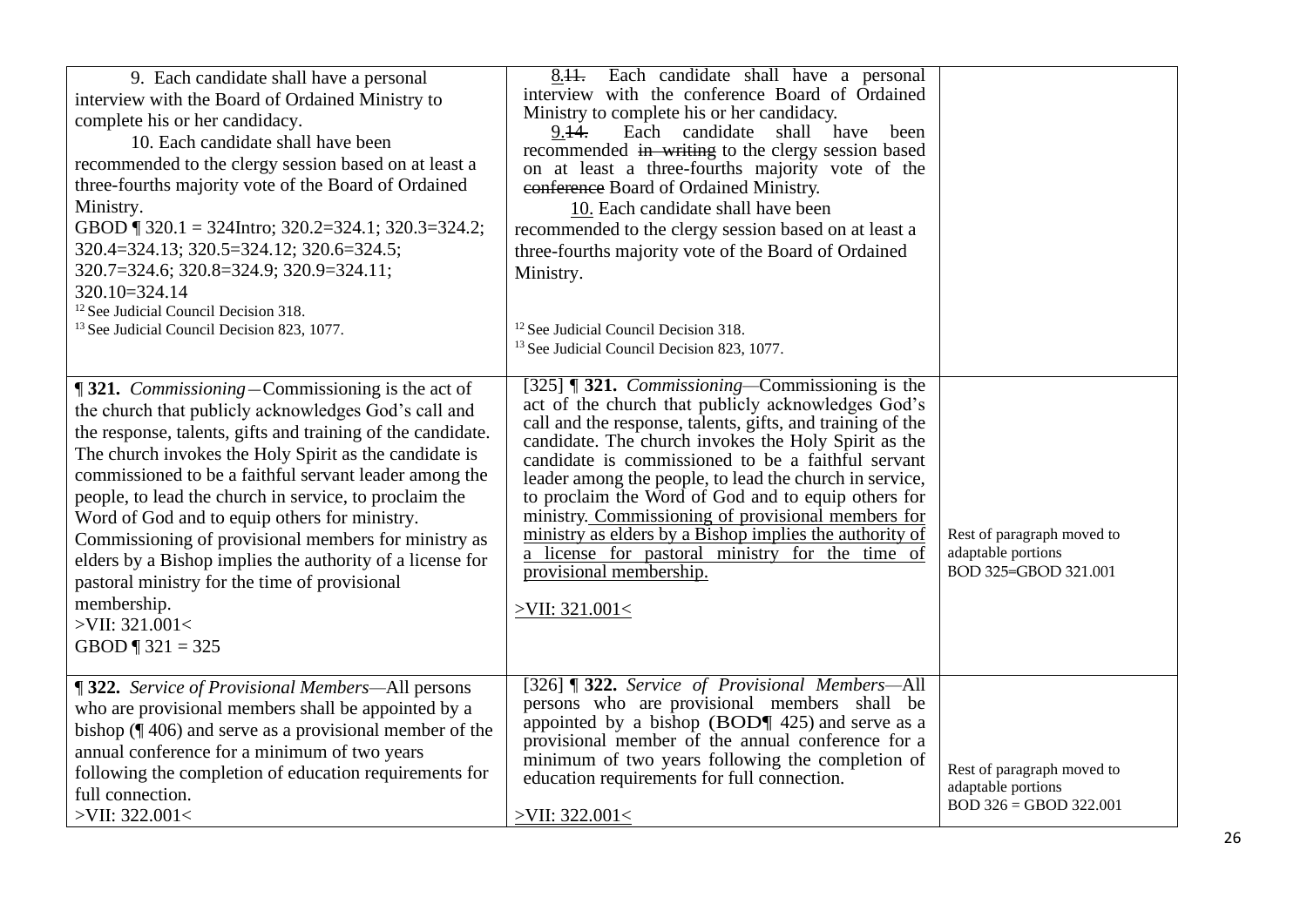| GBOD $\sqrt{ }$ 322 = 326. Intro                                                                                                                                                                                                                                                                                                                                                                                                                                                                                                                                                                                                                                                                                                                                                                                                                                                                                                                                                                                                                                                                                                                                                                                                                                                                                                                                                                                                                                                                                                                                                       |                                                                                                                                                                                                                                                                                                                                                                                                                                                                                                                                                                                                                                                                                                                                                                                                                                                                                                                                                                                                                                                                                                                                                                                                                                                                                                                                                                                                                                                                                                                                                                                                                                                                                                                                                                                                                                                                                                                                                      |  |
|----------------------------------------------------------------------------------------------------------------------------------------------------------------------------------------------------------------------------------------------------------------------------------------------------------------------------------------------------------------------------------------------------------------------------------------------------------------------------------------------------------------------------------------------------------------------------------------------------------------------------------------------------------------------------------------------------------------------------------------------------------------------------------------------------------------------------------------------------------------------------------------------------------------------------------------------------------------------------------------------------------------------------------------------------------------------------------------------------------------------------------------------------------------------------------------------------------------------------------------------------------------------------------------------------------------------------------------------------------------------------------------------------------------------------------------------------------------------------------------------------------------------------------------------------------------------------------------|------------------------------------------------------------------------------------------------------------------------------------------------------------------------------------------------------------------------------------------------------------------------------------------------------------------------------------------------------------------------------------------------------------------------------------------------------------------------------------------------------------------------------------------------------------------------------------------------------------------------------------------------------------------------------------------------------------------------------------------------------------------------------------------------------------------------------------------------------------------------------------------------------------------------------------------------------------------------------------------------------------------------------------------------------------------------------------------------------------------------------------------------------------------------------------------------------------------------------------------------------------------------------------------------------------------------------------------------------------------------------------------------------------------------------------------------------------------------------------------------------------------------------------------------------------------------------------------------------------------------------------------------------------------------------------------------------------------------------------------------------------------------------------------------------------------------------------------------------------------------------------------------------------------------------------------------------|--|
| <b>1823.</b> Eligibility and Rights of Provisional<br>Membership-1. Provisional members are on probation<br>as to character, servant leadership, and effectiveness in<br>ministry in preparation for membership in full<br>connection in the annual conference as deacons or<br>elders. They are accountable to the annual conference,<br>through the clergy session. Annually, the Board of<br>Ordained Ministry shall review and evaluate their<br>relationship and make recommendation to the clergy<br>session of the annual conference regarding their<br>continuance. No member shall be continued on<br>provisional membership beyond the eighth regular<br>session following their admission to provisional<br>membership.<br>2. Provisional members shall have the right to<br>vote in the annual conference on all matters except the<br>following:<br><i>a</i> ) constitutional amendments;<br>b) all matters of ordination, character,<br>and conference relations of clergy.<br>3. Provisional members who have completed all<br>of their educational requirements may vote to elect clergy<br>delegates to General and central or jurisdictional<br>conferences. <sup>14</sup><br>4. Provisional members may serve on any<br>board, commission, or committee of the annual<br>conference except the Board of Ordained Ministry.<br>5. Discontinuance from Provisional Membership<br>a). Provisional members may request<br>discontinuance of this relationship or may be<br>discontinued by the clergy session upon<br>recommendation of the Board of Ordained Ministry. | [327] <b>[ 323.</b> Eligibility and Rights of Provisional<br>Membership-1. Provisional members are on trial in<br>preparation for membership in full connection in the<br>annual conference as deacons or elders. They are on<br>probation as to character, servant leadership, and<br>effectiveness in ministry in preparation for membership in the<br>annual conference as deacons or elders. They are accountable to the<br>annual conference, through the clergy session. The annual<br>conference, through the clergy session, has<br>jurisdiction over provisional members. Annually, the<br>Board of Ordained Ministry shall review and evaluate<br>their relationship and make recommendation to the<br>clergy session of the annual conferencemembers in<br>full connection regarding their continuance. No<br>member shall be continued on provisional membership<br>beyond the eighth regular session following their<br>admission to provisional membership.<br>1. Provisional members who are preparing for<br>deacon's or elder's orders may be ordained deacons<br>or elders when they qualify for membership in full<br>connection in the annual conference.<br>2. Provisional members shall have the right to<br>vote in the annual conference on all matters except<br>the following:<br><i>a</i> ) constitutional amendments;<br>all matters of ordination, character, and<br>b)<br>conference relations of clergy.<br>3. Provisional elergy members who have completed all<br>of their educational requirements may vote to elect<br>clergy delegates to General and jurisdictional or central<br>or jurisdictional conferences. <sup>14</sup><br>4.3. Provisional members may serve on any<br>board, commission, or committee of the annual<br>conference except the Board of Ordained Ministry.<br>635.1). They shall not be eligible for election as<br>delegates to the General, central, or jurisdictional<br>conferences. |  |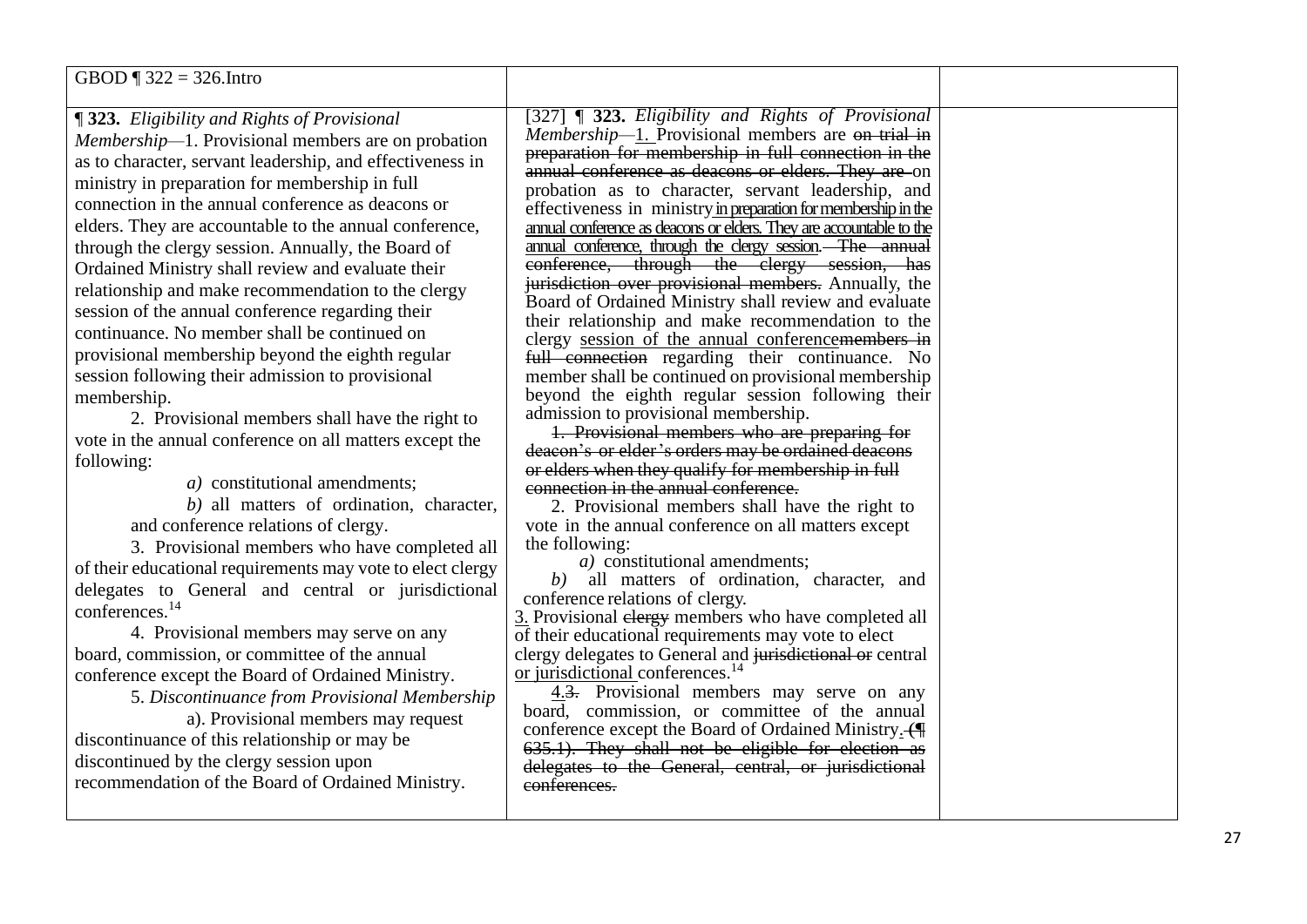#### BOD 327 = GBOD 323.001

(1) Voluntary Discontinuance – When provisional members in good standing withdraw to unite with another denomination or to terminate their membership in The United Methodist Church, their action shall be considered a request for discontinuance of their relationship and their credentials shall be surrendered to a district superintendent.

(2) Involuntary Discontinuance – In the case of discontinuation without consent, prior to any final recommendation, a provisional member will be advised of the right to a fair process hearing before the committee on conference relations of the Board of Ordained Ministry. A report of the action will be made to the full board for final action. The provisions of fair process (¶ 352.2) shall be observed.

(3) Discontinuance Due to Time Limit - No member shall be continued on provisional membership beyond the eighth regular session following their admission to provisional membership.

b) When this relationship is discontinued, they shall no longer be permitted to exercise ministerial functions and shall return their credentials to the district superintendent for deposit with the secretary of the conference, and their membership shall be transferred by the district superintendent to the local church they designate after consultation with the pastor.

c) The Board of Ordained Ministry shall file with the resident bishop and the secretary of the conference a permanent record of the circumstances relating to discontinuance as a provisional member.

d) After discontinuance, provisional members may be classified and approved as local pastors in accordance with the provisions of BOD ¶313.

6. Provisional members may not be retired under the provisions of ¶ 349. Provisional members who have

4. Provisional members shall be amenable to the annual conference in the performance of their ministry and are subject to the provisions of the *Book of Discipline* in the performance of their duties. They shall be supervised by the district superintendent under whom they are appointed. They shall also be assigned a deacon or elder as mentor by the Board of Ordained Ministry. Provisional members preparing to become elders shall be eligible for appointment by meeting disciplinary provisions (¶ 315).

5. Provisional members in appointments beyond the local church shall relate themselves to the district superintendent in the area where their work is done. The district superintendent shall give them supervision and report annually to their Board of Ordained Ministry.

5.6. *Discontinuance from Provisional Membership*

a) Provisional members may request discontinuance of this relationship or may be discontinued by the clergy session upon recommendation of the Board of Ordained Ministry.

(1) Voluntary Discontinuance – When provisional members in good standing withdraw to unite with another denomination or to terminate their membership in The United Methodist Church, their action shall be considered a request for discontinuance of their relationship and their credentials shall be surrendered to a district superintendent.

(2) Involuntary Discontinuance – In the case of discontinuation without consent, prior to any final recommendation, a provisional member will be advised of the right to a fair process hearing before the committee on conference relations of the Board of Ordained Ministry. A report of the action will be made to the full board for final action. The provisions of fair process  $(\sqrt{\frac{1352.2 \times 361.2}{2}})$  shall be observed and there shall be a review by the administrative review committee under BOD¶ 636 prior to hearing by the annual conference.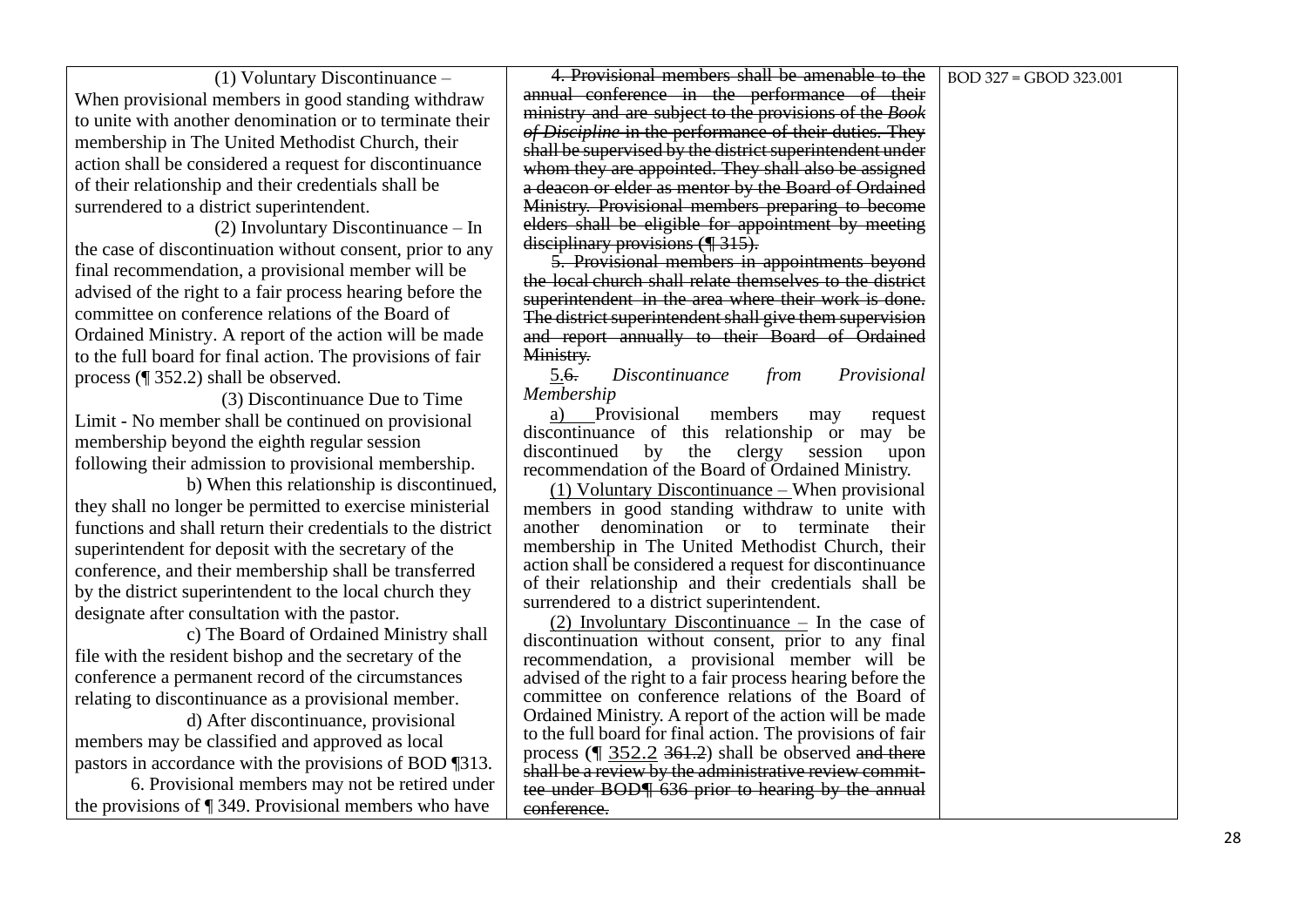| reached the mandatory retirement age shall be<br>automatically discontinued. Provisional elders may be<br>classified as retired local pastors under the provisions of<br>BOD ¶ 320.5. > VII: 323.001<<br>GBOD   323.1=327Intro; 323.2-3=327.2; 323.4=327.3;<br>$323.5 - 6 = 327.6 - 7$<br><sup>14</sup> See Judicial Council Decision 1181 and $\P$ 35.                                                                                                                                                                                                         | (3) Discontinuance Due to Time Limit $-$ No<br>shall<br>continued<br>member<br>be<br>provisional<br>on<br>membership beyond the eighth regular session<br>following their admission to provisional membership.<br>b) When this relationship is discontinued, they shall<br>no longer be permitted to exercise ministerial functions<br>and shall return their credentials to the district<br>superintendent for deposit with the secretary of the<br>conference, and their membership shall be transferred<br>by the district superintendent to the local church they<br>designate after consultation with the pastor.<br>c) The Board of Ordained Ministry shall file with<br>the resident bishop and the secretary of the conference<br>a permanent record of the circumstances relating to<br>discontinuance as a provisional member as required in<br>BOD¶ 635.3d.<br>d) After discontinuance, provisional members may<br>be classified and approved as local pastors in<br>accordance with the provision of BOD¶ 313.<br>$6.7$ . Provisional members may not be retired<br>under the provisions of $\sqrt{\frac{349}{357}}$ . Provisional<br>members who have reached the mandatory retirement<br>age shall be automatically discontinued. Provisional<br>elders may be classified as retired local pastors under<br>the provisions of BOD¶ 320.5. $\geq$ VII: 323.001<<br><sup>14</sup> See Judicial Council Decision 1181 and $\P$ 35 |                                              |
|-----------------------------------------------------------------------------------------------------------------------------------------------------------------------------------------------------------------------------------------------------------------------------------------------------------------------------------------------------------------------------------------------------------------------------------------------------------------------------------------------------------------------------------------------------------------|----------------------------------------------------------------------------------------------------------------------------------------------------------------------------------------------------------------------------------------------------------------------------------------------------------------------------------------------------------------------------------------------------------------------------------------------------------------------------------------------------------------------------------------------------------------------------------------------------------------------------------------------------------------------------------------------------------------------------------------------------------------------------------------------------------------------------------------------------------------------------------------------------------------------------------------------------------------------------------------------------------------------------------------------------------------------------------------------------------------------------------------------------------------------------------------------------------------------------------------------------------------------------------------------------------------------------------------------------------------------------------------------------------------------------------------------|----------------------------------------------|
| ¶ 324. Requirements for Ordination as Deacon or Elder<br>and Admission into Full Connection- 1. Provisional<br>members who are applying for admission into full<br>connection and who have been provisional members for<br>at least two years following the completion of<br>educational requirements as specified in ¶324.4 may be<br>admitted into membership in full connection in an<br>annual conference upon recommendation by a three-<br>fourths majority vote of the Board of Ordained Ministry<br>and elected by a three-fourths majority vote of the | [330+335] $\blacksquare$ 324. Requirements for Ordination as<br>Deacon or Elder and Admission into Full Connection<br>and Ordination as Elder- 1. Provisional members who<br>are applying for admission into–candidates for full<br>connection and ordination as elders and have been<br>provisional members for at least two years following the<br>completion of educational requirements as specified in<br>BOM¶330.3 may be admitted into membership in full<br>connection in an annual conference and approved for<br>elder's ordination by three-fourths majority vote of the                                                                                                                                                                                                                                                                                                                                                                                                                                                                                                                                                                                                                                                                                                                                                                                                                                                          | BOD 331=GBOD 328.001<br>BOD 333=GBOD 329.001 |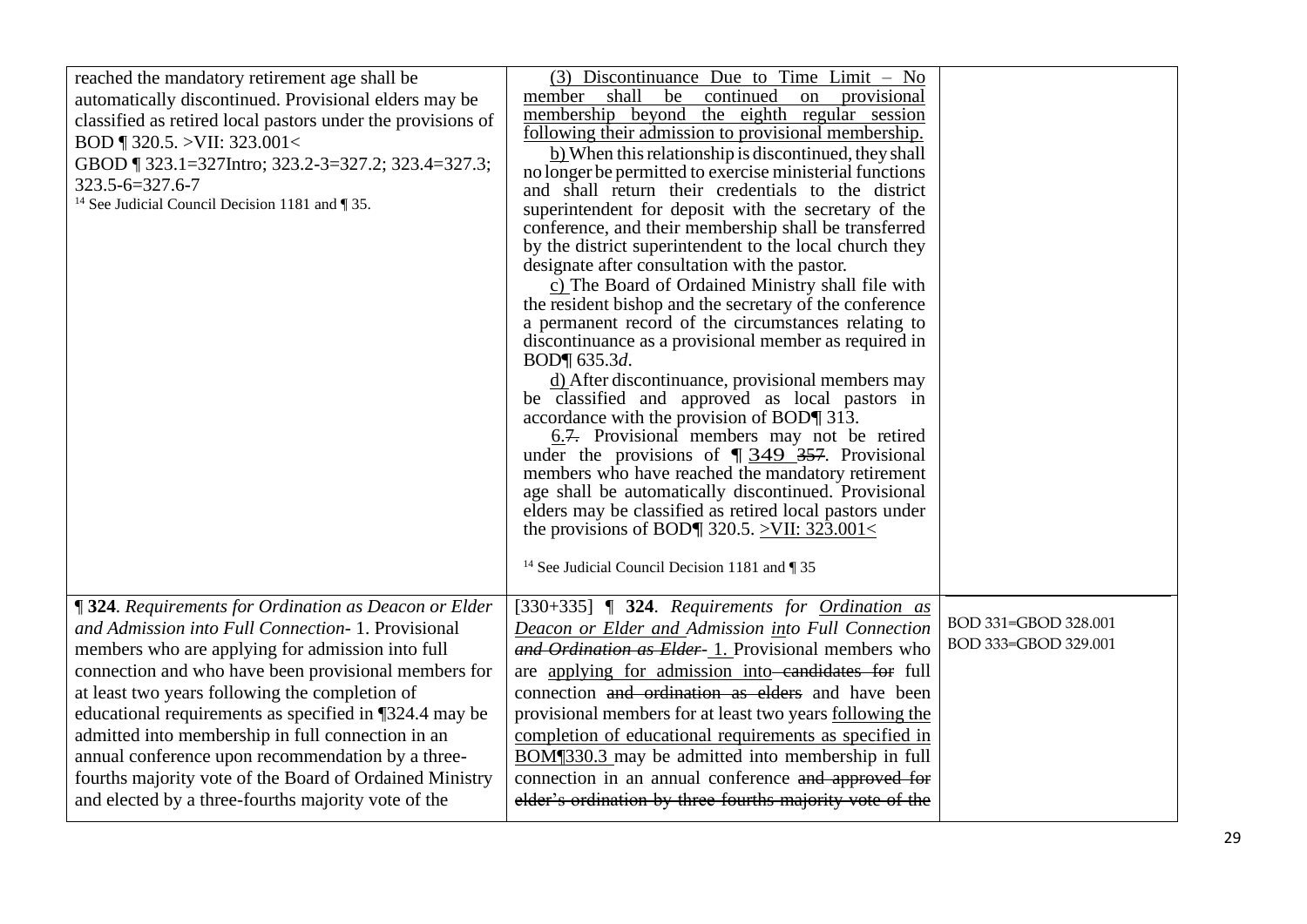clergy session.<sup>15</sup> This process shall be informed by guidelines in Part III of the *Discipline* and shall focus upon the covenantal ministry of all Christians and the particular ministry to which the person has been ordained. Qualification requirements are:

2. *Membership requirement -* Each candidate for ordination and full membership shall have been previously elected as a provisional member.

3. *Service requirements* - They shall have served under episcopal appointment for at least two full annual conference years following the completion of the educational requirements. >VII: 324.001<

4. *Educational Requirements* – Prior to ordination and election to full membership all provisional members shall have fully completed the educational requirements.

5. The following questions are guidelines for the preparation of the examination:

*a*) Theology

(1) Give examples of how the practice of ministry has affected your experience and understanding of:

- ( *a* ) God
- ( *b* ) Humanity
- ( *c* ) The need for divine grace

( *d* ) The Lordship of Jesus Christ

( *e* ) The work of the Holy Spirit

(*f*) The meaning and significance of the Sacraments

(*g*) The kingdom of God

(*h*) Resurrection and eternal life

(2) How do you understand the following traditional evangelical doctrines: *(a)*

repentance; *(b)* justification; *(c)* regeneration; *(d)* sanctification? What are the marks of the Christian life? clergy members in full connection of the annual conference, upon recommendation by three -fourths majority vote of the Board of Ordained Ministry, and elected by a three -fourths majority vote of the clergy session.<sup>15</sup> This process shall be informed by guidelines in Part III of the *Discipline* and shall focus upon the covenantal ministry of all Christians and the particular ministry to which the person has been ordained. Qualification requirements are:after they have qualified as follows.

2. *Membership requirement -* Each candidate for ordination and full membership shall have been previously elected as a provisional member.

3. *Service requirements* - They shall have: (1) served full-time under episcopal appointment for at least two full annual conference years-following the completion of the educational requirements. >VII: 324.001<

specified in (3)*(b)* below

A. Years of service for provisional deacons are satisfied by serving in any of the appointment settings  $\overline{\text{list in } \textsf{IGROD325 (p.80)}}$ 

B. Years of service for provisional elders are satisfied by serving in any ministry setting requiring the regular proclamation of the word, the administration of the sacraments, and the short or long-term ordering of the life of the community of faith may count toward the fulfillment of this requirement. Such ministry settings may include campus ministry, college and university chaplaincy, hospital and prison chaplaincy, military chaplaincy, overseas/mission work and other ministries so recognized by the Division of Ordained Ministry of the General Board of Higher Education and Ministry.

C. Upon recommendation of the Board of Ordained Ministry, an annual conference may equate a provisional deacon or a provisional elder's less than full -time to the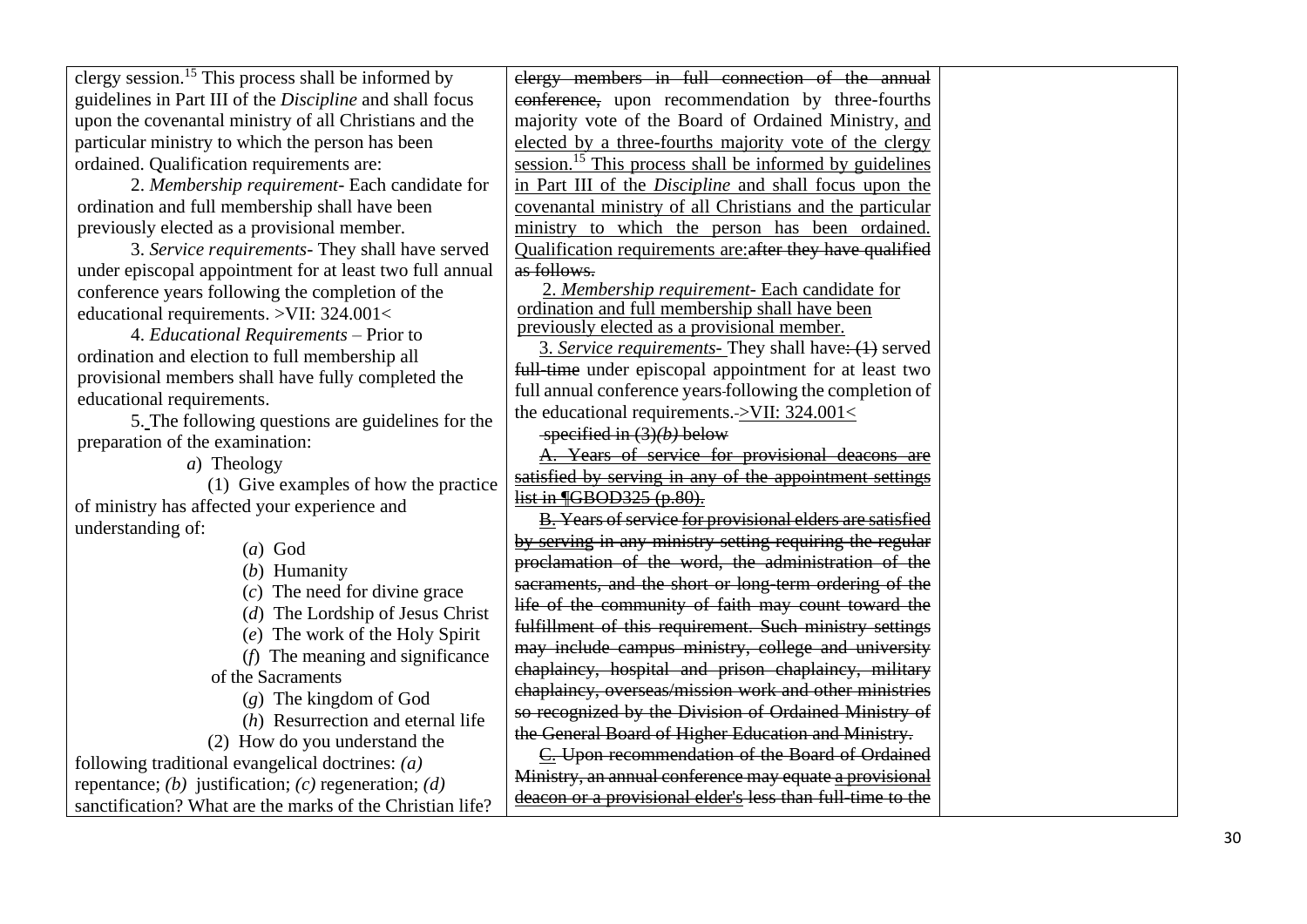(3) What are its primary challenges today?

(4) The United Methodist Church holds that Scripture, tradition, experience, and reason are sources and norms for belief and practice, but that the Bible is primary among them. What is your understanding of this theological position of the Church, and how has your practice of ministry been affected by this understanding?

> (5) How has the practice of ministry enriched your understanding of the meaning and significance of the sacraments?

*b*) Vocation

(1) How has the experience of ministry shaped your understanding of your vocation as an ordained deacon?

> *c*) The Practice of Ministry (1) Do you offer yourself to be

appointed by the bishop to a service ministry?

 (2) Describe and evaluate your personal gifts for ministry and how they have resulted in fruitful ministry. What would be your areas of strength and areas in which you need to be strengthened in order to be more fruitful in ministry?

(3 ) For the sake of the mission of Jesus Christ in the world and the most effective witness to the Christian gospel, and in consideration of your influence as an ordained clergy, are you willing to make a complete dedication of yourself to the highest ideals of the Christian life; and to this end will you agree to exercise responsible self -control by personal habits conducive to physical health, intentional intellectual development, fidelity in marriage and celibacy in singleness, integrity in all personal relationships, social

requirement of full -time service.

Such equivalence is to be determined in light of the years of service involved, the quality of that service, the maturity of the applicant, and other relevant factors. Supervision is to be *(a)* personally assumed or delegated by the district superintendent, and *(b)* assumed by a mentor assigned by the Board of Ordained Ministry. Their service shall be evaluated by the Board of Ordained Ministry as effective according to written guidelines developed by the board and adopted by the clergy members in full connection.<sup>16</sup> In rare cases, the Board of Ordained Ministry may, by a two -thirds vote, approve years of service in an autonomous Methodist church as meeting this requirement if adequate supervision has been provided; (2) been previously elected as provisional members; (3) met the following educational requirements: *(a)* graduation with a Bachelor of Arts or equivalent degree from a college or university listed by the University Senate, or demonstrated competency equivalence through a process designed in consultation with the General Board of Higher Education and Ministry; *(b)* graduation with a Master of Divinity degree from a school of theology listed by the University Senate, or its equivalent as determined by the General Board of Higher Education and Ministry; or *(c)* met the education requirements of ¶ 324.6 for local pastors; ( *d*) educational requirements in every case shall include completion of the basic graduate theological studies of the Christian faith as outlined in ¶  $324.4(a)$ ; (4) satisfied the board regarding physical, mental, and emotional health; (5) prepared and preached at least one written sermon on a biblical passage specified by the Board of Ordained Ministry; (6) presented a detailed plan and outline for teaching a Bible study; (7) presented a project that demonstrates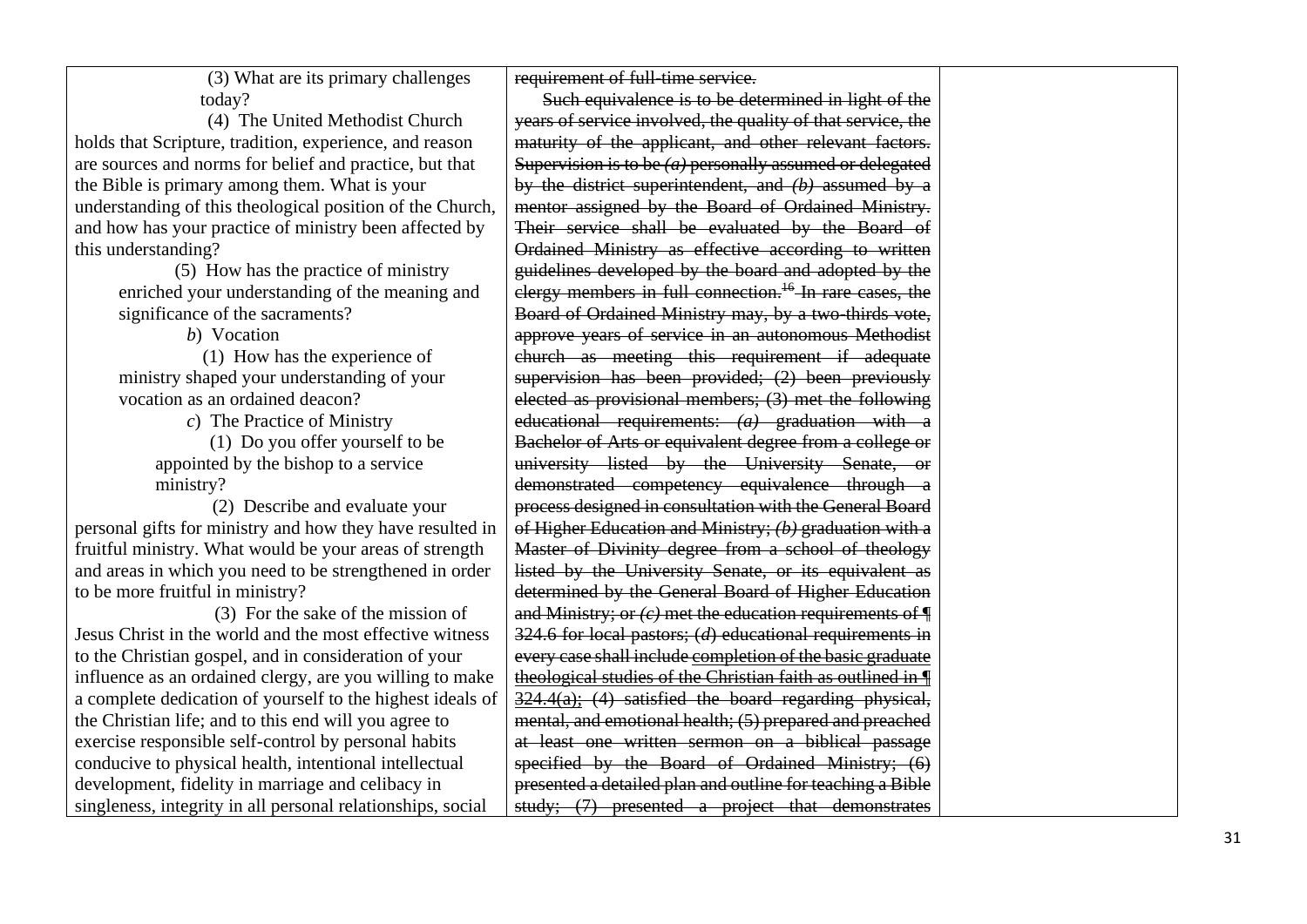responsibility, and growth in grace and the knowledge of the love of  $God<sup>16</sup>$ 

(4) Provide evidence of your willingness to relate yourself in ministry to all persons without regard to race, color, ethnicity, national origin, social status, gender, sexual orientation, age, economic condition, or disability.

(5) Will your regard all pastoral conversations of a confessional nature as a trust between the person concerned and God?

(6) Provide evidence of experience in peace and justice ministries.

6. A deacon shall be ordained by a bishop by the laying on of hands, employing the Order of Service for the Ordination of Deacons (¶ 405.5). The bishop shall be assisted by other deacons and may include laity designated by the bishop representing the Church community. Bishops in other communions may join the ordaining bishop in laying hands on the head of the candidate, while participating deacons and laity may lay hands on the back or shoulders of the candidate.

7. An elder shall be ordained by a bishop by the laying on of hands, employing the Order of Service for the Ordination of Elders ((¶ 405.5) The bishop shall be assisted by other elders and may include laity designated by the bishop representing the Church community. Bishops in other communions may join the ordaining bishop in laying hands on the head of the candidate, while participating elders and laity may lay hands on the back or shoulders of the candidate.

8. Following election, the bishop and secretary of the conference shall provide a certificate of full membership in the annual conference, and following ordination, a certificate of ordination. GBOD  $\sqrt{ }$  324 = 330+335

fruitfulness in carrying out the church's mission of "Making Disciples of Jesus Christ for the Transformation of the World"; (8) responded to a written or oral doctrinal examination administered by the Board of Ordained Ministry. The candidate should demonstrate the ability to communicate clearly in both oral and written form.

4. *Educational Requirements:* Prior to ordination and election to full membership all provisional members shall have fully completed the educational requirements.

5. Each central conference shall develop the specific requirements for completing the doctrinal examination for full membership and ordination.

The candidate's reflections and the board's response should be informed by the insights and guidelines of Part III of the *Discipline*.

5. The following questions are guidelines for the preparation of the examination:

*a*) Theology.

(1) Give examples of how the practice of ministry has affected your experience and understanding of:

( *a*) God

( *b*) Humanity

( *c*) The need for divine grace

( *d*) The Lordship of Jesus Christ

( *e*) The work of the Holy Spirit

(*f*) The meaning and significance of the sacraments

(*g*) The kingdom of God

(*h*) Resurrection and eternal life

(2) How do you understand the following traditional evangelical doctrines: *(a)* repentance; *(b)*  justification; *(c)* regeneration; *(d)* sanctification? What are the marks of the Christian life?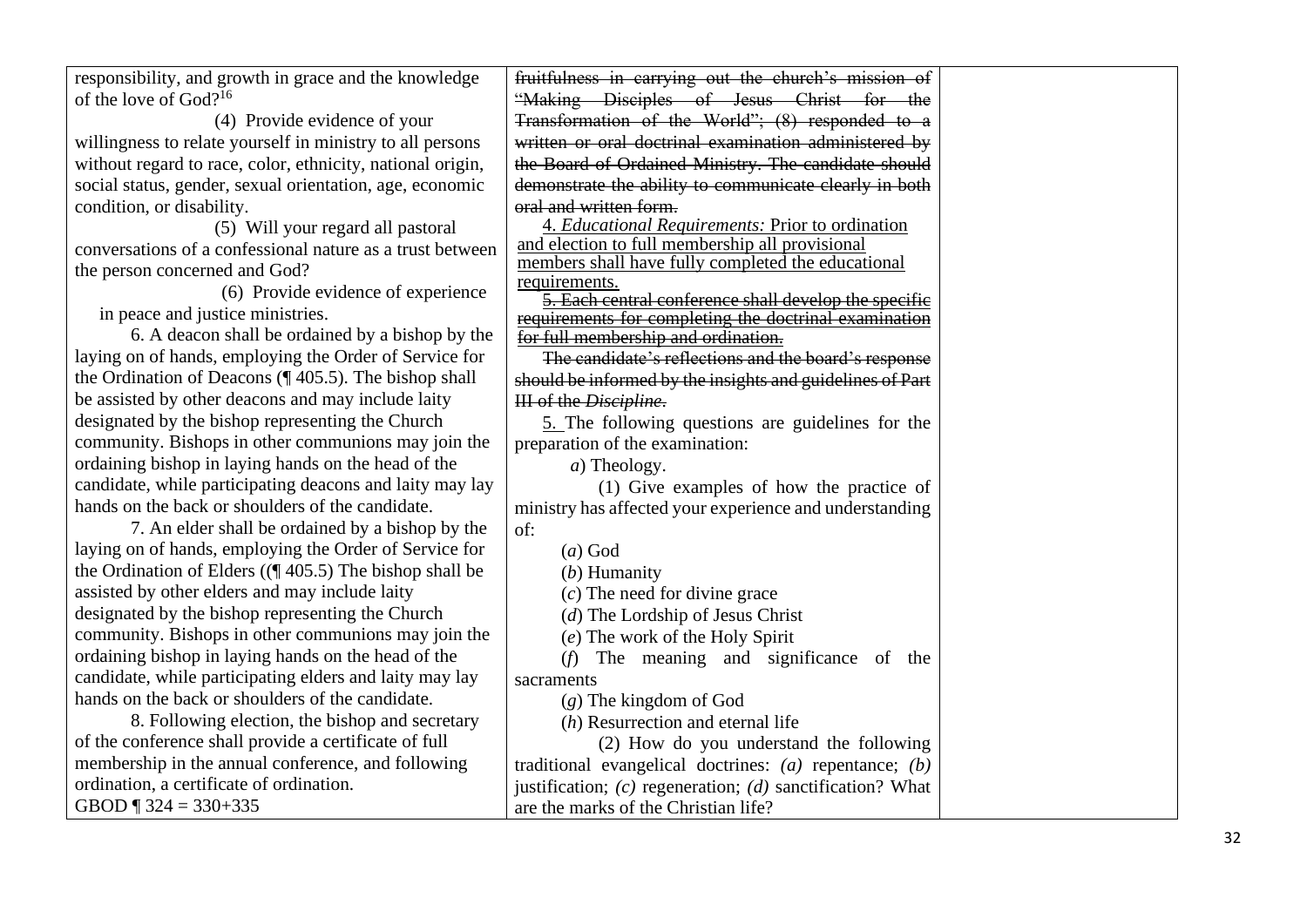GBOD | 324.7 = new; 324.8=330.7; 324.9=333.3; 324.10=330.6/333.2 <sup>15</sup> See Judicial Council Decisions 157, 344, 1199. <sup>16</sup> See Judicial Council Decision 542 .

(3) How has the practice of ministry informed your understanding of the nature and mission of the Church? What are its primary challenges today?

(4) The United Methodist Church holds that Scripture, tradition, experience, and reason are sources and norms for belief and practice, but that the Bible is primary among them. What is your understanding of this theological position of the Church, and how has your practice of ministry been affected by this understanding?

*b*) Vocation

(1) How has the experience of ministry shaped your understanding of your vocation as an ordained elder?

*c*) The Practice of Ministry

(1) How has the practice of ministry affected your understanding of the expectations and obligations of the itinerant system? Do you offer yourself without reserve to be appointed and to serve as the appointive authority may determine?

(2) Describe and evaluate your personal gifts for ministry and how they have resulted in fruitful ministry. What would be your areas of strength and areas in which you need to be strengthened in order to be more fruitful in ministry?

 (3) For the sake of the mission of Jesus Christ in the world and the most effective witness to the Christian gospel and in consideration of your influence as an ordained minister, are you willing to make a complete dedication of yourself to the highest ideals of the Christian life; and to this end will you agree to exercise responsible self-control by personal habits conducive to physical health, intentional intellectual development, fidelity in marriage and celibacy in singleness, integrity in all personal relationships, social responsibility, and growth in grace and the knowledge and love of  $\text{God}$ ? 16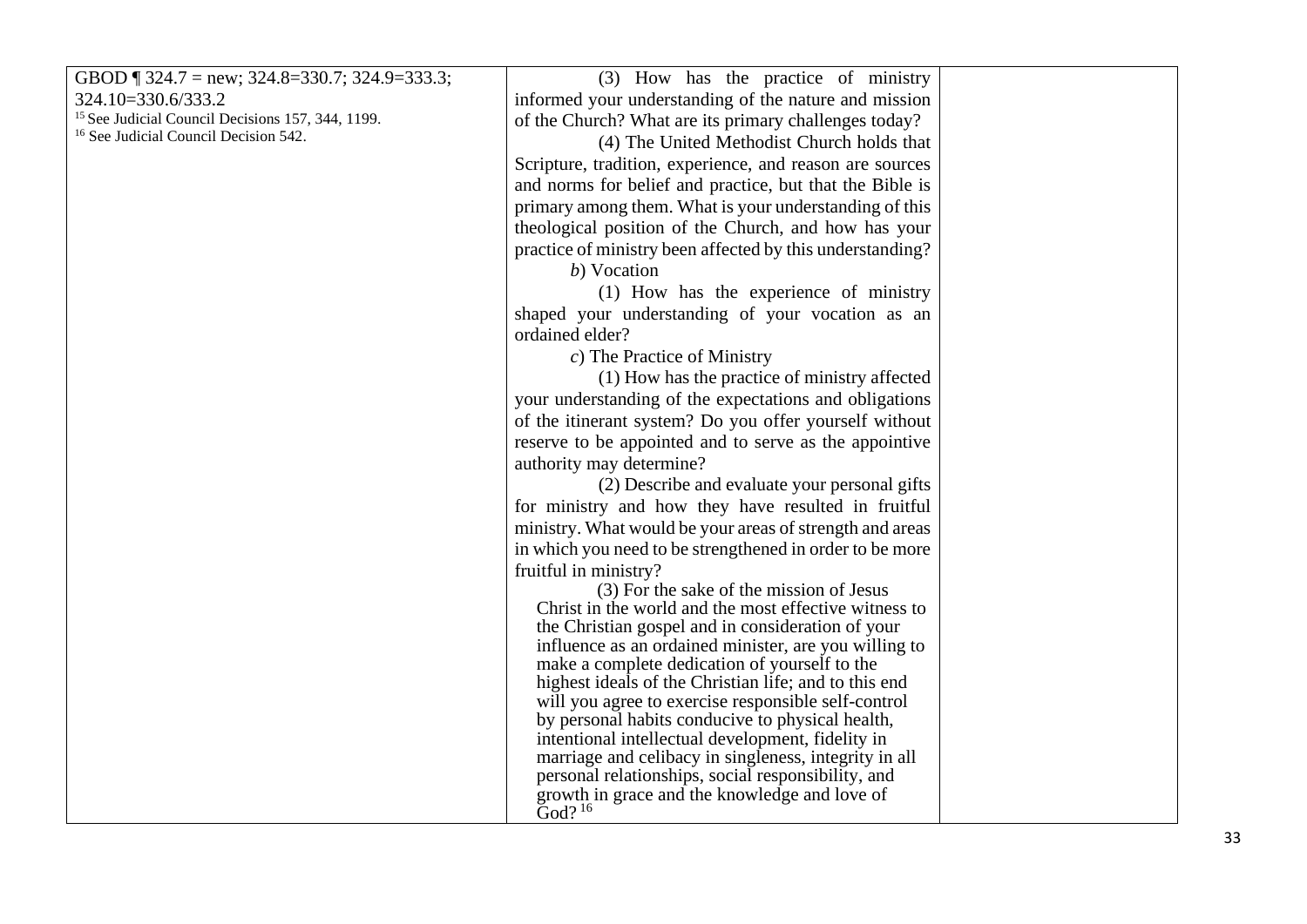|                                                             | (4) Provide evidence of your willingness to                                                                    |                          |
|-------------------------------------------------------------|----------------------------------------------------------------------------------------------------------------|--------------------------|
|                                                             | relate yourself in ministry with all persons without                                                           |                          |
|                                                             | regard to race, color, ethnicity, national origin, social                                                      |                          |
|                                                             | status, gender, sexual orientation, age, economic                                                              |                          |
|                                                             | condition, or disability.                                                                                      |                          |
|                                                             | (5) Will you regard all pastoral conversations                                                                 |                          |
|                                                             | of a confessional nature as a trust between the person                                                         |                          |
|                                                             | concerned and God?                                                                                             |                          |
|                                                             | (6) Provide evidence of experience in peace                                                                    |                          |
|                                                             | and justice ministries.                                                                                        |                          |
|                                                             | $6.8$ . A deacon shall be ordained by a bishop by the                                                          |                          |
|                                                             | laying on of hands, employing the Order of Service for                                                         |                          |
|                                                             | the Ordination of Deacons $(\sqrt{405.5}, \sqrt{415.6})$ . The bishop                                          |                          |
|                                                             | shall be assisted by other deacons and may include                                                             |                          |
|                                                             | laity designated by the bishop representing the Church                                                         |                          |
|                                                             | community. Bishops in other communions may join the                                                            |                          |
|                                                             | ordaining bishop in laying hands on the head of the<br>candidate, while participating deacons and laity may    |                          |
|                                                             | lay hands on the back or shoulders of the candidate.                                                           |                          |
|                                                             | 7.9. An elder shall be ordained by a bishop by the                                                             |                          |
|                                                             | laying on of hands, employing the Order of Service for                                                         |                          |
|                                                             | the Ordination of Elders (1405.5 415.6). The bishop                                                            |                          |
|                                                             | shall be assisted by other elders and may include laity                                                        |                          |
|                                                             | designated by the bishop representing the Church                                                               |                          |
|                                                             | community. Bishops in other communions may join the                                                            |                          |
|                                                             | ordaining bishop in laying hands on the head of the                                                            |                          |
|                                                             | candidate, while participating elders and laity may lay                                                        |                          |
|                                                             | hands on the back or shoulders of the candidate.                                                               |                          |
|                                                             | $8.10$ . Following election, the bishop and secretary<br>of the conference shall provide a certificate of full |                          |
|                                                             | membership in the annual conference, and following                                                             |                          |
|                                                             | ordination, a certificate of ordination.                                                                       |                          |
|                                                             | <sup>15</sup> See Judicial Council Decisions 157, 344, 1199.                                                   |                          |
|                                                             | <sup>16</sup> See Judicial Council Decision 542.                                                               |                          |
|                                                             |                                                                                                                |                          |
| <b>1325.</b> Historic Examination for Admission into Full   | [336] <b>[325</b> . Historic Examination for Admission into                                                    | BOD 334.2 = GBOD 330.001 |
| <i>Connection</i> – The bishop as chief pastor shall engage | Full Connection-The bishop as chief pastor shall engage                                                        | BOD 337=GBOD 331.001     |
| those seeking to be admitted in serious self-searching      | those seeking to be admitted in serious self-searching                                                         |                          |
|                                                             |                                                                                                                |                          |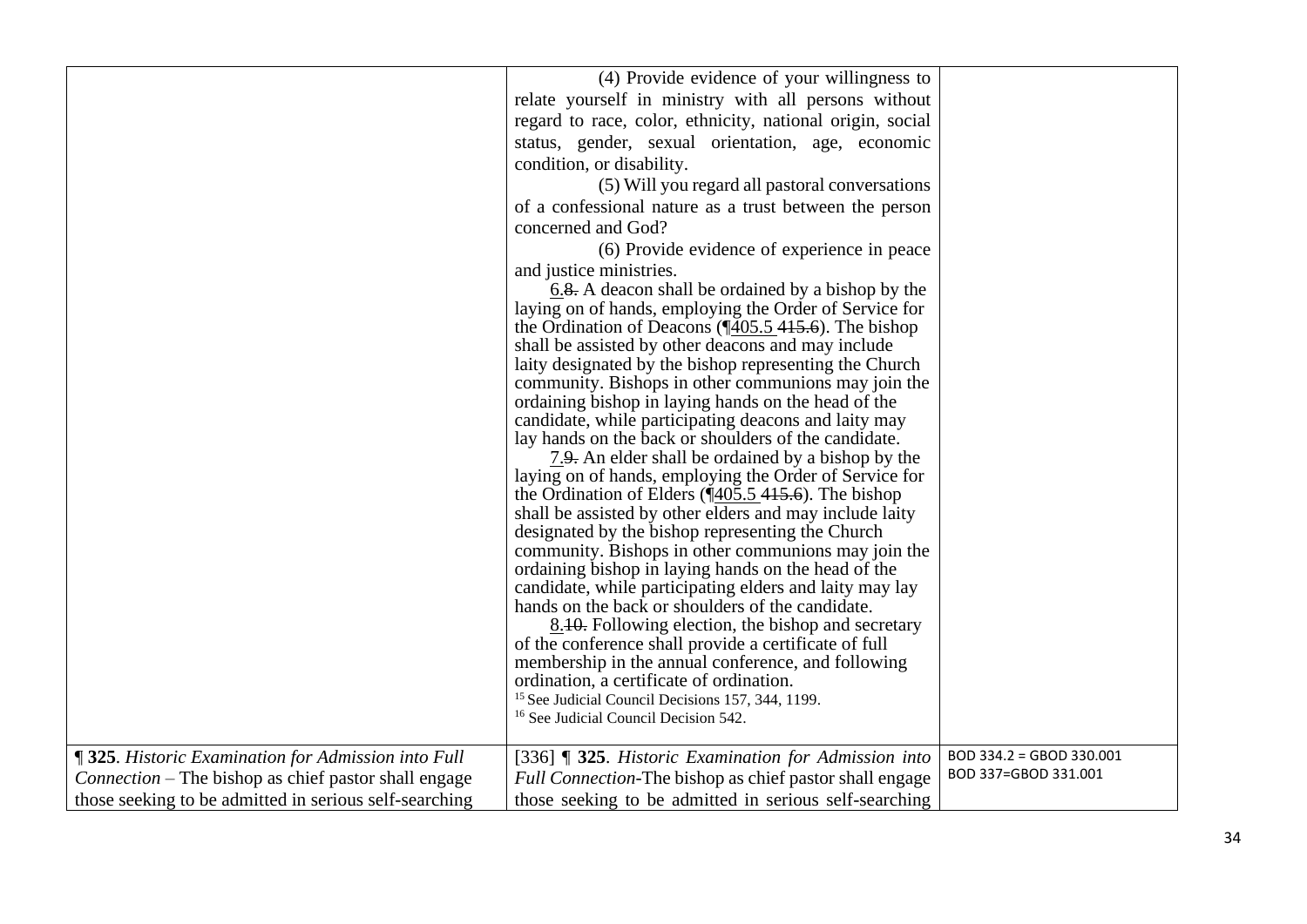| and prayer to prepare them for their examination before<br>and prayer to prepare them for their examination before<br>the conference. At the time of the examination the<br>the conference. At the time of the examination the<br>bishop shall also explain to the conference the historic<br>bishop shall also explain to the conference the historic<br>nature of the following questions and seek to interpret<br>nature of the following questions and seek to interpret<br>their spirit and intent. The questions are these and any<br>their spirit and intent. The questions are these and any<br>others that may be thought necessary:<br>others that may be thought necessary:<br>1. Have you faith in Christ?<br>1. Have you faith in Christ?<br>2. Are you going on to perfection?<br>2. Are you going on to perfection?<br>3. Do you expect to be made perfect in love in this<br>3. Do you expect to be made perfect in love in<br>this life?<br>life?<br>4. Are you earnestly striving after it?<br>4. Are you earnestly striving after it?<br>5. Are you resolved to devote yourself wholly to<br>5. Are you resolved to devote yourself wholly to God<br>God and his work?<br>and his work?<br>6. Do you know the General Rules of our<br>6. Do you know the General Rules of our Church?<br>7. Will you keep them?<br>Church?<br>8. Have you studied the doctrines of The United<br>7. Will you keep them?<br>Methodist Church?<br>8. Have you studied the doctrines of The United<br>Methodist Church?<br>9. After full examination, do you believe that our<br>9. After full examination, do you believe that our<br>doctrines are in harmony with the Holy Scriptures?<br>10. Will you preach and maintain them?<br>doctrines are in harmony with the Holy Scriptures?<br>10. Will you preach and maintain them?<br>11. Have you studied our form of Church discipline<br>11. Have you studied our form of Church<br>and polity?<br>discipline and polity?<br>12. Do you approve our Church government and<br>12. Do you approve our Church government and<br>polity?<br>13. Will you support and maintain them?<br>polity?<br>13. Will you support and maintain them?<br>14. Will you diligently instruct the children in every<br>14. Will you diligently instruct the children in<br>place?<br>15. Will you visit from house to house?<br>every place?<br>16. Will you recommend fasting or abstinence, both<br>15. Will you visit from house to house?<br>16. Will you recommend fasting or abstinence,<br>by pre-cept and example?<br>both by precept and example?<br>17. Are you determined to employ all your time in<br>the work of God?<br>17. Are you determined to employ all your time<br>in the work of God?<br>18. Are you in debt so as to embarrass you in your<br>18. Are you in debt so as to embarrass you in<br>work?<br>19. Will you observe the following directions?<br>your work? |  |  |
|------------------------------------------------------------------------------------------------------------------------------------------------------------------------------------------------------------------------------------------------------------------------------------------------------------------------------------------------------------------------------------------------------------------------------------------------------------------------------------------------------------------------------------------------------------------------------------------------------------------------------------------------------------------------------------------------------------------------------------------------------------------------------------------------------------------------------------------------------------------------------------------------------------------------------------------------------------------------------------------------------------------------------------------------------------------------------------------------------------------------------------------------------------------------------------------------------------------------------------------------------------------------------------------------------------------------------------------------------------------------------------------------------------------------------------------------------------------------------------------------------------------------------------------------------------------------------------------------------------------------------------------------------------------------------------------------------------------------------------------------------------------------------------------------------------------------------------------------------------------------------------------------------------------------------------------------------------------------------------------------------------------------------------------------------------------------------------------------------------------------------------------------------------------------------------------------------------------------------------------------------------------------------------------------------------------------------------------------------------------------------------------------------------------------------------------------------------------------------------------------------------------------------------------------------------------------------------------------------------------------------------------------------------------------------------------------------------------------------------------------------------------------------------------------------------------------------------------------------------------------------------------------------------------------------|--|--|
|                                                                                                                                                                                                                                                                                                                                                                                                                                                                                                                                                                                                                                                                                                                                                                                                                                                                                                                                                                                                                                                                                                                                                                                                                                                                                                                                                                                                                                                                                                                                                                                                                                                                                                                                                                                                                                                                                                                                                                                                                                                                                                                                                                                                                                                                                                                                                                                                                                                                                                                                                                                                                                                                                                                                                                                                                                                                                                                              |  |  |
|                                                                                                                                                                                                                                                                                                                                                                                                                                                                                                                                                                                                                                                                                                                                                                                                                                                                                                                                                                                                                                                                                                                                                                                                                                                                                                                                                                                                                                                                                                                                                                                                                                                                                                                                                                                                                                                                                                                                                                                                                                                                                                                                                                                                                                                                                                                                                                                                                                                                                                                                                                                                                                                                                                                                                                                                                                                                                                                              |  |  |
|                                                                                                                                                                                                                                                                                                                                                                                                                                                                                                                                                                                                                                                                                                                                                                                                                                                                                                                                                                                                                                                                                                                                                                                                                                                                                                                                                                                                                                                                                                                                                                                                                                                                                                                                                                                                                                                                                                                                                                                                                                                                                                                                                                                                                                                                                                                                                                                                                                                                                                                                                                                                                                                                                                                                                                                                                                                                                                                              |  |  |
|                                                                                                                                                                                                                                                                                                                                                                                                                                                                                                                                                                                                                                                                                                                                                                                                                                                                                                                                                                                                                                                                                                                                                                                                                                                                                                                                                                                                                                                                                                                                                                                                                                                                                                                                                                                                                                                                                                                                                                                                                                                                                                                                                                                                                                                                                                                                                                                                                                                                                                                                                                                                                                                                                                                                                                                                                                                                                                                              |  |  |
|                                                                                                                                                                                                                                                                                                                                                                                                                                                                                                                                                                                                                                                                                                                                                                                                                                                                                                                                                                                                                                                                                                                                                                                                                                                                                                                                                                                                                                                                                                                                                                                                                                                                                                                                                                                                                                                                                                                                                                                                                                                                                                                                                                                                                                                                                                                                                                                                                                                                                                                                                                                                                                                                                                                                                                                                                                                                                                                              |  |  |
|                                                                                                                                                                                                                                                                                                                                                                                                                                                                                                                                                                                                                                                                                                                                                                                                                                                                                                                                                                                                                                                                                                                                                                                                                                                                                                                                                                                                                                                                                                                                                                                                                                                                                                                                                                                                                                                                                                                                                                                                                                                                                                                                                                                                                                                                                                                                                                                                                                                                                                                                                                                                                                                                                                                                                                                                                                                                                                                              |  |  |
|                                                                                                                                                                                                                                                                                                                                                                                                                                                                                                                                                                                                                                                                                                                                                                                                                                                                                                                                                                                                                                                                                                                                                                                                                                                                                                                                                                                                                                                                                                                                                                                                                                                                                                                                                                                                                                                                                                                                                                                                                                                                                                                                                                                                                                                                                                                                                                                                                                                                                                                                                                                                                                                                                                                                                                                                                                                                                                                              |  |  |
|                                                                                                                                                                                                                                                                                                                                                                                                                                                                                                                                                                                                                                                                                                                                                                                                                                                                                                                                                                                                                                                                                                                                                                                                                                                                                                                                                                                                                                                                                                                                                                                                                                                                                                                                                                                                                                                                                                                                                                                                                                                                                                                                                                                                                                                                                                                                                                                                                                                                                                                                                                                                                                                                                                                                                                                                                                                                                                                              |  |  |
|                                                                                                                                                                                                                                                                                                                                                                                                                                                                                                                                                                                                                                                                                                                                                                                                                                                                                                                                                                                                                                                                                                                                                                                                                                                                                                                                                                                                                                                                                                                                                                                                                                                                                                                                                                                                                                                                                                                                                                                                                                                                                                                                                                                                                                                                                                                                                                                                                                                                                                                                                                                                                                                                                                                                                                                                                                                                                                                              |  |  |
|                                                                                                                                                                                                                                                                                                                                                                                                                                                                                                                                                                                                                                                                                                                                                                                                                                                                                                                                                                                                                                                                                                                                                                                                                                                                                                                                                                                                                                                                                                                                                                                                                                                                                                                                                                                                                                                                                                                                                                                                                                                                                                                                                                                                                                                                                                                                                                                                                                                                                                                                                                                                                                                                                                                                                                                                                                                                                                                              |  |  |
|                                                                                                                                                                                                                                                                                                                                                                                                                                                                                                                                                                                                                                                                                                                                                                                                                                                                                                                                                                                                                                                                                                                                                                                                                                                                                                                                                                                                                                                                                                                                                                                                                                                                                                                                                                                                                                                                                                                                                                                                                                                                                                                                                                                                                                                                                                                                                                                                                                                                                                                                                                                                                                                                                                                                                                                                                                                                                                                              |  |  |
|                                                                                                                                                                                                                                                                                                                                                                                                                                                                                                                                                                                                                                                                                                                                                                                                                                                                                                                                                                                                                                                                                                                                                                                                                                                                                                                                                                                                                                                                                                                                                                                                                                                                                                                                                                                                                                                                                                                                                                                                                                                                                                                                                                                                                                                                                                                                                                                                                                                                                                                                                                                                                                                                                                                                                                                                                                                                                                                              |  |  |
|                                                                                                                                                                                                                                                                                                                                                                                                                                                                                                                                                                                                                                                                                                                                                                                                                                                                                                                                                                                                                                                                                                                                                                                                                                                                                                                                                                                                                                                                                                                                                                                                                                                                                                                                                                                                                                                                                                                                                                                                                                                                                                                                                                                                                                                                                                                                                                                                                                                                                                                                                                                                                                                                                                                                                                                                                                                                                                                              |  |  |
|                                                                                                                                                                                                                                                                                                                                                                                                                                                                                                                                                                                                                                                                                                                                                                                                                                                                                                                                                                                                                                                                                                                                                                                                                                                                                                                                                                                                                                                                                                                                                                                                                                                                                                                                                                                                                                                                                                                                                                                                                                                                                                                                                                                                                                                                                                                                                                                                                                                                                                                                                                                                                                                                                                                                                                                                                                                                                                                              |  |  |
|                                                                                                                                                                                                                                                                                                                                                                                                                                                                                                                                                                                                                                                                                                                                                                                                                                                                                                                                                                                                                                                                                                                                                                                                                                                                                                                                                                                                                                                                                                                                                                                                                                                                                                                                                                                                                                                                                                                                                                                                                                                                                                                                                                                                                                                                                                                                                                                                                                                                                                                                                                                                                                                                                                                                                                                                                                                                                                                              |  |  |
|                                                                                                                                                                                                                                                                                                                                                                                                                                                                                                                                                                                                                                                                                                                                                                                                                                                                                                                                                                                                                                                                                                                                                                                                                                                                                                                                                                                                                                                                                                                                                                                                                                                                                                                                                                                                                                                                                                                                                                                                                                                                                                                                                                                                                                                                                                                                                                                                                                                                                                                                                                                                                                                                                                                                                                                                                                                                                                                              |  |  |
|                                                                                                                                                                                                                                                                                                                                                                                                                                                                                                                                                                                                                                                                                                                                                                                                                                                                                                                                                                                                                                                                                                                                                                                                                                                                                                                                                                                                                                                                                                                                                                                                                                                                                                                                                                                                                                                                                                                                                                                                                                                                                                                                                                                                                                                                                                                                                                                                                                                                                                                                                                                                                                                                                                                                                                                                                                                                                                                              |  |  |
|                                                                                                                                                                                                                                                                                                                                                                                                                                                                                                                                                                                                                                                                                                                                                                                                                                                                                                                                                                                                                                                                                                                                                                                                                                                                                                                                                                                                                                                                                                                                                                                                                                                                                                                                                                                                                                                                                                                                                                                                                                                                                                                                                                                                                                                                                                                                                                                                                                                                                                                                                                                                                                                                                                                                                                                                                                                                                                                              |  |  |
|                                                                                                                                                                                                                                                                                                                                                                                                                                                                                                                                                                                                                                                                                                                                                                                                                                                                                                                                                                                                                                                                                                                                                                                                                                                                                                                                                                                                                                                                                                                                                                                                                                                                                                                                                                                                                                                                                                                                                                                                                                                                                                                                                                                                                                                                                                                                                                                                                                                                                                                                                                                                                                                                                                                                                                                                                                                                                                                              |  |  |
|                                                                                                                                                                                                                                                                                                                                                                                                                                                                                                                                                                                                                                                                                                                                                                                                                                                                                                                                                                                                                                                                                                                                                                                                                                                                                                                                                                                                                                                                                                                                                                                                                                                                                                                                                                                                                                                                                                                                                                                                                                                                                                                                                                                                                                                                                                                                                                                                                                                                                                                                                                                                                                                                                                                                                                                                                                                                                                                              |  |  |
|                                                                                                                                                                                                                                                                                                                                                                                                                                                                                                                                                                                                                                                                                                                                                                                                                                                                                                                                                                                                                                                                                                                                                                                                                                                                                                                                                                                                                                                                                                                                                                                                                                                                                                                                                                                                                                                                                                                                                                                                                                                                                                                                                                                                                                                                                                                                                                                                                                                                                                                                                                                                                                                                                                                                                                                                                                                                                                                              |  |  |
|                                                                                                                                                                                                                                                                                                                                                                                                                                                                                                                                                                                                                                                                                                                                                                                                                                                                                                                                                                                                                                                                                                                                                                                                                                                                                                                                                                                                                                                                                                                                                                                                                                                                                                                                                                                                                                                                                                                                                                                                                                                                                                                                                                                                                                                                                                                                                                                                                                                                                                                                                                                                                                                                                                                                                                                                                                                                                                                              |  |  |
|                                                                                                                                                                                                                                                                                                                                                                                                                                                                                                                                                                                                                                                                                                                                                                                                                                                                                                                                                                                                                                                                                                                                                                                                                                                                                                                                                                                                                                                                                                                                                                                                                                                                                                                                                                                                                                                                                                                                                                                                                                                                                                                                                                                                                                                                                                                                                                                                                                                                                                                                                                                                                                                                                                                                                                                                                                                                                                                              |  |  |
|                                                                                                                                                                                                                                                                                                                                                                                                                                                                                                                                                                                                                                                                                                                                                                                                                                                                                                                                                                                                                                                                                                                                                                                                                                                                                                                                                                                                                                                                                                                                                                                                                                                                                                                                                                                                                                                                                                                                                                                                                                                                                                                                                                                                                                                                                                                                                                                                                                                                                                                                                                                                                                                                                                                                                                                                                                                                                                                              |  |  |
|                                                                                                                                                                                                                                                                                                                                                                                                                                                                                                                                                                                                                                                                                                                                                                                                                                                                                                                                                                                                                                                                                                                                                                                                                                                                                                                                                                                                                                                                                                                                                                                                                                                                                                                                                                                                                                                                                                                                                                                                                                                                                                                                                                                                                                                                                                                                                                                                                                                                                                                                                                                                                                                                                                                                                                                                                                                                                                                              |  |  |
|                                                                                                                                                                                                                                                                                                                                                                                                                                                                                                                                                                                                                                                                                                                                                                                                                                                                                                                                                                                                                                                                                                                                                                                                                                                                                                                                                                                                                                                                                                                                                                                                                                                                                                                                                                                                                                                                                                                                                                                                                                                                                                                                                                                                                                                                                                                                                                                                                                                                                                                                                                                                                                                                                                                                                                                                                                                                                                                              |  |  |
|                                                                                                                                                                                                                                                                                                                                                                                                                                                                                                                                                                                                                                                                                                                                                                                                                                                                                                                                                                                                                                                                                                                                                                                                                                                                                                                                                                                                                                                                                                                                                                                                                                                                                                                                                                                                                                                                                                                                                                                                                                                                                                                                                                                                                                                                                                                                                                                                                                                                                                                                                                                                                                                                                                                                                                                                                                                                                                                              |  |  |
|                                                                                                                                                                                                                                                                                                                                                                                                                                                                                                                                                                                                                                                                                                                                                                                                                                                                                                                                                                                                                                                                                                                                                                                                                                                                                                                                                                                                                                                                                                                                                                                                                                                                                                                                                                                                                                                                                                                                                                                                                                                                                                                                                                                                                                                                                                                                                                                                                                                                                                                                                                                                                                                                                                                                                                                                                                                                                                                              |  |  |
|                                                                                                                                                                                                                                                                                                                                                                                                                                                                                                                                                                                                                                                                                                                                                                                                                                                                                                                                                                                                                                                                                                                                                                                                                                                                                                                                                                                                                                                                                                                                                                                                                                                                                                                                                                                                                                                                                                                                                                                                                                                                                                                                                                                                                                                                                                                                                                                                                                                                                                                                                                                                                                                                                                                                                                                                                                                                                                                              |  |  |
|                                                                                                                                                                                                                                                                                                                                                                                                                                                                                                                                                                                                                                                                                                                                                                                                                                                                                                                                                                                                                                                                                                                                                                                                                                                                                                                                                                                                                                                                                                                                                                                                                                                                                                                                                                                                                                                                                                                                                                                                                                                                                                                                                                                                                                                                                                                                                                                                                                                                                                                                                                                                                                                                                                                                                                                                                                                                                                                              |  |  |
|                                                                                                                                                                                                                                                                                                                                                                                                                                                                                                                                                                                                                                                                                                                                                                                                                                                                                                                                                                                                                                                                                                                                                                                                                                                                                                                                                                                                                                                                                                                                                                                                                                                                                                                                                                                                                                                                                                                                                                                                                                                                                                                                                                                                                                                                                                                                                                                                                                                                                                                                                                                                                                                                                                                                                                                                                                                                                                                              |  |  |
|                                                                                                                                                                                                                                                                                                                                                                                                                                                                                                                                                                                                                                                                                                                                                                                                                                                                                                                                                                                                                                                                                                                                                                                                                                                                                                                                                                                                                                                                                                                                                                                                                                                                                                                                                                                                                                                                                                                                                                                                                                                                                                                                                                                                                                                                                                                                                                                                                                                                                                                                                                                                                                                                                                                                                                                                                                                                                                                              |  |  |
|                                                                                                                                                                                                                                                                                                                                                                                                                                                                                                                                                                                                                                                                                                                                                                                                                                                                                                                                                                                                                                                                                                                                                                                                                                                                                                                                                                                                                                                                                                                                                                                                                                                                                                                                                                                                                                                                                                                                                                                                                                                                                                                                                                                                                                                                                                                                                                                                                                                                                                                                                                                                                                                                                                                                                                                                                                                                                                                              |  |  |
|                                                                                                                                                                                                                                                                                                                                                                                                                                                                                                                                                                                                                                                                                                                                                                                                                                                                                                                                                                                                                                                                                                                                                                                                                                                                                                                                                                                                                                                                                                                                                                                                                                                                                                                                                                                                                                                                                                                                                                                                                                                                                                                                                                                                                                                                                                                                                                                                                                                                                                                                                                                                                                                                                                                                                                                                                                                                                                                              |  |  |
|                                                                                                                                                                                                                                                                                                                                                                                                                                                                                                                                                                                                                                                                                                                                                                                                                                                                                                                                                                                                                                                                                                                                                                                                                                                                                                                                                                                                                                                                                                                                                                                                                                                                                                                                                                                                                                                                                                                                                                                                                                                                                                                                                                                                                                                                                                                                                                                                                                                                                                                                                                                                                                                                                                                                                                                                                                                                                                                              |  |  |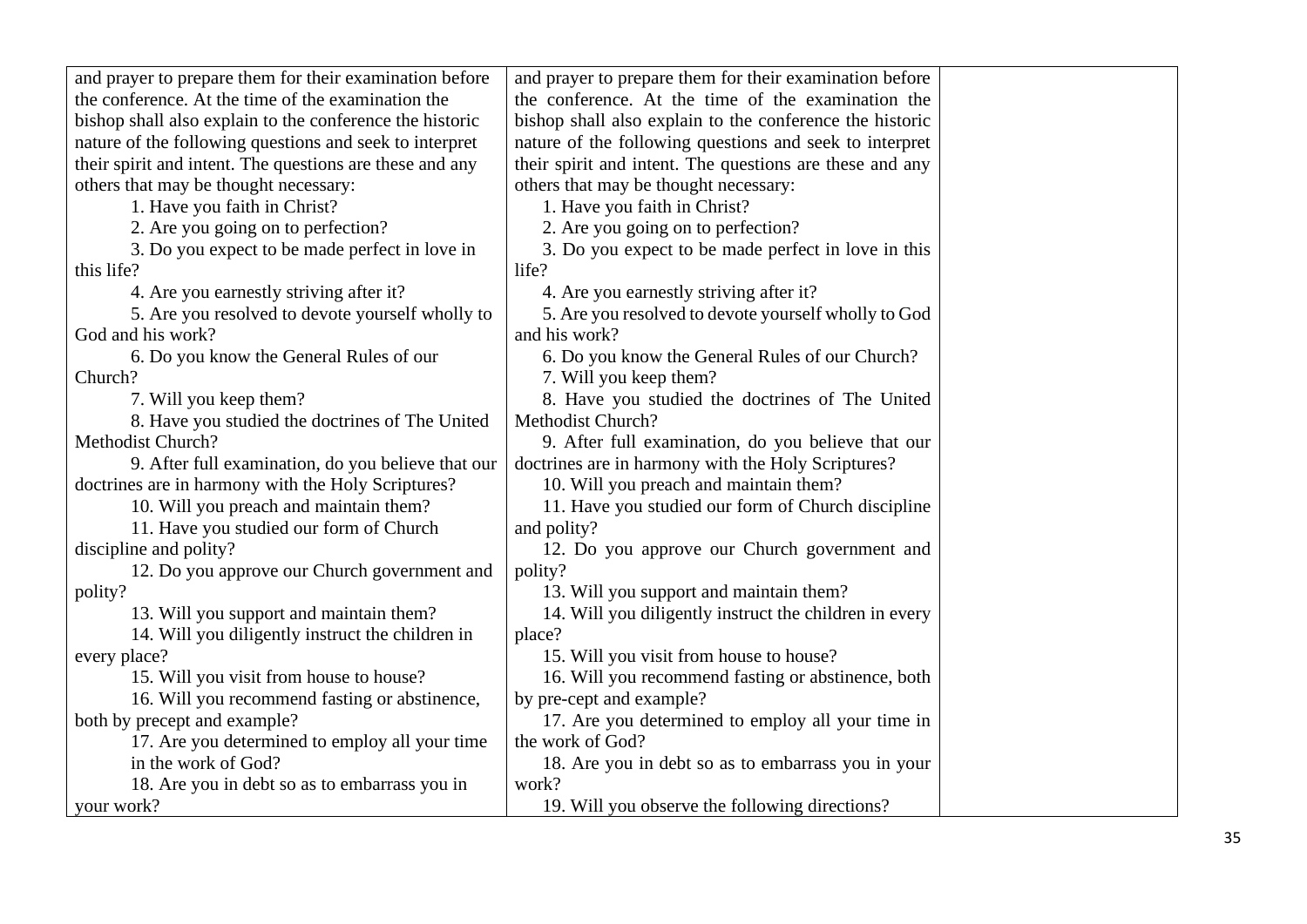| 19. Will you observe the following directions?                      | a) Be diligent. Never be unemployed. Never be                       |                                     |
|---------------------------------------------------------------------|---------------------------------------------------------------------|-------------------------------------|
| a) Be diligent. Never be unemployed. Never                          | triflingly employed. Never trifle away time; neither                |                                     |
| be triflingly employed. Never trifle away time; neither             | spend any more time at any one place than is strictly               |                                     |
| spend any more time at any one place than is strictly               | necessary.                                                          |                                     |
| necessary.                                                          | b) Be punctual. Do everything exactly at the                        |                                     |
| b) Be punctual. Do everything exactly at the                        | time. And do not mend our rules, but keep them; not for             |                                     |
| time. And do not mend our rules, but keep them; not for             | wrath, but for conscience' sake. <sup>17</sup>                      |                                     |
| wrath, but for conscience' sake. <sup>17</sup>                      |                                                                     |                                     |
| $>$ VII: $-$ <                                                      | $>$ VII: $-$                                                        |                                     |
| GBOD $\P$ 325 = 330.5.d + 336                                       |                                                                     |                                     |
| $17$ These are the questions that every Methodist preacher from the | $17$ These are the questions that every Methodist preacher from the |                                     |
| beginning has been required to answer upon becoming a full          | beginning has been required to answer upon becoming a full          |                                     |
| member of an annual conference. These questions were formulated     | member of an annual conference. These questions were                |                                     |
| by John Wesley and have been little changed throughout the years.   | formulated by John Wesley and have been little changed              |                                     |
|                                                                     | throughout the years.                                               |                                     |
| <b>Section VI. The Order of the Deacon</b>                          | <b>Section VI.<del>VII. The Ordained Deacon in</del></b>            |                                     |
| <b>J326.</b> <i>The Ministry of a Deacon</i> —1. From among the     | <b>Full Connection The Order of the Deacon</b>                      |                                     |
| baptized, deacons are called by God to a lifetime of                | [328] $\parallel$ 326. The Ministry of a Deacon-1. From             | GBOD326 and 327 do not repeat       |
| servant leadership, authorized by the Church, and                   | among the baptized, deacons are called by God to a                  | theological statements which are    |
| ordained by a bishop. Deacons give leadership in the                | lifetime of servant leadership, authorized by the Church,           | made in the definition of orders in |
| Church's life: in teaching and proclaiming the Word; in             | and ordained by a bishop. From the earliest days of the             | the opening section of the chapter, |
| contributing to worship, and in assisting the elders in             | church, deacons were called and set apart for the                   | see particularly GBOD 302 and 305   |
| administering the sacraments of baptism and Holy                    |                                                                     | and 306.                            |
| Communion, or in presiding at the celebration of the                | ministry of Love, Justice, and Service and for                      |                                     |
| sacraments when contextually appropriate and duly                   | connecting the church with the most needy, neglected,               |                                     |
| authorized; in forming and nurturing disciples; in                  | and marginalized among the children of God. This                    |                                     |
|                                                                     | ministry grows out of the Wesleyan passion for social               |                                     |
| conducting marriages and burying the dead; in                       | holiness and ministry among the poor. It is the deacons,            |                                     |
| embodying the church's mission to the world; and in                 | in both person and function, whose distinctive ministry             |                                     |
| leading congregations in interpreting the needs,                    | is to embody, articulate, and lead the whole people of              |                                     |
| concerns, and hopes of the world. For the sake of                   | God in its servant ministry. Deacons fulfill servant                |                                     |
| extending the mission and ministry of the church and                | ministry in the world and lead the Church in relating the           |                                     |
| offering the means of grace to the world, the resident              | gathered life of Chris-tians to their ministries in the             |                                     |
| bishop of the annual conference in which the deacon is              | world, interrelating worship in the gathered community              |                                     |
| appointed may authorize the deacon to preside at the                | with service to God in the world. Deacons give                      |                                     |
| celebration of the sacraments.                                      | leadership in the Church's life: in teaching and                    |                                     |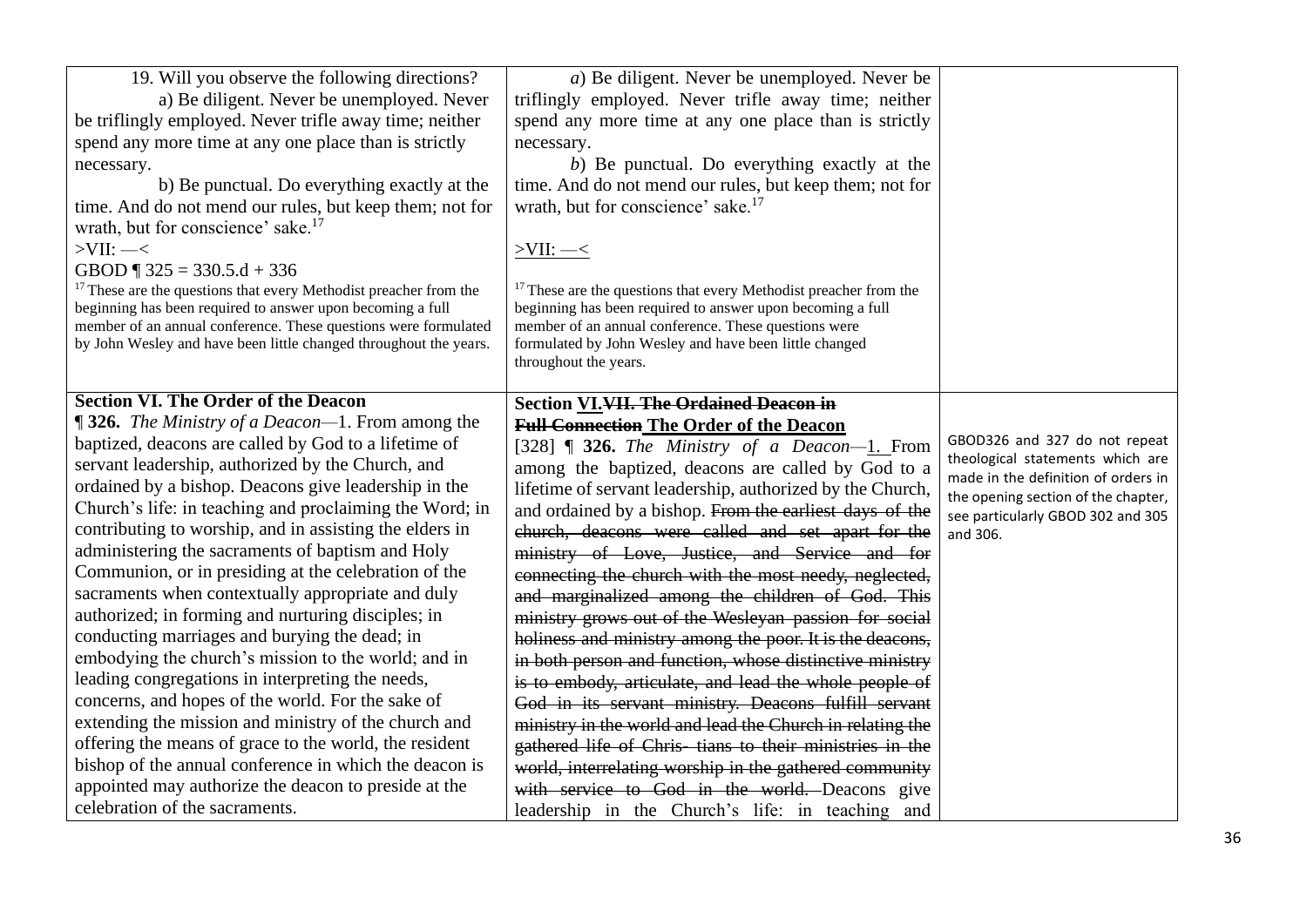| conference and the bishop for the fulfillment of their<br>assisting the elders in administering the sacraments of<br>baptism and Holy Communion, or in presiding at the<br>call to servant leadership.<br>$>$ VII: $-\lt$<br>celebration of the sacraments when contextually<br>GBOD $\P$ 326 = 328<br>appropriate and duly authorized; in forming and<br>nurturing disciples; in conducting marriages and burying<br>the dead; in embodying the church's mission to the<br>world; and in leading congregations in interpreting the<br>needs, concerns, and hopes of the world. For the sake of<br>extending the mission and ministry of the church and<br>offering the means of grace to the world, the resident<br>bishop of the annual conference in which the deacon is<br>appointed may authorize the deacon to preside at the<br>celebration of the sacraments. Presiding at the<br>celebration of the sacraments involves taking<br>responsibility to lead the gathered community in<br>eelebrating baptism and Holy Communion. As members<br>of the Order of Deacons, all deacons are in covenant<br>with all other deacons in the annual conference and shall<br>participate in the life of their order.<br>Deacons lead the congregation in its servant<br>ministry and equip and support all baptized Christians<br>in their ministry. The distinct ministry of the deacon<br>has evolved in United Method-ism over many years<br>the continuing work of the deaconess, the home<br>missionary, and the diaconal minister. The Church,<br>recognizing the gifts and impact of all predecessor<br>embodiments of the diaconate and providing for the<br>continuation of the office of deaconess, affirms that<br>this distinctiveness is made visible and central to the<br>Church's life and ministry through ordination and that<br>the ministry of the deacon is a faithful response of the<br>mission of the Church meeting the emerging needs of<br>the future.<br>2. Deacons are accountable to the annual<br>conference and the bishop for the fulfillment of their | 2. Deacons are accountable to the annual | proclaiming the Word; in contributing to worship, and in |  |
|--------------------------------------------------------------------------------------------------------------------------------------------------------------------------------------------------------------------------------------------------------------------------------------------------------------------------------------------------------------------------------------------------------------------------------------------------------------------------------------------------------------------------------------------------------------------------------------------------------------------------------------------------------------------------------------------------------------------------------------------------------------------------------------------------------------------------------------------------------------------------------------------------------------------------------------------------------------------------------------------------------------------------------------------------------------------------------------------------------------------------------------------------------------------------------------------------------------------------------------------------------------------------------------------------------------------------------------------------------------------------------------------------------------------------------------------------------------------------------------------------------------------------------------------------------------------------------------------------------------------------------------------------------------------------------------------------------------------------------------------------------------------------------------------------------------------------------------------------------------------------------------------------------------------------------------------------------------------------------------------------------------------------------------------------------------------------------------|------------------------------------------|----------------------------------------------------------|--|
|                                                                                                                                                                                                                                                                                                                                                                                                                                                                                                                                                                                                                                                                                                                                                                                                                                                                                                                                                                                                                                                                                                                                                                                                                                                                                                                                                                                                                                                                                                                                                                                                                                                                                                                                                                                                                                                                                                                                                                                                                                                                                      |                                          |                                                          |  |
|                                                                                                                                                                                                                                                                                                                                                                                                                                                                                                                                                                                                                                                                                                                                                                                                                                                                                                                                                                                                                                                                                                                                                                                                                                                                                                                                                                                                                                                                                                                                                                                                                                                                                                                                                                                                                                                                                                                                                                                                                                                                                      |                                          |                                                          |  |
|                                                                                                                                                                                                                                                                                                                                                                                                                                                                                                                                                                                                                                                                                                                                                                                                                                                                                                                                                                                                                                                                                                                                                                                                                                                                                                                                                                                                                                                                                                                                                                                                                                                                                                                                                                                                                                                                                                                                                                                                                                                                                      |                                          |                                                          |  |
|                                                                                                                                                                                                                                                                                                                                                                                                                                                                                                                                                                                                                                                                                                                                                                                                                                                                                                                                                                                                                                                                                                                                                                                                                                                                                                                                                                                                                                                                                                                                                                                                                                                                                                                                                                                                                                                                                                                                                                                                                                                                                      |                                          |                                                          |  |
|                                                                                                                                                                                                                                                                                                                                                                                                                                                                                                                                                                                                                                                                                                                                                                                                                                                                                                                                                                                                                                                                                                                                                                                                                                                                                                                                                                                                                                                                                                                                                                                                                                                                                                                                                                                                                                                                                                                                                                                                                                                                                      |                                          |                                                          |  |
|                                                                                                                                                                                                                                                                                                                                                                                                                                                                                                                                                                                                                                                                                                                                                                                                                                                                                                                                                                                                                                                                                                                                                                                                                                                                                                                                                                                                                                                                                                                                                                                                                                                                                                                                                                                                                                                                                                                                                                                                                                                                                      |                                          |                                                          |  |
|                                                                                                                                                                                                                                                                                                                                                                                                                                                                                                                                                                                                                                                                                                                                                                                                                                                                                                                                                                                                                                                                                                                                                                                                                                                                                                                                                                                                                                                                                                                                                                                                                                                                                                                                                                                                                                                                                                                                                                                                                                                                                      |                                          |                                                          |  |
|                                                                                                                                                                                                                                                                                                                                                                                                                                                                                                                                                                                                                                                                                                                                                                                                                                                                                                                                                                                                                                                                                                                                                                                                                                                                                                                                                                                                                                                                                                                                                                                                                                                                                                                                                                                                                                                                                                                                                                                                                                                                                      |                                          |                                                          |  |
|                                                                                                                                                                                                                                                                                                                                                                                                                                                                                                                                                                                                                                                                                                                                                                                                                                                                                                                                                                                                                                                                                                                                                                                                                                                                                                                                                                                                                                                                                                                                                                                                                                                                                                                                                                                                                                                                                                                                                                                                                                                                                      |                                          |                                                          |  |
|                                                                                                                                                                                                                                                                                                                                                                                                                                                                                                                                                                                                                                                                                                                                                                                                                                                                                                                                                                                                                                                                                                                                                                                                                                                                                                                                                                                                                                                                                                                                                                                                                                                                                                                                                                                                                                                                                                                                                                                                                                                                                      |                                          |                                                          |  |
|                                                                                                                                                                                                                                                                                                                                                                                                                                                                                                                                                                                                                                                                                                                                                                                                                                                                                                                                                                                                                                                                                                                                                                                                                                                                                                                                                                                                                                                                                                                                                                                                                                                                                                                                                                                                                                                                                                                                                                                                                                                                                      |                                          |                                                          |  |
|                                                                                                                                                                                                                                                                                                                                                                                                                                                                                                                                                                                                                                                                                                                                                                                                                                                                                                                                                                                                                                                                                                                                                                                                                                                                                                                                                                                                                                                                                                                                                                                                                                                                                                                                                                                                                                                                                                                                                                                                                                                                                      |                                          |                                                          |  |
|                                                                                                                                                                                                                                                                                                                                                                                                                                                                                                                                                                                                                                                                                                                                                                                                                                                                                                                                                                                                                                                                                                                                                                                                                                                                                                                                                                                                                                                                                                                                                                                                                                                                                                                                                                                                                                                                                                                                                                                                                                                                                      |                                          |                                                          |  |
|                                                                                                                                                                                                                                                                                                                                                                                                                                                                                                                                                                                                                                                                                                                                                                                                                                                                                                                                                                                                                                                                                                                                                                                                                                                                                                                                                                                                                                                                                                                                                                                                                                                                                                                                                                                                                                                                                                                                                                                                                                                                                      |                                          |                                                          |  |
|                                                                                                                                                                                                                                                                                                                                                                                                                                                                                                                                                                                                                                                                                                                                                                                                                                                                                                                                                                                                                                                                                                                                                                                                                                                                                                                                                                                                                                                                                                                                                                                                                                                                                                                                                                                                                                                                                                                                                                                                                                                                                      |                                          |                                                          |  |
|                                                                                                                                                                                                                                                                                                                                                                                                                                                                                                                                                                                                                                                                                                                                                                                                                                                                                                                                                                                                                                                                                                                                                                                                                                                                                                                                                                                                                                                                                                                                                                                                                                                                                                                                                                                                                                                                                                                                                                                                                                                                                      |                                          |                                                          |  |
|                                                                                                                                                                                                                                                                                                                                                                                                                                                                                                                                                                                                                                                                                                                                                                                                                                                                                                                                                                                                                                                                                                                                                                                                                                                                                                                                                                                                                                                                                                                                                                                                                                                                                                                                                                                                                                                                                                                                                                                                                                                                                      |                                          |                                                          |  |
|                                                                                                                                                                                                                                                                                                                                                                                                                                                                                                                                                                                                                                                                                                                                                                                                                                                                                                                                                                                                                                                                                                                                                                                                                                                                                                                                                                                                                                                                                                                                                                                                                                                                                                                                                                                                                                                                                                                                                                                                                                                                                      |                                          |                                                          |  |
|                                                                                                                                                                                                                                                                                                                                                                                                                                                                                                                                                                                                                                                                                                                                                                                                                                                                                                                                                                                                                                                                                                                                                                                                                                                                                                                                                                                                                                                                                                                                                                                                                                                                                                                                                                                                                                                                                                                                                                                                                                                                                      |                                          |                                                          |  |
|                                                                                                                                                                                                                                                                                                                                                                                                                                                                                                                                                                                                                                                                                                                                                                                                                                                                                                                                                                                                                                                                                                                                                                                                                                                                                                                                                                                                                                                                                                                                                                                                                                                                                                                                                                                                                                                                                                                                                                                                                                                                                      |                                          |                                                          |  |
|                                                                                                                                                                                                                                                                                                                                                                                                                                                                                                                                                                                                                                                                                                                                                                                                                                                                                                                                                                                                                                                                                                                                                                                                                                                                                                                                                                                                                                                                                                                                                                                                                                                                                                                                                                                                                                                                                                                                                                                                                                                                                      |                                          |                                                          |  |
|                                                                                                                                                                                                                                                                                                                                                                                                                                                                                                                                                                                                                                                                                                                                                                                                                                                                                                                                                                                                                                                                                                                                                                                                                                                                                                                                                                                                                                                                                                                                                                                                                                                                                                                                                                                                                                                                                                                                                                                                                                                                                      |                                          |                                                          |  |
|                                                                                                                                                                                                                                                                                                                                                                                                                                                                                                                                                                                                                                                                                                                                                                                                                                                                                                                                                                                                                                                                                                                                                                                                                                                                                                                                                                                                                                                                                                                                                                                                                                                                                                                                                                                                                                                                                                                                                                                                                                                                                      |                                          |                                                          |  |
|                                                                                                                                                                                                                                                                                                                                                                                                                                                                                                                                                                                                                                                                                                                                                                                                                                                                                                                                                                                                                                                                                                                                                                                                                                                                                                                                                                                                                                                                                                                                                                                                                                                                                                                                                                                                                                                                                                                                                                                                                                                                                      |                                          |                                                          |  |
|                                                                                                                                                                                                                                                                                                                                                                                                                                                                                                                                                                                                                                                                                                                                                                                                                                                                                                                                                                                                                                                                                                                                                                                                                                                                                                                                                                                                                                                                                                                                                                                                                                                                                                                                                                                                                                                                                                                                                                                                                                                                                      |                                          |                                                          |  |
|                                                                                                                                                                                                                                                                                                                                                                                                                                                                                                                                                                                                                                                                                                                                                                                                                                                                                                                                                                                                                                                                                                                                                                                                                                                                                                                                                                                                                                                                                                                                                                                                                                                                                                                                                                                                                                                                                                                                                                                                                                                                                      |                                          |                                                          |  |
|                                                                                                                                                                                                                                                                                                                                                                                                                                                                                                                                                                                                                                                                                                                                                                                                                                                                                                                                                                                                                                                                                                                                                                                                                                                                                                                                                                                                                                                                                                                                                                                                                                                                                                                                                                                                                                                                                                                                                                                                                                                                                      |                                          |                                                          |  |
|                                                                                                                                                                                                                                                                                                                                                                                                                                                                                                                                                                                                                                                                                                                                                                                                                                                                                                                                                                                                                                                                                                                                                                                                                                                                                                                                                                                                                                                                                                                                                                                                                                                                                                                                                                                                                                                                                                                                                                                                                                                                                      |                                          |                                                          |  |
|                                                                                                                                                                                                                                                                                                                                                                                                                                                                                                                                                                                                                                                                                                                                                                                                                                                                                                                                                                                                                                                                                                                                                                                                                                                                                                                                                                                                                                                                                                                                                                                                                                                                                                                                                                                                                                                                                                                                                                                                                                                                                      |                                          |                                                          |  |
|                                                                                                                                                                                                                                                                                                                                                                                                                                                                                                                                                                                                                                                                                                                                                                                                                                                                                                                                                                                                                                                                                                                                                                                                                                                                                                                                                                                                                                                                                                                                                                                                                                                                                                                                                                                                                                                                                                                                                                                                                                                                                      |                                          |                                                          |  |
|                                                                                                                                                                                                                                                                                                                                                                                                                                                                                                                                                                                                                                                                                                                                                                                                                                                                                                                                                                                                                                                                                                                                                                                                                                                                                                                                                                                                                                                                                                                                                                                                                                                                                                                                                                                                                                                                                                                                                                                                                                                                                      |                                          |                                                          |  |
|                                                                                                                                                                                                                                                                                                                                                                                                                                                                                                                                                                                                                                                                                                                                                                                                                                                                                                                                                                                                                                                                                                                                                                                                                                                                                                                                                                                                                                                                                                                                                                                                                                                                                                                                                                                                                                                                                                                                                                                                                                                                                      |                                          |                                                          |  |
|                                                                                                                                                                                                                                                                                                                                                                                                                                                                                                                                                                                                                                                                                                                                                                                                                                                                                                                                                                                                                                                                                                                                                                                                                                                                                                                                                                                                                                                                                                                                                                                                                                                                                                                                                                                                                                                                                                                                                                                                                                                                                      |                                          |                                                          |  |
|                                                                                                                                                                                                                                                                                                                                                                                                                                                                                                                                                                                                                                                                                                                                                                                                                                                                                                                                                                                                                                                                                                                                                                                                                                                                                                                                                                                                                                                                                                                                                                                                                                                                                                                                                                                                                                                                                                                                                                                                                                                                                      |                                          |                                                          |  |
|                                                                                                                                                                                                                                                                                                                                                                                                                                                                                                                                                                                                                                                                                                                                                                                                                                                                                                                                                                                                                                                                                                                                                                                                                                                                                                                                                                                                                                                                                                                                                                                                                                                                                                                                                                                                                                                                                                                                                                                                                                                                                      |                                          | call to servant leadership.                              |  |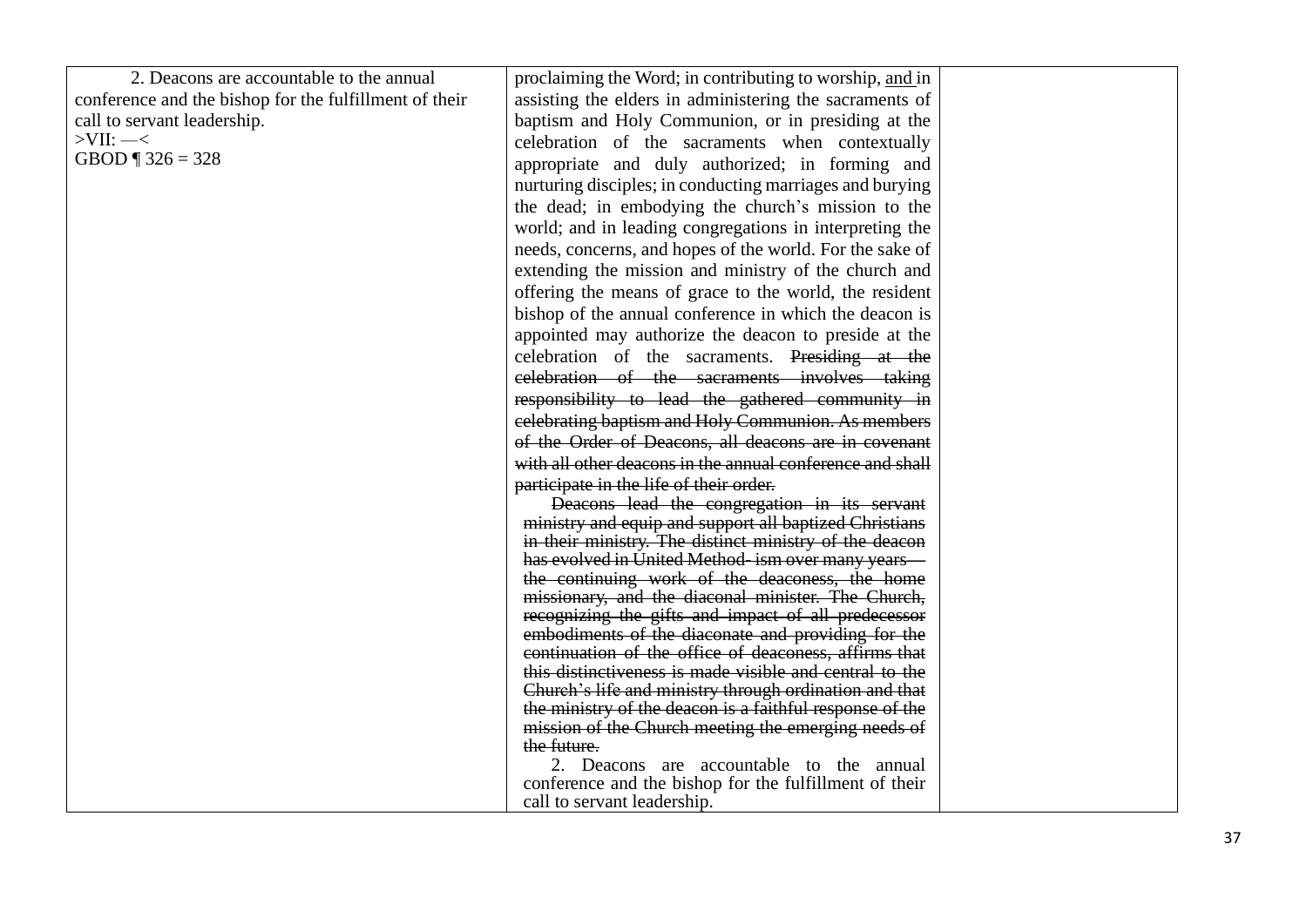|                                                                                                                                                                                                                                                                                                                                                                                                                                                                                                                                                                                                                                                                                                                                                                                                                                                                                                                                                                                                                                                                                                                                                                                                                                                                  | $>$ VII: $-\leq$                                                                                                                                                                                                                                                                                                                                                                                                                                                                                                                                                                                                                                                                                                                                                                                                                                                                                                                                                                                                                                                                                                                                                                                                                                                                                                                                                                                                                                                                                                                                                                                                                                                         |                      |    |      |
|------------------------------------------------------------------------------------------------------------------------------------------------------------------------------------------------------------------------------------------------------------------------------------------------------------------------------------------------------------------------------------------------------------------------------------------------------------------------------------------------------------------------------------------------------------------------------------------------------------------------------------------------------------------------------------------------------------------------------------------------------------------------------------------------------------------------------------------------------------------------------------------------------------------------------------------------------------------------------------------------------------------------------------------------------------------------------------------------------------------------------------------------------------------------------------------------------------------------------------------------------------------|--------------------------------------------------------------------------------------------------------------------------------------------------------------------------------------------------------------------------------------------------------------------------------------------------------------------------------------------------------------------------------------------------------------------------------------------------------------------------------------------------------------------------------------------------------------------------------------------------------------------------------------------------------------------------------------------------------------------------------------------------------------------------------------------------------------------------------------------------------------------------------------------------------------------------------------------------------------------------------------------------------------------------------------------------------------------------------------------------------------------------------------------------------------------------------------------------------------------------------------------------------------------------------------------------------------------------------------------------------------------------------------------------------------------------------------------------------------------------------------------------------------------------------------------------------------------------------------------------------------------------------------------------------------------------|----------------------|----|------|
| ¶ 327. Authority, and Responsibilities of Deacons in<br>Full Connection-1. Deacons are persons called by<br>God, authorized by the Church, and ordained by a<br>bishop to a lifetime ministry of Word, Service,<br>Compassion and Justice to both the community and the<br>congregation in a ministry that connects the two.<br>2. The deacon in full connection shall have the<br>right of voice and vote in the annual conference where<br>membership is held; shall be eligible to serve as clergy<br>on boards, commissions, or committees of the annual<br>conference and hold office on the same; and shall be<br>eligible for election as a clergy delegate to the General,<br>central, or jurisdictional conference. The deacon in full<br>connection shall attend all the sessions of the annual<br>conference and share with elders in full connection<br>responsibility for all matters of ordination, character,<br>and conference relations of clergy $(\sqrt{\phantom{a}}\,330.1)$ .<br>3. As members of the Order of Deacons, all<br>deacons in full connection are in covenant with all other<br>such deacons in the annual conference and shall<br>participate in the life of their order.<br>$>$ VII: $-$ <<br>GBOD $\sqrt{327.1-3} = 329.1-3$ | [329] <b>[327.</b> Ministry, Authority, and Responsibilities<br>of Deacons in Full Connection-1. Deacons are<br>persons called by God, authorized by the Church, and<br>ordained by a bishop to a lifetime ministry of Word,<br>Service, Compassion, and Justice, to both the<br>community and the congregation in a ministry that<br>connects the two. <del> Deacons exemplify Christian</del><br>discipleship and create opportunities for others to enter<br>into discipleship. The work of deacons is a work of<br>justice, serving with compassion as they seek to serve<br>those on the margins of society. In the congregation,<br>the ministry of the deacon is to teach and to form<br>disciples, and to lead worship together with other<br>ordained and laypersons.<br>2. The deacon in full connection shall have the<br>rights of voice and vote in the annual conference<br>where membership is held; shall be eligible to serve<br>as clergy on boards, commissions, or committees of<br>the annual conference and hold office on the same;<br>and shall be eligible for election as a clergy delegate<br>to the General, central, or jurisdictional conference.<br>The deacon in full connection shall attend all the<br>sessions of the annual conference and share with<br>elders in full connection responsibility for all matters<br>of ordination, character, and conference relations of<br>clergy $(\sqrt{330.1})$ .<br>3. As members of the Order of Deacons, all<br>deacons in full connection are in covenant with all<br>other such deacons in the annual conference and shall<br>participate in the life of their order.<br>$>$ VII: $-\leq$ |                      |    |      |
| <b>J328.</b> Appointment of Deacons and Provisional<br>Deacons to Various Ministries-1. Deacons and<br>provisional deacons may be appointed to serve in the<br>following settings.                                                                                                                                                                                                                                                                                                                                                                                                                                                                                                                                                                                                                                                                                                                                                                                                                                                                                                                                                                                                                                                                               | <b>Section VII. VIII. Appointments of Deacons and</b><br><b>Provisional Deacons to Various Ministries</b><br>[331] $\blacksquare$ 328. Appointment<br>of Deacons<br>and<br>Deacons<br>to Various Ministries-1.<br>Provisional                                                                                                                                                                                                                                                                                                                                                                                                                                                                                                                                                                                                                                                                                                                                                                                                                                                                                                                                                                                                                                                                                                                                                                                                                                                                                                                                                                                                                                            | Significant portions |    |      |
|                                                                                                                                                                                                                                                                                                                                                                                                                                                                                                                                                                                                                                                                                                                                                                                                                                                                                                                                                                                                                                                                                                                                                                                                                                                                  |                                                                                                                                                                                                                                                                                                                                                                                                                                                                                                                                                                                                                                                                                                                                                                                                                                                                                                                                                                                                                                                                                                                                                                                                                                                                                                                                                                                                                                                                                                                                                                                                                                                                          |                      | of | this |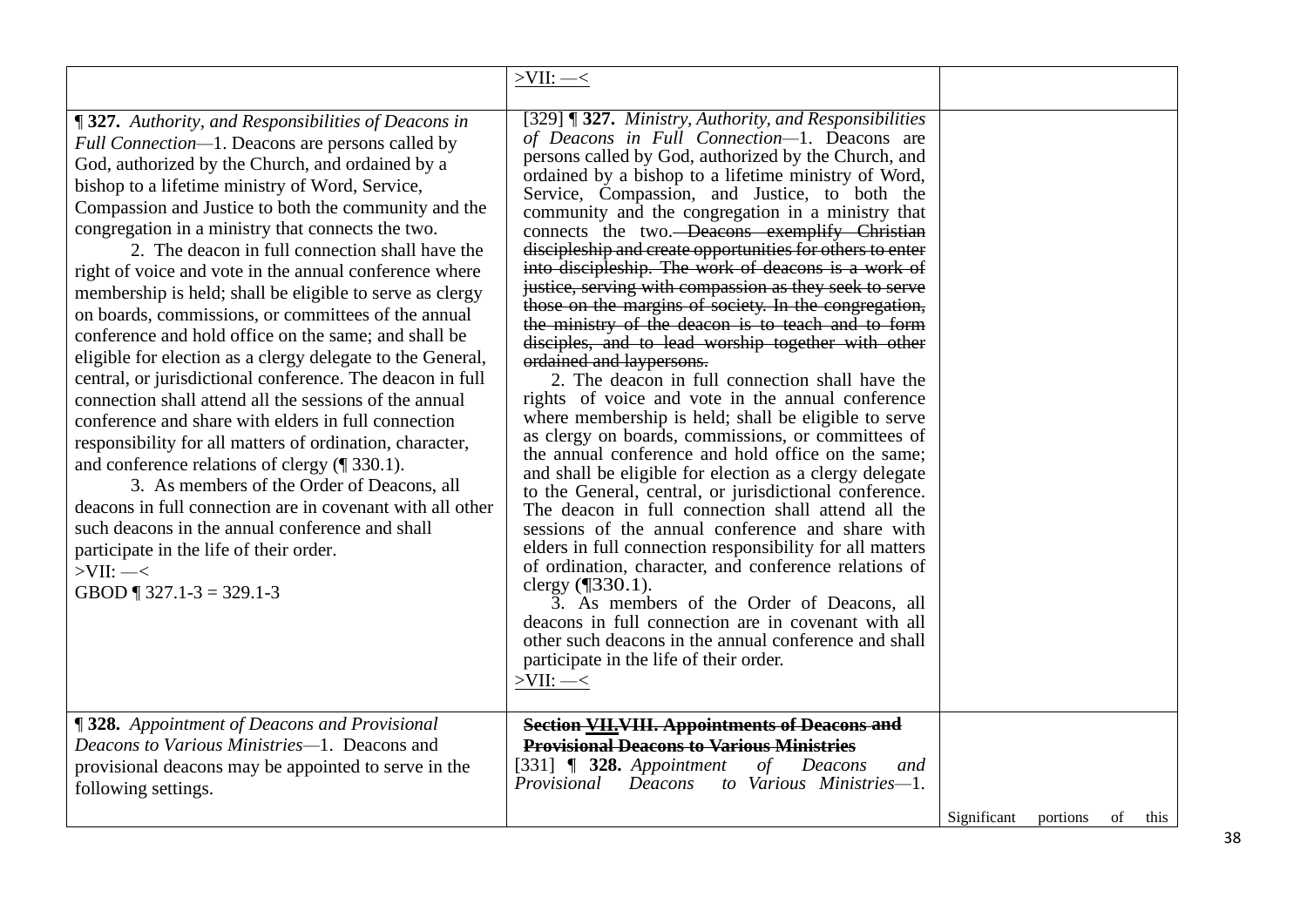| 2. Deacons and Provisional Deacons Appointed<br>Beyond the Local Church. – Deacons and provisional<br>deacons may be appointed to settings not connected to<br>either The United Methodist Church or ecumenical<br>agencies when the appointment is approved by the<br>bishop and the Board of Ordained Ministry as a ministry<br>beyond the local church that is a witness and service of<br>Christ's love and justice in the world.<br>3. Charge Conference Membership of Deacons<br>and Provisional Deacons.<br>a) Deacons and provisional deacons who are<br>appointed to a local congregation, charge, or<br>cooperative parish, shall be members of that charge<br>conference.<br>b) Deacons and provisional deacons who are<br>appointed to settings beyond the local church shall, after<br>consultation with the pastor in charge, and the district<br>superintendent designate a charge conference within the<br>bounds of the annual conference in which they shall<br>hold membership and to which they shall submit an<br>annual report.<br>4. Each central conference shall determine the<br>process for deacons' appointments, equitable | Deacons and provisional deacons may be appointed to<br>serve in the following settings.:<br>2.4. Deacons and Provisional Deacons Appointed<br>Beyond the Local Church. -<br>$\left( \frac{a}{c} \right)$ Deacons and provisional deacons may be<br>appointed to settings not connected to either The<br>United Methodist Church or ecumenical agencies<br>when the appointment is approved by the bishop and<br>the Board of Ordained Ministry as a ministry beyond<br>the local church that is a witness and service of<br>Christ's love and justice in the world.<br>3.9. Charge Conference Membership of Deacons<br>and Provisional Deacons.<br>a) Deacons and provisional deacons who are<br>appointed to a local congregation, charge, or cooperative<br>parish, shall be members of that charge conference.<br>b) Deacons and provisional deacons who are<br>appointed to settings beyond the local church shall, after<br>consultation and with the written consent of with the<br>pastor in charge, and the district superintendent<br>designate a charge conference within the bounds of the<br>annual conference in which they shall hold membership<br>and to which they shall submit an annual report.<br>4. Each central conference shall determine the<br>process for deacons' | paragraph moved to adaptable<br>portion.<br>BOD 331 = GBOD 328.001 |
|---------------------------------------------------------------------------------------------------------------------------------------------------------------------------------------------------------------------------------------------------------------------------------------------------------------------------------------------------------------------------------------------------------------------------------------------------------------------------------------------------------------------------------------------------------------------------------------------------------------------------------------------------------------------------------------------------------------------------------------------------------------------------------------------------------------------------------------------------------------------------------------------------------------------------------------------------------------------------------------------------------------------------------------------------------------------------------------------------------------------------------------------------------|----------------------------------------------------------------------------------------------------------------------------------------------------------------------------------------------------------------------------------------------------------------------------------------------------------------------------------------------------------------------------------------------------------------------------------------------------------------------------------------------------------------------------------------------------------------------------------------------------------------------------------------------------------------------------------------------------------------------------------------------------------------------------------------------------------------------------------------------------------------------------------------------------------------------------------------------------------------------------------------------------------------------------------------------------------------------------------------------------------------------------------------------------------------------------------------------------------------------------------------------------------------------------------------------|--------------------------------------------------------------------|
|                                                                                                                                                                                                                                                                                                                                                                                                                                                                                                                                                                                                                                                                                                                                                                                                                                                                                                                                                                                                                                                                                                                                                         |                                                                                                                                                                                                                                                                                                                                                                                                                                                                                                                                                                                                                                                                                                                                                                                                                                                                                                                                                                                                                                                                                                                                                                                                                                                                                              |                                                                    |
|                                                                                                                                                                                                                                                                                                                                                                                                                                                                                                                                                                                                                                                                                                                                                                                                                                                                                                                                                                                                                                                                                                                                                         |                                                                                                                                                                                                                                                                                                                                                                                                                                                                                                                                                                                                                                                                                                                                                                                                                                                                                                                                                                                                                                                                                                                                                                                                                                                                                              |                                                                    |
|                                                                                                                                                                                                                                                                                                                                                                                                                                                                                                                                                                                                                                                                                                                                                                                                                                                                                                                                                                                                                                                                                                                                                         |                                                                                                                                                                                                                                                                                                                                                                                                                                                                                                                                                                                                                                                                                                                                                                                                                                                                                                                                                                                                                                                                                                                                                                                                                                                                                              |                                                                    |
|                                                                                                                                                                                                                                                                                                                                                                                                                                                                                                                                                                                                                                                                                                                                                                                                                                                                                                                                                                                                                                                                                                                                                         |                                                                                                                                                                                                                                                                                                                                                                                                                                                                                                                                                                                                                                                                                                                                                                                                                                                                                                                                                                                                                                                                                                                                                                                                                                                                                              |                                                                    |
|                                                                                                                                                                                                                                                                                                                                                                                                                                                                                                                                                                                                                                                                                                                                                                                                                                                                                                                                                                                                                                                                                                                                                         |                                                                                                                                                                                                                                                                                                                                                                                                                                                                                                                                                                                                                                                                                                                                                                                                                                                                                                                                                                                                                                                                                                                                                                                                                                                                                              |                                                                    |
| compensation, pension and health benefits, and the                                                                                                                                                                                                                                                                                                                                                                                                                                                                                                                                                                                                                                                                                                                                                                                                                                                                                                                                                                                                                                                                                                      | appointments,<br>equitable<br>compensation, pension and health benefits, and the                                                                                                                                                                                                                                                                                                                                                                                                                                                                                                                                                                                                                                                                                                                                                                                                                                                                                                                                                                                                                                                                                                                                                                                                             |                                                                    |
| procedures when a deacon is not appointed.<br>Jurisdictional conferences shall follow the procedures in                                                                                                                                                                                                                                                                                                                                                                                                                                                                                                                                                                                                                                                                                                                                                                                                                                                                                                                                                                                                                                                 | procedures when a deacon is not appointed.<br>Jurisdictional conferences shall follow the                                                                                                                                                                                                                                                                                                                                                                                                                                                                                                                                                                                                                                                                                                                                                                                                                                                                                                                                                                                                                                                                                                                                                                                                    |                                                                    |
| Part VII of the Discipline.<br>$>$ VII: 328.001<                                                                                                                                                                                                                                                                                                                                                                                                                                                                                                                                                                                                                                                                                                                                                                                                                                                                                                                                                                                                                                                                                                        | procedures in Part VII of the Discipline.                                                                                                                                                                                                                                                                                                                                                                                                                                                                                                                                                                                                                                                                                                                                                                                                                                                                                                                                                                                                                                                                                                                                                                                                                                                    |                                                                    |
| GBOD $\sqrt{328.1} = 331.1$ ; 328.2=331.4; 328.3=331.9;                                                                                                                                                                                                                                                                                                                                                                                                                                                                                                                                                                                                                                                                                                                                                                                                                                                                                                                                                                                                                                                                                                 | $>$ VII: 328.001<                                                                                                                                                                                                                                                                                                                                                                                                                                                                                                                                                                                                                                                                                                                                                                                                                                                                                                                                                                                                                                                                                                                                                                                                                                                                            |                                                                    |
| 328.4 (new)                                                                                                                                                                                                                                                                                                                                                                                                                                                                                                                                                                                                                                                                                                                                                                                                                                                                                                                                                                                                                                                                                                                                             |                                                                                                                                                                                                                                                                                                                                                                                                                                                                                                                                                                                                                                                                                                                                                                                                                                                                                                                                                                                                                                                                                                                                                                                                                                                                                              |                                                                    |
| <b>Section VII. The Order of the Elder</b>                                                                                                                                                                                                                                                                                                                                                                                                                                                                                                                                                                                                                                                                                                                                                                                                                                                                                                                                                                                                                                                                                                              | Section VII. The Order of the Elder. IX.                                                                                                                                                                                                                                                                                                                                                                                                                                                                                                                                                                                                                                                                                                                                                                                                                                                                                                                                                                                                                                                                                                                                                                                                                                                     |                                                                    |
| ¶ 329. Elders in Full Connection—Elders in full<br>connection with an annual conference by virtue of their                                                                                                                                                                                                                                                                                                                                                                                                                                                                                                                                                                                                                                                                                                                                                                                                                                                                                                                                                                                                                                              | <b>The Ordained Elder in Full Connection</b>                                                                                                                                                                                                                                                                                                                                                                                                                                                                                                                                                                                                                                                                                                                                                                                                                                                                                                                                                                                                                                                                                                                                                                                                                                                 |                                                                    |
| election and ordination are bound in special covenant                                                                                                                                                                                                                                                                                                                                                                                                                                                                                                                                                                                                                                                                                                                                                                                                                                                                                                                                                                                                                                                                                                   | [333.1] <b>[329.</b> Elders in Full Connection-1. Elders<br>in full connection with an annual conference by virtue                                                                                                                                                                                                                                                                                                                                                                                                                                                                                                                                                                                                                                                                                                                                                                                                                                                                                                                                                                                                                                                                                                                                                                           |                                                                    |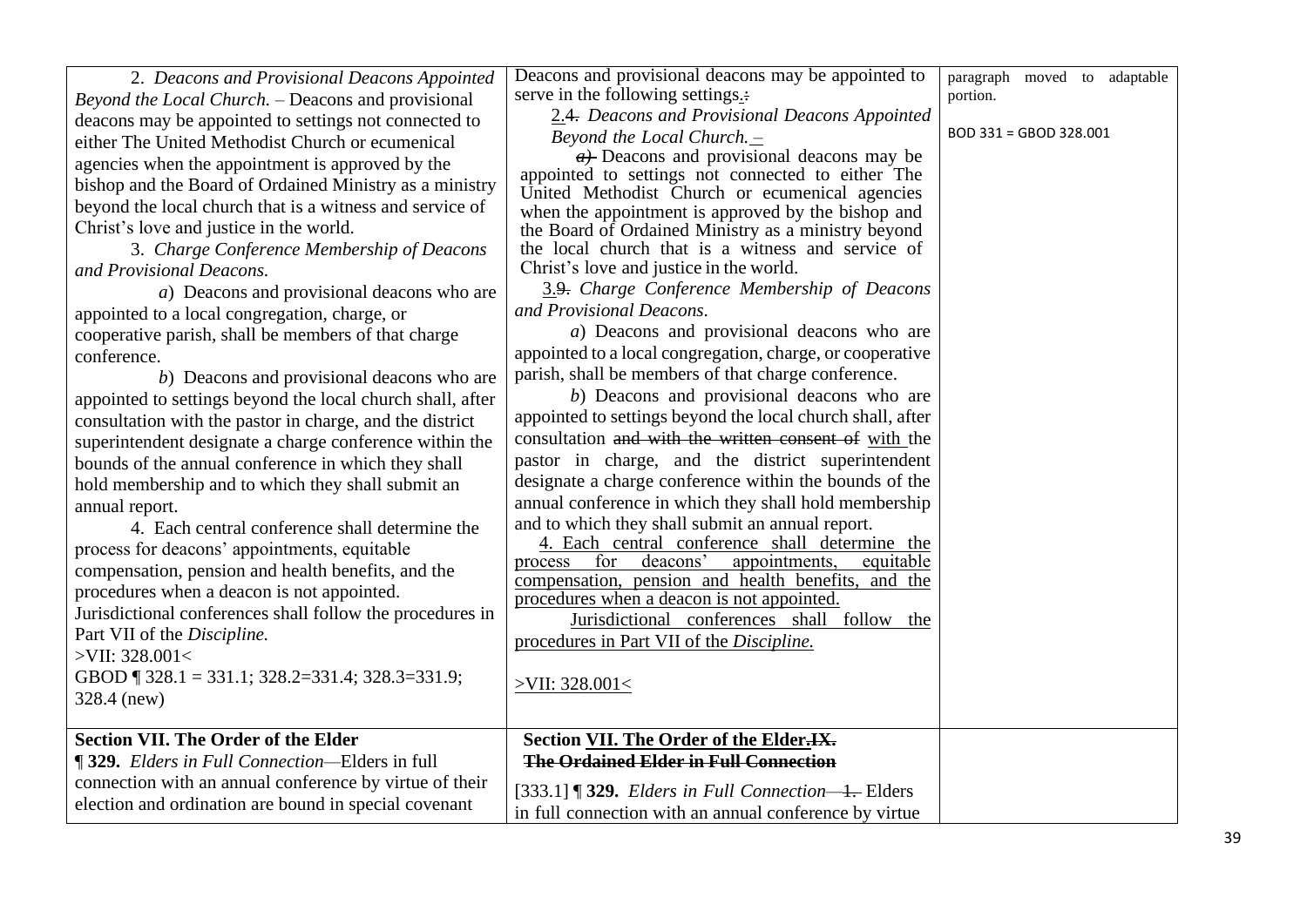| with all the ordained elders of the annual conference. In<br>the keeping of this covenant they perform the<br>ministerial duties and maintain the ministerial standards<br>established by those in the covenant. They offer<br>themselves without reserve to be appointed and to serve,<br>after consultation, as the appointive authority may<br>determine. $^{18}$<br>>VII: 329.001<<br>GBOD $\P$ 329 = 333.1<br><sup>18</sup> See Judicial Council Decision 492.                                                                                                                                                                                                                                                                                                                                                                                                                                                                                                                                                                                                                                                                                                                                               | of their election and ordination are bound in special<br>covenant with all the ordained elders of the annual<br>conference. In the keeping of this covenant they<br>perform the ministerial duties and maintain the<br>ministerial standards established by those in the<br>covenant. They offer themselves without reserve to be<br>appointed and to serve, after consultation, as the<br>appointive authority may determine. <sup>18</sup><br>$>$ VII: 329.001<<br><sup>18</sup> See Judicial Council Decision 492.                                                                                                                                                                                                                                                                                                                                                                                                                                                                                                                                                                                                                                                                                                                                                                                                                    | Other sections of this paragraph<br>moved to other paragraphs or to<br>adaptable.<br>BOD 333=GBOD 329.001 |
|-------------------------------------------------------------------------------------------------------------------------------------------------------------------------------------------------------------------------------------------------------------------------------------------------------------------------------------------------------------------------------------------------------------------------------------------------------------------------------------------------------------------------------------------------------------------------------------------------------------------------------------------------------------------------------------------------------------------------------------------------------------------------------------------------------------------------------------------------------------------------------------------------------------------------------------------------------------------------------------------------------------------------------------------------------------------------------------------------------------------------------------------------------------------------------------------------------------------|------------------------------------------------------------------------------------------------------------------------------------------------------------------------------------------------------------------------------------------------------------------------------------------------------------------------------------------------------------------------------------------------------------------------------------------------------------------------------------------------------------------------------------------------------------------------------------------------------------------------------------------------------------------------------------------------------------------------------------------------------------------------------------------------------------------------------------------------------------------------------------------------------------------------------------------------------------------------------------------------------------------------------------------------------------------------------------------------------------------------------------------------------------------------------------------------------------------------------------------------------------------------------------------------------------------------------------------|-----------------------------------------------------------------------------------------------------------|
| ¶ 330. Ministry, Authority, and Responsibilities of an<br>Elder in Full Connection-1. An elder in full<br>connection is authorized to give spiritual and temporal<br>servant leadership in the Church in the following<br>manner:<br>2. Elders in full connection shall have the right<br>to vote on all matters in the annual conference except in<br>the election of lay delegates to the general and central or<br>jurisdictional conferences and shall share with deacons<br>in full connection responsibility for all matters of<br>ordination, character, and conference relations of clergy.<br>This responsibility shall not be limited by the<br>recommendation or lack of recommendation by the<br>Board of Ordained Ministry, notwithstanding provisions<br>which grant to the Board of Ordained Ministry the right<br>of recommendation. <sup>19</sup> They shall be eligible to hold<br>office in the annual conference and to be elected<br>delegates to the general and central or jurisdictional<br>conferences under the provision of the Constitution<br>(135). Every effective elder in full connection who is in<br>good standing shall be continued under appointment by<br>the bishop. $20$ | [334] [330. Ministry, Authority, and Responsibilities of<br>an Elder in Full Connection-1.-An elder in full<br>connection is authorized to give spiritual and temporal<br>servant leadership in the Church in the following<br>manner:<br>$2.1$ . Elders in full connection shall have the right to<br>vote on all matters in the annual conference except in the<br>election of lay delegates to the General and jurisdictional<br>$\overline{or}$ central <u>or jurisdictional</u> conferences $(\overline{•} 602.1a)$ -and<br>shall share with deacons in full connection responsibility<br>for all matters of ordination, character, and conference<br>relations of clergy. This responsibility shall not be<br>by the recommendation or lack of<br>limited<br>recommendation by the Board of Ordained Ministry,<br>notwithstanding provisions which grant to the Board of<br>Ordained Ministry the right of recommendation. <sup>19</sup> They<br>shall be eligible to hold office in the annual conference<br>and to be elected delegates to the General and<br>jurisdictional or central or jurisdictional conferences<br>under the provision of the Constitution $(\P 35, \text{Article})$<br>H. Every effective elder in full connection who is in<br>good standing shall be continued under appointment by<br>the bishop. $20$ |                                                                                                           |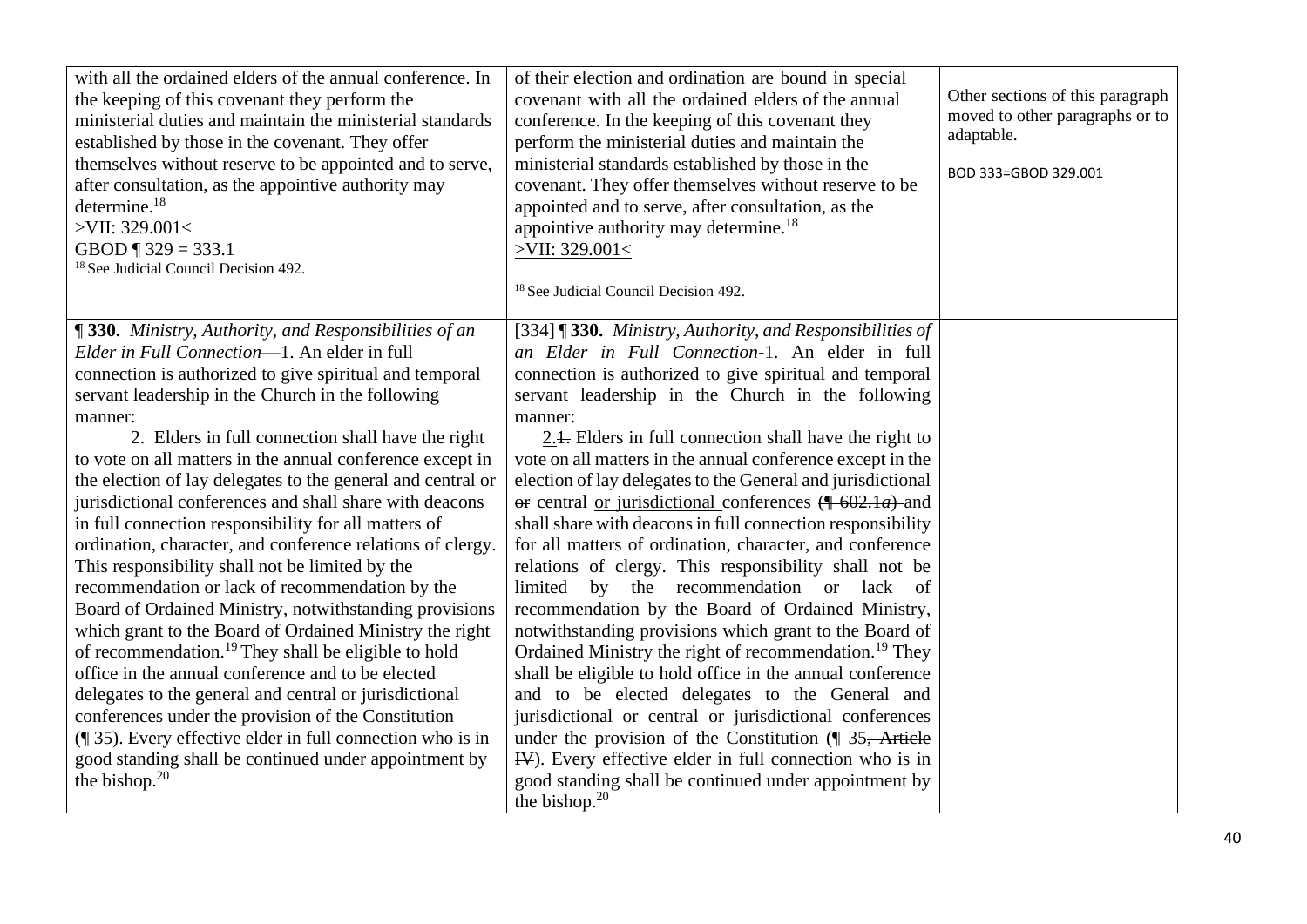3. There are professional responsibilities (¶334) that elders are expected to fulfill and that represent a fundamental part of their accountability and a primary basis of their continued eligibility for annual appointment. $21$ provided that if the elder is appointed to serve in an

Each central conference shall establish regulations on the evaluation process for fulfilling these professional responsibilities.

Jurisdictional conferences shall follow the procedures in Part VII of the *Discipline.* >VII: 330.001<

4. When an elder's effectiveness is in question, the bishop shall complete the procedures in place (¶ 349). Each central conference may establish its provisions. Jurisdictional conferences shall follow the procedures in Part VII of the *Discipline.* GBOD  $\P$  330.1-4 = 334.Intro+1-3 <sup>19</sup> See Judicial Council Decision 690.

<sup>20</sup> See Judicial Council Decisions 462, 492, 534, 555.

<sup>21</sup> See Judicial Council Decision 492.

affiliated relationship in a missionary conference (¶ 586) and that appointment is terminated by the bishop who presides in the missionary conference, then the responsibility for meeting this obligation rests with the bishop of the conference of which the elder is a member. 3.2. There are professional responsibilities (¶334)) that elders are expected to fulfill and that represent a fundamental part of their accountability and a primary basis of their continued eligibility for annual appointment. 21

Each central conference shall establish regulations on the evaluation process for fulfilling these professional responsibilities.

Jurisdictional conferences shall follow the procedures in Part VII of the *Discipline.* >VII: 330.001< These shall include:

 $a)$  Continuing availability for appointment.<sup>15</sup>

*b)* Annual participation in a process of evaluation with committees on pastor-parish relations or comparable authority as well as annual participation in a process of evaluation with the district superintendent or comparable authority.

c) Evidence of continuing effectiveness reflected in annual evaluations by the pastor-parish relations committee and by the district superintendent or comparable authorities

*d)* Growth in professional competence and effectiveness through continuing education and formation. The Board of Ordained Ministry may set the minimum standards and specific guidelines for continuing education and formation for conference members;

*e)* Willingness to assume supervisory and mentoring responsibilities within the connection. 4.3. When an elder's effectiveness is in question, the

BOD 334.2 = GBOD 330.001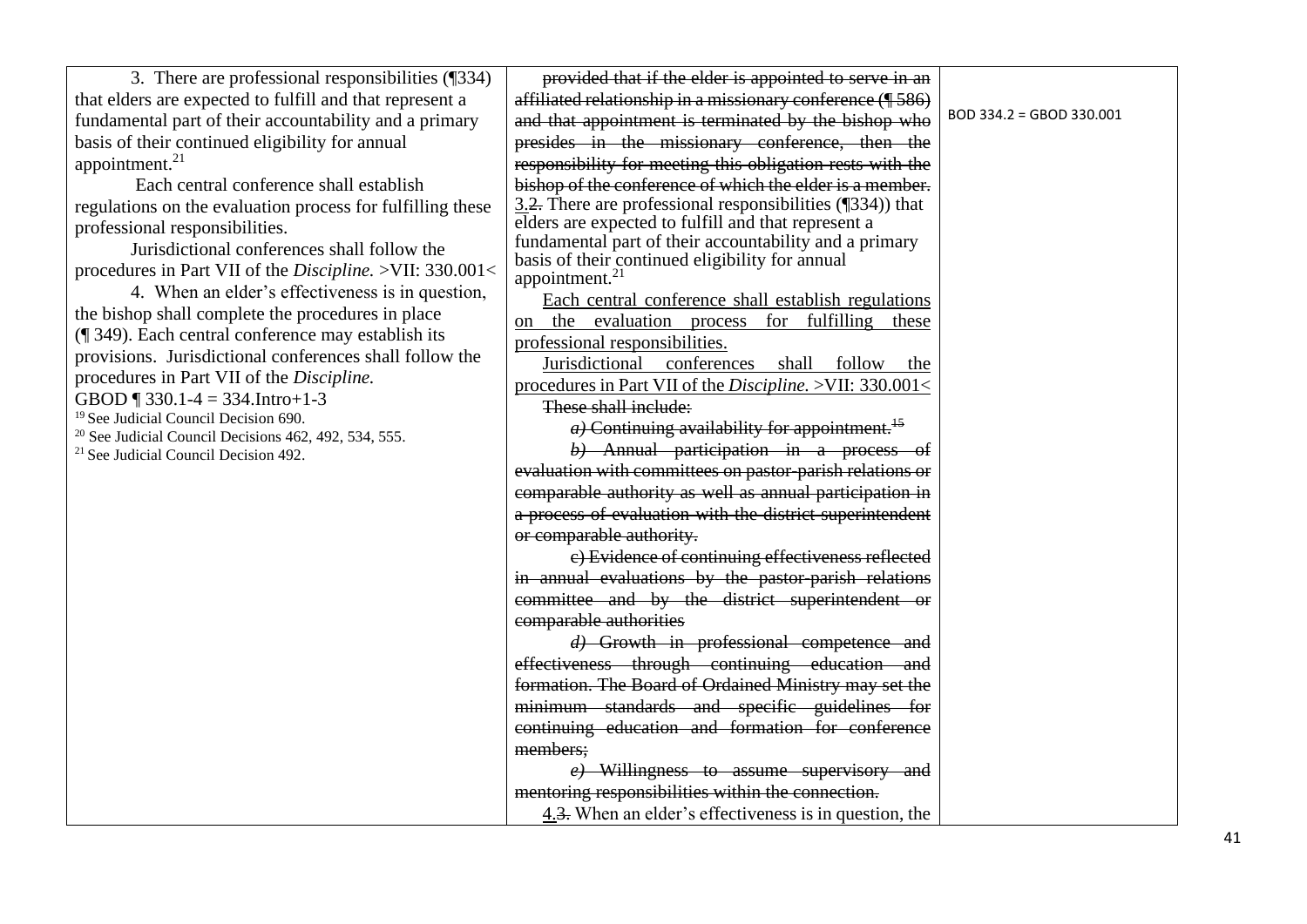bishop shall complete the following procedures in place (BOD¶ 349).

*a)* Identify the concerns. These can include an elder's failed professional responsibilities or vocational ineffectiveness.

*b)* Hold supervisory conversations with the elder that identifies the concerns, and designs collaboratively with the elder, a corrective plan of action.

c) Upon evaluation, determine that the plan of action has not been carried out or produced fruit that gives a realistic expectation of future effectiveness.

4. If an elder fails to demonstrate vocational competence or effectiveness (¶ 340) as defined by the annual conference through the Board of Ordained Ministry and cabinet, then the bishop may begin the administrative location process as outlined in ¶ 360.

5. Clergy who are retired, on medical leave, or on sabbatical leave may at their own initiative apply to the conference Board of Ordained Ministry for affiliate membership in the annual conference where they reside. By a two-thirds vote of the executive session, such clergy may be received with rights and privileges, including service on conference boards, agencies, task forces, and committees, with voice but without vote. Voting membership shall be retained in the clergy member's home annual conference for the duration of affiliate member relationship. Such persons may serve on the board, agency, task force or committee of only one annual conference at any one time.

<sup>19</sup> See Judicial Council Decision 690.

<sup>20</sup> See Judicial Council Decisions 462, 492, 534, 555.

<sup>21</sup> See Judicial Council Decision 492.

Such regulations need to be established by the central conferences.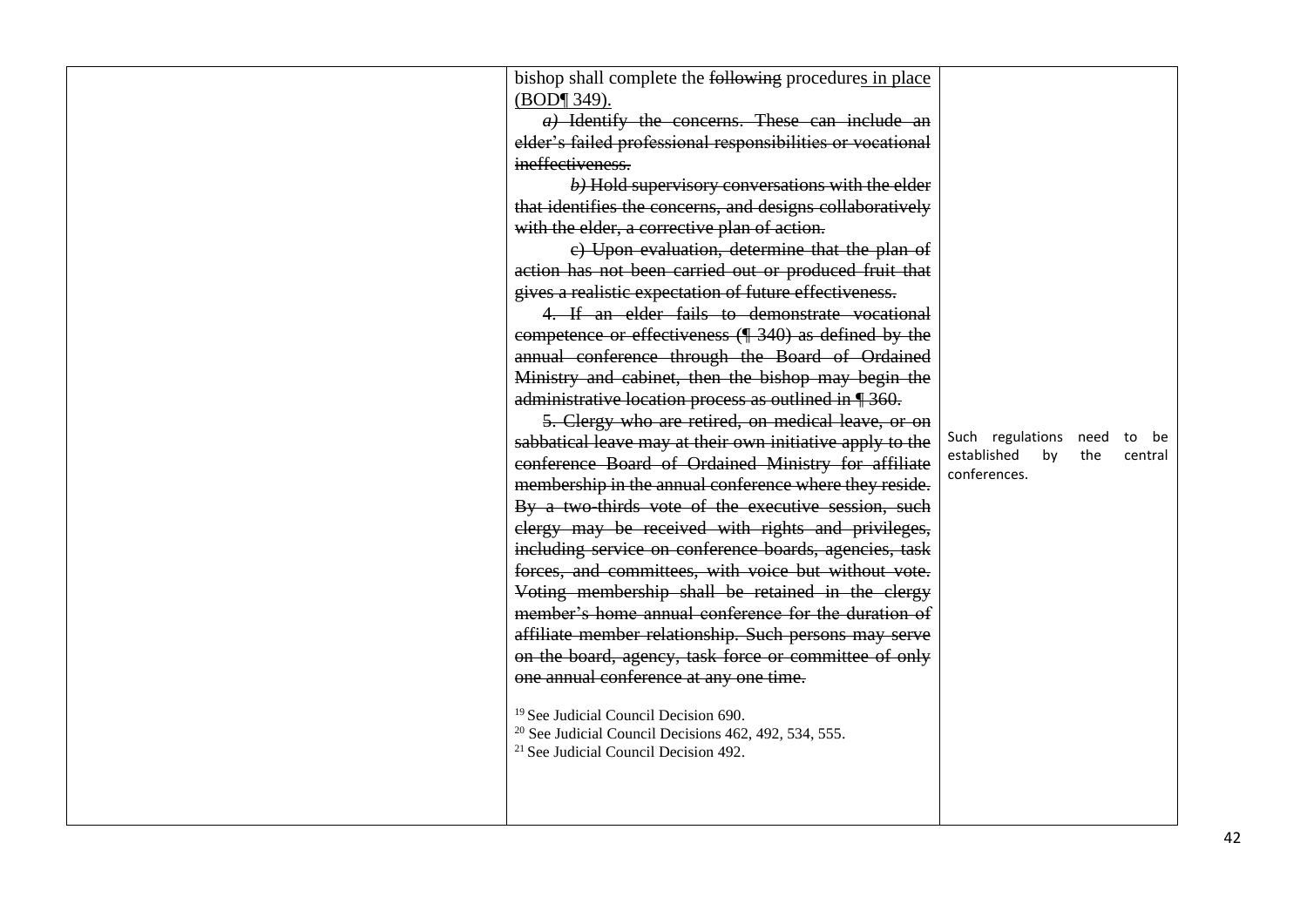| <b>[331.</b> General Provisions for Appointments of Elders,                | <b>Section X. Appointments to Various Ministries</b>                   |                          |
|----------------------------------------------------------------------------|------------------------------------------------------------------------|--------------------------|
| Provisional Elders, Associate Members, and Licensed                        | [337.1-3] <b>[331.</b> General Provisions for Appointments             |                          |
| Ministers-1. All elders in full connection who are in                      | of Elders, Provisional Elders, Associate Members, and                  |                          |
| good standing in an annual conference shall be                             | Licensed Ministers. -1. All elders in full connection who              |                          |
| continued under appointment by the bishop unless they                      | are in good standing in an annual conference shall be                  |                          |
| are granted a leave, retirement, or have failed to meet                    | continued under appointment by the bishop unless they                  |                          |
| the requirements for continued eligibility. $^{22}$                        | are granted a leave, sabbatical leave, a medical leave (               |                          |
| $(\text{\textdegree}330)$ .>VII: 331.001<                                  | 357), family leave, a leave of absence, retirement, or                 |                          |
| 2. In addition to ordained elders, persons who                             | have failed to meet the requirements for continued                     |                          |
| have been granted a license for pastoral ministry may be                   | eligibility (¶330). <sup>22</sup> > VII: 331.001< provided that if the |                          |
| appointed to local churches as pastors in charge. <sup>23</sup> All        | elder is appointed to serve in an affiliated relationship in           |                          |
| clergy members and licensed local pastors to be                            | a missionary conference (¶ 586.4b) and that appointment                |                          |
| appointed shall assume a lifestyle consistent with                         | is terminated by the bishop who presides in the                        |                          |
| Christian teaching as set forth in the Social Principles.                  | missionary conference, then the responsibility for                     |                          |
| 3. Elders in effective relationship, associate                             | meeting this obligation rests with the bishop of the                   |                          |
| members, provisional elders, and persons licensed for                      | conference of which the elder is a member. <sup>31</sup>               |                          |
| pastoral ministry may be appointed to ministry settings                    | 2. In addition to ordained elders, persons who have                    |                          |
| that extend the ministry of The United Methodist                           | been granted a license for pastoral ministry and who                   |                          |
| Church and the witness and service of Christ's love and                    | have been approved by vote of the clergy members in                    |                          |
| justice in the world beyond the local church. Persons in                   | full connection may be appointed to local churches as                  |                          |
| these appointments remain within the itineracy and shall                   | pastors in charge-under certain conditions, which are                  |                          |
| be accountable to the annual conference. Institutions,                     | specified in $\P$ 315-318. <sup>23</sup> All clergy members and        |                          |
| agencies, or clergy desiring such appointment shall                        | licensed local pastors to be appointed shall assume a                  |                          |
| consult with the clergyperson's bishop and/or district                     | lifestyle consistent with Christian teaching as set forth in           |                          |
| superintendent prior to any interviews relative to such                    | the Social Principles.                                                 |                          |
| an appointment. > VII: $331.002<$                                          | 3. Elders, associate members, provisional elders, and                  |                          |
| GBOD $\P$ 331.1-3 = 337.1-3                                                | persons licensed for pastoral ministry may be appointed                |                          |
| GBOD ¶ 331.3 see also 343.1 (+references in 326 Intro,                     | to ministry settings that extend the ministry of The                   |                          |
| 331.4) and $343.2+3+344.1(d)$                                              | United Methodist Church and the witness and service of                 |                          |
| <sup>22</sup> See Judicial Council Decisions 380, 462, 492, 524, 702, 985, | Christ's love and justice in the world beyond the local                |                          |
| 1226.                                                                      | church.                                                                |                          |
| <sup>23</sup> See Judicial Council Decision 1226                           | that extend the ministry of The United Methodist                       |                          |
|                                                                            | Church and the witness and service of Christ's love and                |                          |
|                                                                            | justice in the world. They shall be given the same moral               | BOD 337.3 = GBOD 331.002 |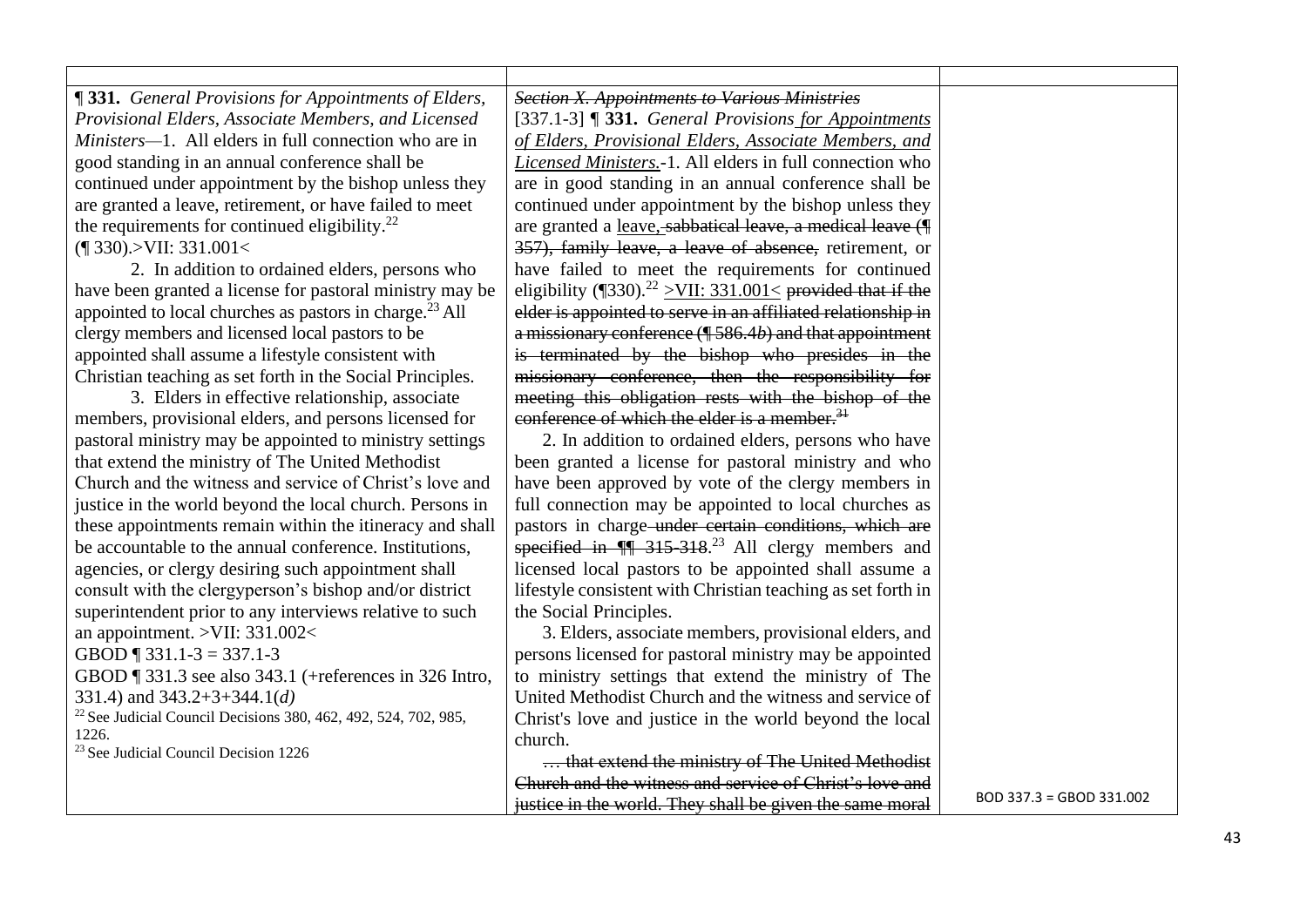and spiritual support by the annual conference as are persons in appointments to pastoral charges. Their effectiveness shall be evaluated in the context of the specific setting in which their ministry is performed. Such ministry settings shall include teaching, pastoral care and counseling, chaplaincy, campus ministry, social services, and other ministries so recognized by the conference Board of Ordained Ministry and approved by the bishop.

*a*) Full connection and provisional member elders, associate members, and persons licensed for pastoral ministry may be appointed to Extension Ministries serving in ministries of pastoral care in specialized settings. See 11 326, 343 344 for specific information about Extension Ministries. b) Elders may be appointed to extension ministries that

include appointments as students in research doctoral programs that may lead to appointments in academic settings as instructors or professors in colleges, universities, and theological schools affiliated with The United Methodist Church. Elders may also be appointed to extension ministries, including service as instructors or professors or administrators in colleges, universities, and theological schools affiliated with The United Methodist Church.

*c*) All persons in such appointments should:

(1) be appointed to a setting that provides an appropriate support and accountability structure;

(2) continue to be accountable to the annual conference for the practice of their ministry;

(3) provide an annual report, including a narrative of their ministry, evidence of continuing education, and evidence of an annual evaluation in their setting;

(4) maintain a relationship with a charge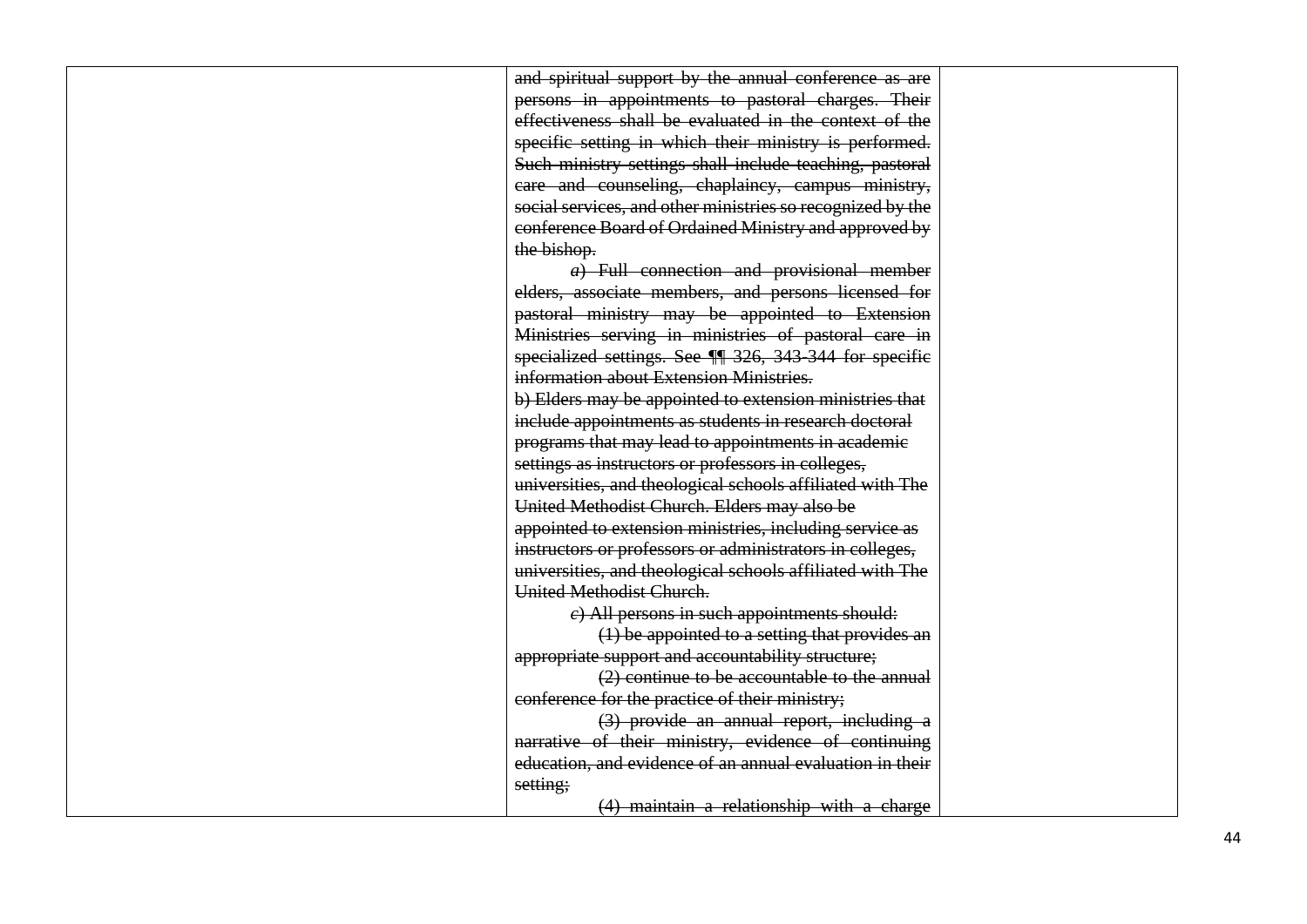## conference.

*Section XI. Appointments to Extension Ministries*

¶ 343. *Appointments Extending the Ministry of The United Methodist Church* -1. Elders in effective relationship may be appointed to serve in ministry settings beyond the local United Methodist church in the witness and service of Christ's love and justice. Persons in these appointments remain within the itineracy and shall be accountable to the annual conference. They shall be given the same moral and spiritual support by it as are persons in appointments to pastoral charges.<sup>28</sup> Their effectiveness shall be evaluated in the context of the specific setting in which their ministry is performed.

2. The institution or agency desiring to employ an ordained minister shall, when feasible, through its appropriate official, consult the ordained minister's bishop and secure approval before completing any agreement to employ the ordained minister. If the institution or agency is located in another area, the bishop of that area shall also be consulted.

2.3. ClergyElders desiring ansuch appointment extending the ministry of The United Methodist church or change of appointment shall consult with their bishop and/or district superintendent prior to any interviews relative to such an appointment.

¶ 344. *Provisions for Appointment to Extension Ministries*-[→GBOD332.4] Persons in these appointments remain within the itineracy and shall be accountable to the annual conference. Institutions, agencies, or clergy desiring such appointment shall consult with the clergyperson's bishop and/or district superintendent prior to any interviews relative to such an appointment .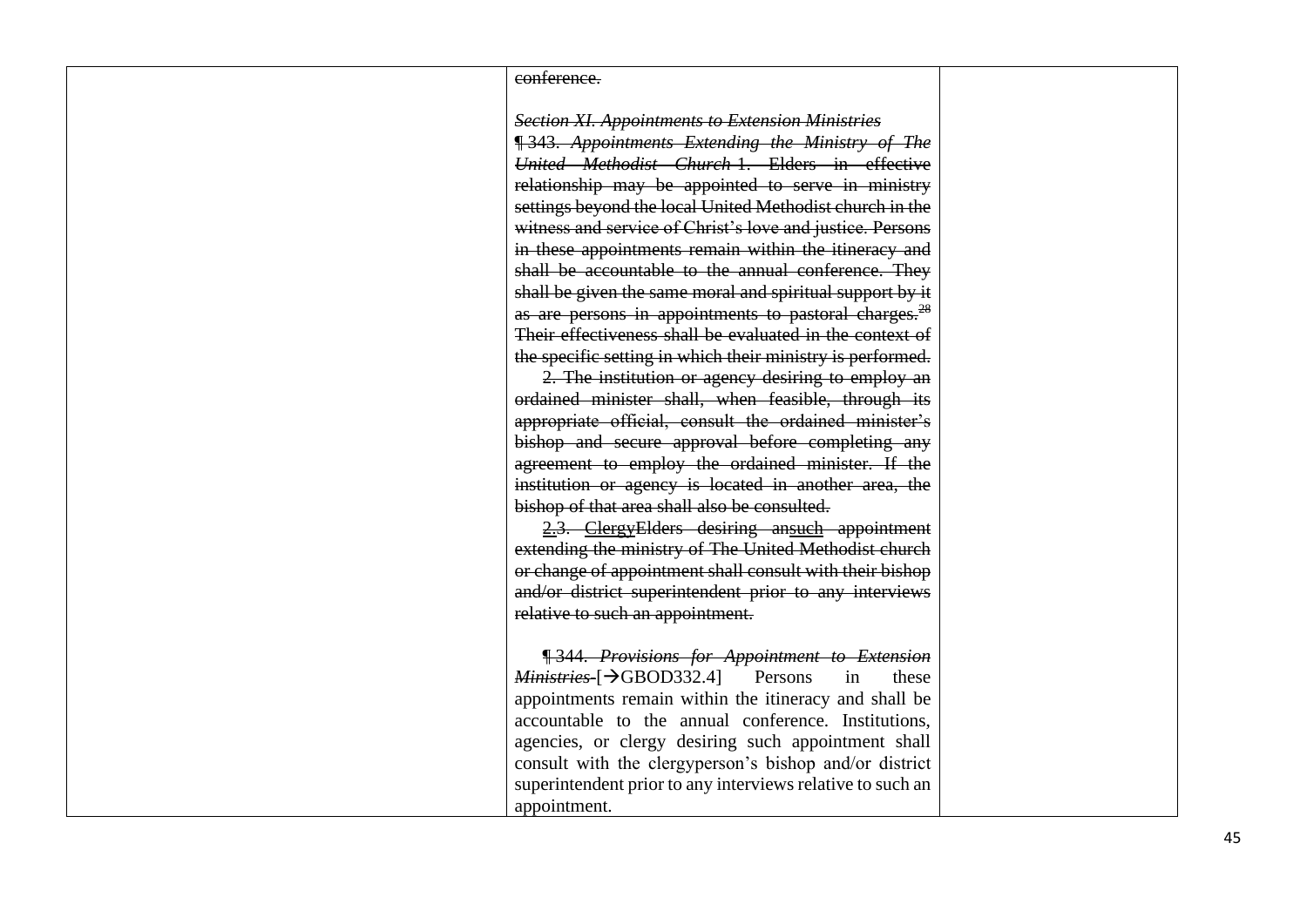|                                                                                                                                                                                                                                                                                                                                                                                                                                                                                                                                                                                                                                                                                                                                                                                                                                                                                                               | <sup>22</sup> See Judicial Council Decisions 380, 462, 492, 524, 702, 985,<br>1226.<br><sup>23</sup> See Judicial Council Decision 1226                                                                                                                                                                                                                                                                                                                                                                                                                                                                                                                                                                                                                                                                                                                                                                                                                                        |                                                       |
|---------------------------------------------------------------------------------------------------------------------------------------------------------------------------------------------------------------------------------------------------------------------------------------------------------------------------------------------------------------------------------------------------------------------------------------------------------------------------------------------------------------------------------------------------------------------------------------------------------------------------------------------------------------------------------------------------------------------------------------------------------------------------------------------------------------------------------------------------------------------------------------------------------------|--------------------------------------------------------------------------------------------------------------------------------------------------------------------------------------------------------------------------------------------------------------------------------------------------------------------------------------------------------------------------------------------------------------------------------------------------------------------------------------------------------------------------------------------------------------------------------------------------------------------------------------------------------------------------------------------------------------------------------------------------------------------------------------------------------------------------------------------------------------------------------------------------------------------------------------------------------------------------------|-------------------------------------------------------|
| ¶ 332. The Itinerant System--1. The itinerant system is<br>the accepted method of The United Methodist Church<br>by which ordained elders, provisional elders, and<br>associate members are appointed by the bishop to fields<br>of labor. <sup>24</sup> All ordained elders, provisional elders, and<br>associate members shall accept and abide by these<br>appointments. <sup>25</sup> Bishops and cabinets shall commit to<br>and support open itinerancy and the protection of the<br>prophetic pulpit and diversity. The nature of the<br>appointment process is specified in $\P$ 406.<br>$>$ VII: 332.001<<br>2. When an elder, provisional elder, or associate<br>member is appointed to full-time service, that person's<br>entire vocational time, as defined by the district<br>superintendent in consultation with the pastor and the<br>committee on pastor-parish relations, is devoted to the | [338] <b>[332.</b> <i>The Itinerant System-1.</i> The itinerant<br>system is the accepted method of The United Methodist<br>Church by which ordained elders, provisional elders,<br>and associate members are appointed by the bishop to<br>fields of labor. <sup>24</sup> All ordained elders, provisional elders,<br>and associate members shall accept and abide by these<br>appointments. <sup>25</sup> Bishops and cabinets shall commit to<br>and support open itineracy and the protection of the<br>prophetic pulpit and diversity. Persons appointed to<br>multiple staff ministries, either in a single parish or in a<br>cluster or larger parish, shall have personal and<br>professional access to the bishop and cabinet, the<br>committee on pastor parish relations, as well as to the<br>pastor in charge. The nature of the appointment process<br>is specified in $\P$ 406 425 429. > VII: 332.001<<br>2.1. Full-time service shall be the norm for When an | Some sections in this paragraph<br>moved to adaptable |
| work of ministry in the field of labor to which one is<br>appointed by the bishop. >VII: 332.002<<br>3. At the initiative of the bishop and cabinet, or<br>when an elder, provisional elder, or associate member<br>requests, or declares in writing that itinerancy is limited,<br>he or she may be appointed to a less than full-time<br>appointment. >VII: <332.003<br>4. Elders and associate members in appointments<br>extending the ministry of the local United Methodist<br>church are full participants in the itinerant system.<br>Therefore, a conference member in an appointment<br>beyond the local United Methodist church must be<br>willing upon consultation to receive an appointment in a<br>pastoral charge.                                                                                                                                                                            | ordained elder, provisional elders, or and associate<br>members in the annual conference. F is appointed to full-<br>time service, -shall mean that the person's entire<br>vocational time, as defined by the district superintendent<br>in consultation with the pastor and the committee on<br>pastor-parish relations, is devoted to the work of<br>ministry in the field of labor to which one is appointed<br>by the bishop. >VII: $332.002<$<br>3.2. At the initiative of the bishop and cabinet, or<br>when an elder, provisional elder, or associate member<br>requests, or declares in writing that itineracy is limited,<br>he or she may be appointed to a less than full-time<br>appointment. > VII: $\langle 332.003$<br>[BOD344Intro] 4. Elders and associate members<br>in appointments extending the ministry of the local                                                                                                                                     | BOD 338.3-.4 = GBOD 332.001                           |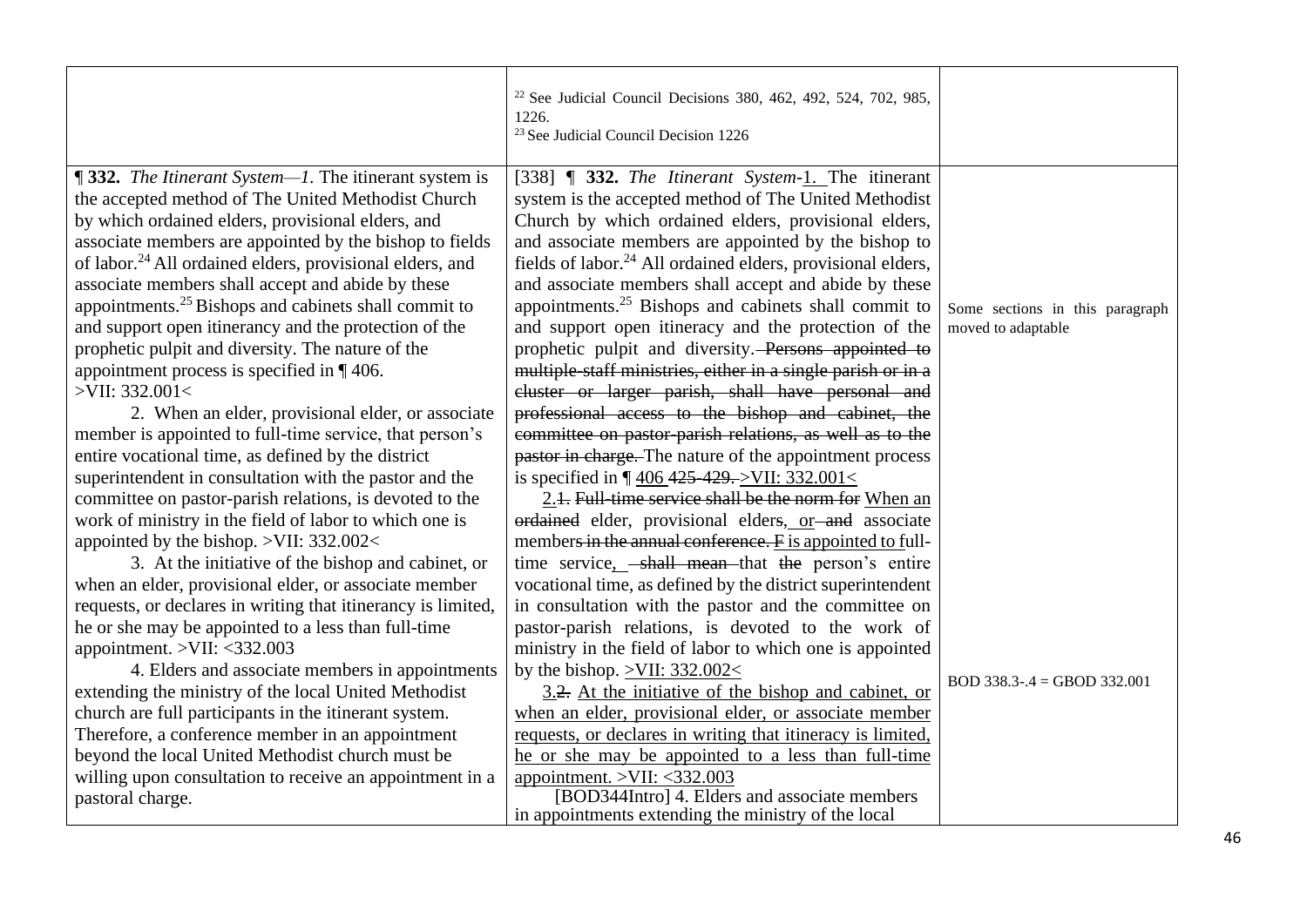| GBOD $\sqrt{332.1} = 338$ . Intro; 332.2-3=338.1-2;<br>332.4=344 Intro<br><sup>24</sup> See Judicial Council Decision 713.<br><sup>25</sup> See Judicial Council Decision 492.                                                                                                                                                     | United Methodist church are full participants in the<br>itinerant system. Therefore, a conference member in an<br>appointment beyond the local United Methodist church<br>must be willing upon consultation to receive an                                                                                                                                                                                                                                                                                                                                                                                                                                                       |                                                                                       |
|------------------------------------------------------------------------------------------------------------------------------------------------------------------------------------------------------------------------------------------------------------------------------------------------------------------------------------|---------------------------------------------------------------------------------------------------------------------------------------------------------------------------------------------------------------------------------------------------------------------------------------------------------------------------------------------------------------------------------------------------------------------------------------------------------------------------------------------------------------------------------------------------------------------------------------------------------------------------------------------------------------------------------|---------------------------------------------------------------------------------------|
| <b>1333.</b> Definition of a Pastor—A pastor is an elder,<br>associate member, provisional elder, or local pastor<br>approved by vote of the clergy session of the annual<br>conference and may be appointed by the bishop to be in<br>charge of a local church or extension ministry.<br>$>$ VII: 333.001<<br>GBOD $\P$ 333 = 339 | appointment in a pastoral charge.<br><sup>24</sup> See Judicial Council Decision 713.<br><sup>25</sup> See Judicial Council Decision 492.<br>[339] <b>[333.</b> Definition of a Pastor-A pastor is an<br>ordained elder, probationary deacon (according to<br>1992 Book of Discipline), associate member,<br>provisional elder, or local pastor-approved by vote of<br>the clergy session of the annual conference and may<br>be appointed by the bishop to be in charge of a local<br>church or station, circuit, cooperative parish, extension<br>ministry, ecumenical shared ministry, $\frac{33}{2}$ or to a church<br>of another denomination, or on the staff of one such | For unifying terminology, changed<br>to "clergy session of the annual<br>conference". |
|                                                                                                                                                                                                                                                                                                                                    | appointment.<br>$>$ VII: 333.001 $<$                                                                                                                                                                                                                                                                                                                                                                                                                                                                                                                                                                                                                                            |                                                                                       |
| ¶334. Responsibilities and Duties of Elders and                                                                                                                                                                                                                                                                                    | [340] <b>[334.</b> Responsibilities and Duties of Elders and                                                                                                                                                                                                                                                                                                                                                                                                                                                                                                                                                                                                                    |                                                                                       |
| <i>Licensed Pastors</i> —1. The responsibilities of elders are                                                                                                                                                                                                                                                                     | Licensed Pastors-1. The responsibilities of elders are                                                                                                                                                                                                                                                                                                                                                                                                                                                                                                                                                                                                                          |                                                                                       |
| derived from the authority given in ordination. Elders                                                                                                                                                                                                                                                                             | derived from the authority given in ordination. Elders                                                                                                                                                                                                                                                                                                                                                                                                                                                                                                                                                                                                                          |                                                                                       |
| have a fourfold ministry of Word, Sacrament, Order,                                                                                                                                                                                                                                                                                | have a fourfold ministry of Word, Sacrament, Order, and                                                                                                                                                                                                                                                                                                                                                                                                                                                                                                                                                                                                                         |                                                                                       |
| and Service and thus serve in the local church and in                                                                                                                                                                                                                                                                              | Service and thus serve in the local church and in                                                                                                                                                                                                                                                                                                                                                                                                                                                                                                                                                                                                                               |                                                                                       |
| extension ministries in witness and service of Christ's                                                                                                                                                                                                                                                                            | extension ministries in witness and service of Christ's                                                                                                                                                                                                                                                                                                                                                                                                                                                                                                                                                                                                                         |                                                                                       |
| love and justice. Elders are authorized to preach and                                                                                                                                                                                                                                                                              | love and justice. Elders are authorized to preach and                                                                                                                                                                                                                                                                                                                                                                                                                                                                                                                                                                                                                           |                                                                                       |
| teach the Word, to provide pastoral care and counsel, to                                                                                                                                                                                                                                                                           | teach the Word, to provide pastoral care and counsel, to                                                                                                                                                                                                                                                                                                                                                                                                                                                                                                                                                                                                                        |                                                                                       |
| administer the sacraments, and to order the life of the                                                                                                                                                                                                                                                                            | administer the sacraments, and to order the life of the                                                                                                                                                                                                                                                                                                                                                                                                                                                                                                                                                                                                                         |                                                                                       |
| church for service in mission and ministry as pastors,<br>superintendents, and bishops. Licensed pastors share                                                                                                                                                                                                                     | church for service in mission and ministry as pastors,<br>superintendents, and bishops.                                                                                                                                                                                                                                                                                                                                                                                                                                                                                                                                                                                         |                                                                                       |
| with the elders the responsibilities and duties of a pastor                                                                                                                                                                                                                                                                        | 2. Licensed pastors share with the elders the                                                                                                                                                                                                                                                                                                                                                                                                                                                                                                                                                                                                                                   |                                                                                       |
| for this fourfold ministry, within the context of their                                                                                                                                                                                                                                                                            | responsibilities and duties of a pastor for this fourfold                                                                                                                                                                                                                                                                                                                                                                                                                                                                                                                                                                                                                       |                                                                                       |
| appointment.                                                                                                                                                                                                                                                                                                                       | ministry, within the context of their appointment.                                                                                                                                                                                                                                                                                                                                                                                                                                                                                                                                                                                                                              |                                                                                       |
| 2. The responsibilities and duties of elders and                                                                                                                                                                                                                                                                                   | 2. The responsibilities and duties of elders and                                                                                                                                                                                                                                                                                                                                                                                                                                                                                                                                                                                                                                |                                                                                       |
| licensed pastors are:                                                                                                                                                                                                                                                                                                              | licensed pastors are:                                                                                                                                                                                                                                                                                                                                                                                                                                                                                                                                                                                                                                                           |                                                                                       |
| a) Word and ecclesial acts:                                                                                                                                                                                                                                                                                                        | a) Word and ecclesial acts:                                                                                                                                                                                                                                                                                                                                                                                                                                                                                                                                                                                                                                                     |                                                                                       |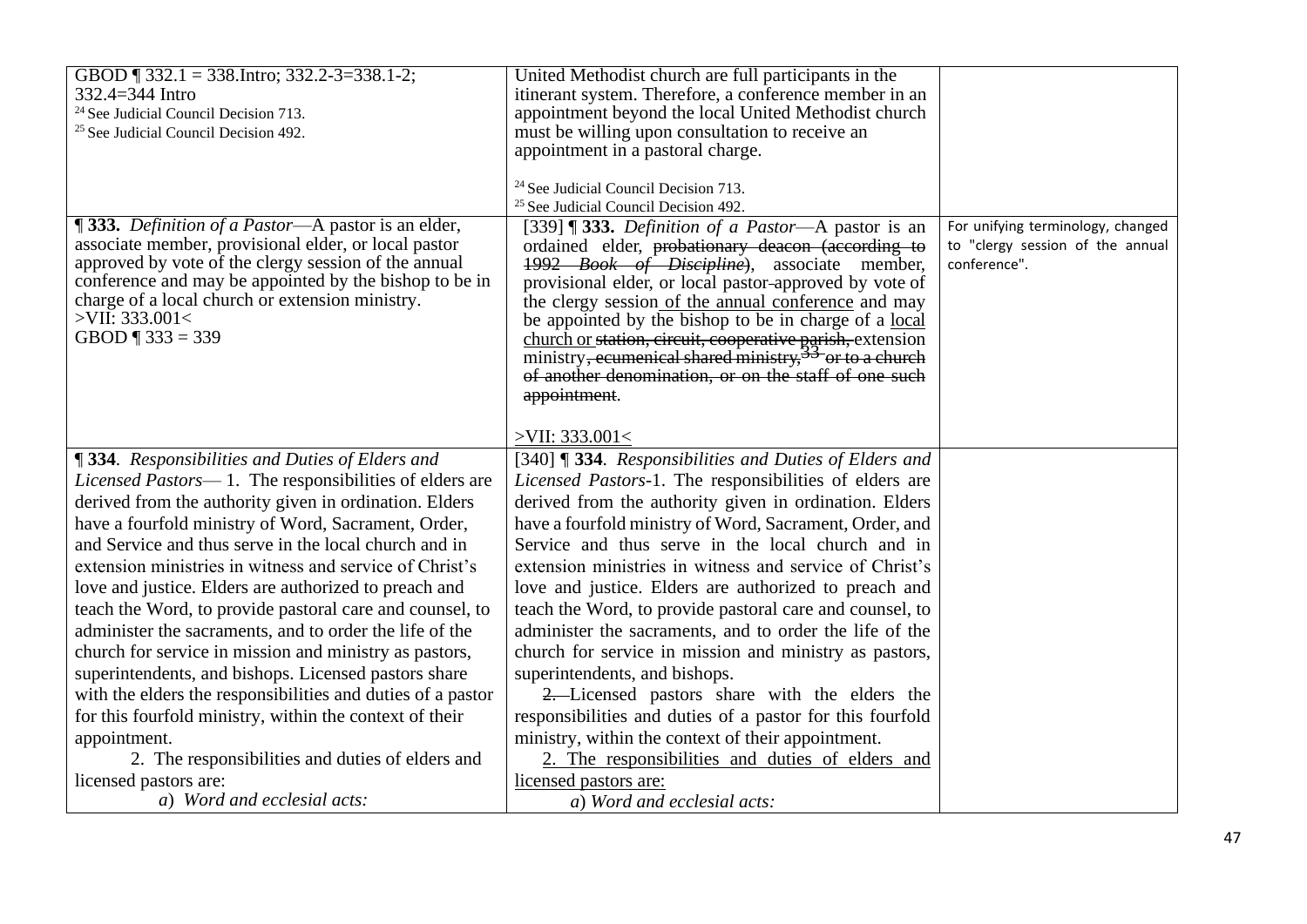(1) To preach the Word of God, lead in worship, read and teach the Scriptures, and engage the people in study and witness.

(*a*) To ensure faithful transmission of the Christian faith.

*(b)* To lead people in discipleship and evangelistic outreach that others might come to know Christ and to follow him.

(2) To counsel persons with personal, ethical, or spiritual struggles.

(3) To perform the ecclesial acts of marriage and burial.

*a* ) To perform the marriage ceremony after due counsel with the parties involved and in accordance with the laws of the state and the rules of The United Methodist Church. The decision to perform the ceremony shall be the right and responsibility of the pastor.

(*b*) To conduct funeral and memorial services and provide care and grief counseling.

(4) To visit in the homes of the church and the community, especially among the sick, aged, imprisoned, and others in need.

(5) To maintain all confidences inviolate, including confessional confidences except in the cases of suspected child abuse or neglect, or in cases where mandatory reporting is required by civil law.<br>*b*) *Sacrament*:

(1) To administer the sacraments of baptism and the Supper of the Lord according to Christ's ordinance.

*a* ) To prepare the parents and sponsors before baptizing infants or children, and instruct them concerning the significance of baptism

(1) To preach the Word of God, lead in worship, read and teach the Scriptures, and engage the people in study and witness.

(*a*) To ensure faithful transmission of the Christian faith.

*(b)* To lead people in discipleship and evangelistic outreach that others might come to know Christ and to follow him.

(2) To counsel persons with personal, ethical, or spiritual struggles.

(3) To perform the ecclesial acts of marriage and burial.

( *a*) To perform the marriage ceremony after due counsel with the parties involved and in accordance with the laws of the state and the rules of The United Methodist Church. The decision to perform the ceremony shall be the right and responsibility of the pastor.

( *b*) To conduct funeral and memorial services and provide care and grief counseling.

(4) To visit in the homes of the church and the community, especially among the sick, aged, imprisoned, and others in need.

(5) To maintain all confidences inviolate, including confessional confidences except in the cases of suspected child abuse or neglect, or in cases where mandatory reporting is required by civil law.

*b*) *Sacrament:*

(1) To administer the sacraments of baptism and the Supper of the Lord according to Christ's ordinance.

( *a*) To prepare the parents and sponsors before baptizing infants or children, and instruct them concerning the significance of baptism and their responsibilities for the Christian training of the baptized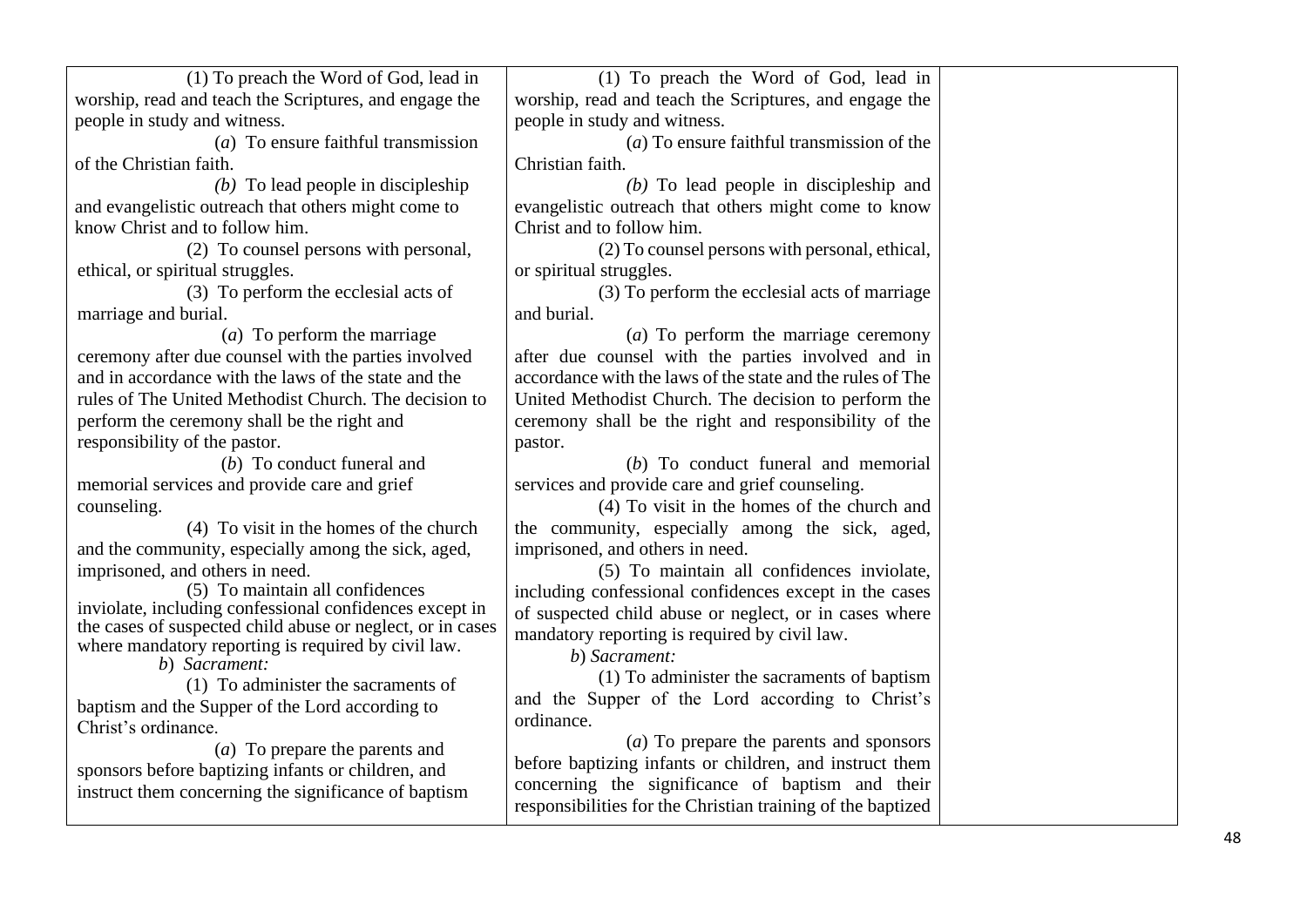| and their responsibilities for the Christian training of the $\vert$ child. |  |
|-----------------------------------------------------------------------------|--|
| baptized child.                                                             |  |

( *b* ) To encourage reaffirmation of the baptismal covenant and renewal of baptismal vows<br>at different stages of life.

 $\alpha$  To encourage people baptized in infancy or early childhood to make their profession of faith, after instruction, so that they might become

 $(d)$  To explain the meaning of the Lord's Supper and to encourage regular participation as a means of grace to grow in faith and holiness.

(*e*) To select and train deacons and lay members to serve the consecrated communion elements .

(2) To encourage the private and congregational use of the other means of grace. *<sup>c</sup>*) *Order:*

(1) To be the administrative officer of

the local church and to assure that the organizational concerns of the congregation are adequately provided for.

( *a* ) To give pastoral support, guidance, and training to the lay leadership, equipping them to fulfill the ministry to which they are called.

(*b*) To give oversight to the educational program of the church and encourage the use of United Methodist literature and media. (*c*) To be responsible for

organizational faithfulness, goal setting, planning and evaluation.

( *d* ) To search out and counsel men and women for the ministry of deacons, elders, local pastors and other church related ministries.

(2) To administer the temporal affairs of the church in their appointment, the annual conference, and the general church.

( *b*) To encourage reaffirmation of the baptismal covenant and renewal of baptismal vows at different stages of life.

(*c*) To encourage people baptized in infancy or early childhood to make their profession of faith, after instruction, so that they might become professing members of the church.

(*d*) To explain the meaning of the Lord's Supper and to encourage regular participation as a means of grace to grow in faith and holiness.

(*e*) To select and train deacons and lay members to serve the consecrated communion elements.

(2) To encourage the private and congregational use of the other means of grace.

*c*) *Order:*

(1) To be the administrative officer of the local church and to assure that the organizational concerns of the congregation are adequately provided for.

( *a*) To give pastoral support, guidance, and training to the lay leadership, equipping them to fulfill the ministry to which they are called.

(*b*) To give oversight to the educational program of the church and encourage the use of United Methodist literature and media.

(*c*) To be responsible for organizational faithfulness, goal setting, planning and evaluation.

(*d*) To search out and counsel men and women for the ministry of deacons, elders, local pastors and other church related ministries.

(2) To administer the temporal affairs of the church in their appointment, the annual conference, and the general church.

(*a*) To administer the provisions of the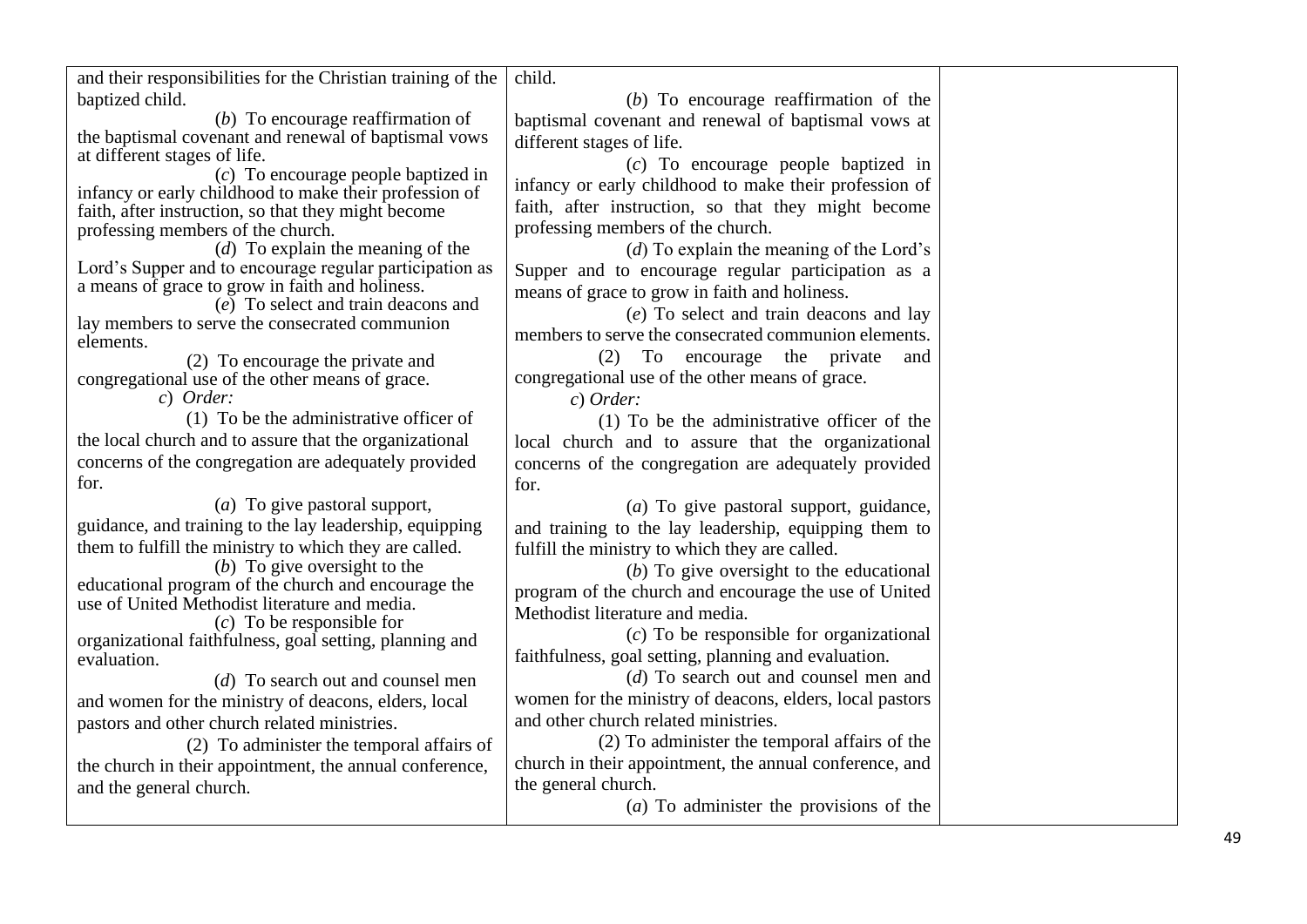| (a) To administer the provisions of                                                                                | Discipline.                                                 |  |
|--------------------------------------------------------------------------------------------------------------------|-------------------------------------------------------------|--|
| the Discipline.                                                                                                    | $(b)$ To give an account of their pastoral                  |  |
| (b) To give an account of their                                                                                    | ministries to the charge and annual conference Central      |  |
| pastoral ministries to the charge and annual conference.<br>Central conferences may establish provisions for this. | conferences may establish provisions for this.              |  |
| Jurisdictional conferences shall follow the procedures in                                                          | Jurisdictional conferences shall follow the procedures in   |  |
| Part VII of the <i>Discipline</i> . >VII: 334.001<                                                                 | Part VII of the Discipline. according to the prescribed     |  |
| $(c)$ To provide leadership for the                                                                                | $f \circ r ms. > VII: 334.001 <$                            |  |
| funding ministry of the congregation. To ensure                                                                    | $(c)$ To provide leadership for the funding ministry        |  |
| membership care including compliance with charitable                                                               | of the congregation. To ensure membership care              |  |
| giving documentation requirements and to provide                                                                   | including compliance with charitable giving                 |  |
| appropriate pastoral care, the pastor, in cooperation                                                              | documentation requirements and to provide appropriate       |  |
| with the financial secretary, shall have access to and                                                             | pastoral care, the pastor, in cooperation with the          |  |
| responsibility for professional stewardship of<br>congregational giving records.                                   | financial secretary, shall have access to and               |  |
| $(d)$ To model and promote faithful                                                                                | responsibility for professional stewardship of              |  |
| financial stewardship and to encourage giving as a                                                                 | congregational giving records.                              |  |
| spiritual discipline by teaching the biblical principles of                                                        | (d) To model and promote faithful                           |  |
| giving.                                                                                                            | financial stewardship and to encourage giving as a          |  |
| $(e)$ To lead the congregation in the                                                                              | spiritual discipline by teaching the biblical principles of |  |
| fulfillment of its mission through full and faithful                                                               | giving.                                                     |  |
| payment of all apportioned ministerial support,<br>administrative, and benevolent funds.                           | $(e)$ To lead the congregation in the                       |  |
| $(f)$ To care for all church records and                                                                           | fulfillment of its mission through full and faithful        |  |
|                                                                                                                    | payment of all apportioned ministerial support,             |  |
| local church financial obligations, and certify the                                                                | administrative, and benevolent funds.                       |  |
| accuracy of all financial, membership, and any other                                                               |                                                             |  |
| reports submitted by the local church to the annual                                                                | (f) To care for all church records and                      |  |
| conference for use in apportioning costs back to the                                                               | local church financial obligations, and certify the         |  |
| church.                                                                                                            | accuracy of all financial, membership, and any other        |  |
| (3) To participate in denominational and                                                                           | reports submitted by the local church to the annual         |  |
| conference programs and training opportunities.<br>( $a$ ) To seek out opportunities for                           | conference for use in apportioning costs back to the        |  |
| cooperative ministries with other United Methodist                                                                 | church.                                                     |  |
| pastors and churches.                                                                                              | (3) To participate in denominational and                    |  |
| (b) To be willing to assume                                                                                        | conference programs and training opportunities.             |  |
| supervisory responsibilities within the connection.                                                                | (a) To seek out opportunities for                           |  |
| (4) To lead the congregation in racial                                                                             | cooperative ministries with other United Methodist          |  |
| and ethnic inclusiveness.                                                                                          | pastors and churches.                                       |  |
|                                                                                                                    | $(b)$ To be willing to assume supervisory                   |  |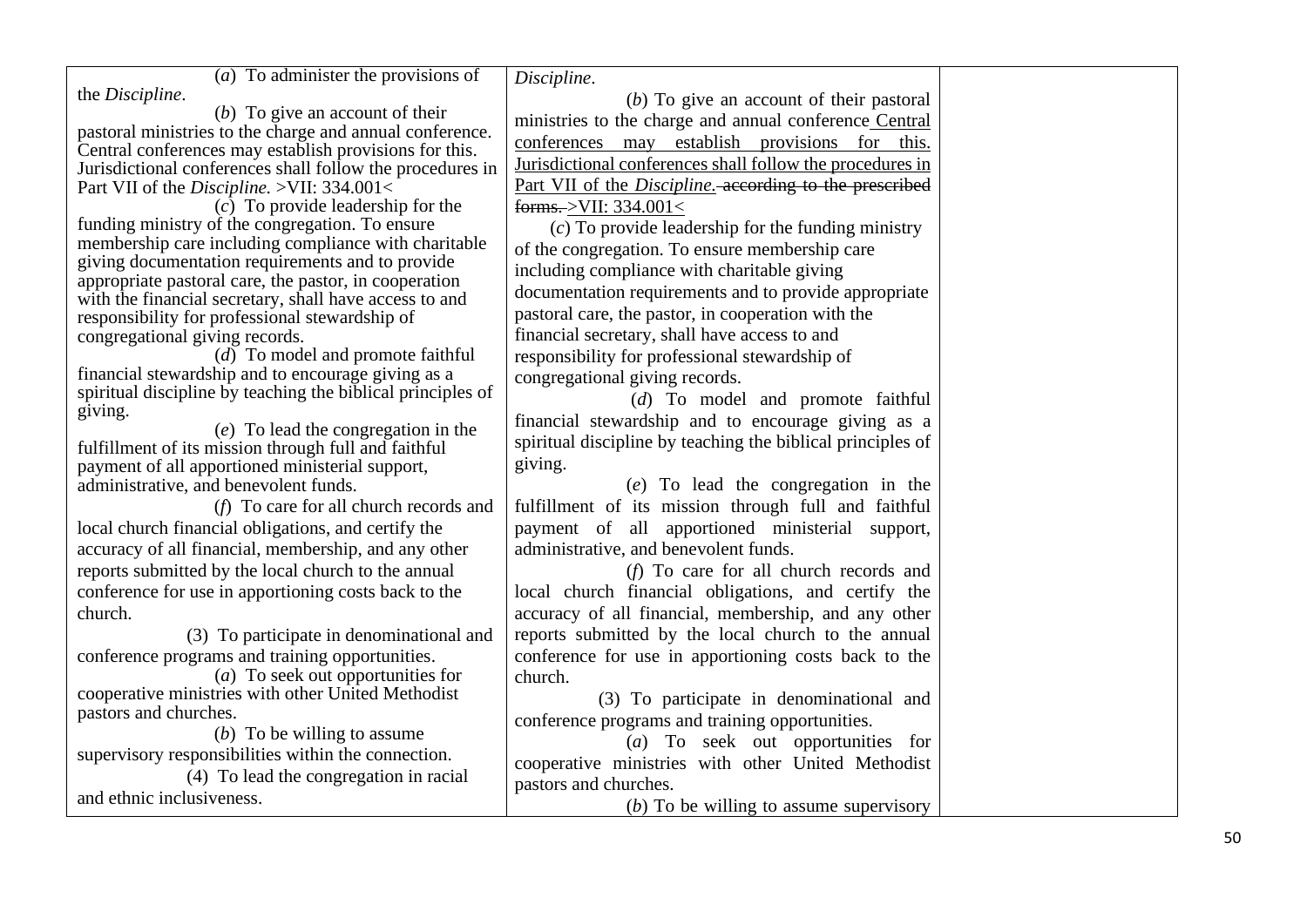| d) Service:<br>(1) To embody the teachings of Jesus in<br>servant ministries and servant leadership.<br>(2) To give diligent pastoral leadership<br>in ordering the life of the congregation for discipleship<br>in the world.<br>(3) To build the body of Christ as a<br>caring and giving community, extending the ministry of<br>Christ to the world.<br>(4) To participate in community,<br>ecumenical and inter-religious concerns and to<br>encourage the people to become so involved and to pray<br>and labor for the unity of the Christian community.<br>GBOD $\sqrt{334.1} - 2 = 340.1 - 2$                                                                                                                                                                                                                                                                    | responsibilities within the connection.<br>(4) To lead the congregation in racial and<br>ethnic inclusiveness.<br>d) Service:<br>(1) To embody the teachings of Jesus in<br>servant ministries and servant leadership.<br>(2) To give diligent pastoral leadership in<br>ordering the life of the congregation for discipleship in<br>the world.<br>(3) To build the body of Christ as a caring<br>and giving community, extending the ministry of Christ<br>to the world.<br>(4) To participate in community, ecumenical<br>and interreligious concerns and to encourage the people<br>to become so involved and to pray and labor for the unity<br>of the Christian community.                                                                                                                                                                                                                                                                                                                                                                                                                                                                                                                                                                                                                                                                            |  |
|---------------------------------------------------------------------------------------------------------------------------------------------------------------------------------------------------------------------------------------------------------------------------------------------------------------------------------------------------------------------------------------------------------------------------------------------------------------------------------------------------------------------------------------------------------------------------------------------------------------------------------------------------------------------------------------------------------------------------------------------------------------------------------------------------------------------------------------------------------------------------|-------------------------------------------------------------------------------------------------------------------------------------------------------------------------------------------------------------------------------------------------------------------------------------------------------------------------------------------------------------------------------------------------------------------------------------------------------------------------------------------------------------------------------------------------------------------------------------------------------------------------------------------------------------------------------------------------------------------------------------------------------------------------------------------------------------------------------------------------------------------------------------------------------------------------------------------------------------------------------------------------------------------------------------------------------------------------------------------------------------------------------------------------------------------------------------------------------------------------------------------------------------------------------------------------------------------------------------------------------------|--|
| ¶335. Unauthorized Conduct—1. Pastors shall first<br>obtain the written consent of the district superintendent<br>before engaging for an evangelist any person who is not<br>a general evangelist in the connection, a clergy member<br>of an annual conference, a local pastor, or a certified lay<br>servant in good standing in The United Methodist<br>Church.<br>2. No pastor shall discontinue services in a local<br>church between sessions of the annual conference<br>without the consent of the charge conference and the<br>district superintendent.<br>3. No pastor shall arbitrarily organize a pastoral<br>charge.<br>4. No pastor shall hold a religious service within<br>the bounds of a pastoral charge other than the one to<br>which appointed without the consent of the pastor of the<br>charge, or the district superintendent. $>$ VII: 335.001< | [341] <b>[355.</b> Unauthorized Conduct-1. Pastors shall<br>first obtain the written consent of the district<br>superintendent before engaging for an evangelist any<br>person who is not a general evangelist in the connection<br>$\left(\frac{1}{2}, \frac{1}{2}, \frac{1}{2}, \frac{1}{2}, \frac{1}{2}, \frac{1}{2}, \frac{1}{2}, \frac{1}{2}, \frac{1}{2}, \frac{1}{2}, \frac{1}{2}, \frac{1}{2}, \frac{1}{2}, \frac{1}{2}, \frac{1}{2}, \frac{1}{2}, \frac{1}{2}, \frac{1}{2}, \frac{1}{2}, \frac{1}{2}, \frac{1}{2}, \frac{1}{2}, \frac{1}{2}, \frac{1}{2}, \frac{1}{2}, \frac{1}{2}, \frac{1}{2}, \frac{1}{2}, \frac{1}{2}, \frac{1}{2}, \frac{1}{2}, \$<br>conference, a local pastor, or a certified lay servant in<br>good standing in The United Methodist Church.<br>2. No pastor shall discontinue services in a local<br>church between sessions of the annual conference<br>without the consent of the charge conference and the<br>district superintendent.<br>3. No pastor shall arbitrarily organize a pastoral<br>charge. (See $\sqrt{259}$ for the method of organizing a local<br>church.)<br>4. No pastor shall hold a religious service within the<br>bounds of a pastoral charge other than the one to which<br>appointed without the consent of the pastor of the<br>charge, or the district superintendent. $\geq$ VII: 335.001< |  |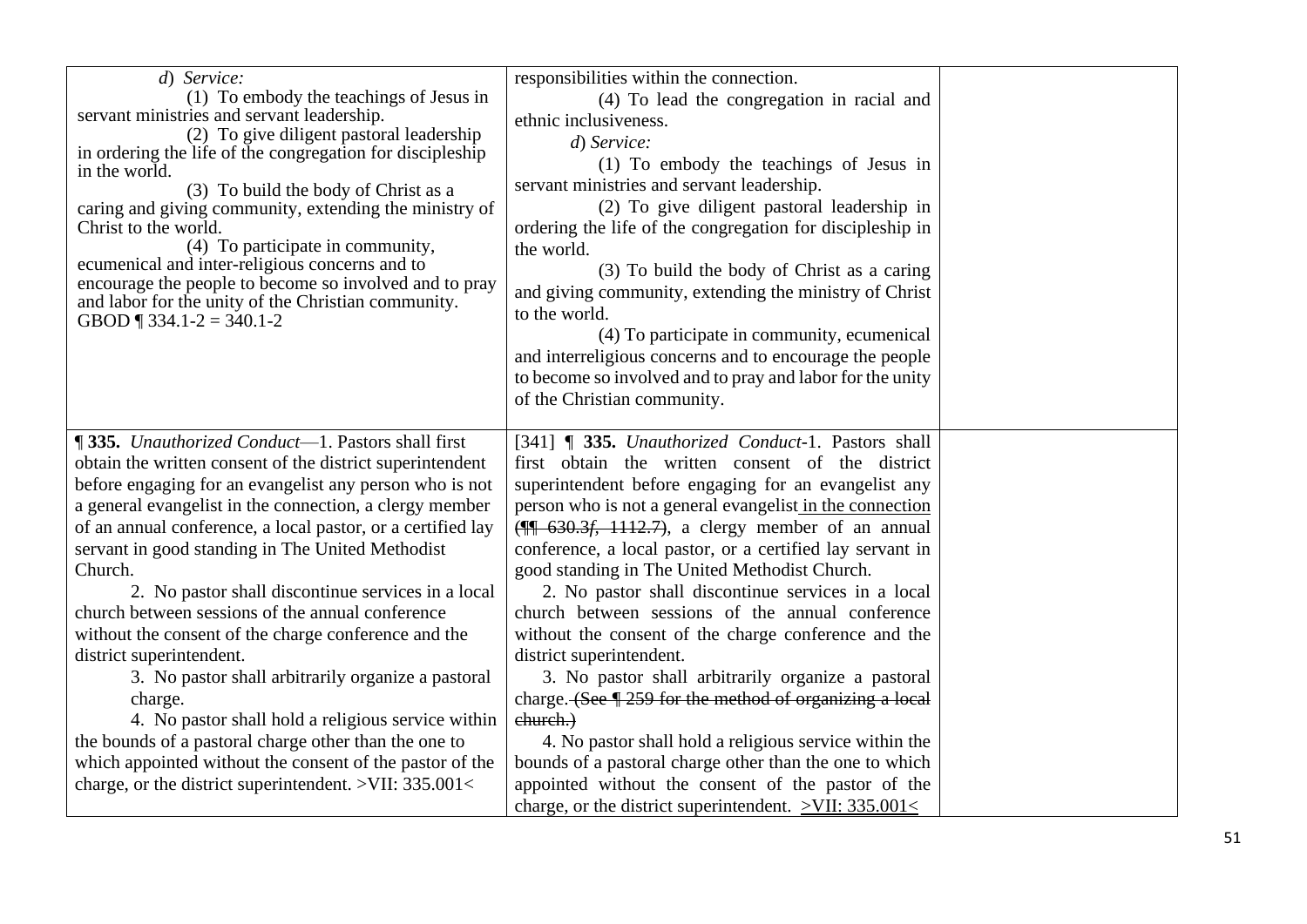| 5. All clergy of The United Methodist Church<br>are charged to maintain all confidences inviolate,<br>including confessional confidences, except in the cases<br>of suspected child abuse or neglect or in cases where<br>mandatory reporting is required by civil law. <sup>25</sup><br>6. Ceremonies that celebrate homosexual unions<br>shall not be conducted by our ministers and shall not be<br>conducted in our churches. <sup>26</sup><br>7. No pastor shall re-baptize. The practice of re-<br>baptism does not conform with God's action in baptism<br>and is not consistent with Wesleyan tradition and the<br>historic teaching of the church. Therefore, the pastor<br>should counsel any person seeking re-baptism to<br>participate in a rite of re-affirmation of baptismal vows.<br>GBOD $\sqrt{ }$ 335.1-7 = 341.1-7<br><sup>25</sup> See Judicial Council Decision 936.<br><sup>26</sup> See Judicial Council Decision 1115. | No pastor shall hold a religious service within the<br>bounds of a pastoral charge or establish a ministry to a<br>college or university campus served by The United<br>Methodist Church without the consent of the pastor of<br>the charge, or campus minister or chaplain serving the<br>charge, or the district superintendent. If that pastor does<br>not refrain from such conduct, he or she shall then be<br>liable to the provisions of $\P$ 363.1 and $\P$ 2702.<br>5. All clergy of The United Methodist Church are<br>charged to maintain all confidences inviolate, including<br>confessional confidences, except in the cases of<br>suspected child abuse or neglect or in cases where<br>mandatory reporting is required by civil law. <sup>25</sup><br>6. Ceremonies that celebrate homosexual unions<br>shall not be conducted by our ministers and shall not be<br>conducted in our churches. <sup>26</sup><br>7. No pastor shall re-baptize. The practice of re-<br>baptism does not conform with God's action in baptism<br>and is not consistent with Wesleyan tradition and the<br>historic teaching of the church. Therefore, the pastor<br>should counsel any person seeking rebaptism to<br>participate in a rite of re-affirmation of baptismal vows.<br><sup>25</sup> See Judicial Council Decision 936.<br><sup>26</sup> See Judicial Council Decision 1115. | Moved to adaptable<br>BOD 341.4= GOBD 335.001 |
|--------------------------------------------------------------------------------------------------------------------------------------------------------------------------------------------------------------------------------------------------------------------------------------------------------------------------------------------------------------------------------------------------------------------------------------------------------------------------------------------------------------------------------------------------------------------------------------------------------------------------------------------------------------------------------------------------------------------------------------------------------------------------------------------------------------------------------------------------------------------------------------------------------------------------------------------------|-----------------------------------------------------------------------------------------------------------------------------------------------------------------------------------------------------------------------------------------------------------------------------------------------------------------------------------------------------------------------------------------------------------------------------------------------------------------------------------------------------------------------------------------------------------------------------------------------------------------------------------------------------------------------------------------------------------------------------------------------------------------------------------------------------------------------------------------------------------------------------------------------------------------------------------------------------------------------------------------------------------------------------------------------------------------------------------------------------------------------------------------------------------------------------------------------------------------------------------------------------------------------------------------------------------------------------------------------------------------------------------------|-----------------------------------------------|
| <b>Section VIII. Clergy From Other Annual</b><br><b>Conferences, Other Methodist and Christian</b><br><b>Denominations</b><br><b>J336.</b> Provisions for Clergy from Outside the Annual<br>Conference—1. Ordained clergy or provisional<br>members from other annual conferences and Christian<br>denominations may receive an appointment in the<br>annual conference in the following manner:<br>2. Ordained Clergy or Provisional Members<br>from Other Annual Conferences and Other Methodist<br>Denominations—With approval and consent of the                                                                                                                                                                                                                                                                                                                                                                                             | Section VIII.XII. Clergy From Other Annual<br>Conferences, Other Methodist<br><b>Christian</b><br>and<br><b>Denominations</b><br>[346] <b>[336.</b> Provisions for Clergy from Outside the<br>Annual Conference-1. Ordained clergy or provisional<br>members from other annual conferences and Christian<br>denominations may receive an appointment in the<br>annual conference in the following manner:<br>2.1. Ordained Clergy or Provisional Members from<br>Other Annual Conferences and Other Methodist                                                                                                                                                                                                                                                                                                                                                                                                                                                                                                                                                                                                                                                                                                                                                                                                                                                                           | Would become section VIII.                    |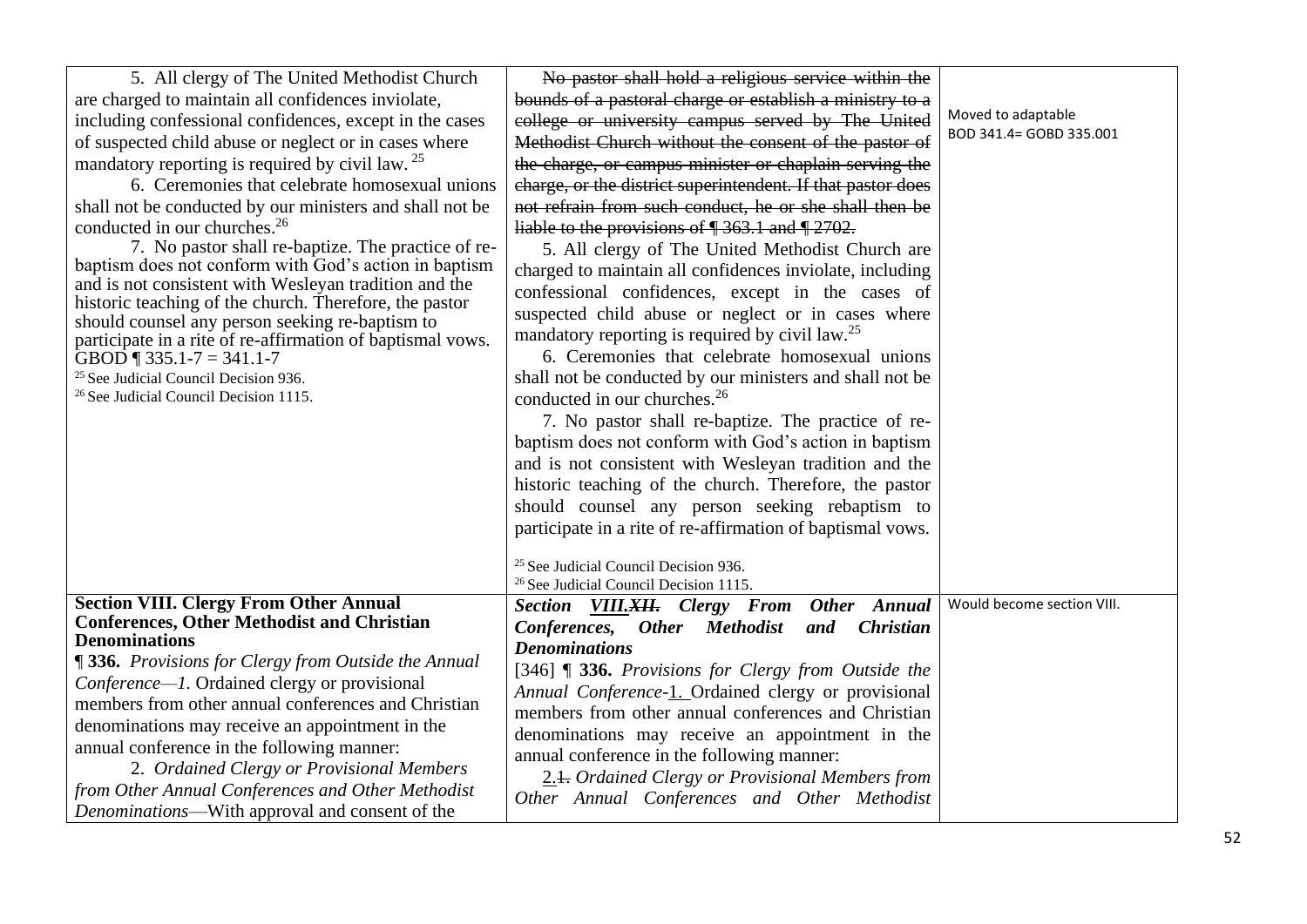| bishops or other judicatory authorities involved,            | Denominations-With approval and consent of the                  |                            |
|--------------------------------------------------------------|-----------------------------------------------------------------|----------------------------|
| ordained clergy or provisional members from other            | bishops or other judicatory authorities involved,               |                            |
| annual conferences or other Methodist churches may           | ordained clergy or provisional members of other annual          |                            |
| receive appointments while retaining their home              | conferences or other Methodist churches may receive             |                            |
| conference membership or denominational affiliation.         | appointments in the annual or missionary conference             |                            |
| $>$ VII: 336.001<                                            | while retaining their home conference membership or             |                            |
| 3. Elders or Ordained Clergy from Other                      | denominational affiliation. $>$ VII: 336.001<                   |                            |
| Denominations-On recommendation of the Board of              | Appointments are to be made by the resident bishop              | Section moved to adaptable |
| Ordained Ministry, the clergy session of the annual          | of the conference in which the clergy person is to serve.       | BOD 346.1 = GBOD 336.001   |
| conference may approve annually clergy in good               | If appointment is to a missionary conference, the terms         |                            |
| standing from other Christian denominations to receive       | of the appointment shall be as provided in ¶ 586.4.             |                            |
| appointments within the bounds of the annual                 | Otherwise upon the recommendation of the Board of               |                            |
| conference while retaining their denominational              | Ordained Ministry, clergy in such appointments may be           |                            |
| affiliation, provided they meet all requirements for         | granted voice but not vote in the annual conference to          |                            |
| certified candidates, except church membership, present      | which they are appointed. Their membership on                   |                            |
| suitable credentials, have given evidence of their           | conference boards and agencies is restricted to the             |                            |
| agreement with and willingness to support and maintain       | conference of which they are a member. They shall be            |                            |
| United Methodist doctrine, discipline, and polity, and       | compensated no less than the equitable salary provisions        |                            |
| have been recommended by the Board of Ordained               | of the annual conference in which they serve and                |                            |
| Ministry.                                                    | participate in the pension and insurance programs of that       |                            |
| When the Board of Ordained Ministry certifies                | annual conference. Such appointments are renewable              |                            |
| that their credentials are at least equal to those of United | annually. Furthermore, it shall be the responsibility of        |                            |
| Methodist elders, the clergy session of the annual           | the board of pensions of the annual conference in which         |                            |
| conference may grant them the same rights in the annual      | the appointment is received to enroll such clergy in the        |                            |
| conference as provisional members. While under               | Clergy Retirement Security Program or any successor             |                            |
| appointment, they are subject to the provisions of the       | retirement plan and the Comprehensive Protection Plan           |                            |
| Discipline, but are not part of the itinerant system.        | or any successor welfare plan (see $\P$ 1506.21). <sup>33</sup> |                            |
| >VII: 336.002<                                               | 3.2. Elders or Ordained Clergy from Other                       |                            |
| GBOD $\sqrt{ }$ 336.1-3 = 346.Intro+1-2                      | Denominations-On recommendation of the Board of                 |                            |
|                                                              | Ordained Ministry, the clergy session of the annual             |                            |
|                                                              | conference members in full connection may approve               |                            |
|                                                              | annually clergy in good standing from in-other Christian        |                            |
|                                                              | denominations to receive serve appointments or                  |                            |
|                                                              | ecumenical ministries within the bounds of the annual           |                            |
|                                                              | conference while retaining their denominational                 |                            |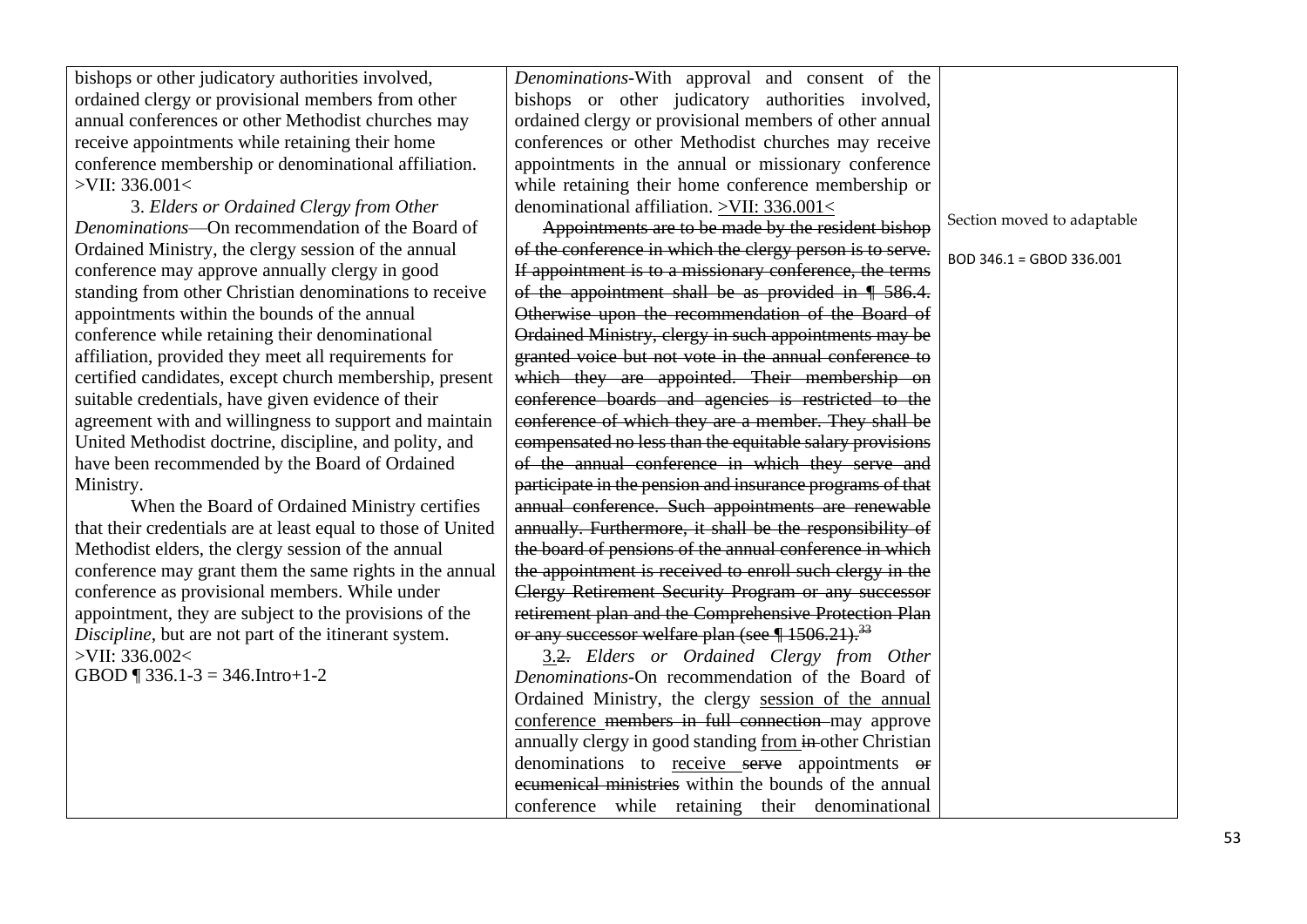affiliation, provided they meet all requirements for certified candidates, except church membership, present suitable credentials, give assurance of their Christian faith and experience, and release required psychological reports, criminal background and credit checks, and reports of sexual misconduct and/or child abuse. They shall submit, on a form provided by the conference Board of Ordained Ministry: a notarized statement detailing any convictions for felony or misdemeanor or written accusations of sexual misconduct or child abuse; or a notarized statement certifying that the candidate has not been convicted of a felony or misdemeanor, or accused in writing of sexual misconduct or child abuse. They shall givehave given evidence of their agreement with and willingness to support and maintain United Methodist doctrine, discipline, and polity, and have been recommended by the Board of Ordained Ministry . Their ordination credentials shall be examined by the bishop and the Board of Ordained Ministry and, upon its recommendation, may be recognized as valid elders in The United Methodist Church while they are under appointment.

When the Board of Ordained Ministry certifies that their credentials are at least equal to those of United Methodist elders, the clergy session of the annual conference may grant them the same rights in the annual conference as provisional members. they may be accorded the right to vote in the annual conference on all matters except the following: *(a)* constitutional amendments; *(b)* election of delegates to the General and jurisdictional or central conferences; *(c)* all matters of ordination, character, and conference relations of ministers. They may serve on any board, commission, or committee of an annual conference, except the Board of Ordained Ministry and the board of trustees (¶¶ 635.1,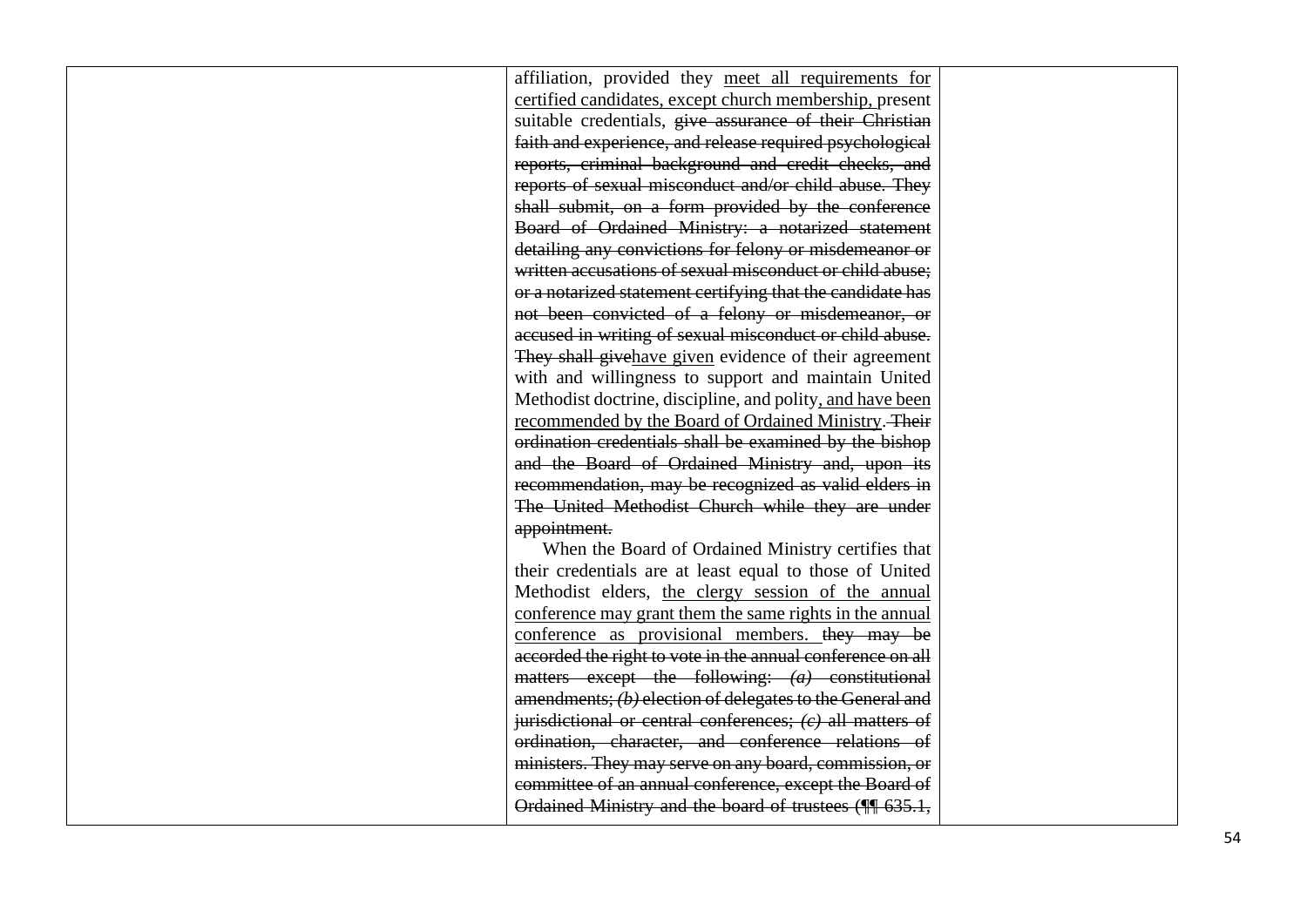|                                                                                                                                                                                                                                                                                                                                                                                                                                                                                                                                                                                                                                                 | 2512.1). They shall not be eligible for election as<br>delegates to the General, jurisdictional, or central<br>conferences. While under appointment, they are subject<br>to the provisions of the <i>Discipline</i> , but are not part of the<br>itinerant system. $>$ VII: 336.002<<br>They shall also be subject to the provisions<br>governing sabbatical leave, leave of absence, location,<br>retirement, minimum salary, and pension. They shall not<br>have security of appointment. <sup>35</sup><br>3. Between conference sessions, the Board of<br>Ordained Ministry may approve them for appointment<br>pending the recognition of their orders. The bishop may<br>make <i>ad interim</i> recognition of valid ordination after<br>consultation with the cabinet and executive committee<br>of the Board of Ordained Ministry, pending recognition<br>by the vote of the clergy members in full connection. In<br>every case, prior examination shall be made of the<br>ordained minister's understanding, acceptance, and<br>willingness to support and maintain United Methodist<br>doctrine, discipline, and polity. <sup>35</sup> | Rest of paragraph moved to<br>adaptable<br>BOD 346.2 = GBOD 336.002 |
|-------------------------------------------------------------------------------------------------------------------------------------------------------------------------------------------------------------------------------------------------------------------------------------------------------------------------------------------------------------------------------------------------------------------------------------------------------------------------------------------------------------------------------------------------------------------------------------------------------------------------------------------------|--------------------------------------------------------------------------------------------------------------------------------------------------------------------------------------------------------------------------------------------------------------------------------------------------------------------------------------------------------------------------------------------------------------------------------------------------------------------------------------------------------------------------------------------------------------------------------------------------------------------------------------------------------------------------------------------------------------------------------------------------------------------------------------------------------------------------------------------------------------------------------------------------------------------------------------------------------------------------------------------------------------------------------------------------------------------------------------------------------------------------------------------------|---------------------------------------------------------------------|
| ¶ 337. Transfers-1. From Other Annual<br>Conferences—Ordained clergy or provisional members<br>from other annual conferences of The United Methodist<br>Church may be received by transfer into provisional or<br>full membership with the consent of the bishops<br>involved. Recommendation by the Board of Ordained<br>Ministry and approval of the clergy session shall take<br>place prior to the transfer.<br>Transfers are conditioned on the passing of their<br>character by the conference to which they are amenable.<br>Members on transfer shall not vote twice on the same<br>constitutional amendment, nor be counted twice, nor | [347] ¶ 337. Transfers-1. From Other Annual<br>Conferences-Ordained clergy or provisional members<br>from other annual conferences of The United<br>Methodist Church may be received by transfer into<br>provisional or full membership with the consent of the<br>bishops involved. Recommendation by the executive<br>committee of the Board of Ordained Ministry and<br>approval of the clergy session shall take place prior to<br>the transfer.<br>[see 604.6] Transfers of traveling preachers are<br>conditioned on the passing of their character by the<br>conference to which they are amenable. The official<br>announcement that a preacher is transferred changes                                                                                                                                                                                                                                                                                                                                                                                                                                                                   |                                                                     |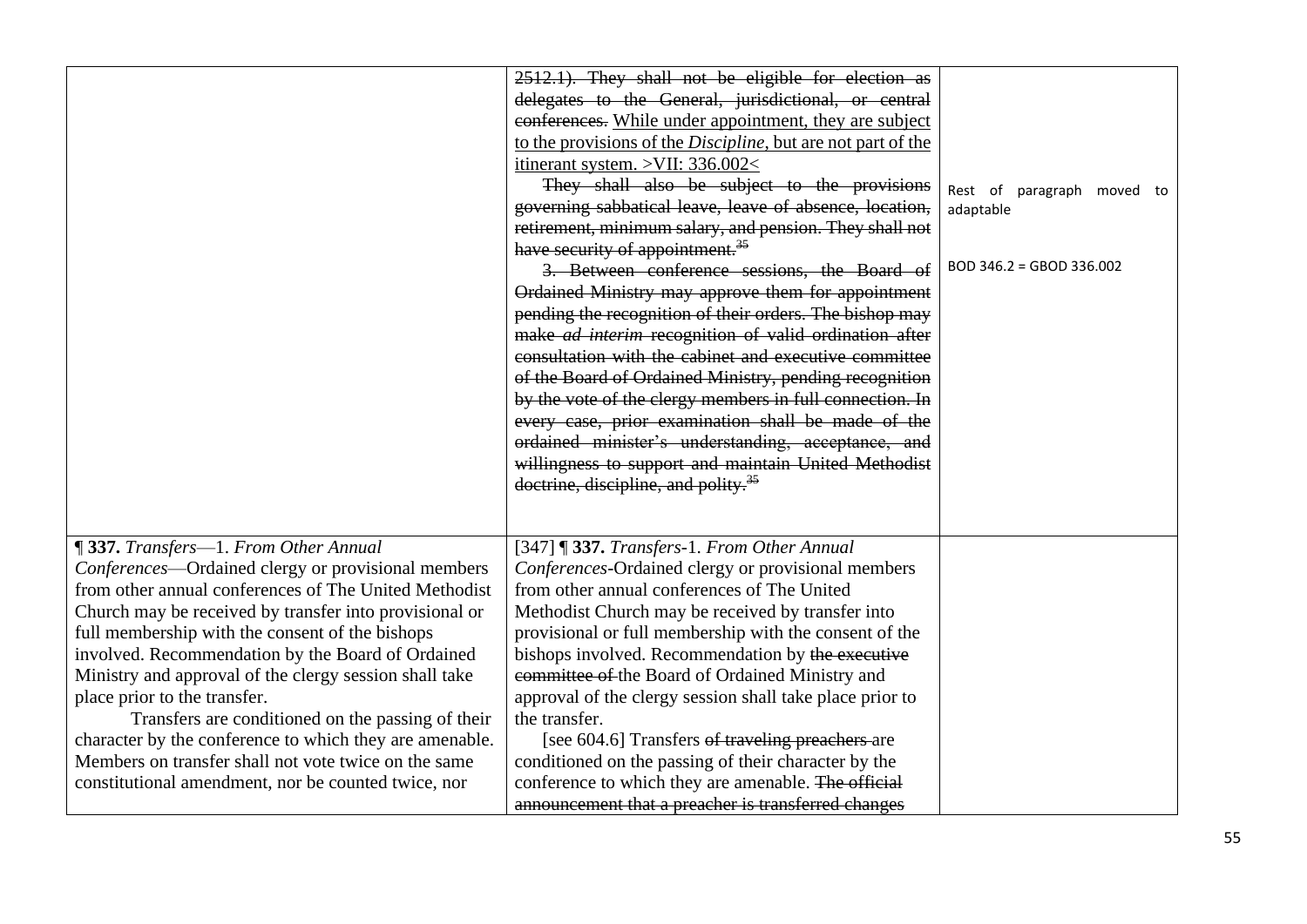vote twice for delegates to the same general, jurisdictional, or central conferences.

Whenever clergy members are transferred to another annual conference, either in connection with a transfer of the pastoral charge to which they are appointed or by reason of the dissolution or merger of the annual conference, they shall have the same rights and obligations as the other members of the conference to which they are transferred.

2. *From Other Methodist Denominations*— Ordained elders or ordained clergy from other Methodist churches may be received by transfer into provisional or full conference membership or as local pastors, with the consent of the bishops or other authorities involved, without going through the process required for ministers from other denominations. Prior consultation with the Board of Ordained Ministry shall be held in order to determine that the clergy meets the educational requirements and standards for conference membership established by the *Discipline* and the annual conference.

3. *From Other Denominations*—*a)* On recommendation of the Board of Ordained Ministry, the clergy session of the annual conference may recognize the orders of ordained clergy from other denominations and receive them as provisional members or local pastors. They shall present their credentials for examination by the bishop and Board of Ordained Ministry. They shall give assurance of their Christian faith and experience, and their willingness to support and maintain United Methodist doctrine, discipline, and polity. They shall meet the educational requirements and standards for conference membership.

*b)* Ordained elders or ordained clergy from other Christian denominations shall serve as provisional

the preacher's membership so that all rights and responsibilities in the conference to which that preacher goes begin from the date of transfer. Such m Members on transfer of an annual conference shall not vote twice on the same constitutional amendmentelestion, nor be counted twice in the same year in the basis for election of delegates, nor vote twice in the same year for delegates to the same General, jurisdictional, or central conferences.

[see 604.7] Whenever clergy members, whether provisional members or in full connection, are transferred to another annual conference, either in connection with a transfer of the pastoral charge to which they are appointed or by reason of the dissolution or merger of the annual conference, they shall have the same rights and obligations as the other members of the conference to which they are transferred.

2. *From Other Methodist Denominations*-*a)* Ordained elders or ordained clergy from other Methodist churches may be received by transfer into provisional or full conference membership or as local pastors, with the consent of the bishops or other authorities involved, without going through the process required for ministers from other denominations. The General Board of Higher Education and Ministry shall establish a list of denominations that meet this definition. Prior consultation with the chairperson or executive committee of the Board of Ordained Ministry shall be held in order to determine that the minister meets the standards for conference membership established by the *Discipline* and the annual conference. A psychological report, criminal background and credit check, and reports of sexual misconduct and/or child abuse shall be required. They shall submit, on a form provided by the

Section moved to adaptable BOD 347.2=GBOD 337.001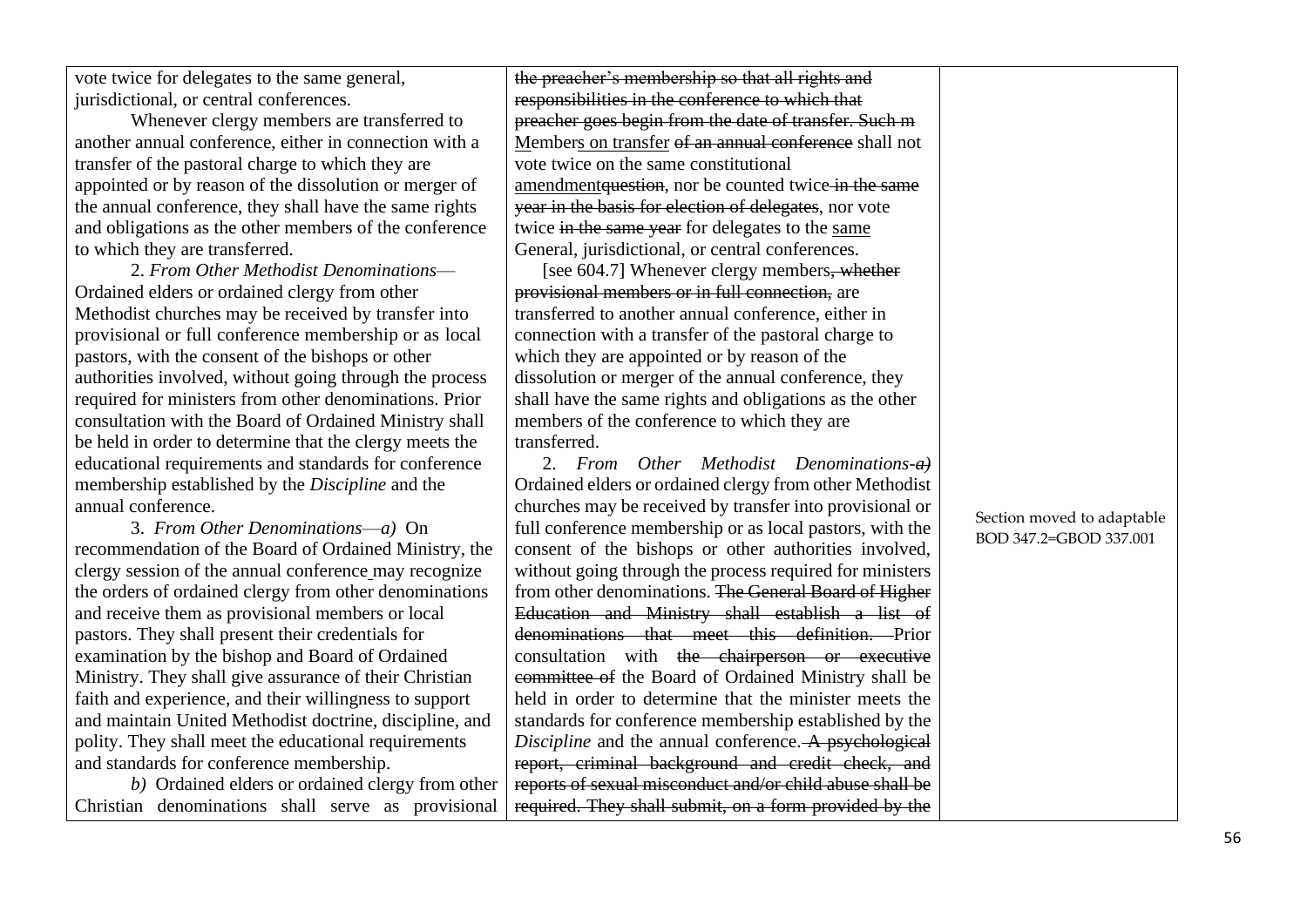members for at least two years and complete all the requirements, including courses in United Methodist history, doctrine, and polity, before being admitted into full conference membership.

*c)* Following the provisional member's election to full conference membership as a deacon or elder, the bishop and secretary of the conference shall provide a certificate of full membership in the annual conference.

4. The Board of Ordained Ministry of an annual conference is required to ascertain from an ordained clergyperson seeking admission into its membership on credentials from another denomination whether or not membership in the effective relation was previously held in an annual conference of The United Methodist Church or one of its legal predecessors, and if so, when and under what circumstances the ordained clergy's connection with such annual conference was severed.

5. Ordained clergy seeking admission into an annual conference on credentials from another denomination who have previously withdrawn from membership in the effective relation in an annual conference of The United Methodist Church or one of its legal predecessors shall not be admitted or readmitted without the consent of the annual conference from which they withdrew or its legal successor, such consent to be granted upon recommendation of its Board of Ordained Ministry.

6. After the orders of an ordained minister of another church shall have been duly recognized, and the minister has been approved for full membership, the certificates of ordination by said church shall be returned to the minister with the following inscription written plainly on the back:

*These orders are recognized by the Annual Conference of The United Methodist*  They shall and present a satisfactory certificate of good health on the prescribed form from a physician

conference Board of Ordained Ministry:

(1) a notarized statement detailing any convictions for felony or misdemeanor or written accusations of sexual misconduct or child abuse; or

(2) a notarized statement certifying that this candidate has not been convicted of a felony or misdemeanor, or accused in writing of sexual misconduct or child abuse.

*b)* Ordained elders or ordained clergy being transferred from other Methodist churches shall meet the educational requirements of The United Methodist Church, or the equivalent approved by the General Board of Higher Education and Ministry.

*c)* The General Board of Higher Education and Ministry shall certify the satisfaction of educational requirements for conference membership and, in cases where additional education is required, shall develop an educational program in consultation with the Board of Ordained Ministry.

3. *From Other Denominations*-*a)* On recommendation of the Board of Ordained Ministry, the clergy session of the annual conference members in full connection may recognize the orders of ordained clergy from other denominations and receive them as provisional members or local pastors. They shall present their credentials for examination by the bishop and Board of Ordained Ministry. They shall and give assurance of their Christian faith and experience, and. They shall give evidence of their agreement with and willingness to support and maintain United Methodist doctrine, discipline, and polity. They shall meet the educational requirements and standards for conference membership.

Section moved to adaptable

BOD 347.3 = GBOD 337.002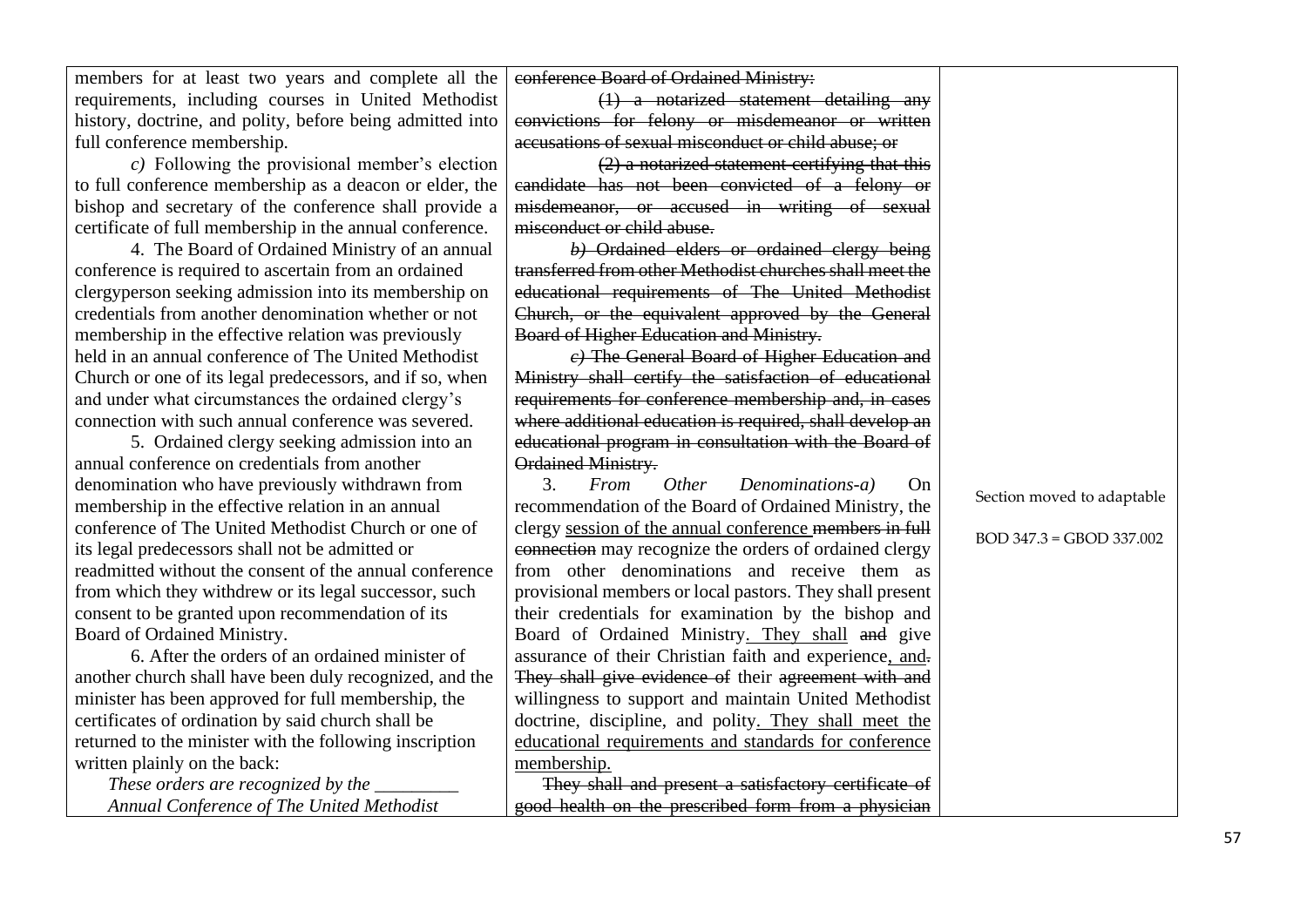| <i>Church</i> , this $\_\_\_day\$ of $\_\_\_\_\_\_y$ , $\_\_\_\_\_\_\_$ | approved by the Board of Ordained Ministry. The Board      |
|-------------------------------------------------------------------------|------------------------------------------------------------|
| [ $year$ ].                                                             | of Ordained Ministry, in consultation with the General     |
| , President                                                             | Board of Higher Education and Ministry, shall              |
| , Secretary                                                             | determine whether they meet the educational                |
| GBOD $\sqrt{337.1} = 347.1 + 604.6 + 7$ ; 337.2=347.2a; 337.3-          | requirements for conference membership. A                  |
| 6=347.3-6                                                               | psychological report, criminal background and credit       |
|                                                                         | check, and reports of sexual misconduct and/or child       |
|                                                                         | abuse shall be required. They shall submit, on a form      |
|                                                                         | provided by the conference Board of Ordained Ministry:     |
|                                                                         | $(1)$ a notarized statement detailing any                  |
|                                                                         | convictions for felony or misdemeanor or written           |
|                                                                         | accusations of sexual misconduct of child abuse; or        |
|                                                                         | $(2)$ a notarized statement certifying that the            |
|                                                                         | candidate has not been convicted of a felony or            |
|                                                                         | misdemeanor, or accused in writing of sexual               |
|                                                                         | misconduct or child abuse.                                 |
|                                                                         | b) Ordained elders or ordained clergy from other           |
|                                                                         | Christian denominations shall serve as provisional         |
|                                                                         | members for at least two years and complete all the        |
|                                                                         | requirements of $\sqrt{335}$ , including courses in United |
|                                                                         | Methodist history, doctrine, and polity, before being      |
|                                                                         | admitted into full conference membership.                  |
|                                                                         | $c$ ) Following the provisional member's election          |
|                                                                         | to full conference membership as a deacon or elder-as      |
|                                                                         | provided in $\sqrt{326}$ , the bishop and secretary of the |
|                                                                         | conference shall provide a certificate of full membership  |
|                                                                         | in the annual conference.                                  |
|                                                                         | 4. The Board of Ordained Ministry of an annual             |
|                                                                         | conference is required to ascertain from an ordained       |
|                                                                         | clergyperson seeking admission into its membership on      |
|                                                                         | credentials from another denomination whether or not       |
|                                                                         | membership in the effective relation was previously held   |
|                                                                         | in an annual conference of The United Methodist            |
|                                                                         | Church or one of its legal predecessors, and if so, when   |
|                                                                         | and under what circumstances the ordained clergy's         |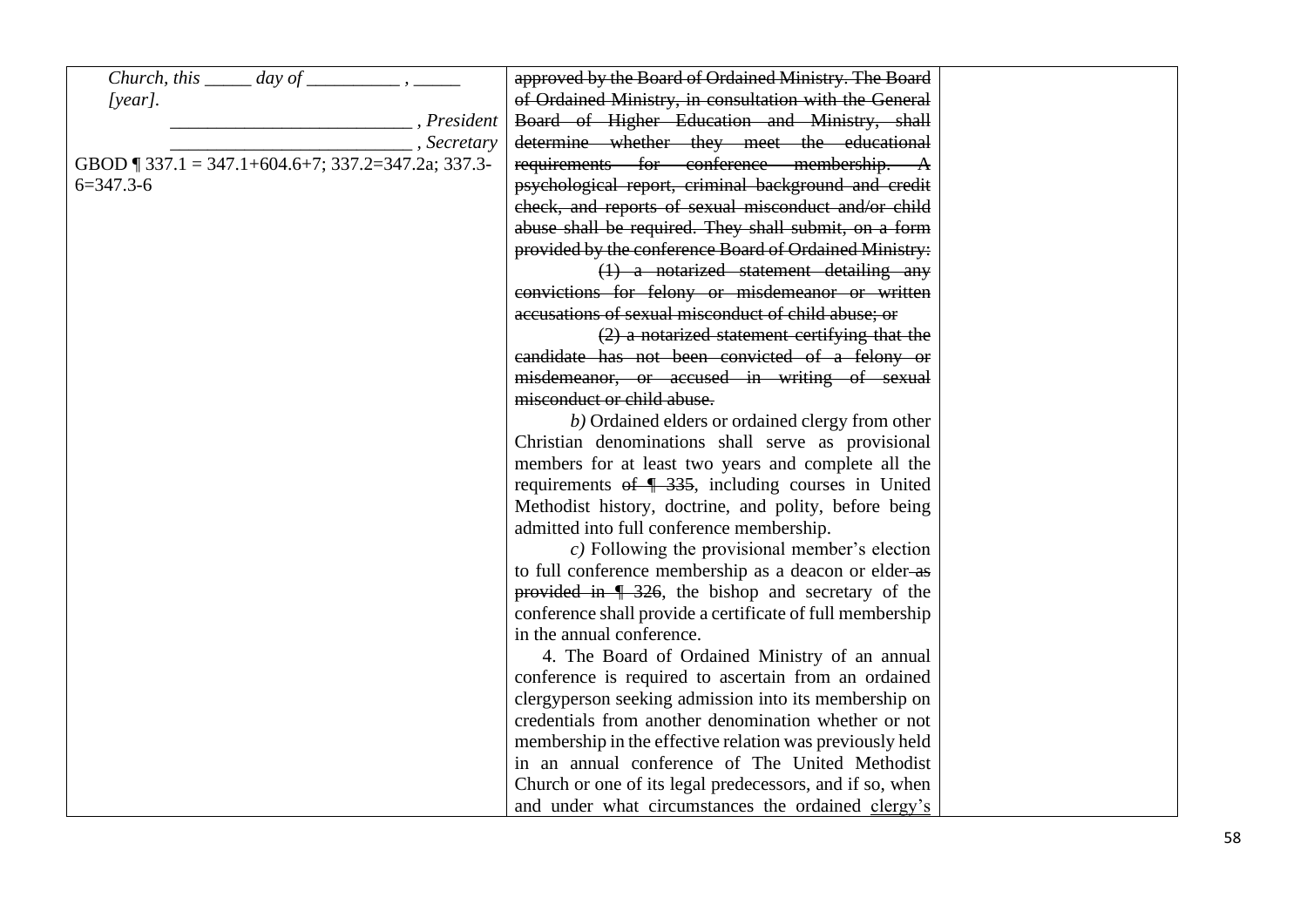| minister's connection with such annual conference was<br>severed.<br>5. Ordained clergy seeking admission into an annual<br>conference on credentials from another denomination<br>who have previously withdrawn from membership in the<br>effective relation in an annual conference of The United<br>Methodist Church or one of its legal predecessors shall<br>not be admitted or readmitted without the consent of the<br>annual conference from which they withdrew or its legal<br>successor, or the annual conference of which the major<br>portion of their former conference is a part, such consent<br>to be granted upon recommendation of its Board of<br>Ordained Ministry.<br>6. After the orders of an ordained minister of another<br>church shall have been duly recognized, and the<br>minister has been approved for full membership, the<br>certificates of ordination by said church shall be<br>returned to the minister-with the following inscription<br>written plainly on the back:<br>These orders are recognized by the ____________ Annual<br>Conference of The United Methodist Church, this<br>$\frac{day \ of$ [year].<br>$P$ resident $P$<br>$S$ ecretary<br>The ordained minister also will be furnished with a<br>certificate of recognition of orders signed by the<br>bishop.<br>Section titles should cover more<br>Section IX. Mentoring, Evaluation, Continuing<br>Section <b>IX.XIII.</b> Mentoring and Mentors, Evaluation,<br>than only one paragraph. Therefore,<br><b>Education, and Sabbatical Leave</b><br><b>Continuing Education, and Sabbatical Leave</b><br>we propose this new combination.<br><b>[338.</b> Mentors—1. Mentoring occurs within a<br>[348] [338. Mentors-1. Mentors shall be recommended<br>by the cabinet, selected, trained and held accountable by<br>relationship where the mentor takes responsibility for<br>BOD 348=GBOD 338.001<br>the Board of Ordained Ministry. There are two<br>creating a safe place for reflection and growth. An<br>effective mentor has a mature faith, models effective<br>categories of mentor, each with distinct functions and |  |  |
|---------------------------------------------------------------------------------------------------------------------------------------------------------------------------------------------------------------------------------------------------------------------------------------------------------------------------------------------------------------------------------------------------------------------------------------------------------------------------------------------------------------------------------------------------------------------------------------------------------------------------------------------------------------------------------------------------------------------------------------------------------------------------------------------------------------------------------------------------------------------------------------------------------------------------------------------------------------------------------------------------------------------------------------------------------------------------------------------------------------------------------------------------------------------------------------------------------------------------------------------------------------------------------------------------------------------------------------------------------------------------------------------------------------------------------------------------------------------------------------------------------------------------------------------------------------------------------------------------------------------------------------------------------------------------------------------------------------------------------------------------------------------------------------------------------------------------------------------------------------------------------------------------------------------------------------------------------------------------------------------------------------------------------------------------------------------------------------------------------------------------------------|--|--|
|                                                                                                                                                                                                                                                                                                                                                                                                                                                                                                                                                                                                                                                                                                                                                                                                                                                                                                                                                                                                                                                                                                                                                                                                                                                                                                                                                                                                                                                                                                                                                                                                                                                                                                                                                                                                                                                                                                                                                                                                                                                                                                                                       |  |  |
|                                                                                                                                                                                                                                                                                                                                                                                                                                                                                                                                                                                                                                                                                                                                                                                                                                                                                                                                                                                                                                                                                                                                                                                                                                                                                                                                                                                                                                                                                                                                                                                                                                                                                                                                                                                                                                                                                                                                                                                                                                                                                                                                       |  |  |
|                                                                                                                                                                                                                                                                                                                                                                                                                                                                                                                                                                                                                                                                                                                                                                                                                                                                                                                                                                                                                                                                                                                                                                                                                                                                                                                                                                                                                                                                                                                                                                                                                                                                                                                                                                                                                                                                                                                                                                                                                                                                                                                                       |  |  |
|                                                                                                                                                                                                                                                                                                                                                                                                                                                                                                                                                                                                                                                                                                                                                                                                                                                                                                                                                                                                                                                                                                                                                                                                                                                                                                                                                                                                                                                                                                                                                                                                                                                                                                                                                                                                                                                                                                                                                                                                                                                                                                                                       |  |  |
|                                                                                                                                                                                                                                                                                                                                                                                                                                                                                                                                                                                                                                                                                                                                                                                                                                                                                                                                                                                                                                                                                                                                                                                                                                                                                                                                                                                                                                                                                                                                                                                                                                                                                                                                                                                                                                                                                                                                                                                                                                                                                                                                       |  |  |
|                                                                                                                                                                                                                                                                                                                                                                                                                                                                                                                                                                                                                                                                                                                                                                                                                                                                                                                                                                                                                                                                                                                                                                                                                                                                                                                                                                                                                                                                                                                                                                                                                                                                                                                                                                                                                                                                                                                                                                                                                                                                                                                                       |  |  |
|                                                                                                                                                                                                                                                                                                                                                                                                                                                                                                                                                                                                                                                                                                                                                                                                                                                                                                                                                                                                                                                                                                                                                                                                                                                                                                                                                                                                                                                                                                                                                                                                                                                                                                                                                                                                                                                                                                                                                                                                                                                                                                                                       |  |  |
|                                                                                                                                                                                                                                                                                                                                                                                                                                                                                                                                                                                                                                                                                                                                                                                                                                                                                                                                                                                                                                                                                                                                                                                                                                                                                                                                                                                                                                                                                                                                                                                                                                                                                                                                                                                                                                                                                                                                                                                                                                                                                                                                       |  |  |
|                                                                                                                                                                                                                                                                                                                                                                                                                                                                                                                                                                                                                                                                                                                                                                                                                                                                                                                                                                                                                                                                                                                                                                                                                                                                                                                                                                                                                                                                                                                                                                                                                                                                                                                                                                                                                                                                                                                                                                                                                                                                                                                                       |  |  |
|                                                                                                                                                                                                                                                                                                                                                                                                                                                                                                                                                                                                                                                                                                                                                                                                                                                                                                                                                                                                                                                                                                                                                                                                                                                                                                                                                                                                                                                                                                                                                                                                                                                                                                                                                                                                                                                                                                                                                                                                                                                                                                                                       |  |  |
|                                                                                                                                                                                                                                                                                                                                                                                                                                                                                                                                                                                                                                                                                                                                                                                                                                                                                                                                                                                                                                                                                                                                                                                                                                                                                                                                                                                                                                                                                                                                                                                                                                                                                                                                                                                                                                                                                                                                                                                                                                                                                                                                       |  |  |
|                                                                                                                                                                                                                                                                                                                                                                                                                                                                                                                                                                                                                                                                                                                                                                                                                                                                                                                                                                                                                                                                                                                                                                                                                                                                                                                                                                                                                                                                                                                                                                                                                                                                                                                                                                                                                                                                                                                                                                                                                                                                                                                                       |  |  |
|                                                                                                                                                                                                                                                                                                                                                                                                                                                                                                                                                                                                                                                                                                                                                                                                                                                                                                                                                                                                                                                                                                                                                                                                                                                                                                                                                                                                                                                                                                                                                                                                                                                                                                                                                                                                                                                                                                                                                                                                                                                                                                                                       |  |  |
|                                                                                                                                                                                                                                                                                                                                                                                                                                                                                                                                                                                                                                                                                                                                                                                                                                                                                                                                                                                                                                                                                                                                                                                                                                                                                                                                                                                                                                                                                                                                                                                                                                                                                                                                                                                                                                                                                                                                                                                                                                                                                                                                       |  |  |
|                                                                                                                                                                                                                                                                                                                                                                                                                                                                                                                                                                                                                                                                                                                                                                                                                                                                                                                                                                                                                                                                                                                                                                                                                                                                                                                                                                                                                                                                                                                                                                                                                                                                                                                                                                                                                                                                                                                                                                                                                                                                                                                                       |  |  |
|                                                                                                                                                                                                                                                                                                                                                                                                                                                                                                                                                                                                                                                                                                                                                                                                                                                                                                                                                                                                                                                                                                                                                                                                                                                                                                                                                                                                                                                                                                                                                                                                                                                                                                                                                                                                                                                                                                                                                                                                                                                                                                                                       |  |  |
|                                                                                                                                                                                                                                                                                                                                                                                                                                                                                                                                                                                                                                                                                                                                                                                                                                                                                                                                                                                                                                                                                                                                                                                                                                                                                                                                                                                                                                                                                                                                                                                                                                                                                                                                                                                                                                                                                                                                                                                                                                                                                                                                       |  |  |
|                                                                                                                                                                                                                                                                                                                                                                                                                                                                                                                                                                                                                                                                                                                                                                                                                                                                                                                                                                                                                                                                                                                                                                                                                                                                                                                                                                                                                                                                                                                                                                                                                                                                                                                                                                                                                                                                                                                                                                                                                                                                                                                                       |  |  |
|                                                                                                                                                                                                                                                                                                                                                                                                                                                                                                                                                                                                                                                                                                                                                                                                                                                                                                                                                                                                                                                                                                                                                                                                                                                                                                                                                                                                                                                                                                                                                                                                                                                                                                                                                                                                                                                                                                                                                                                                                                                                                                                                       |  |  |
|                                                                                                                                                                                                                                                                                                                                                                                                                                                                                                                                                                                                                                                                                                                                                                                                                                                                                                                                                                                                                                                                                                                                                                                                                                                                                                                                                                                                                                                                                                                                                                                                                                                                                                                                                                                                                                                                                                                                                                                                                                                                                                                                       |  |  |
|                                                                                                                                                                                                                                                                                                                                                                                                                                                                                                                                                                                                                                                                                                                                                                                                                                                                                                                                                                                                                                                                                                                                                                                                                                                                                                                                                                                                                                                                                                                                                                                                                                                                                                                                                                                                                                                                                                                                                                                                                                                                                                                                       |  |  |
|                                                                                                                                                                                                                                                                                                                                                                                                                                                                                                                                                                                                                                                                                                                                                                                                                                                                                                                                                                                                                                                                                                                                                                                                                                                                                                                                                                                                                                                                                                                                                                                                                                                                                                                                                                                                                                                                                                                                                                                                                                                                                                                                       |  |  |
|                                                                                                                                                                                                                                                                                                                                                                                                                                                                                                                                                                                                                                                                                                                                                                                                                                                                                                                                                                                                                                                                                                                                                                                                                                                                                                                                                                                                                                                                                                                                                                                                                                                                                                                                                                                                                                                                                                                                                                                                                                                                                                                                       |  |  |
|                                                                                                                                                                                                                                                                                                                                                                                                                                                                                                                                                                                                                                                                                                                                                                                                                                                                                                                                                                                                                                                                                                                                                                                                                                                                                                                                                                                                                                                                                                                                                                                                                                                                                                                                                                                                                                                                                                                                                                                                                                                                                                                                       |  |  |
|                                                                                                                                                                                                                                                                                                                                                                                                                                                                                                                                                                                                                                                                                                                                                                                                                                                                                                                                                                                                                                                                                                                                                                                                                                                                                                                                                                                                                                                                                                                                                                                                                                                                                                                                                                                                                                                                                                                                                                                                                                                                                                                                       |  |  |
|                                                                                                                                                                                                                                                                                                                                                                                                                                                                                                                                                                                                                                                                                                                                                                                                                                                                                                                                                                                                                                                                                                                                                                                                                                                                                                                                                                                                                                                                                                                                                                                                                                                                                                                                                                                                                                                                                                                                                                                                                                                                                                                                       |  |  |
|                                                                                                                                                                                                                                                                                                                                                                                                                                                                                                                                                                                                                                                                                                                                                                                                                                                                                                                                                                                                                                                                                                                                                                                                                                                                                                                                                                                                                                                                                                                                                                                                                                                                                                                                                                                                                                                                                                                                                                                                                                                                                                                                       |  |  |
|                                                                                                                                                                                                                                                                                                                                                                                                                                                                                                                                                                                                                                                                                                                                                                                                                                                                                                                                                                                                                                                                                                                                                                                                                                                                                                                                                                                                                                                                                                                                                                                                                                                                                                                                                                                                                                                                                                                                                                                                                                                                                                                                       |  |  |
|                                                                                                                                                                                                                                                                                                                                                                                                                                                                                                                                                                                                                                                                                                                                                                                                                                                                                                                                                                                                                                                                                                                                                                                                                                                                                                                                                                                                                                                                                                                                                                                                                                                                                                                                                                                                                                                                                                                                                                                                                                                                                                                                       |  |  |
|                                                                                                                                                                                                                                                                                                                                                                                                                                                                                                                                                                                                                                                                                                                                                                                                                                                                                                                                                                                                                                                                                                                                                                                                                                                                                                                                                                                                                                                                                                                                                                                                                                                                                                                                                                                                                                                                                                                                                                                                                                                                                                                                       |  |  |
|                                                                                                                                                                                                                                                                                                                                                                                                                                                                                                                                                                                                                                                                                                                                                                                                                                                                                                                                                                                                                                                                                                                                                                                                                                                                                                                                                                                                                                                                                                                                                                                                                                                                                                                                                                                                                                                                                                                                                                                                                                                                                                                                       |  |  |
|                                                                                                                                                                                                                                                                                                                                                                                                                                                                                                                                                                                                                                                                                                                                                                                                                                                                                                                                                                                                                                                                                                                                                                                                                                                                                                                                                                                                                                                                                                                                                                                                                                                                                                                                                                                                                                                                                                                                                                                                                                                                                                                                       |  |  |
|                                                                                                                                                                                                                                                                                                                                                                                                                                                                                                                                                                                                                                                                                                                                                                                                                                                                                                                                                                                                                                                                                                                                                                                                                                                                                                                                                                                                                                                                                                                                                                                                                                                                                                                                                                                                                                                                                                                                                                                                                                                                                                                                       |  |  |
|                                                                                                                                                                                                                                                                                                                                                                                                                                                                                                                                                                                                                                                                                                                                                                                                                                                                                                                                                                                                                                                                                                                                                                                                                                                                                                                                                                                                                                                                                                                                                                                                                                                                                                                                                                                                                                                                                                                                                                                                                                                                                                                                       |  |  |
|                                                                                                                                                                                                                                                                                                                                                                                                                                                                                                                                                                                                                                                                                                                                                                                                                                                                                                                                                                                                                                                                                                                                                                                                                                                                                                                                                                                                                                                                                                                                                                                                                                                                                                                                                                                                                                                                                                                                                                                                                                                                                                                                       |  |  |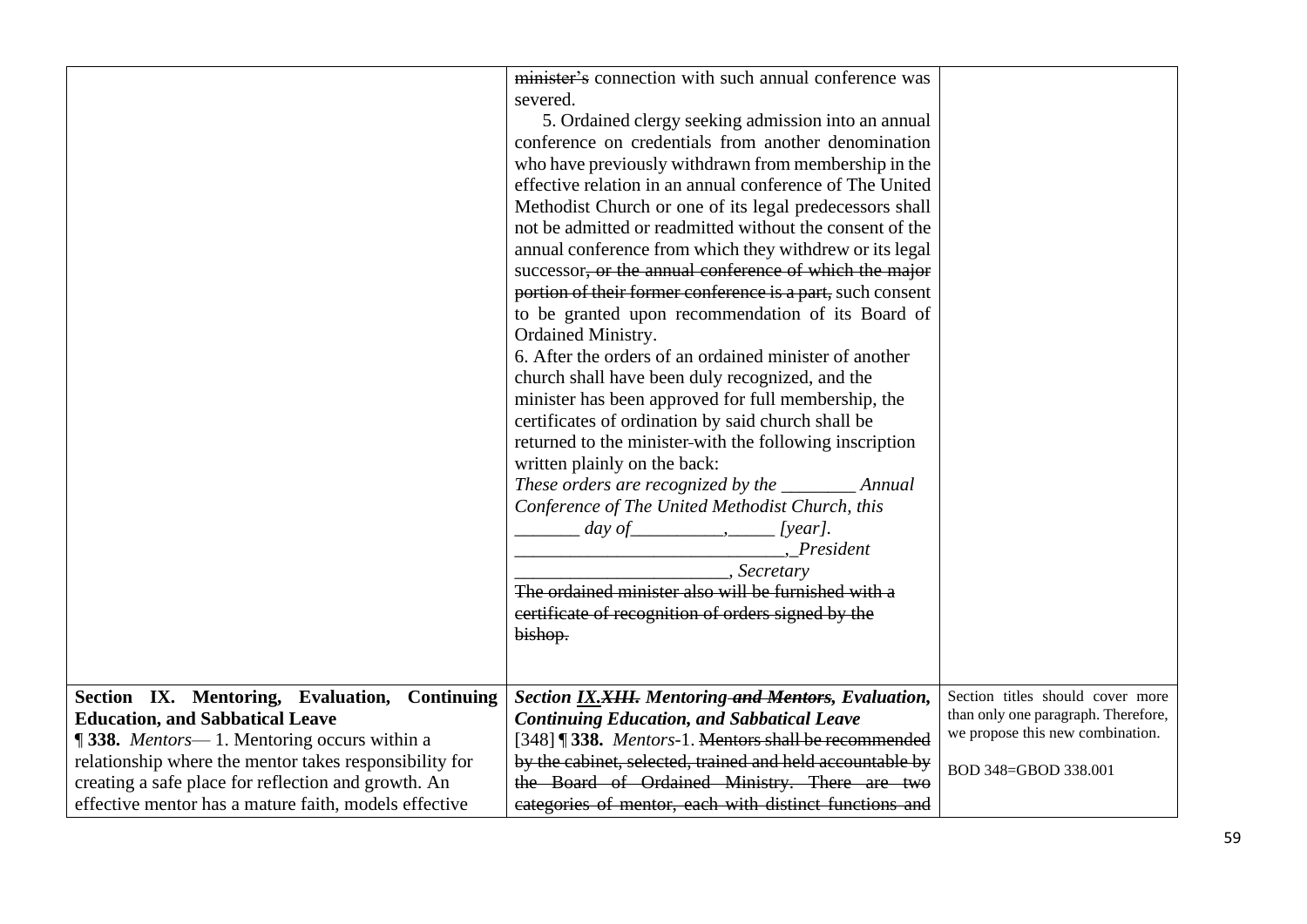ministry, and possesses the necessary skill to help individuals discern their call in ministry. Mentoring is a part of the preparation and growth for inquirers and candidates for ordained ministry, local pastors and provisional members of an annual conference. Mentoring is distinct from the evaluative and supervisory process that is a part of preparation for ministry.

2. Mentors shall be recommended by the cabinet, selected, trained and held accountable by the Board of Ordained Ministry. Each central conference shall establish a mentoring program for candidates and provisional members, and for local pastors who have not completed educational requirements. Jurisdictional conferences shall follow the procedures in Part VII of the *Discipline .*

>VII: 338.001< GBOD  $\sqrt{ }$  338.1+2 = 348.2+ 1Intro responsibilities as follows: *a)* Candidacy mentors are clergy in full connection, associate members, or local pastors who have completed the Course of Study trained to provide counsel and guidance related to the candidacy process. Candidates will be assigned to a candidacy mentoring group, wherever possible, or to a candidacy mentor by the district committee on ordained ministry in consultation with the vocational discernment coordinator (wherever named) and the district superintendent (¶ 310). Candidates will be assigned to a candidacy mentor or mentoring groups to meet with until they begin serving as a local pastor or provisional member.

*b)* Clergy mentors are clergy in full connection, associate members, full -time, or part -time local pastors who have completed the Course of Study trained to provide ongoing oversight and counsel with local pastors and with provisional members. Local pastors will be assigned a clergy mentor by the district committee on ordained ministry in consultation with the district superintendent. Provisional members will be assigned a clergy mentor in full connection by the conference Board of Ordained Ministry in consultation with the district superintendent. A candidacy mentor may continue with the same person if trained to serve as a clergy mentor.

1.2. Mentoring occurs within a relationship where the mentor takes responsibility for creating a safe place for reflection and growth. An effective mentor has a mature faith, models effective ministry, and possesses the necessary skill to help individuals discern their call in ministry. Mentoring is a part of the preparation and growth for inquirers and candidates for ordained ministry, local pastors and provisional members of an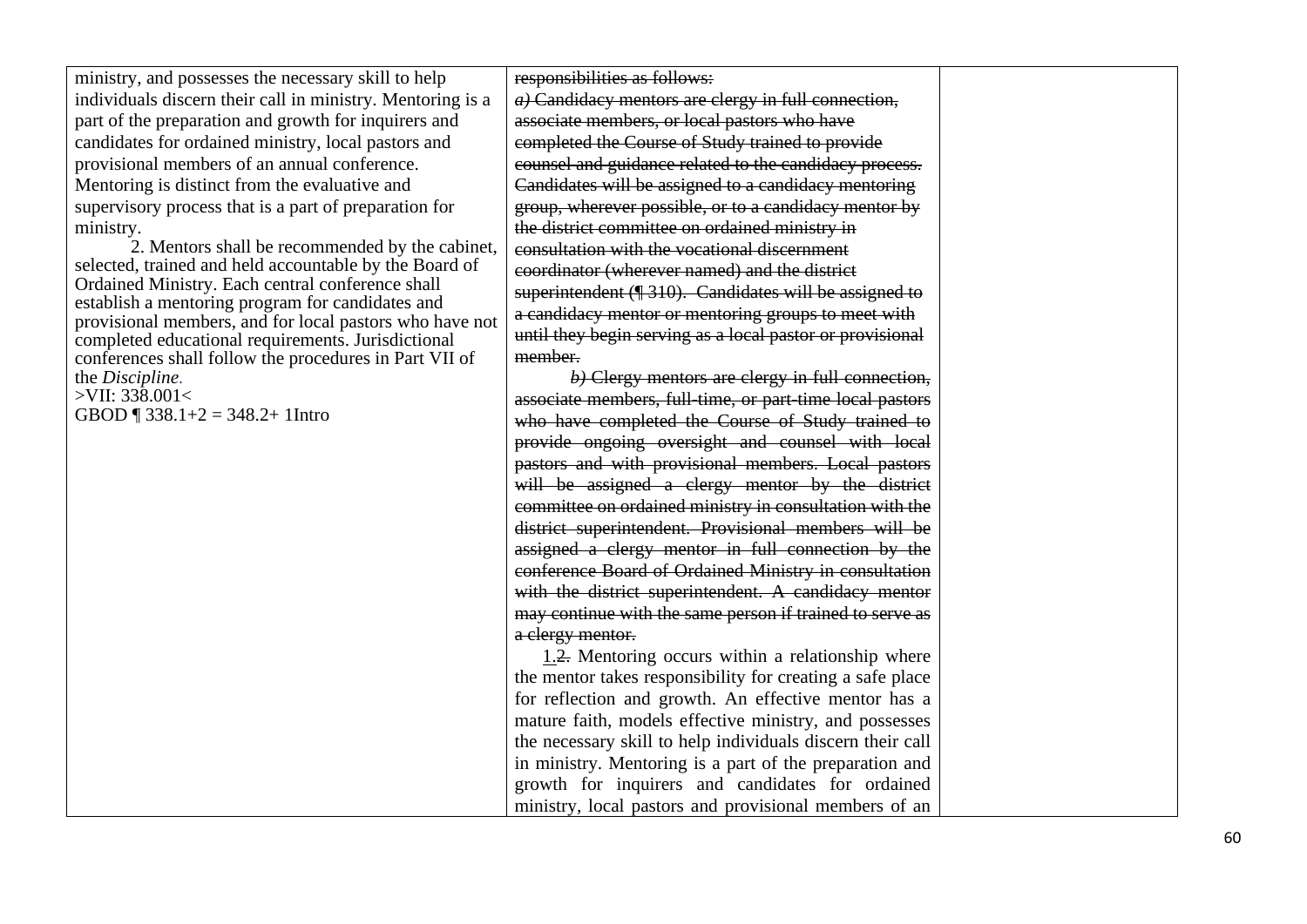|                                                       | annual conference. Mentoring is distinct from the                        |  |
|-------------------------------------------------------|--------------------------------------------------------------------------|--|
|                                                       | evaluative and supervisory process that is a part of                     |  |
|                                                       | preparation for ministry.                                                |  |
|                                                       | 2. Mentors shall be recommended by the cabinet,                          |  |
|                                                       | selected, trained and held accountable by the Board of                   |  |
|                                                       | Ordained Ministry. Each central conference shall                         |  |
|                                                       | establish a mentoring program for candidates and                         |  |
|                                                       | provisional members, and for local pastors who have                      |  |
|                                                       | not completed educational requirements. Jurisdictional                   |  |
|                                                       | conferences shall follow the procedures in Part VII of                   |  |
|                                                       | the Discipline.                                                          |  |
|                                                       | $>$ VII: 338.001<                                                        |  |
|                                                       | 3. Local pastors and provisional members will be                         |  |
|                                                       | assigned to a clergy mentoring group, wherever                           |  |
|                                                       | possible, or to a clergy mentor by the Board of Ordained                 |  |
|                                                       | Ministry. Persons transferring from other denominations                  |  |
|                                                       | will also be assigned a clergy mentor $(\frac{1}{2}347.3.b)$ .           |  |
|                                                       | 4. Clergy mentoring begins when a person receives                        |  |
|                                                       | an appointment as a local pastor or as a provisional                     |  |
|                                                       | member.                                                                  |  |
|                                                       | It is expected that all annual conferences will make                     |  |
|                                                       | available and encourage the use of spiritual guides, life                |  |
|                                                       | coaches, pastoral counselors or vocational mentors for                   |  |
|                                                       | all clergy, separate from the superintendent, and that                   |  |
|                                                       | clergy will utilize these kinds of support as a standard                 |  |
|                                                       | practice of ministry throughout the clergy career, and in                |  |
|                                                       | all assignments or appointments.                                         |  |
|                                                       |                                                                          |  |
| <b>1339.</b> Evaluation-1. Evaluation is a continuous | Section XIV. Evaluation for Continuing Formation for                     |  |
| process for formation in servant ministry and servant | <b>Full Members and Local Pastors</b>                                    |  |
| leadership that must take place in a spirit of        | [349] $\llbracket$ 339. <i>Evaluation</i> -1. Evaluation is a continuous |  |
| understanding and acceptance. Evaluation serves as a  | process for formation in servant ministry and servant                    |  |
| process for clergy to assess their effectiveness in   | leadership that must take place in a spirit of                           |  |
| ministry and to discern God's call to continue in     | understanding and acceptance. Evaluation serves as a                     |  |
| ordained ministry.                                    | process for clergy to assess their effectiveness in                      |  |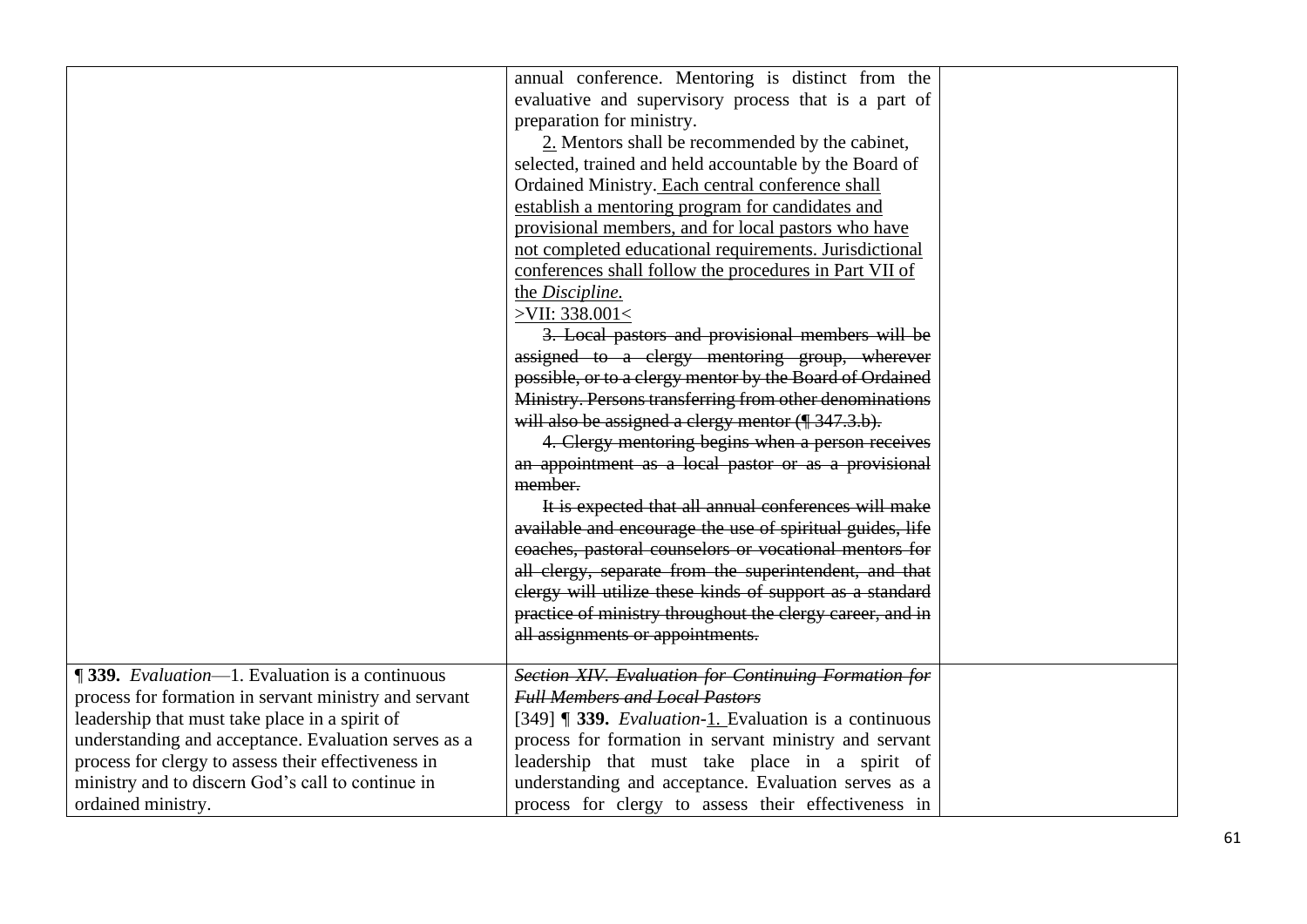| 2. The district superintendent, in consultation<br>with the pastor-parish relations committee, will evaluate<br>the clergy's effectiveness for ministry, using criteria,<br>processes, and training developed by the cabinet and the<br>Board of Ordained Ministry.<br>$>$ VII: 339.001<<br>GBOD $\sqrt{ }$ 339.1-2 = 349Intro+1                                                                                                                                                                                                                                                                                                                                                                                                                                                                                                                    | ministry and to discern God's call to continue in<br>ordained ministry.<br>2.1. For clergy serving local churches, t The district<br>superintendent, in consultation with the pastor-parish<br>relations committee, will evaluate annually each<br>clergy's effectiveness for ministry $(\sqrt{\sqrt{2}}334.2c, 419,$<br>$635.20, r$ , using criteria, processes, and training<br>developed by the cabinet and the Board of Ordained<br>Ministry.<br>$>$ VII: 339.001<                                                                                                                                                                                                                                                                                                                                                                                                                                                            | Information<br>eight<br>on<br>year<br>assessment moved to adaptable<br>BOD 349 = GBOD 339.001 |
|-----------------------------------------------------------------------------------------------------------------------------------------------------------------------------------------------------------------------------------------------------------------------------------------------------------------------------------------------------------------------------------------------------------------------------------------------------------------------------------------------------------------------------------------------------------------------------------------------------------------------------------------------------------------------------------------------------------------------------------------------------------------------------------------------------------------------------------------------------|-----------------------------------------------------------------------------------------------------------------------------------------------------------------------------------------------------------------------------------------------------------------------------------------------------------------------------------------------------------------------------------------------------------------------------------------------------------------------------------------------------------------------------------------------------------------------------------------------------------------------------------------------------------------------------------------------------------------------------------------------------------------------------------------------------------------------------------------------------------------------------------------------------------------------------------|-----------------------------------------------------------------------------------------------|
| 340. Continuing Education and Spiritual Growth-<br>Throughout their careers, clergy shall engage in<br>continuing education for ministry, professional<br>development, and spiritual formation and growth in<br>order to lead the church in fulfilling the mission of<br>making disciples for Jesus Christ.<br>$>$ VII: 340.001<<br>GBOD $\P$ 340.1-5 = 350-3+5-6                                                                                                                                                                                                                                                                                                                                                                                                                                                                                   | [350] <b>[340.</b> Continuing Education and Spiritual<br>Growth-1. Throughout their careers, clergy shall<br>engage in continuing education for ministry,<br>professional development, and spiritual formation and<br>growth in order to lead the church in fulfilling the<br>mission of making disciples for Jesus Christ.<br>$>$ VII: 340.001 $<$                                                                                                                                                                                                                                                                                                                                                                                                                                                                                                                                                                               | Continuing<br>education<br>specifics<br>moved to adaptable<br>BOD 350 = GBOD 340.001          |
| <b>1941.</b> Sabbatical Leave—A sabbatical leave should be<br>allowed for a program of study or travel approved by<br>the Board of Ordained Ministry. Clergy members in full<br>connection, or in associate membership, who have been<br>serving in a full-time appointment for six consecutive<br>years or in a less than full-time appointment equivalent<br>to six consecutive full-time years, from the time of their<br>reception into full or associate membership, may be<br>granted a sabbatical leave for up to one year. <sup>27</sup> The<br>appointment to sabbatical leave is to be made by the<br>bishop holding the conference, upon the vote of the<br>annual conference after recommendation by the Board<br>of Ordained Ministry.<br>$>$ VII: 341.001<<br>GBOD $\P$ 341 = 351<br><sup>27</sup> See Judicial Council Decision 473. | [351] <b>[341.</b> Sabbatical Leave-A sabbatical leave<br>should be allowed for a program of study or travel<br>approved by the conference Board of Ordained Ministry.<br>Associate members or c-Clergy members in full<br>connection, or associate membership, who have been<br>serving in a full-time appointment for six consecutive<br>years, or in a less than full-time appointment equivalent<br>to six consecutive full-time years, from the time of their<br>reception into full or associate membership, may be<br>granted a sabbatical leave for up to one year. $27$<br>Whenever possible, the compensation level of the last<br>appointment served before the leave should be<br>maintained in the appointment made at the termination<br>of the leave. The appointment to sabbatical leave is to be<br>made by the bishop holding the conference, upon the<br>vote of the annual conference after recommendation by |                                                                                               |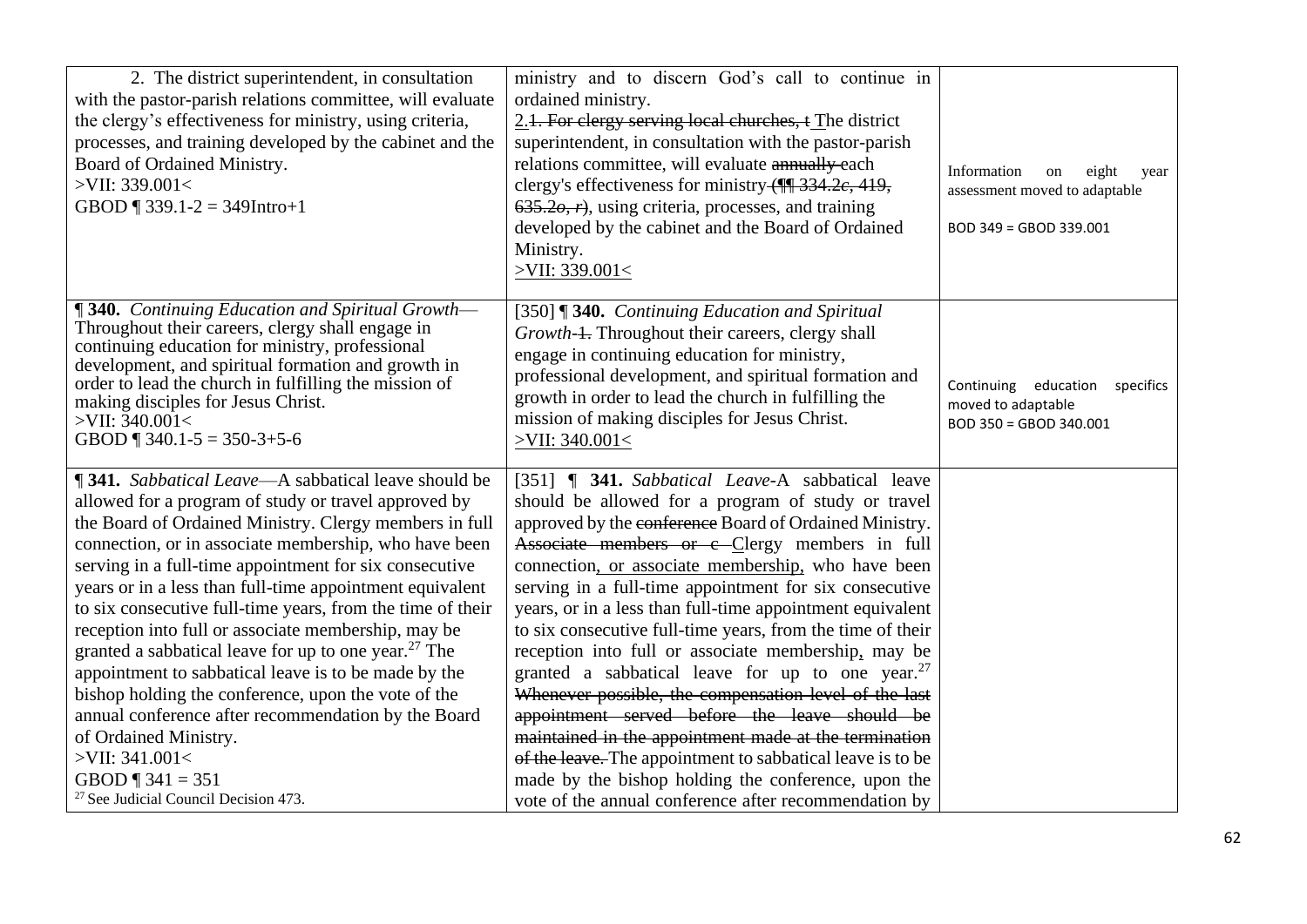|                                                                                                                                                                                                                                                                                                                                                                                                                                                                                                                                                                                                                                    | the Board of Ordained Ministry.<br>Associate members and clergy members in full<br>connection shall submit a written request for a sabbatical<br>leave, including plans for study or travel, to the Board of<br>Ordained Ministry, with copies to the bishop and district<br>superintendent, ordinarily six months before the opening<br>session of the annual conference. To be eligible for an<br>additional sabbatical leave, associate members and<br>clergy members in full connection shall have served six<br>consecutive years under full time appointment, or in a<br>less than full-time appointment equivalent to six<br>consecutive full-time years, following the previous<br>sabbatical leave. <sup>35</sup> After consultation and with the<br>written consent of the pastor in charge, and with the<br>approval of the district superintendent, clergy members<br>granted sabbatical leave shall designate a charge<br>conference within the bounds of the annual conference<br>in which they shall hold membership and to which they<br>shall submit an annual report. | BOD 351 = GBOD 341.001                                                                                                                                                                                         |
|------------------------------------------------------------------------------------------------------------------------------------------------------------------------------------------------------------------------------------------------------------------------------------------------------------------------------------------------------------------------------------------------------------------------------------------------------------------------------------------------------------------------------------------------------------------------------------------------------------------------------------|-----------------------------------------------------------------------------------------------------------------------------------------------------------------------------------------------------------------------------------------------------------------------------------------------------------------------------------------------------------------------------------------------------------------------------------------------------------------------------------------------------------------------------------------------------------------------------------------------------------------------------------------------------------------------------------------------------------------------------------------------------------------------------------------------------------------------------------------------------------------------------------------------------------------------------------------------------------------------------------------------------------------------------------------------------------------------------------------|----------------------------------------------------------------------------------------------------------------------------------------------------------------------------------------------------------------|
|                                                                                                                                                                                                                                                                                                                                                                                                                                                                                                                                                                                                                                    | $>$ VII: 341.001 $<$<br><sup>27</sup> See Judicial Council Decision 473.                                                                                                                                                                                                                                                                                                                                                                                                                                                                                                                                                                                                                                                                                                                                                                                                                                                                                                                                                                                                                |                                                                                                                                                                                                                |
| <b>Section X. Changes of Conference Relationship</b><br><b>J342.</b> General Provisions for Changes in Conference<br><i>Relationship</i> — 1. When a change in conference<br>relationship is deemed necessary or desirable by a<br>clergy in full connection, or a provisional or associate<br>member, whether for a short or long term, the person<br>requesting the change shall make written request to the<br>Board of Ordained Ministry stating the reasons for the<br>requested change of relationship. >VII: 342.001<<br>2. Conference Relationship in Voluntary Leaves<br>and Retirement - In voluntary leaves of absence, | <b>Section XXV. Changes of Conference Relationship</b><br>[352] <b>[342.</b> Provision for Change in Conference<br>Relationship-1. When a change in conference<br>relationship is deemed necessary or desirable by a<br>provisional or associate member, clergy in full<br>connection, or a provisional or associate member,<br>district superintendent or bishop, whether for a short or<br>long term, the person( $\frac{s}{s}$ ) requesting the change shall<br>make written request to their Board of Ordained<br>Ministry stating the reasons for the requested change of<br>relationship.                                                                                                                                                                                                                                                                                                                                                                                                                                                                                         | ¶342 is an overview of general<br>provisions which may help to<br>understand the structural logic of<br>the different following paragraphs.<br>Text has been partly re-drafted for<br>parallelism in phrasing. |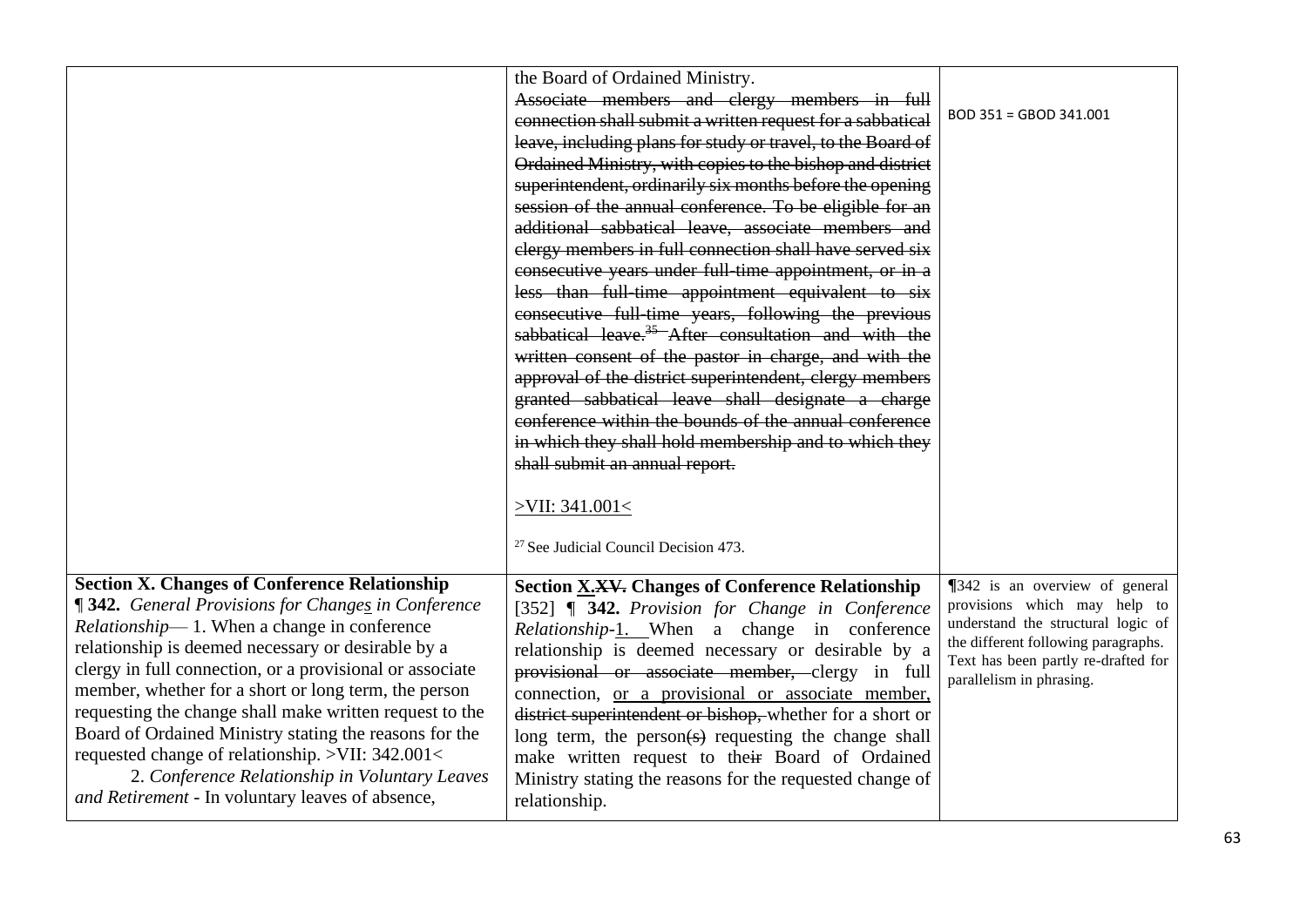maternity or paternity leaves, medical leaves, and any form of retirement, clergy members remain members of the annual conference, and eligible for membership on annual conference units, and eligible to serve as delegates to General or central or jurisdictional conferences.<sup>28</sup> With regard to their respective charge conference, the following regulations shall be followed:

*a) Voluntary Leaves of Absence* – With the written consent of the pastor in charge and the staffparish relations committee, and the approval of the district superintendent, clergy members shall designate a charge conference within the bounds of the annual conference to which they shall relate and submit an annual report of their ministerial activities to the charge conference. Their ministerial activities shall be limited to that charge conference, under the supervision of its pastor in charge. With the permission of the bishop and under the supervision of the respective district superintendent, they may exercise ministerial activities outside of their charge. $2<sup>9</sup>$ 

*b) Retirement* – All retired clergy members in full or associate membership who are not appointed as pastors of a charge, after consultation with the pastor in charge and the district superintendent, shall have a seat in the charge conference and all the privileges of membership in the church where they elect to hold such membership except as set forth in the *Discipline*. They shall submit an annual report of their ministerial activities to the charge conference. If they reside outside the bounds of the annual

conference, they shall forward their report to the charge conference where membership is held, signed by the pastor in charge of the affiliate charge conference where they reside. >VII: 342.002<

In addition, the Board of Ordained Ministry may request personal interviews with the provisional or associate members and members in full connection named in the requested change, except where personal appearance results in undue hardship.<sup>36</sup> Clergy appointed to a general agency of The United Methodist Church shall be covered by the policies of the agency in relation to family leave, maternity or paternity leave, and medical leave.

[353.7+8] 2. *Conference Relationship in Voluntary Leaves and Retirement-*7. Clergypersons on In voluntary leaves of absence, maternity or paternity leaves, medical leaves, and any form of retirement, clergy members remain members of the annual conference, and shall be eligible for membership on annual conference units, committees, commissions, or boards. They may vote for other clergy delegates to General or jurisdictional conferences and may be elected and eligible to serve as delegates to General or central or jurisdictional conferencesthemselves. 28

8. After consultation and With regard to their respective charge conference, the following regulations shall be followed:

*a) Voluntary Leaves of Absence-* wWith the written consent of the pastor in charge and the staff-parish relations committee, and with the approval of the district superintendent and the staff-parish relations committee of a local church, clergy members shall designate a charge conference within the bounds of the annual conference to which they shall relate and submit an annual report of their . They shall report all marriages performed, baptisms administered, funerals conducted and other ministerial activities to the charge conference. Their ministerial activities, pastor in charge, and Board of Ordained Ministry. The exercise of this ministry shall

BOD 352 = GBOD 342.001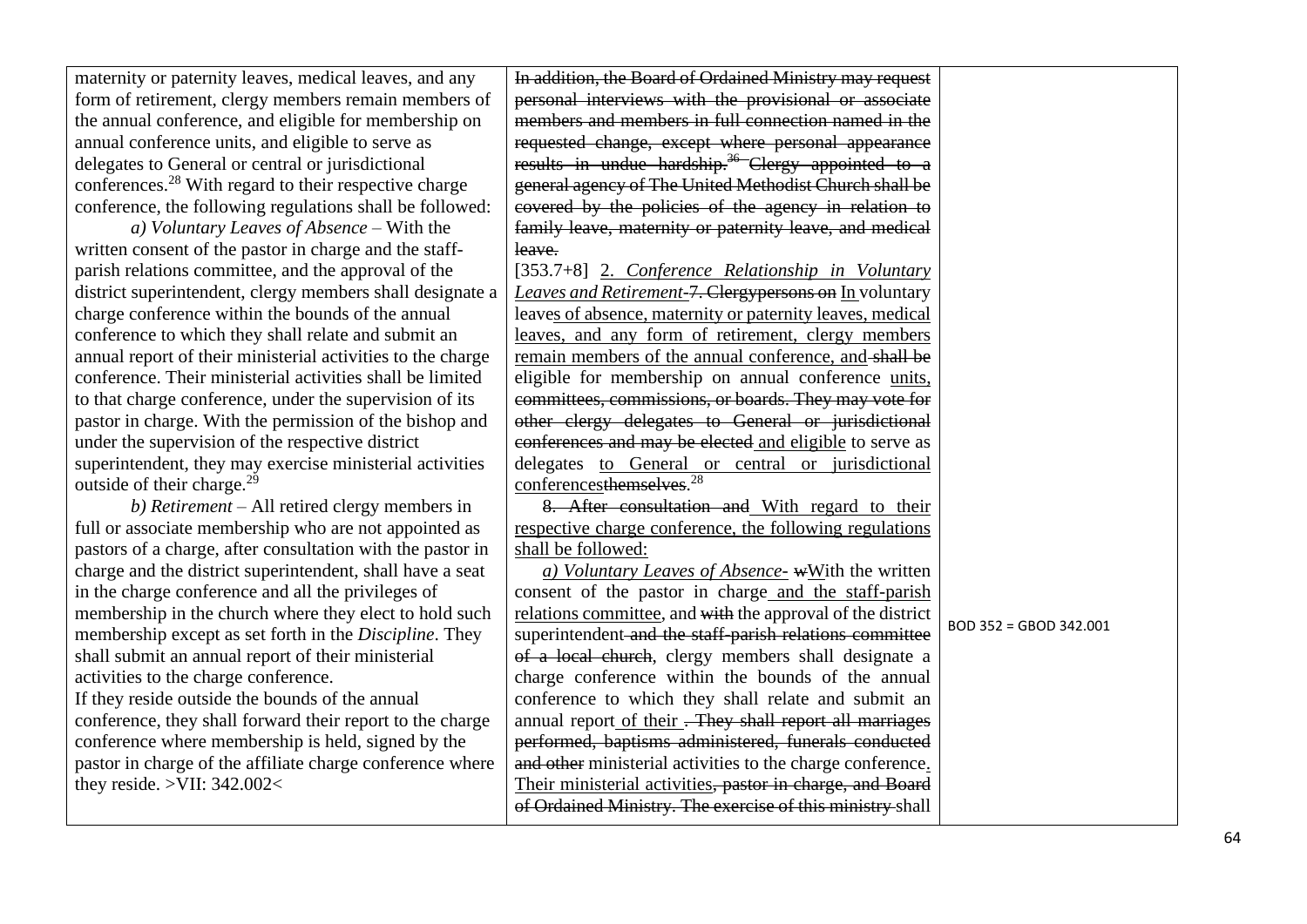3. *Conference Relationship in Honorable Location -* In honorable location, clergy members shall not continue to hold membership in the annual conference. With the written consent of the pastor in charge and the staff-parish relations committee, and the approval of the district superintendent, located clergy members shall designate the local church in which they shall hold membership. They shall relate and submit an annual report of their ministerial activities to the charge conference, and forward the report to the Board of Ordained Ministry. Failure to submit the report for two consecutive years may result in termination of orders upon recommendation of the Board of Ordained Ministry and vote of the clergy session.

The ministerial activities of located clergy shall be limited to that charge conference, under the supervision of its pastor in charge. With the permission of the bishop and under the supervision of the respective district superintendent, they may exercise ministerial activities outside of their charge. When approved by the Board of Ordained Ministry, a clergy on honorable location may be appointed *ad interim* by the bishop as a local pastor. >VII: 342.003<

4. *Conference Relationship in Involuntary Leave -* In involuntary leaves of absence, clergy members remain members of the annual conference, but shall not be members on annual conference units, nor elect delegates or be eligible as delegates to General or central or jurisdictional conferences.

With the written consent of the pastor in charge and the staff-parish relations committee, and the approval of the district superintendent, clergy members shall designate a charge conference within the bounds of the annual conference to which they shall relate and submit an annual report of their ministerial activities to

be limited to the charge conference in which their membership is held and with the written permission. under the supervision of its-of the pastor in charge. unless special permission is granted by the bishop of the conference where membership is held. With the permission of the bishop of the conference where membership is held, and under the supervision of the respective district superintendent, they may exercise ministerial activities the clergy member may preach. teach, perform marriages, and, if holding sacramental privileges, administer the sacraments outside of their charge where membership is held.<sup>29</sup>

[357.5] 5. *Charge Conference Membership* -*a)b) Retirement -* All retired clergy members in full or associate relationship who are not appointed as pastors of a charge, after consultation with the pastor and the district superintendent, shall have a seat in the charge conference and all the privileges of membership in the church where they elect to hold such membership except as set forth in the *Discipline*. They shall submit an annual report of their ministerial activities to the charge conference and to the pastor all marriages performed, baptisms administered, and other pastoral functions. If they reside outside the bounds of the annual conference where membership is held, they shall forward annually to the charge conference where membership is held a their report to the charge conference where membership is held of their Christian and ministerial conduct, signed by the district superintendent or the pastor in charge of the affiliate charge conference where they reside. >VII: 342.002<

[358.2] 3. *Conference Relationship in Honorable Location -* In honorable location, 2. Associate members or clergy members in full connection located according to the provisions of this paragraph shall not continue to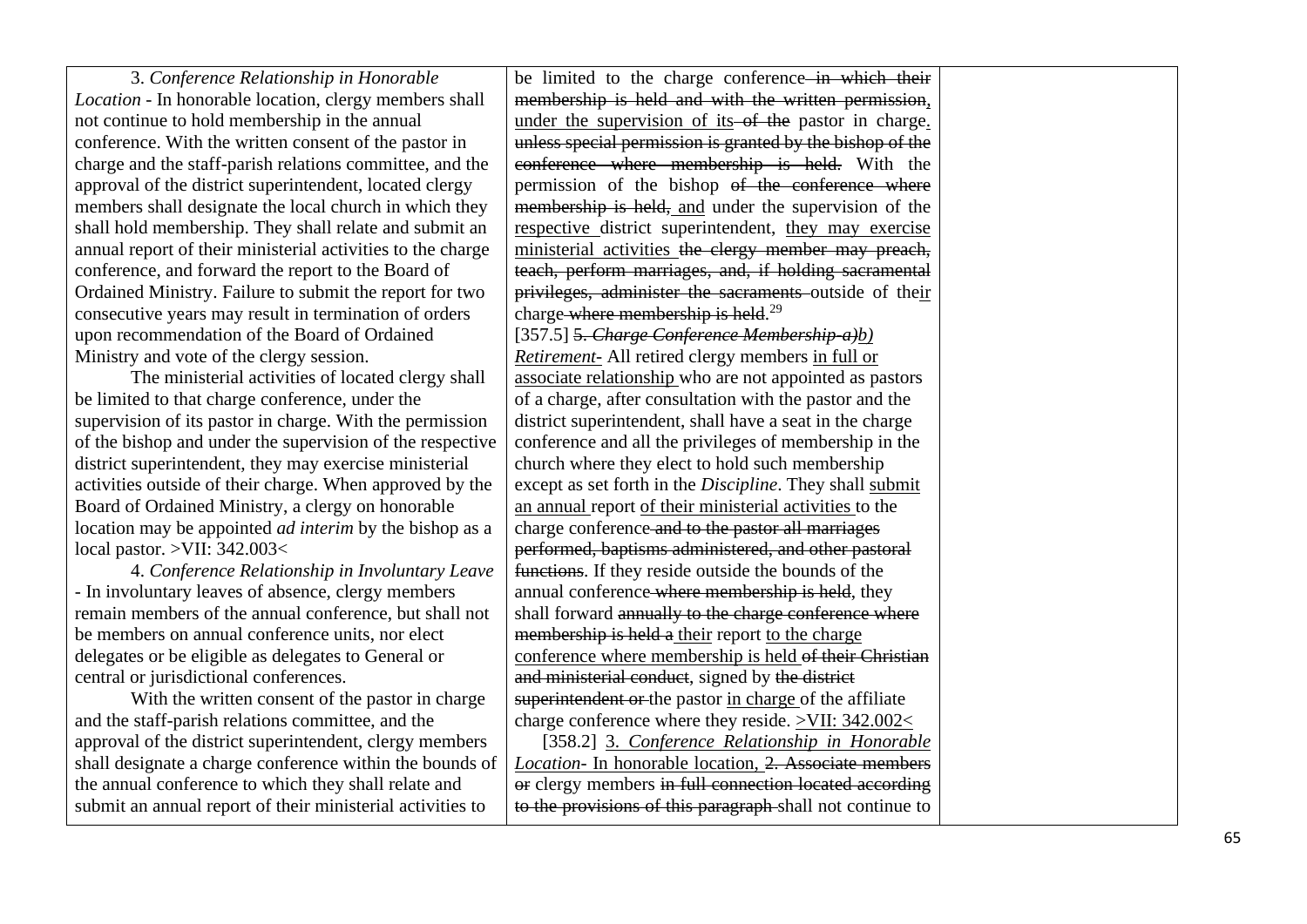the charge conference. Their ministerial activities shall be limited to that charge conference, under the supervision of its pastor in charge.

5. *Conference Relationship in Administrative Location -* In administrative location, clergy members shall not continue to hold membership in the annual conference. With the written consent of the pastor in charge and the staff-parish relations committee, and the approval of the district superintendent, located clergy members shall designate the local church in which they shall hold membership. They shall relate and submit an annual report of their ministerial activities to the charge conference, and forward the report to the Board of Ordained Ministry. Failure to submit the report for two consecutive years may result in termination of orders upon recommendation of the Board of Ordained Ministry and vote of the clergy session. The ministerial activities of located clergy shall be limited to that charge conference, under the supervision of its pastor in charge. >VII: 342.004< GBOD ¶ 342.1 = 352; 342.2=353.7+8+357.5; 342.3=358.2; 342.4=354.8+7; 342.5=359.3 <sup>28</sup> See Judicial Council Decision 473. <sup>29</sup> See Judicial Council Decision 581 .

hold membership in the annual conference., and they shall surrender their certification of conference membership for deposit with the conference secretary. After consultation and withWith the written consent of the pastor in charge and the staff-parish relations committee, and with the approval of the district superintendent and the staff-parish relations committee of a local church, located clergy members shall designate the local church in which they shall hold membership. Documentation of this consent and approvals shall be filed with the Board of Ordained Ministry of the annual conference that granted them honorable location. As clergy members of the charge conference, they shall be permitted to exercise ministerial functions only with the written permission of the pastor in charge. They shall have all the privileges of membership in the church where they elect to hold charge conference membership, except as set forth in the *Book of Discipline*. When approved by the executive committee of the Board of Ordained Ministry, a person on honorable location may be appointed *ad interim* by the bishop as a local pastor.<sup>54</sup> A copy of the They shall relate and submit an annual report of their ministerial activities to the charge conference, and forward the report shall be forwarded to the registrar of the Board of Ordained Ministry. of the annual conference that granted them honorable location in order for location to be continued. They shall report to the charge conference and the pastor all marriages performed, baptisms administered, and funerals conducted and shall be held amenable for their conduct and the continuation of their ordination rights to the annual conference that granted them honorable location.

Failure to submit the report for two consecutive years may result in termination of orders upon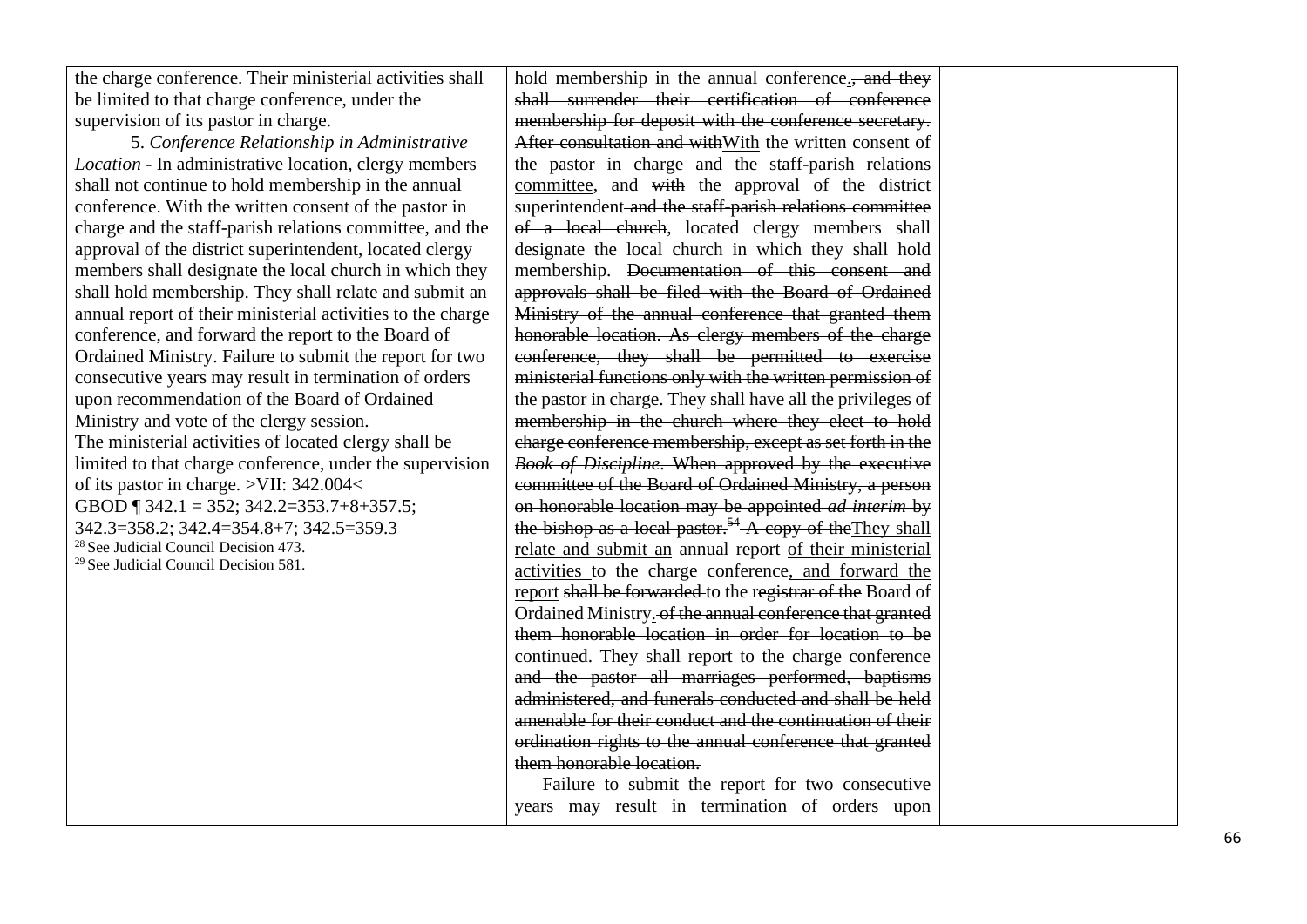recommendation of the Board of Ordained Ministry and vote of the clergy session. The provisions of this paragraph shall not apply to persons granted involuntary location prior to the General Conference of 1976. The names of located members after the annual passage of their character shall be printed in the journal. [As clergy members of the charge conference, they shall be permitted to exercise ministerial functions only with the written permission of the pastor in charge. The ministerial activities of located clergy shall be limited to that charge conference, under the supervision of its pastor in charge. [When approved by the executive committee of the Board of Ordained Ministry, a person on honorable location may be appointed *ad interim* by the bishop as a local pastor.<sup>54</sup> With the permission of the bishop and under the supervision of the respective district superintendent, they may exercise ministerial activities outside of their charge. When approved by the Board of Ordained Ministry, a clergy on honorable location may be appointed *ad interim* by the bishop as a local pastor. >VII: 342.003<

[354.8+354.7] 4. *Conference Relationship in Involuntary Leave -* In involuntary leaves of absence, clergy members remain members of the annual conference, but 8. Clergy on involuntary leave shall not be members on participate in the boards and agencies of the annual conference units, nor elect delegates or be eligible as, be delegates to General and or central or jurisdictional conferences<sub>s</sub>, or vote on other clergy delegates.

7. Clergy placed on involuntary leave shall designate a charge conference within the bounds of the annual conference. Ministerial service shall be limited to that charge and shall only be provided withWith the written consent of the pastor in charge and the staff-parish relations committee, and with the approval of the district superintendent, bishop, and pastor/staff parish relations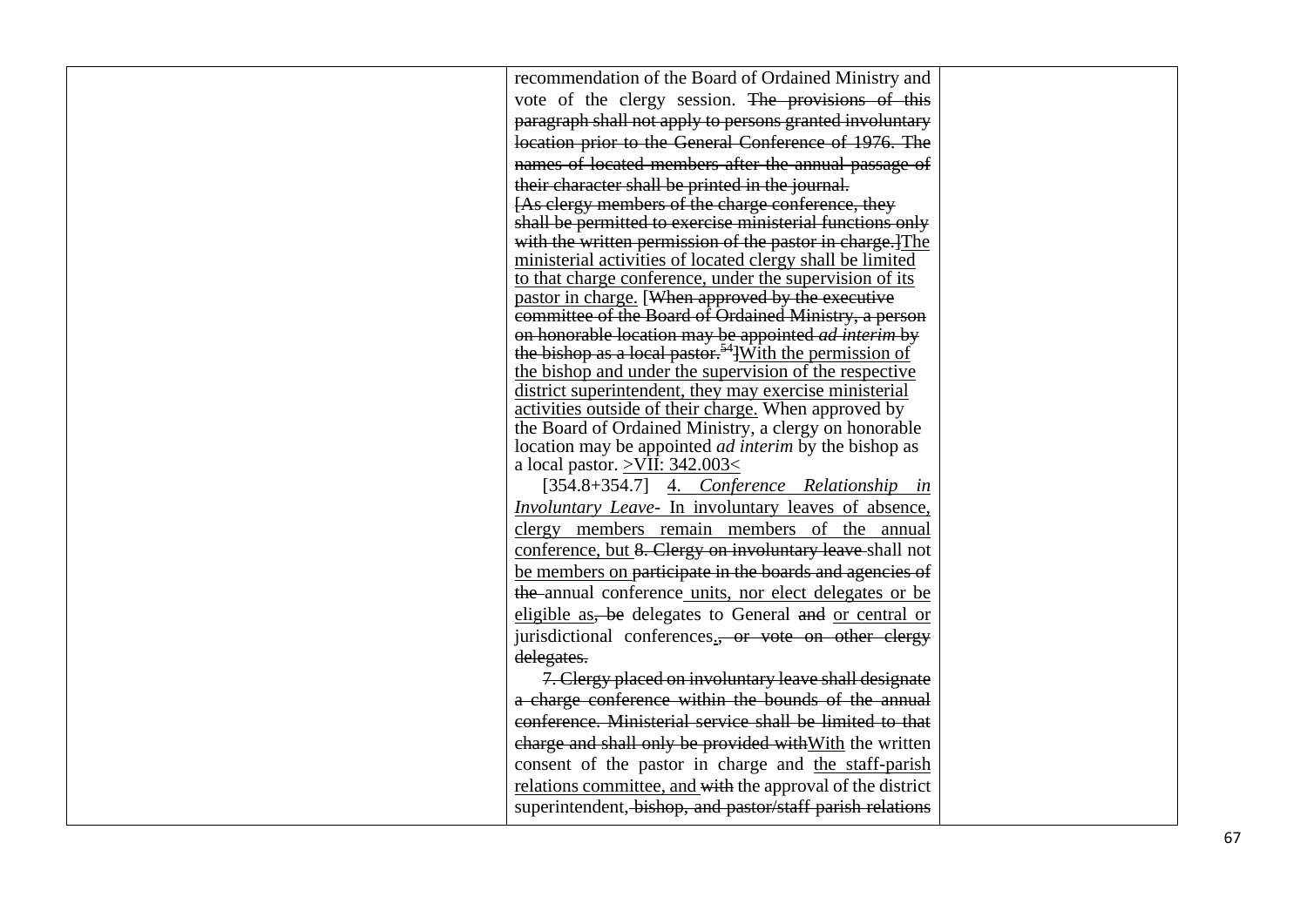committee.<sup>47</sup>clergy members shall designate a charge conference within the bounds of the annual conference to which they shall relate and submit an annual report of their ministerial activities to the charge conference. Their ministerial activities shall be limited to that charge conference, under the supervision of its pastor in charge. [359.3] 5. *Conference Relationship in*  Administrative Location - In administrative location, 3. Administratively located clergy members shall not continue to hold membership in the annual conference. With <del>, and they shall surrender their certification of</del> conference membership for deposit with the conference secretary. After consultation and with the written consent of the pastor in charge and the staff-parish relations committeee, and with the approval of the district superintendent and the staff-parish relations committee of a local church, located clergy members placed on administrative location shall designate the local church in whichh they shall hold membership. a charge conference within the bounds of the annual conference that placed them on administrative location. They shall relate and submit an annual report of their ministerial activities to the charge conference, and forward the report to the Board of Ordained Ministry. Failure to submit the report for two consecutive years may result in termination of orders upon recommendation of the Board of Ordained Ministry and vote of the clergy session.

The ministerial activities of located clergy Ministerial service shall be limited to that charge conference, under the supervision of its and shall be provided only with the written consent of the pastor in charge and the district superintendent and with the approval of the bishop and pastor/staff-parish relations committee. An annual report shall be made to the charge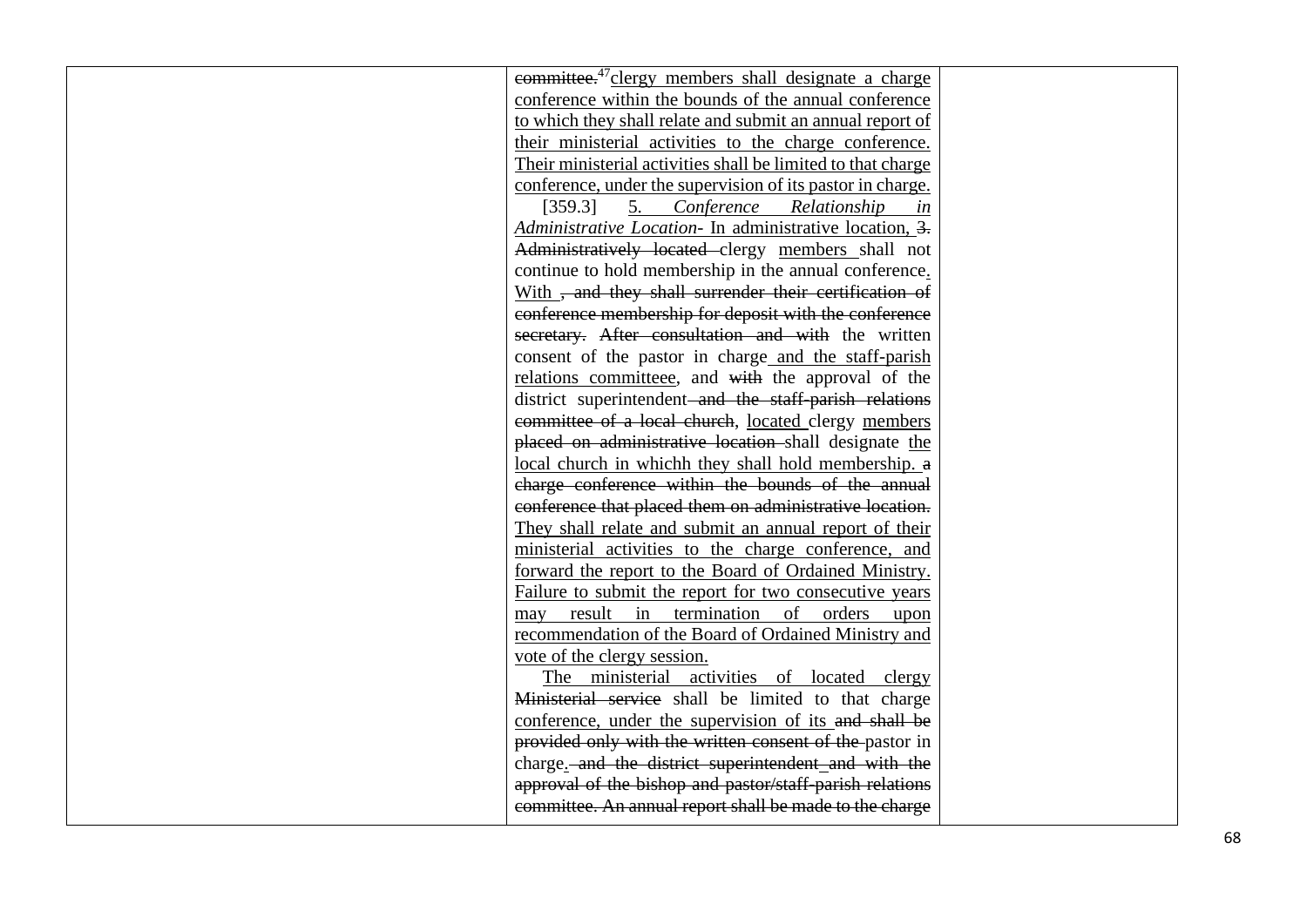|                                                                                                                                                                                                                                                                                                                                                                                                                                                                                                                                                                                                                                                                                                                                                                                                                                      | conference that includes all marriages performed,<br>baptisms administered, and funerals conducted. A copy<br>of the report shall be forwarded to the registrar of the<br>Board of Ordained Ministry in order for location to be<br>continued. They shall be held amenable by the annual<br>conference within which the charge conference<br>membership is held for their conduct and the<br>continuation of their ordination rights. Failure to submit<br>the report to the Board of Ordained Ministry for two<br>consecutive years may result in termination of orders<br>upon recommendation of the Board of Ordained<br>Ministry and vote of the clergy session. > VII: 342.004<<br><sup>28</sup> See Judicial Council Decision 473.<br><sup>29</sup> See Judicial Council Decision 581.                                                               |                                                                                    |
|--------------------------------------------------------------------------------------------------------------------------------------------------------------------------------------------------------------------------------------------------------------------------------------------------------------------------------------------------------------------------------------------------------------------------------------------------------------------------------------------------------------------------------------------------------------------------------------------------------------------------------------------------------------------------------------------------------------------------------------------------------------------------------------------------------------------------------------|------------------------------------------------------------------------------------------------------------------------------------------------------------------------------------------------------------------------------------------------------------------------------------------------------------------------------------------------------------------------------------------------------------------------------------------------------------------------------------------------------------------------------------------------------------------------------------------------------------------------------------------------------------------------------------------------------------------------------------------------------------------------------------------------------------------------------------------------------------|------------------------------------------------------------------------------------|
| <b>[343.</b> Voluntary Leave of Absence-1. Members in<br>full connection, or provisional or associate members of<br>the annual conference who for sufficient reason choose<br>to temporarily take leave from their ministerial<br>appointment may request in writing with a copy to the<br>bishop and their district superintendent a voluntary<br>leave through the Board of Ordained Ministry. The<br>leave is granted or renewed annually by vote of the<br>clergy session of the annual conference upon<br>recommendation by the Board of Ordained Ministry.<br>2. Each central conference shall determine a<br>procedure for granting voluntary leaves of absence.<br>Jurisdictional conferences shall follow the procedures in<br>Part VII of the <i>Discipline</i> . >VII: 343.001<<br>GBOD $\sqrt{343.1}$ = 353.1; 344.2=new | [353] ¶ 343. Voluntary Leave of Absence-<br>1. Provisional, associate, or m-Members in full<br>connection, or provisional or associate members of the<br>annual conference who for sufficient reason choose to<br>temporarily take leave from their ministerial<br>appointment may request in writing with a copy to the<br>bishop and their district superintendent a voluntary leave<br>through the Board of Ordained Ministry. This leave is<br>granted or renewed annually by vote of the clergy<br>session of the annual conference members in full<br>connection upon recommendation by the Board of<br>Ordained Ministry.<br>2. Each central conference shall determine a<br>procedure for granting voluntary leaves of absence.<br>Jurisdictional conferences shall follow the procedures in<br>Part VII of the <i>Discipline</i> . >VII: 343.001< | Specifics on voluntary leave moved<br>to adaptable<br>BOD 353.2-.12 = GBOD 343.001 |
| <b>January 18</b> <i>S44. Involuntary Leave of Absence</i> —1. The bishop<br>and the district superintendents may request an<br>involuntary leave of absence without the consent of the                                                                                                                                                                                                                                                                                                                                                                                                                                                                                                                                                                                                                                              | [354] ¶ 344. Involuntary Leave of Absence-<br>1. The bishop and the district superintendents may<br>request an involuntary leave of absence without the                                                                                                                                                                                                                                                                                                                                                                                                                                                                                                                                                                                                                                                                                                    |                                                                                    |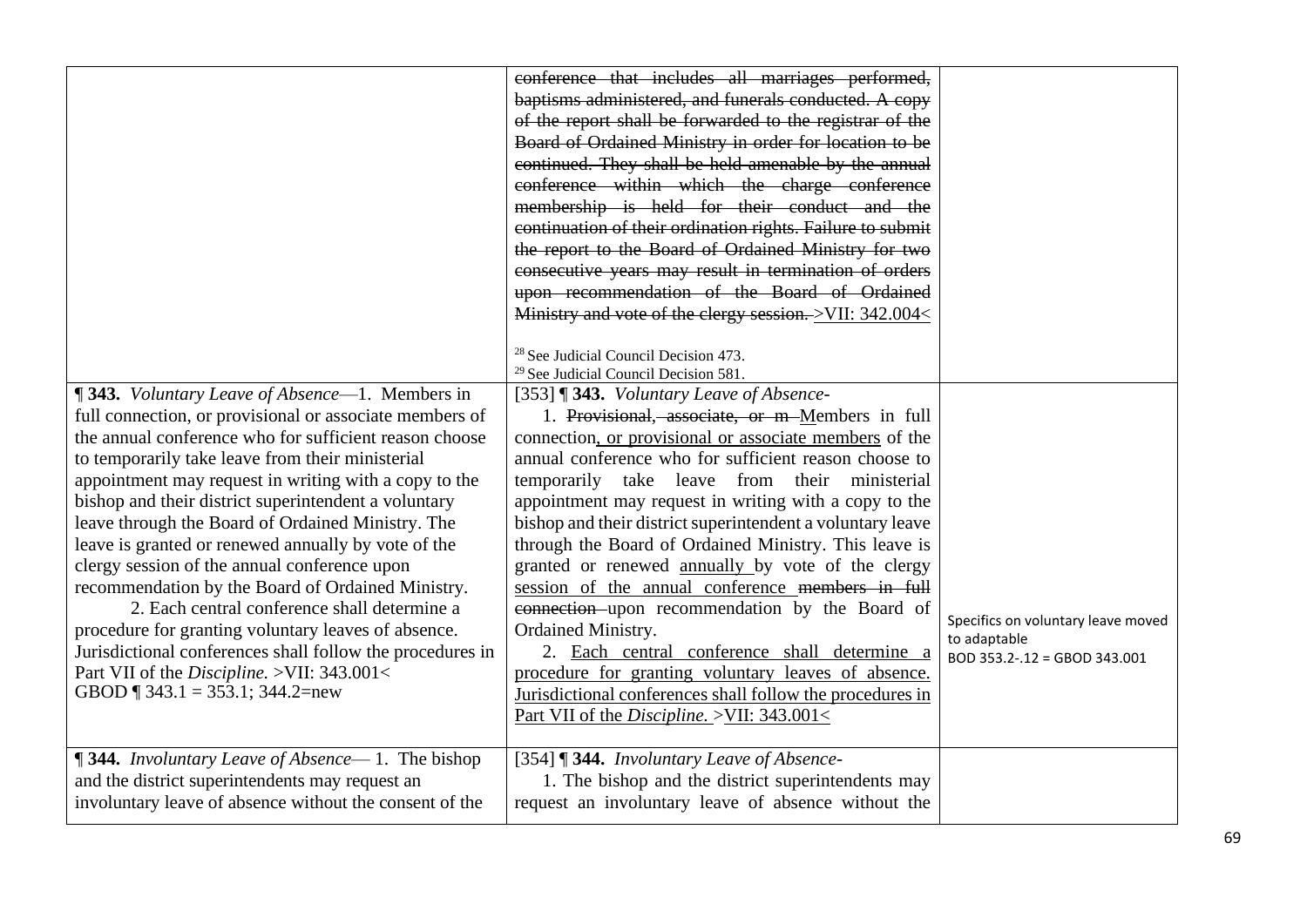| consent of the provisional, associate, or full member.<br>to the clergy member and the Board of Ordained<br>They shall give to the clergy member and the Board of<br>Ordained Ministry in writing specific reasons for the<br>request. The request shall be referred to the Board of<br>Ordained Ministry. The fair process for administrative<br>hearings as set forth in $\sqrt{\frac{352.2}{10}}$ 361.2 shall be followed<br>in any involuntary leave of absence procedure.<br>2. Involuntary leave of absence shall be<br>2. An involuntary leave may be requested by the<br>bishop and the district superintendent. The request shall<br>be referred to the Board of Ordained Ministry and follow<br>procedures for a fair process hearing as set forth in ¶<br>of three years.<br>BOD 354.2-.11 = GBOD 344.001<br>362.2 when:<br>3. Between sessions of the annual conference,<br>the bishop and cabinet may request that an involuntary<br>$a)$ A written and signed complaint is not resolved<br>through the supervisory ( $\sqrt{q}$ 363.1b, c), complaint ( $\sqrt{q}$<br>leave of absence be granted or terminated by the Board<br>363.1e), or trial process within 90 days, or clearly cannot<br>of Ordained Ministry. This interim action shall be<br>be resolved within 90 days.<br>subject to the approval of the clergy session of the<br>annual conference at its next session.<br>b) Action pursuant to $\P$ 364 (Involuntary Status<br>4. Each central conference shall determine a<br>Change) is required to address allegations of<br>incompetence, ineffectiveness, or inability to perform<br>procedure for granting voluntary leaves of absence.<br>ministerial duties. <sup>44</sup><br>Jurisdictional conferences shall follow the procedures in<br>Part VII of the <i>Discipline</i> . >VII: 344.001<<br>3. Should there be complaints or charges pending at<br>GBOD $\text{T}$ 344.1 = 354;1; 344.2-3=354.4-5; 344.3=new<br>the time of a request for involuntary leave of absence,<br>they should be placed in the personnel file of the<br>elergyperson. All subsequent actions concerning such<br>entries should be duly noted and placed in the file. <sup>45</sup><br>$2.4$ . Involuntary leave of absence shall be approved<br>by two-thirds vote of the clergy session of members in<br>full connection with the annual conference. <sup>57</sup> . Judicial<br>Council Decision 782, renewable Involuntary leave<br>shall be approved annually upon written request of the<br>district superintendents and shall not be approved for<br>more than for a maximum of three years in succession.<br>$3.5$ . Between sessions of the annual conference, the<br>bishop and cabinet may request that an involuntary leave<br>of absence be granted or terminated $(4, 364)$ , by the<br>Rest of Involuntary leave moved to |                                                           |  |
|----------------------------------------------------------------------------------------------------------------------------------------------------------------------------------------------------------------------------------------------------------------------------------------------------------------------------------------------------------------------------------------------------------------------------------------------------------------------------------------------------------------------------------------------------------------------------------------------------------------------------------------------------------------------------------------------------------------------------------------------------------------------------------------------------------------------------------------------------------------------------------------------------------------------------------------------------------------------------------------------------------------------------------------------------------------------------------------------------------------------------------------------------------------------------------------------------------------------------------------------------------------------------------------------------------------------------------------------------------------------------------------------------------------------------------------------------------------------------------------------------------------------------------------------------------------------------------------------------------------------------------------------------------------------------------------------------------------------------------------------------------------------------------------------------------------------------------------------------------------------------------------------------------------------------------------------------------------------------------------------------------------------------------------------------------------------------------------------------------------------------------------------------------------------------------------------------------------------------------------------------------------------------------------------------------------------------------------------------------------------------------------------------------------------------------------------------------------------------------------------------------------------------------------------------------------------------------------------------------------------------------------------------------------------------------------------------------------------------------------------------------------------------------------------------------------------------------------------------------|-----------------------------------------------------------|--|
|                                                                                                                                                                                                                                                                                                                                                                                                                                                                                                                                                                                                                                                                                                                                                                                                                                                                                                                                                                                                                                                                                                                                                                                                                                                                                                                                                                                                                                                                                                                                                                                                                                                                                                                                                                                                                                                                                                                                                                                                                                                                                                                                                                                                                                                                                                                                                                                                                                                                                                                                                                                                                                                                                                                                                                                                                                                          | provisional, associate, or full member. They shall give   |  |
|                                                                                                                                                                                                                                                                                                                                                                                                                                                                                                                                                                                                                                                                                                                                                                                                                                                                                                                                                                                                                                                                                                                                                                                                                                                                                                                                                                                                                                                                                                                                                                                                                                                                                                                                                                                                                                                                                                                                                                                                                                                                                                                                                                                                                                                                                                                                                                                                                                                                                                                                                                                                                                                                                                                                                                                                                                                          |                                                           |  |
|                                                                                                                                                                                                                                                                                                                                                                                                                                                                                                                                                                                                                                                                                                                                                                                                                                                                                                                                                                                                                                                                                                                                                                                                                                                                                                                                                                                                                                                                                                                                                                                                                                                                                                                                                                                                                                                                                                                                                                                                                                                                                                                                                                                                                                                                                                                                                                                                                                                                                                                                                                                                                                                                                                                                                                                                                                                          | Ministry in writing specific reasons for the request. The |  |
|                                                                                                                                                                                                                                                                                                                                                                                                                                                                                                                                                                                                                                                                                                                                                                                                                                                                                                                                                                                                                                                                                                                                                                                                                                                                                                                                                                                                                                                                                                                                                                                                                                                                                                                                                                                                                                                                                                                                                                                                                                                                                                                                                                                                                                                                                                                                                                                                                                                                                                                                                                                                                                                                                                                                                                                                                                                          | request shall be referred to the Board of Ordained        |  |
|                                                                                                                                                                                                                                                                                                                                                                                                                                                                                                                                                                                                                                                                                                                                                                                                                                                                                                                                                                                                                                                                                                                                                                                                                                                                                                                                                                                                                                                                                                                                                                                                                                                                                                                                                                                                                                                                                                                                                                                                                                                                                                                                                                                                                                                                                                                                                                                                                                                                                                                                                                                                                                                                                                                                                                                                                                                          | Ministry. The fair process for administrative hearings as |  |
|                                                                                                                                                                                                                                                                                                                                                                                                                                                                                                                                                                                                                                                                                                                                                                                                                                                                                                                                                                                                                                                                                                                                                                                                                                                                                                                                                                                                                                                                                                                                                                                                                                                                                                                                                                                                                                                                                                                                                                                                                                                                                                                                                                                                                                                                                                                                                                                                                                                                                                                                                                                                                                                                                                                                                                                                                                                          | set forth in ¶352.2 shall be followed in any involuntary  |  |
|                                                                                                                                                                                                                                                                                                                                                                                                                                                                                                                                                                                                                                                                                                                                                                                                                                                                                                                                                                                                                                                                                                                                                                                                                                                                                                                                                                                                                                                                                                                                                                                                                                                                                                                                                                                                                                                                                                                                                                                                                                                                                                                                                                                                                                                                                                                                                                                                                                                                                                                                                                                                                                                                                                                                                                                                                                                          | leave of absence procedure.                               |  |
|                                                                                                                                                                                                                                                                                                                                                                                                                                                                                                                                                                                                                                                                                                                                                                                                                                                                                                                                                                                                                                                                                                                                                                                                                                                                                                                                                                                                                                                                                                                                                                                                                                                                                                                                                                                                                                                                                                                                                                                                                                                                                                                                                                                                                                                                                                                                                                                                                                                                                                                                                                                                                                                                                                                                                                                                                                                          |                                                           |  |
|                                                                                                                                                                                                                                                                                                                                                                                                                                                                                                                                                                                                                                                                                                                                                                                                                                                                                                                                                                                                                                                                                                                                                                                                                                                                                                                                                                                                                                                                                                                                                                                                                                                                                                                                                                                                                                                                                                                                                                                                                                                                                                                                                                                                                                                                                                                                                                                                                                                                                                                                                                                                                                                                                                                                                                                                                                                          | approved by two-thirds vote of the clergy session of the  |  |
|                                                                                                                                                                                                                                                                                                                                                                                                                                                                                                                                                                                                                                                                                                                                                                                                                                                                                                                                                                                                                                                                                                                                                                                                                                                                                                                                                                                                                                                                                                                                                                                                                                                                                                                                                                                                                                                                                                                                                                                                                                                                                                                                                                                                                                                                                                                                                                                                                                                                                                                                                                                                                                                                                                                                                                                                                                                          | annual conference, $30$ renewable annually for a maximum  |  |
|                                                                                                                                                                                                                                                                                                                                                                                                                                                                                                                                                                                                                                                                                                                                                                                                                                                                                                                                                                                                                                                                                                                                                                                                                                                                                                                                                                                                                                                                                                                                                                                                                                                                                                                                                                                                                                                                                                                                                                                                                                                                                                                                                                                                                                                                                                                                                                                                                                                                                                                                                                                                                                                                                                                                                                                                                                                          |                                                           |  |
|                                                                                                                                                                                                                                                                                                                                                                                                                                                                                                                                                                                                                                                                                                                                                                                                                                                                                                                                                                                                                                                                                                                                                                                                                                                                                                                                                                                                                                                                                                                                                                                                                                                                                                                                                                                                                                                                                                                                                                                                                                                                                                                                                                                                                                                                                                                                                                                                                                                                                                                                                                                                                                                                                                                                                                                                                                                          |                                                           |  |
|                                                                                                                                                                                                                                                                                                                                                                                                                                                                                                                                                                                                                                                                                                                                                                                                                                                                                                                                                                                                                                                                                                                                                                                                                                                                                                                                                                                                                                                                                                                                                                                                                                                                                                                                                                                                                                                                                                                                                                                                                                                                                                                                                                                                                                                                                                                                                                                                                                                                                                                                                                                                                                                                                                                                                                                                                                                          |                                                           |  |
|                                                                                                                                                                                                                                                                                                                                                                                                                                                                                                                                                                                                                                                                                                                                                                                                                                                                                                                                                                                                                                                                                                                                                                                                                                                                                                                                                                                                                                                                                                                                                                                                                                                                                                                                                                                                                                                                                                                                                                                                                                                                                                                                                                                                                                                                                                                                                                                                                                                                                                                                                                                                                                                                                                                                                                                                                                                          |                                                           |  |
|                                                                                                                                                                                                                                                                                                                                                                                                                                                                                                                                                                                                                                                                                                                                                                                                                                                                                                                                                                                                                                                                                                                                                                                                                                                                                                                                                                                                                                                                                                                                                                                                                                                                                                                                                                                                                                                                                                                                                                                                                                                                                                                                                                                                                                                                                                                                                                                                                                                                                                                                                                                                                                                                                                                                                                                                                                                          |                                                           |  |
|                                                                                                                                                                                                                                                                                                                                                                                                                                                                                                                                                                                                                                                                                                                                                                                                                                                                                                                                                                                                                                                                                                                                                                                                                                                                                                                                                                                                                                                                                                                                                                                                                                                                                                                                                                                                                                                                                                                                                                                                                                                                                                                                                                                                                                                                                                                                                                                                                                                                                                                                                                                                                                                                                                                                                                                                                                                          |                                                           |  |
|                                                                                                                                                                                                                                                                                                                                                                                                                                                                                                                                                                                                                                                                                                                                                                                                                                                                                                                                                                                                                                                                                                                                                                                                                                                                                                                                                                                                                                                                                                                                                                                                                                                                                                                                                                                                                                                                                                                                                                                                                                                                                                                                                                                                                                                                                                                                                                                                                                                                                                                                                                                                                                                                                                                                                                                                                                                          |                                                           |  |
|                                                                                                                                                                                                                                                                                                                                                                                                                                                                                                                                                                                                                                                                                                                                                                                                                                                                                                                                                                                                                                                                                                                                                                                                                                                                                                                                                                                                                                                                                                                                                                                                                                                                                                                                                                                                                                                                                                                                                                                                                                                                                                                                                                                                                                                                                                                                                                                                                                                                                                                                                                                                                                                                                                                                                                                                                                                          |                                                           |  |
|                                                                                                                                                                                                                                                                                                                                                                                                                                                                                                                                                                                                                                                                                                                                                                                                                                                                                                                                                                                                                                                                                                                                                                                                                                                                                                                                                                                                                                                                                                                                                                                                                                                                                                                                                                                                                                                                                                                                                                                                                                                                                                                                                                                                                                                                                                                                                                                                                                                                                                                                                                                                                                                                                                                                                                                                                                                          |                                                           |  |
|                                                                                                                                                                                                                                                                                                                                                                                                                                                                                                                                                                                                                                                                                                                                                                                                                                                                                                                                                                                                                                                                                                                                                                                                                                                                                                                                                                                                                                                                                                                                                                                                                                                                                                                                                                                                                                                                                                                                                                                                                                                                                                                                                                                                                                                                                                                                                                                                                                                                                                                                                                                                                                                                                                                                                                                                                                                          |                                                           |  |
|                                                                                                                                                                                                                                                                                                                                                                                                                                                                                                                                                                                                                                                                                                                                                                                                                                                                                                                                                                                                                                                                                                                                                                                                                                                                                                                                                                                                                                                                                                                                                                                                                                                                                                                                                                                                                                                                                                                                                                                                                                                                                                                                                                                                                                                                                                                                                                                                                                                                                                                                                                                                                                                                                                                                                                                                                                                          |                                                           |  |
|                                                                                                                                                                                                                                                                                                                                                                                                                                                                                                                                                                                                                                                                                                                                                                                                                                                                                                                                                                                                                                                                                                                                                                                                                                                                                                                                                                                                                                                                                                                                                                                                                                                                                                                                                                                                                                                                                                                                                                                                                                                                                                                                                                                                                                                                                                                                                                                                                                                                                                                                                                                                                                                                                                                                                                                                                                                          |                                                           |  |
|                                                                                                                                                                                                                                                                                                                                                                                                                                                                                                                                                                                                                                                                                                                                                                                                                                                                                                                                                                                                                                                                                                                                                                                                                                                                                                                                                                                                                                                                                                                                                                                                                                                                                                                                                                                                                                                                                                                                                                                                                                                                                                                                                                                                                                                                                                                                                                                                                                                                                                                                                                                                                                                                                                                                                                                                                                                          | <sup>30</sup> See Judicial Council Decision 782.          |  |
|                                                                                                                                                                                                                                                                                                                                                                                                                                                                                                                                                                                                                                                                                                                                                                                                                                                                                                                                                                                                                                                                                                                                                                                                                                                                                                                                                                                                                                                                                                                                                                                                                                                                                                                                                                                                                                                                                                                                                                                                                                                                                                                                                                                                                                                                                                                                                                                                                                                                                                                                                                                                                                                                                                                                                                                                                                                          |                                                           |  |
|                                                                                                                                                                                                                                                                                                                                                                                                                                                                                                                                                                                                                                                                                                                                                                                                                                                                                                                                                                                                                                                                                                                                                                                                                                                                                                                                                                                                                                                                                                                                                                                                                                                                                                                                                                                                                                                                                                                                                                                                                                                                                                                                                                                                                                                                                                                                                                                                                                                                                                                                                                                                                                                                                                                                                                                                                                                          |                                                           |  |
|                                                                                                                                                                                                                                                                                                                                                                                                                                                                                                                                                                                                                                                                                                                                                                                                                                                                                                                                                                                                                                                                                                                                                                                                                                                                                                                                                                                                                                                                                                                                                                                                                                                                                                                                                                                                                                                                                                                                                                                                                                                                                                                                                                                                                                                                                                                                                                                                                                                                                                                                                                                                                                                                                                                                                                                                                                                          |                                                           |  |
|                                                                                                                                                                                                                                                                                                                                                                                                                                                                                                                                                                                                                                                                                                                                                                                                                                                                                                                                                                                                                                                                                                                                                                                                                                                                                                                                                                                                                                                                                                                                                                                                                                                                                                                                                                                                                                                                                                                                                                                                                                                                                                                                                                                                                                                                                                                                                                                                                                                                                                                                                                                                                                                                                                                                                                                                                                                          |                                                           |  |
|                                                                                                                                                                                                                                                                                                                                                                                                                                                                                                                                                                                                                                                                                                                                                                                                                                                                                                                                                                                                                                                                                                                                                                                                                                                                                                                                                                                                                                                                                                                                                                                                                                                                                                                                                                                                                                                                                                                                                                                                                                                                                                                                                                                                                                                                                                                                                                                                                                                                                                                                                                                                                                                                                                                                                                                                                                                          |                                                           |  |
|                                                                                                                                                                                                                                                                                                                                                                                                                                                                                                                                                                                                                                                                                                                                                                                                                                                                                                                                                                                                                                                                                                                                                                                                                                                                                                                                                                                                                                                                                                                                                                                                                                                                                                                                                                                                                                                                                                                                                                                                                                                                                                                                                                                                                                                                                                                                                                                                                                                                                                                                                                                                                                                                                                                                                                                                                                                          |                                                           |  |
|                                                                                                                                                                                                                                                                                                                                                                                                                                                                                                                                                                                                                                                                                                                                                                                                                                                                                                                                                                                                                                                                                                                                                                                                                                                                                                                                                                                                                                                                                                                                                                                                                                                                                                                                                                                                                                                                                                                                                                                                                                                                                                                                                                                                                                                                                                                                                                                                                                                                                                                                                                                                                                                                                                                                                                                                                                                          |                                                           |  |
|                                                                                                                                                                                                                                                                                                                                                                                                                                                                                                                                                                                                                                                                                                                                                                                                                                                                                                                                                                                                                                                                                                                                                                                                                                                                                                                                                                                                                                                                                                                                                                                                                                                                                                                                                                                                                                                                                                                                                                                                                                                                                                                                                                                                                                                                                                                                                                                                                                                                                                                                                                                                                                                                                                                                                                                                                                                          |                                                           |  |
|                                                                                                                                                                                                                                                                                                                                                                                                                                                                                                                                                                                                                                                                                                                                                                                                                                                                                                                                                                                                                                                                                                                                                                                                                                                                                                                                                                                                                                                                                                                                                                                                                                                                                                                                                                                                                                                                                                                                                                                                                                                                                                                                                                                                                                                                                                                                                                                                                                                                                                                                                                                                                                                                                                                                                                                                                                                          |                                                           |  |
|                                                                                                                                                                                                                                                                                                                                                                                                                                                                                                                                                                                                                                                                                                                                                                                                                                                                                                                                                                                                                                                                                                                                                                                                                                                                                                                                                                                                                                                                                                                                                                                                                                                                                                                                                                                                                                                                                                                                                                                                                                                                                                                                                                                                                                                                                                                                                                                                                                                                                                                                                                                                                                                                                                                                                                                                                                                          |                                                           |  |
|                                                                                                                                                                                                                                                                                                                                                                                                                                                                                                                                                                                                                                                                                                                                                                                                                                                                                                                                                                                                                                                                                                                                                                                                                                                                                                                                                                                                                                                                                                                                                                                                                                                                                                                                                                                                                                                                                                                                                                                                                                                                                                                                                                                                                                                                                                                                                                                                                                                                                                                                                                                                                                                                                                                                                                                                                                                          |                                                           |  |
|                                                                                                                                                                                                                                                                                                                                                                                                                                                                                                                                                                                                                                                                                                                                                                                                                                                                                                                                                                                                                                                                                                                                                                                                                                                                                                                                                                                                                                                                                                                                                                                                                                                                                                                                                                                                                                                                                                                                                                                                                                                                                                                                                                                                                                                                                                                                                                                                                                                                                                                                                                                                                                                                                                                                                                                                                                                          |                                                           |  |
|                                                                                                                                                                                                                                                                                                                                                                                                                                                                                                                                                                                                                                                                                                                                                                                                                                                                                                                                                                                                                                                                                                                                                                                                                                                                                                                                                                                                                                                                                                                                                                                                                                                                                                                                                                                                                                                                                                                                                                                                                                                                                                                                                                                                                                                                                                                                                                                                                                                                                                                                                                                                                                                                                                                                                                                                                                                          |                                                           |  |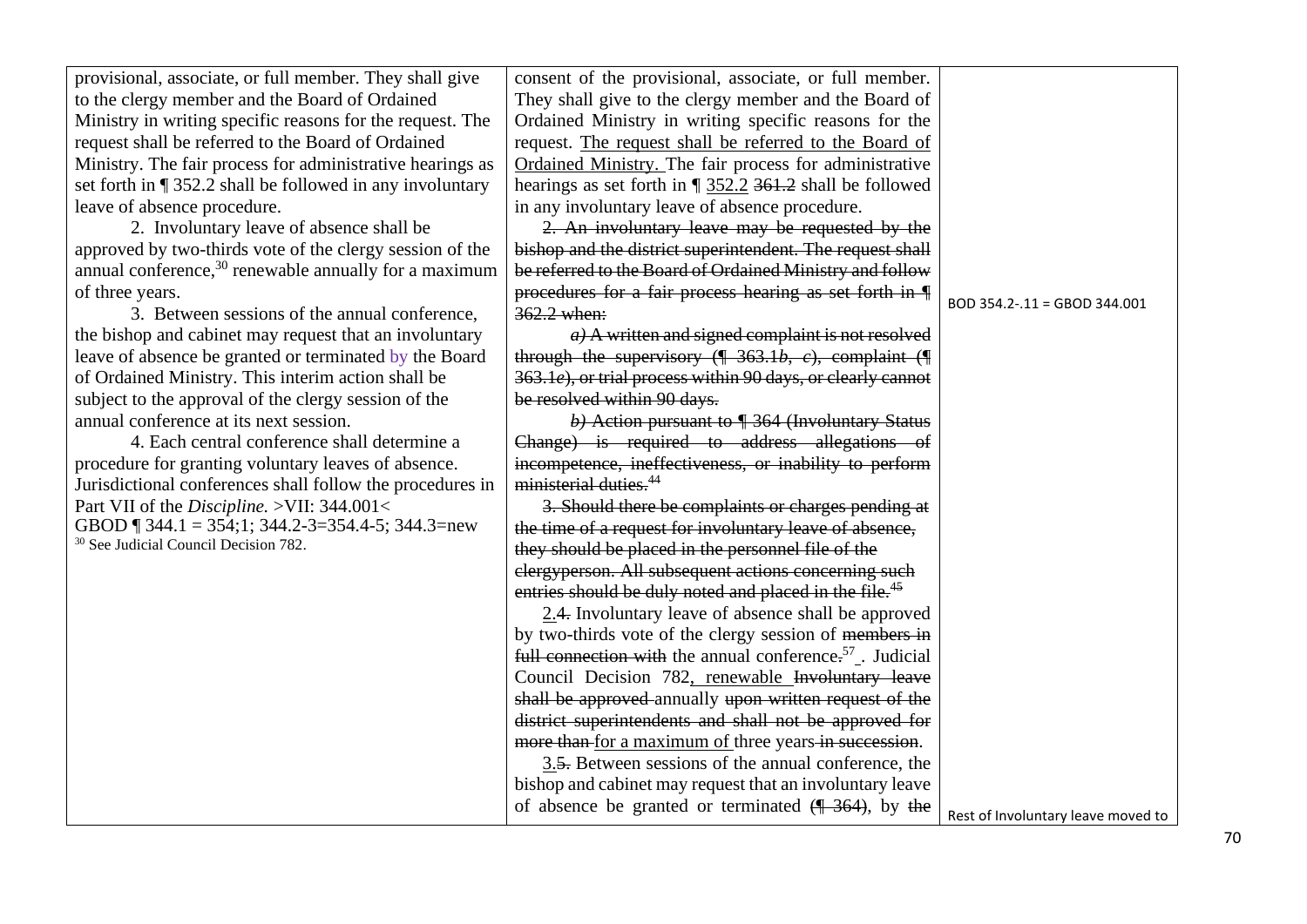|                                                                                                                                                                                                                                                                                                                                                                                                                                                                                                                                                                                                                                                                                                                                     | executive committee of the Board of Ordained Ministry.<br>This interim action shall be subject to the approval of the<br>clergy session of members in full connection with the<br>annual conference at its next session.<br>4. Each central conference shall determine a procedure<br>for granting voluntary leaves of absence. Jurisdictional<br>conferences shall follow the procedures in Part VII of<br>the Discipline.<br>$>$ VII: 344.001<                                                                                                                                                                                                                                                                                                                                                                    | adaptable                                                                                           |
|-------------------------------------------------------------------------------------------------------------------------------------------------------------------------------------------------------------------------------------------------------------------------------------------------------------------------------------------------------------------------------------------------------------------------------------------------------------------------------------------------------------------------------------------------------------------------------------------------------------------------------------------------------------------------------------------------------------------------------------|---------------------------------------------------------------------------------------------------------------------------------------------------------------------------------------------------------------------------------------------------------------------------------------------------------------------------------------------------------------------------------------------------------------------------------------------------------------------------------------------------------------------------------------------------------------------------------------------------------------------------------------------------------------------------------------------------------------------------------------------------------------------------------------------------------------------|-----------------------------------------------------------------------------------------------------|
| ¶ 345. Maternity or Paternity Leave-Maternity or<br>paternity leave, will be available and shall be granted by<br>the bishop and the cabinet, and the Board of Ordained<br>Ministry to any local pastor, provisional member,<br>associate member, or clergy member in full connection<br>who so requests it at the birth or arrival of a child into<br>the home for purposes of adoption, subject to keeping<br>minimum standards of civil law. >VII: $345.001<$<br>GBOD $\P$ 345 = 355. Intro                                                                                                                                                                                                                                      | [355] ¶ 345. Maternity or Paternity Leave-Maternity<br>or paternity leave, not to exceed one-fourth of a year,<br>will be available and shall be granted by the bishop and<br>the cabinet, and the executive committee of the Board<br>of Ordained Ministry to any local pastor, provisional<br>member, associate member, or clergy member in full<br>connection who so requests it at the birth or arrival of a<br>child into the home for purposes of adoption, subject to<br>keeping minimum standards of civil law.<br>>VII: 345.001<                                                                                                                                                                                                                                                                           | Specifics<br>maternity<br>on<br>and<br>paternity leave moved to adaptable<br>BOD 355 = GBOD 345.001 |
| ¶346. Medical Leave Due to Medical and Disabling<br>Conditions that Prevent Performance of Ministerial<br>Duties—1. When clergy who are members of an annual<br>conference $(\P 308)$ are unable to perform their<br>ministerial duties because of medical and disabling<br>conditions, upon recommendations of the Board of<br>Ordained Ministry and the appropriate board of<br>pensions, and by a majority vote of the clergy session of<br>the annual conference who are present and voting, they<br>may be granted annual medical leave without losing<br>their relationship to the annual conference; provided,<br>however, that such leave may be granted or renewed<br>upon reasonable and appropriate investigation of the | [356] <b>[ 346.</b> Medical Leave Due to Medical and<br>Disabling Conditions that Prevent Performance of<br>Ministerial Duties-1. When clergy who are members of<br>an annual conference ( $\sqrt{308}$ 369) are unable to perform<br>their ministerial duties because of medical and disabling<br>conditions, upon recommendations of the conference<br>Board of Ordained Ministry and the conference<br>appropriate board of pensions, and by a majority vote of<br>the executive session of clergy session of members in<br>full connection with the annual conference who are<br>present and voting, they may be granted annual medical<br>leave without losing their relationship to the annual<br>conference; provided, however, that such leave may be<br>granted or renewed upon reasonable and appropriate |                                                                                                     |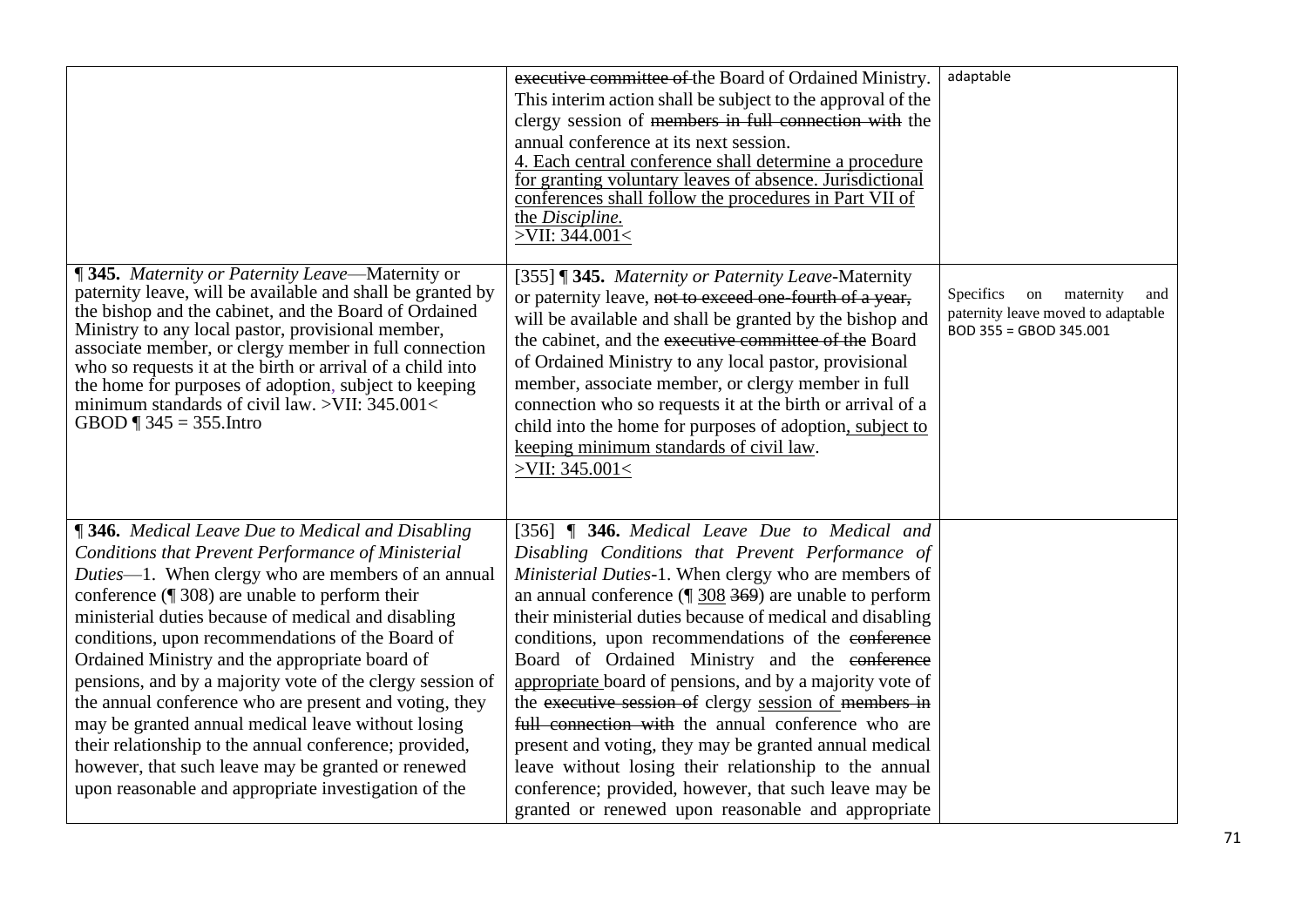case by the appropriate committee, or in its absence by the Board of Ordained Ministry. >VII: 346.001<

2. When clergy who are members of an annual conference are unable to perform their ministerial duties between sessions of the annual conference on account of medical conditions, with the approval of a majority of the district superintendents, after consultation with the Board of Ordained Ministry a medical leave may be granted by the bishop for the remainder of the conference year; provided, however, that such leave may be granted upon reasonable and appropriate investigation of the case. >VII: 346.002<

3. The policies for termination of medical leave shall follow procedures in compliance with local and national civil laws. >VII: 346.003<

4. Any person eligible to receive an appointment from a bishop and able to perform ministerial duties may not be placed on involuntary medical leave solely because of a medical condition. All reasonable accommodations should be made to enable qualified clergy with disabilities to serve in ministry settings compatible with their gifts and graces. GBOD **¶** 346.1-2 = 356.1-2; 346.3=356.3+new;  $346.4=356.5$ 

investigation of the case by the appropriate committee, or in it's absence by the Board of Ordained Ministry. >VII: 346.001< the joint committee on clergy medical leave of the annual conference, or the party responsible for managing clergy medical leaves in accordance with the annual conference's policies, which will report its findings to the conference Board of Ordained Ministry and the conference board of pensions. This relationship may be initiated by the clergy member or cabinet with or without the consent of the clergy member through the Board of Ordained Ministry. When medical leave is given without the clergy member's consent, reasonable accommodation shall be offered whenever possible. When a clergy member is granted medical leave by the annual conference, if the medical evidence has not yet met the standards for the receipt of benefits as set forth in the Comprehensive Protection Plan, section 5.04, the conference board of pensions may authorize payment of the benefits in the amount that would otherwise be payable from the Comprehensive Protection Plan. The payments shall be made by the General Board of Pension and Health Benefits as a charge to the annual conference granting the medical leave. If payments from the Comprehensive Protection Plan are subsequently approved, the annual conference will be reimbursed for benefits already paid, not to exceed the amount otherwise payable from the Comprehensive Protection Plan. Each medical leave granted by the annual conference shall be recorded in the conference minutes.

2. When clergy who are members of an annual conference are unable to perform their ministerial duties between sessions of the annual conference on account of medical conditions, with the approval of a majority of the district superintendents, after consultation with the executive committee of the conference Board of

BOD 356 = GBOD 346.001 BOD 356.2 = GBOD 346.002 BOD 356.3 = GBOD 346.003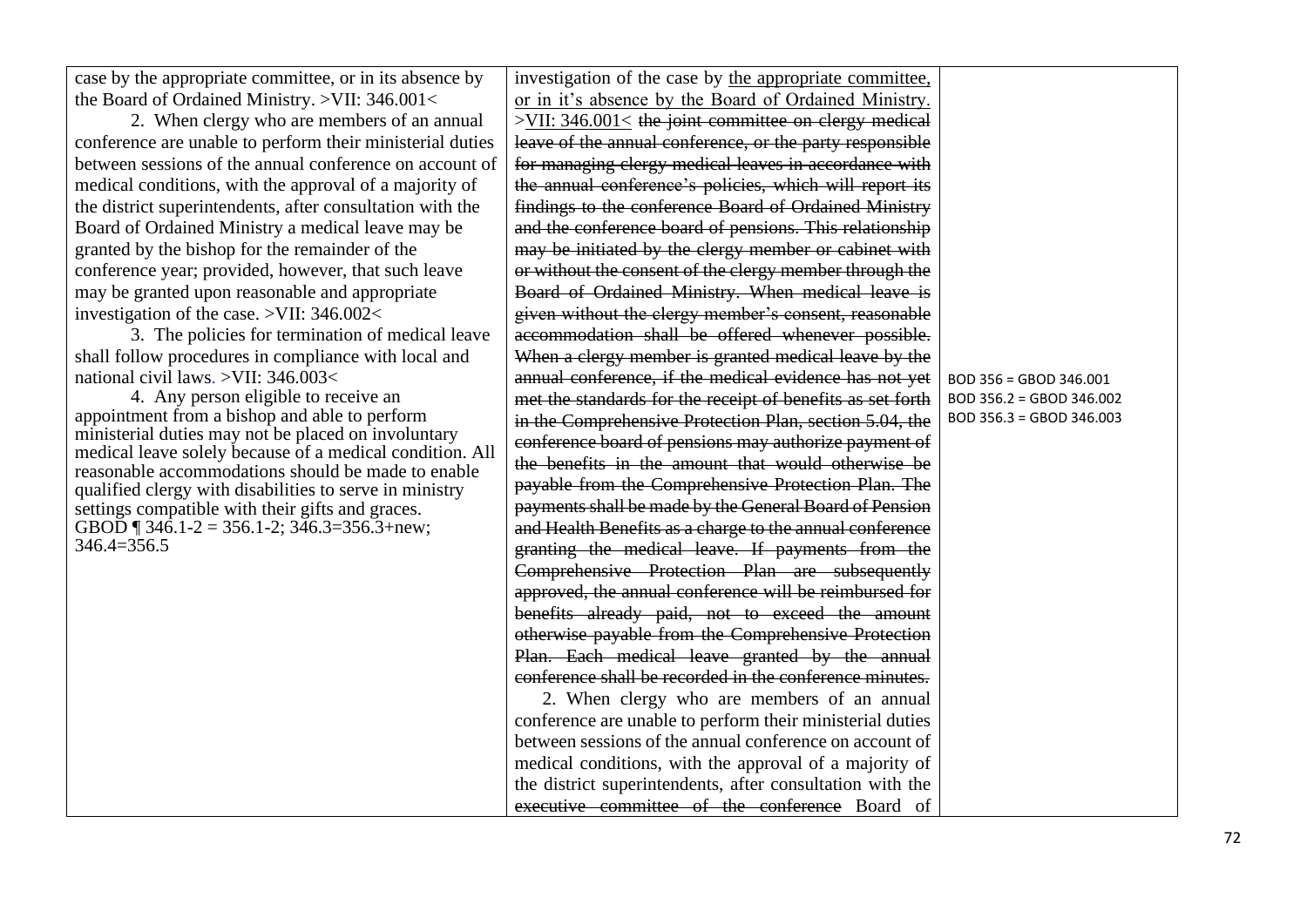Ordained Ministry and the executive committee of the conference board of pensions, a medical leave may be granted by the bishop for the remainder of the conference year; provided, however, that such leave may be granted upon reasonable and appropriate investigation of the case.  $\geq$ VII: 346.002 $\leq$  including accommodation provisions by the joint committee on clergy medical leave of the annual conference, or the party responsible for managing clergy medical leaves in accordance with the annual conference's policies, which will report its findings to the conference Board of Ordained Ministry and the conference board of pensions. When a clergy member is granted medical leave by the bishop, if the medical evidence has not yet met the standards for receipt of benefits as set forth in the Comprehensive Protection Plan, section 5.04, the conference board of pensions may authorize payment of the benefits in the amount that would otherwise be payable from the Comprehensive Protection Plan. The payments shall be made by the General Board of Pension and Health Benefits as a charge to the annual conference granting the medical leave. If payments from the Comprehensive Protection Plan are subsequently approved, the annual conference will be reimbursed for benefits already paid, not to exceed the amount otherwise payable from the Comprehensive Protection Plan.

3. The policies for termination of medical leave shall follow procedures in compliance with local and national civil laws. >VII: 346.003<

When clergy members on medical leave provide medical evidence that they have recovered sufficiently to resume ministerial duties, or are able to return through reasonable accommodation, in consultation with the appointive cabinet, upon recommendation of the joint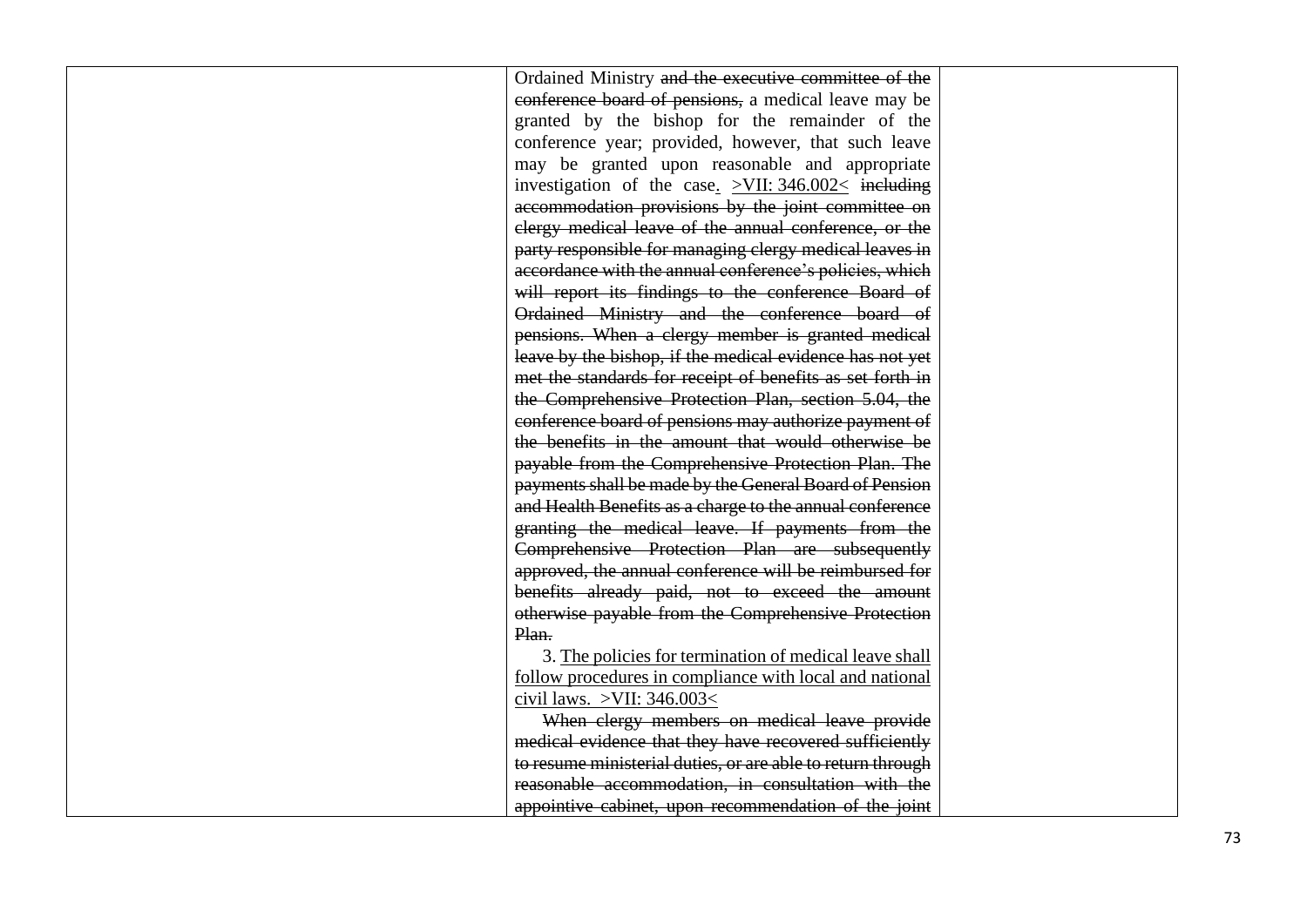|                                                                                                                                                                                                                                                                                                                                                                                                                                                           | committee on clergy medical leave or the conference<br>relations committee, and with the approval of the<br>executive committee of the conference Board of<br>Ordained Ministry, they may receive an appointment<br>from a bishop between sessions of the annual<br>conference, thereby terminating the medical leave. Such<br>appointment shall be reported immediately by the<br>cabinet to the conference board of pensions and to the<br>General Board of Pension and Health Benefits. Such<br>termination of leave, together with the effective date,<br>shall also be recorded in the minutes of the annual<br>conference at its next regular session. <sup>45</sup><br>4. A person under consideration for medical leave<br>shall have the right to appear before the joint committee<br>on clergy medical leave or to designate someone to meet<br>with the committee on his or her behalf. In the event of<br>unresolved issues, a person will be ensured of fair<br>process per the guidelines for administrative hearings in<br>\$362.2.<br>4.5. Any person eligible to receive an appointment<br>from a bishop and able to perform ministerial duties may<br>not be placed on involuntary medical leave solely<br>because of a medical condition. All reasonable<br>accommodations should be made to enable qualified<br>clergy with disabilities to serve in ministry settings<br>compatible with their gifts and graces. (See 2016 Book<br>of Resolutions, 3002.) |  |
|-----------------------------------------------------------------------------------------------------------------------------------------------------------------------------------------------------------------------------------------------------------------------------------------------------------------------------------------------------------------------------------------------------------------------------------------------------------|---------------------------------------------------------------------------------------------------------------------------------------------------------------------------------------------------------------------------------------------------------------------------------------------------------------------------------------------------------------------------------------------------------------------------------------------------------------------------------------------------------------------------------------------------------------------------------------------------------------------------------------------------------------------------------------------------------------------------------------------------------------------------------------------------------------------------------------------------------------------------------------------------------------------------------------------------------------------------------------------------------------------------------------------------------------------------------------------------------------------------------------------------------------------------------------------------------------------------------------------------------------------------------------------------------------------------------------------------------------------------------------------------------------------------------------------------------------------------------|--|
| ¶ 347. Honorable Location—An annual conference<br>may grant clergy members in full or associate<br>membership certificates of honorable location at their<br>own request, provided that the Board of Ordained<br>Ministry shall have first examined their character and<br>found them in good standing, and provided that the<br>clergy session shall also pass on their character after the<br>request is made, and provided further, that this relation | [358] <b>[ 347.</b> <i>Honorable Location-1</i> . An annual<br>conference may grant clergy members in full connection<br>or associate members certificates of honorable location<br>at their own request, provided that the Board of<br>Ordained Ministry shall have first examined their<br>character and found them in good standing, and<br>provided that the clergy session shall also pass on their                                                                                                                                                                                                                                                                                                                                                                                                                                                                                                                                                                                                                                                                                                                                                                                                                                                                                                                                                                                                                                                                        |  |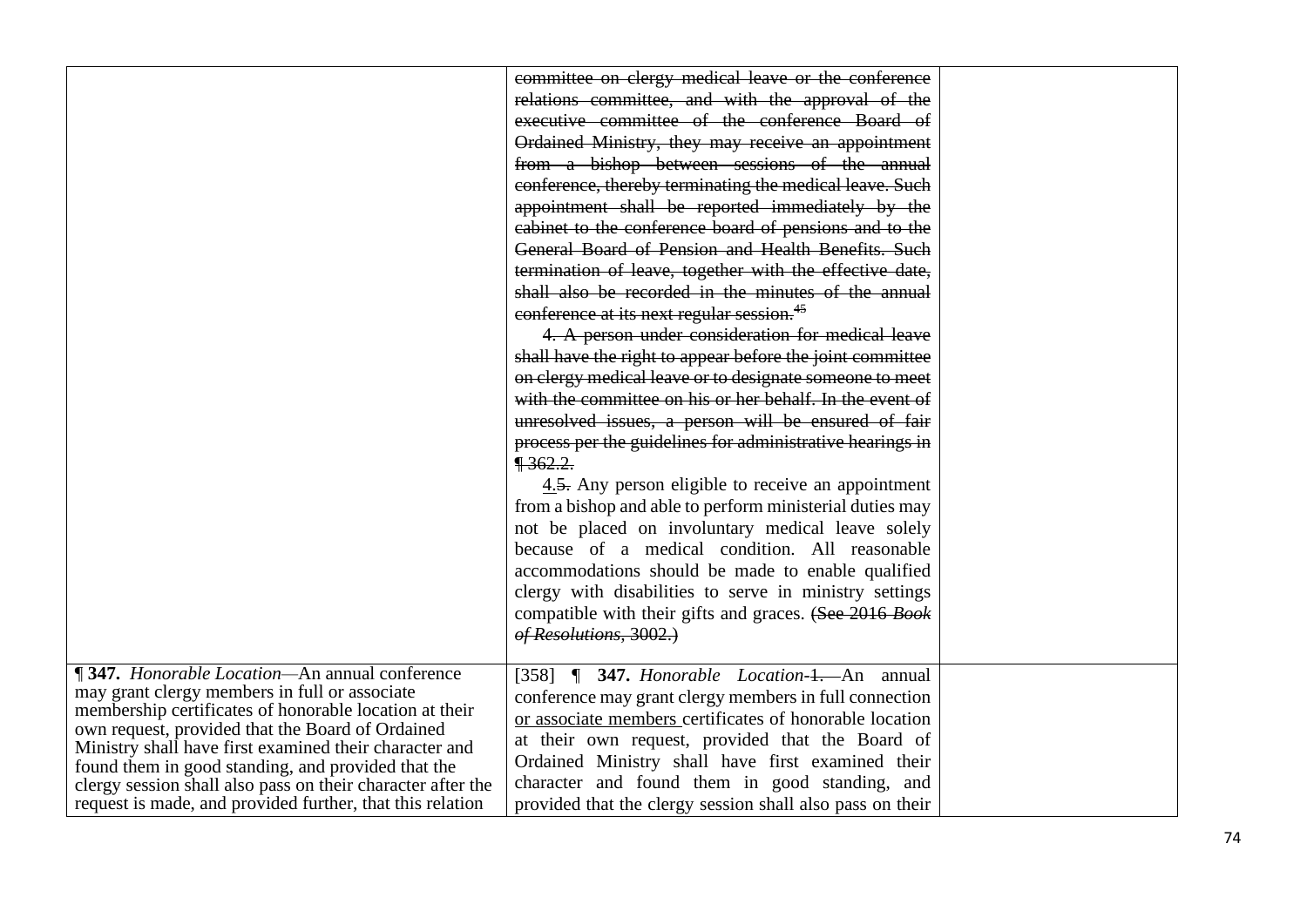| shall be granted only to one who intends to discontinue<br>service in the itinerant ministry. Upon recommendation<br>of the Board of Ordained Ministry, an annual<br>conference may offer transition assistance.<br>$>$ VII: 347.001 $<$<br>GBOD $\P$ 347 = 358.1 | character after the request is made, and provided further,<br>that this relation shall be granted only to one who intends<br>to discontinue service in the itinerant ministry. The<br>Board of Ordained Ministry shall provide guidance and<br>counsel to the locating member and family as they return<br>to a new relationship in the local church. Upon<br>recommendation of the Board of Ordained Ministry, an<br>annual conference may offer transition assistance.<br>$>$ VII: 347.001 $<$ | Rest of<br>paragraph moved to<br>adaptable<br>$BOD$ 358.2 = GBOD 342.003 |
|-------------------------------------------------------------------------------------------------------------------------------------------------------------------------------------------------------------------------------------------------------------------|--------------------------------------------------------------------------------------------------------------------------------------------------------------------------------------------------------------------------------------------------------------------------------------------------------------------------------------------------------------------------------------------------------------------------------------------------------------------------------------------------|--------------------------------------------------------------------------|
| ¶ 348. Administrative Location-1. When the                                                                                                                                                                                                                        | [359] <b>[348.</b> Administrative Location-1. When the                                                                                                                                                                                                                                                                                                                                                                                                                                           |                                                                          |
| effectiveness of a clergy in associate or full membership                                                                                                                                                                                                         | effectiveness of a clergy in an associate or full                                                                                                                                                                                                                                                                                                                                                                                                                                                |                                                                          |
| is in question, the bishop shall complete the following                                                                                                                                                                                                           | membership elergyperson's effectiveness is in question,                                                                                                                                                                                                                                                                                                                                                                                                                                          |                                                                          |
| procedure:                                                                                                                                                                                                                                                        | the bishop shall complete the following procedure:                                                                                                                                                                                                                                                                                                                                                                                                                                               |                                                                          |
| a) Identify the concerns on failed professional                                                                                                                                                                                                                   | $a)$ Identify the concerns on $\overline{a}$ . These can include an                                                                                                                                                                                                                                                                                                                                                                                                                              |                                                                          |
| responsibilities or vocational ineffectiveness.                                                                                                                                                                                                                   | associate or full member clergyperson's failed                                                                                                                                                                                                                                                                                                                                                                                                                                                   |                                                                          |
| $b)$ Hold supervisory conversations with the                                                                                                                                                                                                                      | responsibilities<br>professional<br>vocational<br><b>or</b>                                                                                                                                                                                                                                                                                                                                                                                                                                      |                                                                          |
| clergyperson that identifies the concerns and designs                                                                                                                                                                                                             | ineffectiveness.                                                                                                                                                                                                                                                                                                                                                                                                                                                                                 |                                                                          |
| collaboratively with the clergyperson a corrective plan                                                                                                                                                                                                           | $b)$ Hold supervisory conversations with the associate                                                                                                                                                                                                                                                                                                                                                                                                                                           |                                                                          |
| of action.                                                                                                                                                                                                                                                        | or full member clergyperson that identifies the concerns                                                                                                                                                                                                                                                                                                                                                                                                                                         |                                                                          |
| $c)$ Evaluate whether the plan of action has                                                                                                                                                                                                                      | and designs collaboratively with the associate or full                                                                                                                                                                                                                                                                                                                                                                                                                                           |                                                                          |
| produced fruit that gives a realistic expectation of future                                                                                                                                                                                                       | member clergyperson a corrective plan of action.                                                                                                                                                                                                                                                                                                                                                                                                                                                 |                                                                          |
| effectiveness.                                                                                                                                                                                                                                                    | $c)$ Upon evaluation, determine that Evaluate whether                                                                                                                                                                                                                                                                                                                                                                                                                                            |                                                                          |
| 2. If the process defined above $(\S1)$ has been                                                                                                                                                                                                                  | the plan of action has not been carried out or produced                                                                                                                                                                                                                                                                                                                                                                                                                                          |                                                                          |
| completed and has failed to produce sufficient                                                                                                                                                                                                                    | fruit that gives a realistic expectation of future                                                                                                                                                                                                                                                                                                                                                                                                                                               |                                                                          |
| improvement, the bishop and the district superintendents                                                                                                                                                                                                          | effectiveness $($ 4 334.3).                                                                                                                                                                                                                                                                                                                                                                                                                                                                      |                                                                          |
| may request that an associate or full member be placed                                                                                                                                                                                                            | 2. If the process defined above $(\S1)$ has been                                                                                                                                                                                                                                                                                                                                                                                                                                                 |                                                                          |
| on administrative location without the consent of the                                                                                                                                                                                                             | completed and has failed to produce sufficient                                                                                                                                                                                                                                                                                                                                                                                                                                                   |                                                                          |
| clergy member. They shall provide to the clergy                                                                                                                                                                                                                   | improvement, the bishop and the district superintendents                                                                                                                                                                                                                                                                                                                                                                                                                                         |                                                                          |
| member and the Board of Ordained Ministry, in writing,                                                                                                                                                                                                            | may request that an associate or full member be placed                                                                                                                                                                                                                                                                                                                                                                                                                                           |                                                                          |
| specific reasons for the request. The conference                                                                                                                                                                                                                  | on administrative location without the consent of the                                                                                                                                                                                                                                                                                                                                                                                                                                            |                                                                          |
| relations committee of the Board of Ordained Ministry                                                                                                                                                                                                             | clergy member. They shall provide to the clergy member                                                                                                                                                                                                                                                                                                                                                                                                                                           |                                                                          |
| shall conduct a fair process hearing as set forth in \[                                                                                                                                                                                                           | and the Board of Ordained Ministry, in writing, specific                                                                                                                                                                                                                                                                                                                                                                                                                                         |                                                                          |
| 352.2 in any administrative location procedure. The                                                                                                                                                                                                               | reasons for the request. The conference relations                                                                                                                                                                                                                                                                                                                                                                                                                                                |                                                                          |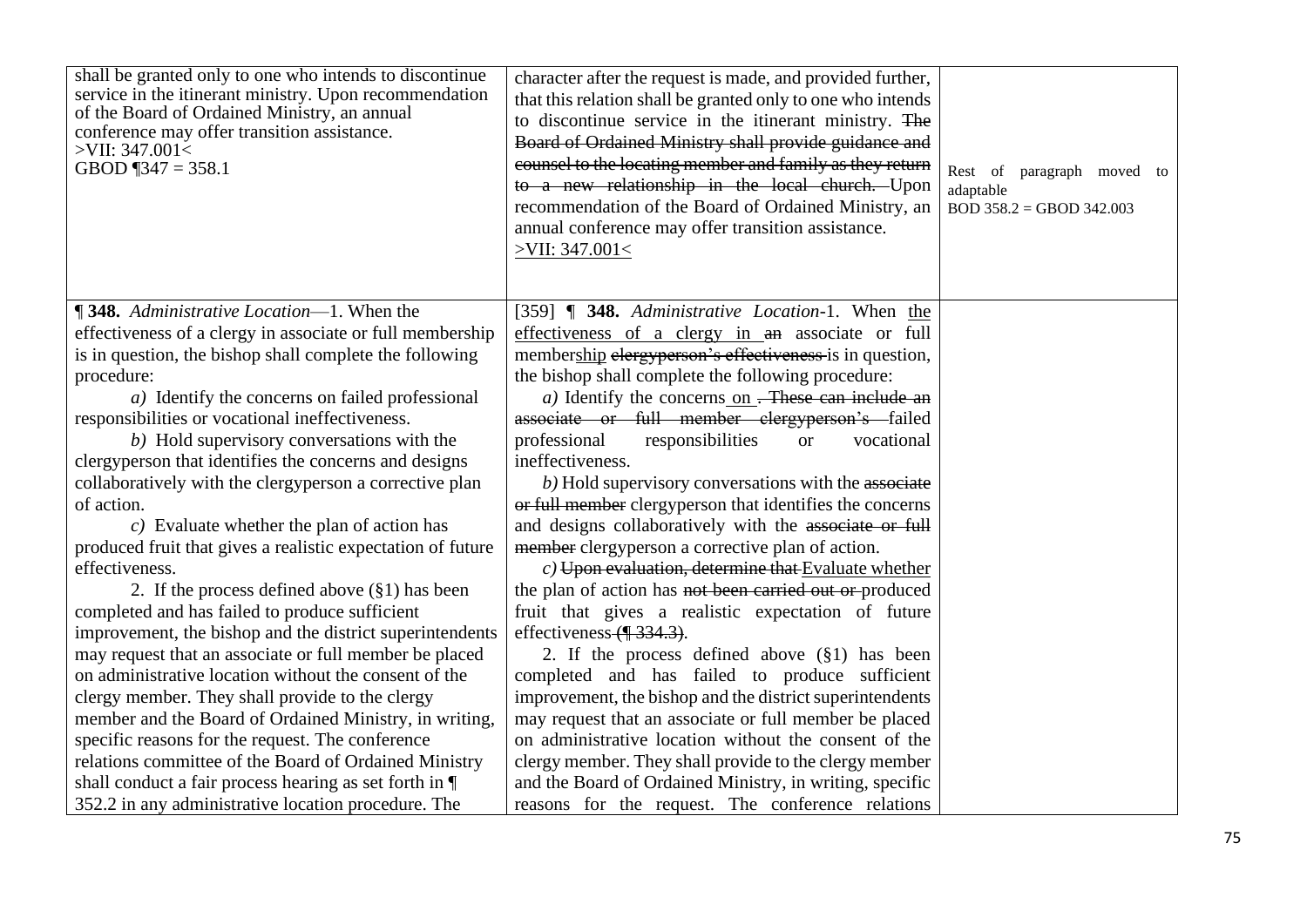| committee shall report the result of the hearing to the<br>full Board of Ordained Ministry for its action. Any<br>recommendation to administrative location shall be<br>presented from the Board of Ordained Ministry at the<br>next following meeting of the clergy session for final<br>action. Between sessions of the annual conference, an<br>associate or full member may be placed on<br>administrative location by the Board of Ordained<br>Ministry. This interim action shall be subject to the<br>approval of the clergy session of the annual conference<br>at its next session. <sup>31</sup> >VII: 348.001<<br>GBOD $$348.1-2 = 359.1-2$<br><sup>31</sup> See Judicial Council Decision 695.                                                                                                                                                                                           | committee of the Board of Ordained Ministry shall<br>conduct a fair process hearing as set forth in $\P$ 352.2<br>361.2 in any administrative location procedure. The<br>committee shall report the result of the hearing to the full<br>Board of Ordained Ministry for its action. Any<br>recommendation to administrative location shall be<br>presented from the Board of Ordained Ministry at the<br>next following meeting of the clergy session for final<br>action.<br>Between sessions of the annual conference, an<br>associate or full member may be placed on<br>administrative location by the Board of Ordained<br>Ministry. This interim action shall be subject to the<br>approval of the clergy session of members in full<br>connection with the annual conference at its next<br>session. <sup>31</sup> > VII: 348.001<<br><sup>31</sup> See Judicial Council Decision 695.                                                                               | Rest of section moved to adaptable<br>BOD 359.4 = GBOD 348.001                                                                                                     |
|------------------------------------------------------------------------------------------------------------------------------------------------------------------------------------------------------------------------------------------------------------------------------------------------------------------------------------------------------------------------------------------------------------------------------------------------------------------------------------------------------------------------------------------------------------------------------------------------------------------------------------------------------------------------------------------------------------------------------------------------------------------------------------------------------------------------------------------------------------------------------------------------------|-----------------------------------------------------------------------------------------------------------------------------------------------------------------------------------------------------------------------------------------------------------------------------------------------------------------------------------------------------------------------------------------------------------------------------------------------------------------------------------------------------------------------------------------------------------------------------------------------------------------------------------------------------------------------------------------------------------------------------------------------------------------------------------------------------------------------------------------------------------------------------------------------------------------------------------------------------------------------------|--------------------------------------------------------------------------------------------------------------------------------------------------------------------|
| ¶ 349. Retirement-1. Retired clergy members are<br>those who have been placed in the retired relation either<br>at their own request or by action of the clergy session<br>upon recommendation of the Board of Ordained<br>Ministry. <sup>32</sup> Requests for retirement shall be stated to the<br>bishop, cabinet, and Board of Ordained Ministry at least<br>one hundred twenty days prior to the date on which<br>retirement is to be effective unless waived by the bishop<br>and cabinet. The Board of Ordained Ministry shall<br>provide guidance and counsel to the retiring member<br>and family as they begin a new relationship in the local<br>church. $33 > VII$ : 349.001<<br>2 Mandatory Retirement-Every clergy<br>member of an annual conference who will have attained<br>age seventy-two on or before the end of the month in<br>which the conference session is concluded shall | [357] ¶ 349. Retirement-1. Retired clergy members are<br>those who have been placed in the retired relation either<br>at their own request or by action of the clergy session<br>upon recommendation of the Board of Ordained<br>Ministry. <sup>32</sup> (See $\P$ 1506-1509 and the Ministerial<br>Pension Plan, amended and restated effective January 1,<br>2007, as the Clergy Retirement Security Program, for<br>pension information.) Requests for retirement shall be<br>stated in writing to the bishop, cabinet, and Board of<br>Ordained Ministry at least one hundred twenty days<br>prior to the date on which retirement is to be effective<br>unless waived by the bishop and cabinet. The Board of<br>Ordained Ministry shall provide guidance and counsel<br>to the retiring member and family as they begin a new<br>relationship in the local church. <sup>33</sup> $\geq$ VII: 349.001<<br>2. <del>1.</del> Mandatory Retirement-Every clergy member of | BOD 357.1 = GBOD 349.002<br>BOD 357.4 = GBOD 349.001<br>BOD 357.2 = GBOD 349.003<br>BOD 357.3 = GBOD 349.004<br>BOD 357.6=GBOD 349.005<br>BOD 357.7 = GBOD 349.006 |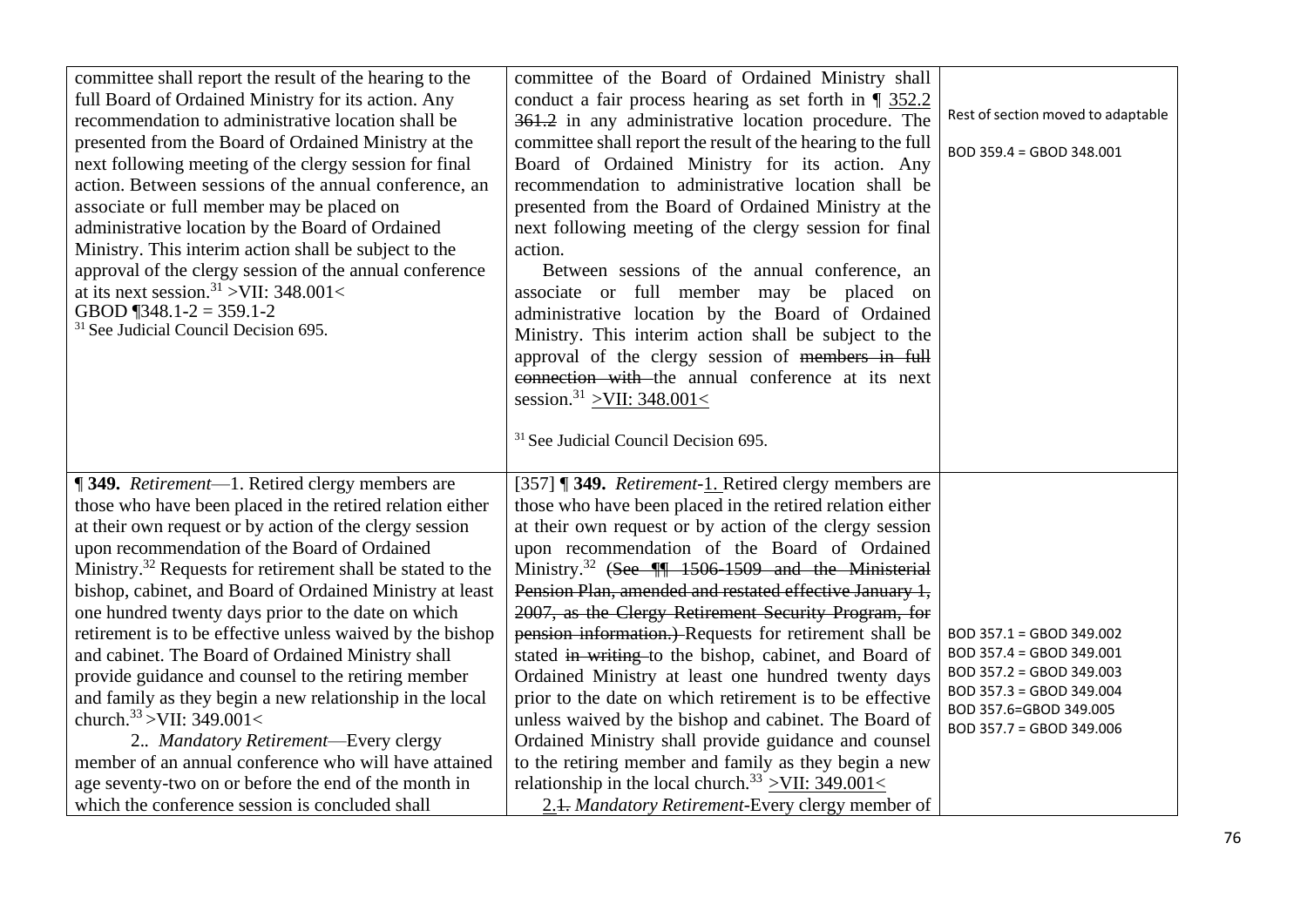automatically be retired. 3 4 Jurisdictional conferences shall follow the procedures in Part VII of the *Discipline .*>VII: 349.002<

3. *Voluntary Retirement*— *With Twenty Years of Service* —Any clergy members of the annual conference who have completed twenty years or more of service under appointment as ordained clergy or as local pastors may request the annual conference to place them in the retired relation.<sup>35</sup> Each annual conference within central conferences may establish further provisions for when and how voluntary retirement can take place. Jurisdictional conferences shall follow the procedures in Part VII of the *Discipline .* >VII: 349.003<

4. *Involuntary Retirement*—By a two -thirds vote of those present and voting, the clergy session of the annual conference may place any clergy members in the retired relation with or without their consent and irrespective of their age if such relation is recommended by the Board of Ordained Ministry and the cabinet.<sup>36</sup> The procedures for fair process shall be followed in any involuntary retirement procedure. Written notice of the intended action shall be given to such member by the Board of Ordained Ministry at least 180 days prior to annual conference. >VII: 349.004<

5. *Appointment of Retired Clergy* —All retired clergy member in full or associate membership shall be eligible to receive an appointment when requested by the bishop and cabinet.<sup>37</sup>>VII: 349.005<

6. *Return to Effective Relationship* —A clergy member in full or associate membership who has retired under the provisions of § 2 may at his or her own request be made an effective member upon recommendation of the Board of Ordained Ministry, the bishop and cabinet, and by majority vote of the clergy session of the annual conference and thereby be eligible

an annual conference who will have attained age seventy-two on or before the end of the month in which the conference session is concluded July 1 in the year in which the conference is held shall automatically be retired. $34$  Jurisdictional conferences shall follow the procedures in Part VII of the *Discipline .*>VII: 349.002<

3.2. *Voluntary Retirement* -*a) With Twenty Years of Service* -Any clergy members of the annual conference who have completed twenty years or more of service under appointment as ordained ministers or as local pastors with pension credit for service before 1982 or with full participation in the Comprehensive Protection Plan since 1981 prior to the opening date of the session of the conference may request the annual conference to place them in the retired relation.<sup>35</sup> Each annual conference within central conferences may establish further provisions for when and how voluntary retirement can take place. Jurisdictional conferences shall follow the procedures in Part VII of the *Discipline.* >VII: 349.003<

4.3. *Involuntary Retirement* -By a two -thirds vote of those present and voting, the clergy session of the annual conference members in full connection may place any clergy members in the retired relation with or without their consent and irrespective of their age if such relation is recommended by the Board of Ordained Ministry and the cabinet.<sup>68</sup> Judicial Council Decisions 522, 769The procedures for fair process in administrative hearings shall be followed in any involuntary retirement procedure. The cabinet may recommend to the Board of Ordained ministry the involuntary retirement of the clergy member, or the Board of Ordained Ministry may make the recommendation upon its own motion. Written notice of the intended action shall be given to such member by the Board of Ordained Ministry at least 180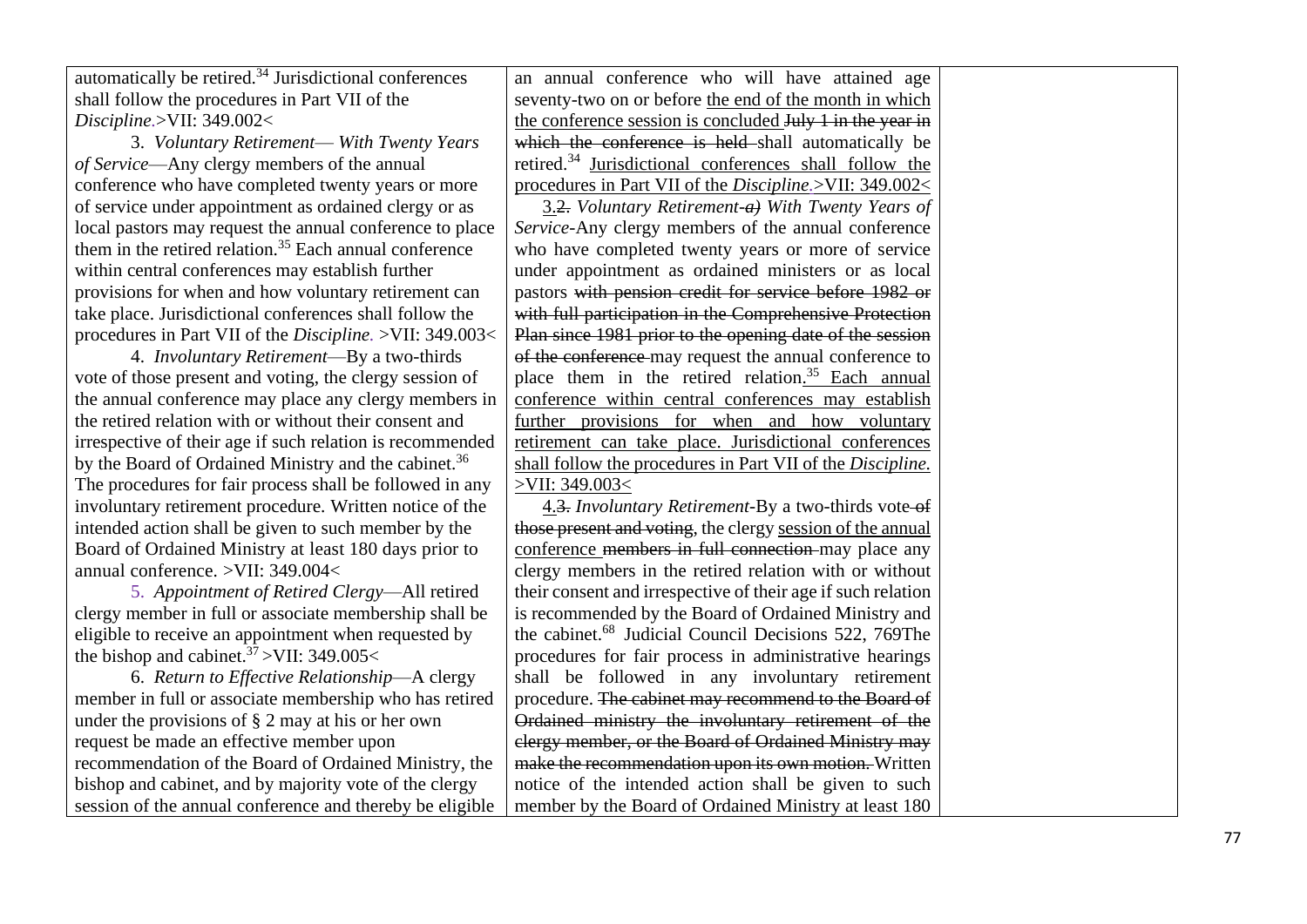for appointment so long as he or she remains in the effective relation or until § 1 applies. Each clergy member requesting return to effective relationship after voluntary retirement must meet the following conditions: (1) presentation of their certificate of retirement; (2) a satisfactory certificate of good health. >VII: 349.006< GBOD ¶349.1 - 2 = 357Intro+1; 349.3=357.2a; 349.4=357.3; 349.5 -6=357.6 -7

- <sup>32</sup> See Judicial Council Decisions 87, 88, 531.
- 3 <sup>3</sup> See Judicial Council Decision 995 .
- <sup>34</sup> See Judicial Council Decisions 7, 165, 413, 578.
- 3 <sup>5</sup> See Judicial Council Decision 717.
- 3 <sup>6</sup> See Judicial Council Decisions 522, 769 .
- 3 <sup>7</sup> See Judicial Council Decisions 87, 531, 558.

days prior to annual conference. Written notice also should be given to the chairperson of the administrative review committee. >VII: 349.004<

5.6. *Appointment of Retired Ordained Clergy Ministers* -A retired ordained minister All retired clergy members in full or associate membership shall be eligible to receive an appointment when requested by the bishop and cabinet.<sup>37</sup>>VII: 349.005< $\overline{A}$  retired ordained minister appointed to a pastoral charge shall have neither a claim upon minimum compensation from the Commission on Equitable Compensation or similar conference agency, nor further pension credit. Compensation for a retired ordained minister shall be negotiated between the district superintendent and the pastoral charge or other appointment to which the retired ordained minister is appointed. Retired ordained ministers may serve on conference agencies.<sup>53</sup>

6.7. *Return to Effective Relationship* -A clergy member in full or associate membership who has retired under the provisions of  $\S 2$  ,  $358.2$  may at his or her own request be made an effective member upon recommendation of the Board of Ordained Ministry, the bishop and cabinet, and by majority vote of the clergy session <del>members in full connection of</del> the annual conference and thereby be eligible for appointment so long as he or she remains in the effective relation or until § 1 ¶ 358.1 applies. Each clergy member requesting return to effective relationship after voluntary retirement must meet the following conditions: (1) presentation of their certificate of retirement; (2) a satisfactory certificate of good health. <del>on the prescribed form from</del> a physician approved by the Board of Ordained Ministry. However, any pension being received through the General Board of Pension and Health Benefits shall be discontinued upon their return to the effective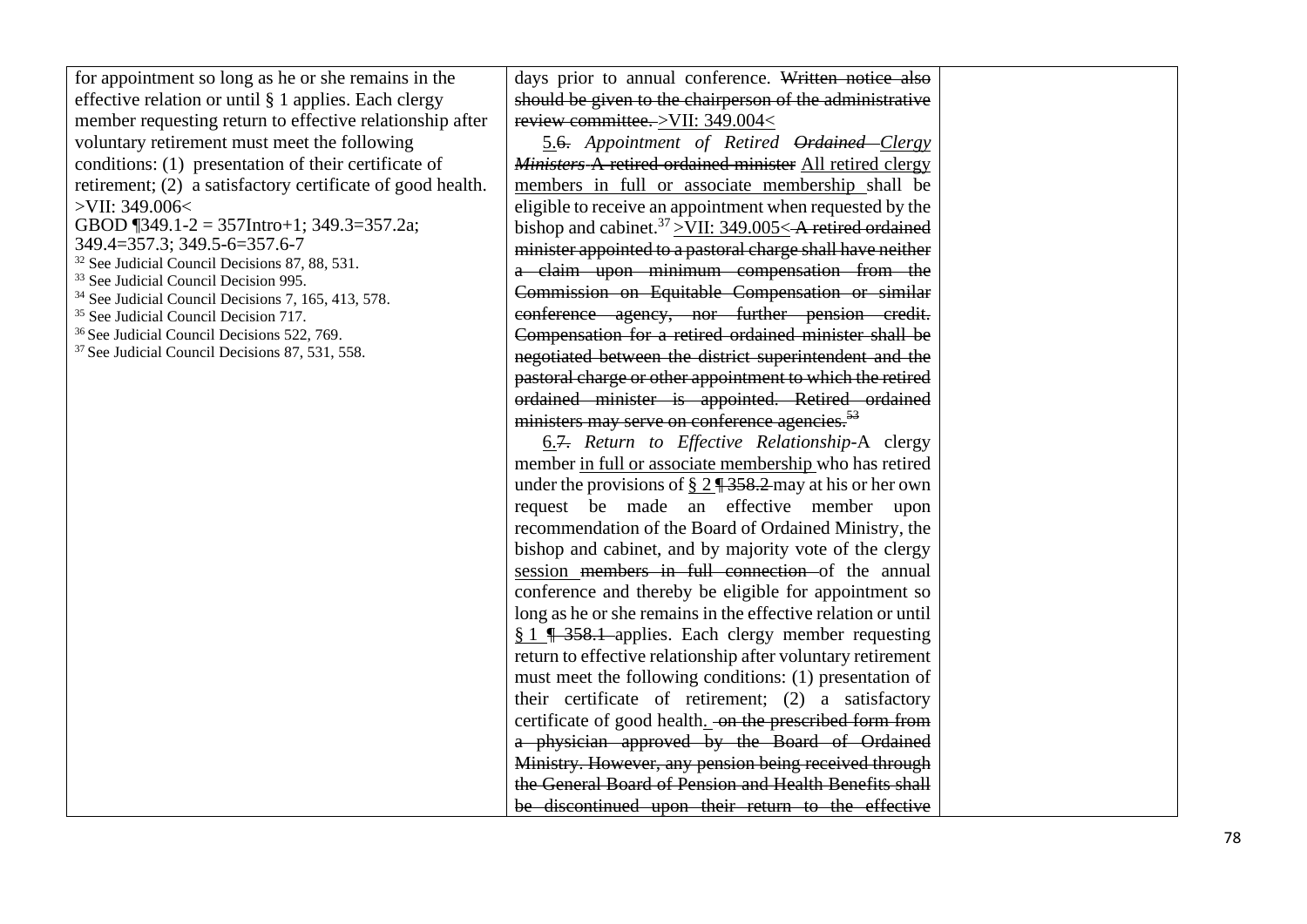|                                                                     | relationship. The pension shall be reinstated upon             |  |
|---------------------------------------------------------------------|----------------------------------------------------------------|--|
|                                                                     | subsequent retirement. > VII: 349.006<                         |  |
|                                                                     |                                                                |  |
|                                                                     | <sup>32</sup> See Judicial Council Decisions 87, 88, 531.      |  |
|                                                                     | <sup>33</sup> See Judicial Council Decision 995.               |  |
|                                                                     | <sup>34</sup> See Judicial Council Decisions 7, 165, 413, 578. |  |
|                                                                     | <sup>35</sup> See Judicial Council Decision 717.               |  |
|                                                                     | <sup>36</sup> See Judicial Council Decisions 522, 769.         |  |
|                                                                     | <sup>37</sup> See Judicial Council Decisions 87, 531, 558.     |  |
|                                                                     |                                                                |  |
| ¶ 350. Withdrawal-1. Withdrawal to Unite with                       | [360] <b>[350.</b> Withdrawal-1. Withdrawal to Unite with      |  |
| Another Denomination. <sup>38</sup> —When ordained members in       | Another Denomination <sup>38</sup> -When ordained members in   |  |
| good standing withdraw to unite with another                        | good standing withdraw to unite with another                   |  |
| denomination or to terminate their membership in the                | denomination or to terminate their membership in the           |  |
| denomination, their certification of conference                     | denomination, their certification of conference                |  |
| membership, and their written request to withdraw shall             | membership, and their written request to withdraw shall        |  |
| be deposited with the conference secretary.                         | be deposited with the conference secretary.                    |  |
| 2. Withdrawal from the Ordained Ministerial                         | 2. Withdrawal from the Ordained Ministerial Office-            |  |
| Office—Ordained members of an annual conference in                  | Ordained members of an annual conference in good               |  |
| good standing who desire to leave their ministerial                 | standing who desire to leave their ministerial office and      |  |
| office and withdraw from the conference may be                      | withdraw from the conference may be allowed to do so           |  |
| allowed to do so by the annual conference at its session.           | by the annual conference at its session. The ordained          |  |
| The clergy's certifications of ordination and conference            | minister's clergy's certifications of ordination and           |  |
| membership, and their written request to withdraw, shall            | conference membership, and their written request to            |  |
| be given to the district superintendent for deposit with            | withdraw, shall be given to the district superintendent        |  |
| the secretary of the conference, and his or her                     | for deposit with the secretary of the conference, and his      |  |
| membership may be transferred to a church which he or               | or her membership may be transferred to a church which         |  |
| she designates, after consultation with the pastor, as the          | he or she designates, after consultation with the pastor,      |  |
| local church in which he or she will hold membership. <sup>39</sup> | as the local church in which he or she will hold               |  |
| 3. Withdrawal Under Complaints or Charges-                          | membership. $39$                                               |  |
| When clergy members are named as respondents to a                   | 3. Withdrawal Under Complaints or Charges-When                 |  |
| complaint under $\P$ 353 and desire to withdraw from the            | clergy members are named as respondents to a                   |  |
| membership of the annual conference, it may permit                  | complaint under $\sqrt{353.362.1(e)}$ and desire to withdraw   |  |
| them to withdraw under the provisions of $\S$ 2703.2 The            | from the membership of the annual conference, it may           |  |
|                                                                     |                                                                |  |
| clergy member's certifications of ordination and                    | permit them to withdraw under the provisions of $\P$           |  |
| conference membership shall be surrendered to the                   | $2703.2$ $2719.2$ . The clergy member's certifications of      |  |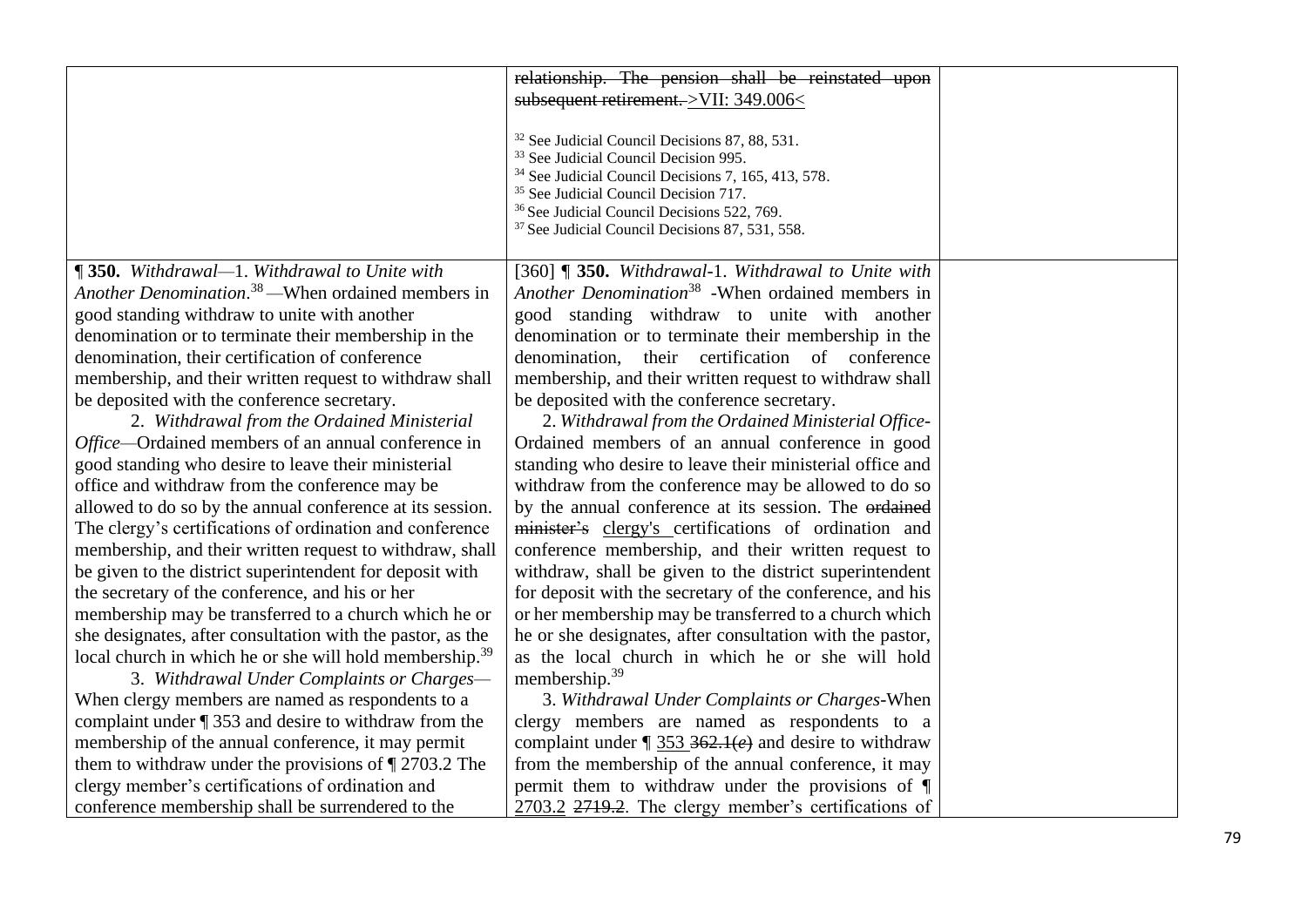| district superintendent for deposit with the secretary of              | ordination and conference membership shall be                                                                   |                                    |
|------------------------------------------------------------------------|-----------------------------------------------------------------------------------------------------------------|------------------------------------|
| the conference, and their membership may be                            | surrendered to the district superintendent for deposit                                                          |                                    |
| transferred to a local church that they designate, after               | with the secretary of the conference, and their                                                                 |                                    |
| consultation with the pastor. <sup>40</sup> Withdrawn under            | membership may be transferred to a local church that                                                            |                                    |
| complaint or withdrawn under charges shall be written                  | they designate, after consultation with the pastor. <sup>40</sup>                                               |                                    |
| on the face of the credentials.                                        | Withdrawn under complaint or withdrawn under charges                                                            |                                    |
| 4. Withdrawal Between Conferences-In the                               | shall be written on the face of the credentials.                                                                |                                    |
| event that withdrawal by surrender of the ministerial                  | 4. Withdrawal Between Conferences-In the event                                                                  |                                    |
| office, to unite with another denomination, or under                   | that withdrawal by surrender of the ministerial office, to                                                      |                                    |
| complaints or charges, should occur in the interval                    | unite with another denomination, or under complaints or                                                         |                                    |
| between sessions of an annual conference, the clergy                   | charges, should occur in the interval between sessions of                                                       |                                    |
| member's credentials, under the provisions of §1 and                   | an annual conference, the clergy member's credentials,                                                          |                                    |
| §3, shall be surrendered to the bishop or district                     | under the provisions of $\S 1$ and $\S 3$ $\P 361.1$ and .3, shall                                              |                                    |
| superintendent along with a letter of withdrawal from                  | be surrendered to the bishop or district superintendent                                                         |                                    |
| the ordained ministry, for deposit with the secretary of               | along with a letter of withdrawal from the ordained                                                             |                                    |
| the conference. This action shall be reported by the                   | ministry, Both the credentials and the letter of                                                                |                                    |
| Board of Ordained Ministry to the annual conference at                 | withdrawal shall be deposited for deposit with the                                                              |                                    |
| its next session. <sup>41</sup> The effective date of withdrawal shall | secretary of the conference. This action shall be reported                                                      |                                    |
| be the date of the letter of withdrawal. <sup>42</sup>                 | by the Board of Ordained Ministry to the annual                                                                 |                                    |
| $>$ VII: $-$ <                                                         | conference at its next session. <sup>41</sup> The effective date of                                             |                                    |
| GBOD $$350.1-4 = 360.1-4$                                              | withdrawal shall be the date of the letter of withdrawal. <sup>42</sup>                                         |                                    |
| <sup>38</sup> See Judicial Council Decision 696.                       |                                                                                                                 |                                    |
| <sup>39</sup> See Judicial Council Decisions 552, 695, 1055.           | $>$ VII: $-$ <                                                                                                  |                                    |
| <sup>40</sup> See Judicial Council Decision 691.                       |                                                                                                                 |                                    |
| <sup>41</sup> See Judicial Council Decision 552.                       | <sup>38</sup> See Judicial Council Decision 696.                                                                |                                    |
| <sup>42</sup> See Judicial Council Decision 691.                       | <sup>39</sup> See Judicial Council Decisions 552, 695, 1055.                                                    |                                    |
|                                                                        | <sup>40</sup> See Judicial Council Decision 691.                                                                |                                    |
|                                                                        | <sup>41</sup> See Judicial Council Decision 552.                                                                |                                    |
| <b>1 351.</b> Readmission to Provisional Membership $-$ Each           | <sup>42</sup> See Judicial Council Decision 691.<br><b>Section XVII. Readmission to Conference Relationship</b> |                                    |
| central conference shall establish procedures for                      |                                                                                                                 |                                    |
| readmission to conference relationship for each of the                 | [364] ¶ 351. Readmission to Provisional Membership-                                                             |                                    |
| following categories: termination of provisional                       | Each central conference shall establish procedures for                                                          |                                    |
| membership, honorable or administrative location,                      | readmission to conference relationship for each of the                                                          |                                    |
| leaving the ministerial office, termination by action of               | following categories: termination of provisional                                                                |                                    |
| the annual conference, and involuntary retirement. All                 | membership, honorable or administrative location,                                                               | Rest of section moved to adaptable |
| readmission procedures shall require readmission in the                | leaving the ministerial office, termination by action of                                                        | BOD 364 = GBOD 351.001             |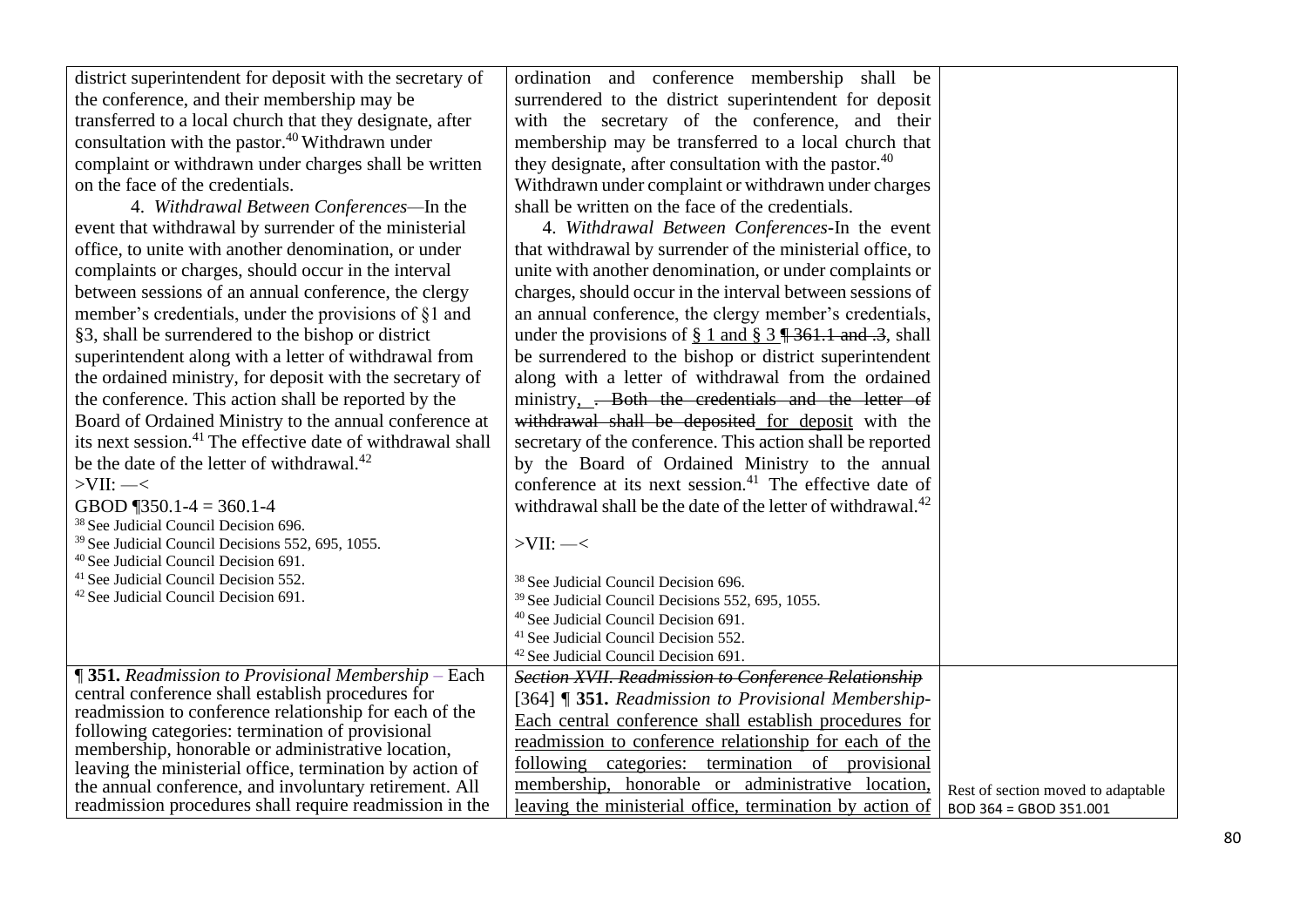| conference in which clergy membership was previously<br>held or, in the case of readmission for transfer to a new<br>conference, consultation with the bishops and Boards of<br>Ordained Ministry for each conference involved in the<br>readmission procedure. Jurisdictional conferences shall<br>follow the procedures in Part VII of the Discipline.<br>$>$ VII: 351.001-351.005 $<$<br>GBOD $\sqrt{351} = 364$                                                                                                                                                                                                                                                                                                                                                                                                                                                                                                                                                                                                                                                                                                                                                                                                                                                                                       | the annual conference, and involuntary retirement. All<br>readmission procedures shall require readmission in the<br>conference in which clergy membership was previously<br>held or, in the case of readmission for transfer to a new<br>conference, consultation with the bishops and Boards of<br>Ordained Ministry for each conference involved in the<br>readmission procedure. Jurisdictional conferences shall<br>follow the procedures in Part VII of the Discipline.<br>>VII: 351.001-351.005<                                                                                                                                                                                                                                                                                                                                                                                                                                                                                                                                                                                                                                                                                                                                                                                                                                                                                                         |                                                   |
|-----------------------------------------------------------------------------------------------------------------------------------------------------------------------------------------------------------------------------------------------------------------------------------------------------------------------------------------------------------------------------------------------------------------------------------------------------------------------------------------------------------------------------------------------------------------------------------------------------------------------------------------------------------------------------------------------------------------------------------------------------------------------------------------------------------------------------------------------------------------------------------------------------------------------------------------------------------------------------------------------------------------------------------------------------------------------------------------------------------------------------------------------------------------------------------------------------------------------------------------------------------------------------------------------------------|-----------------------------------------------------------------------------------------------------------------------------------------------------------------------------------------------------------------------------------------------------------------------------------------------------------------------------------------------------------------------------------------------------------------------------------------------------------------------------------------------------------------------------------------------------------------------------------------------------------------------------------------------------------------------------------------------------------------------------------------------------------------------------------------------------------------------------------------------------------------------------------------------------------------------------------------------------------------------------------------------------------------------------------------------------------------------------------------------------------------------------------------------------------------------------------------------------------------------------------------------------------------------------------------------------------------------------------------------------------------------------------------------------------------|---------------------------------------------------|
| Section XI. Administrative Fair Process<br>and<br><b>Complaint Procedure</b><br><b>[352.</b> Involuntary Status Change and Fair Process-1.<br>When there is a request for an involuntary status<br>change, the bishop and cabinet, and Board of Ordained<br>Ministry shall take action in a timely manner.<br>Jurisdictional conferences shall follow the procedures in<br>Part VII of the <i>Discipline</i> in regards to the conference<br>relations committee. >VII: 352.001<<br>2. Fair Process—As a part of the holy covenant<br>that exists within the membership and organization of<br>The United Methodist Church, each central conference<br>shall develop a method for the disposition of requests<br>for involuntary status changes, excluding complaints,<br>for the protection of the rights of individuals and for the<br>protection of the Church. These procedures shall be<br>written and applied consistently to all requests for<br>involuntary status change, and shall include but not be<br>limited to the following:<br>$a)$ In any administrative proceeding the bishop or<br>the bishop's designee and the respondent (the person<br>against whom involuntary action [excluding complaints]<br>is directed) shall have a right to be heard before any final<br>action is taken. | Section XI.XVI. Administrative Fair Process_and<br><b>Complaint Procedure</b><br>[362] ¶ 352. <i>Involuntary Status Change and Fair</i><br><i>Process</i> -1. When there is a request for an involuntary<br>status change, the bishop and cabinet, and Board of<br>Ordained Ministry shall take action in a timely manner.<br>Jurisdictional conferences shall follow the procedures in<br>Part VII of the <i>Discipline</i> in regards to the conference<br>relations committee. >VII: 352.001<<br>Conference Relations Committee-Each annual<br>conference Board of Ordained Ministry shall establish a<br>conference relations committee of at least three persons<br>to hear requests for discontinuance of provisional<br>members, involuntary leave of absence, administrative<br>location, involuntary retirement, or other such matters as<br>may be referred to them by the Board of Ordained<br>Ministry (¶ 635). District superintendents shall not serve<br>on the conference relations committee.<br>2. Fair Process–Hearings-As a part of the holy<br>covenant that exists within the membership and<br>organization of The United Methodist Church, each<br>central conference shall develop a method for the<br>disposition of requests for involuntary status changes,<br>excluding complaints, for the protection of the rights of<br>individuals and for the protection of the Church. These | BOD 361= GBOD 352.001<br>BOD 361.2 = GBOD 352.002 |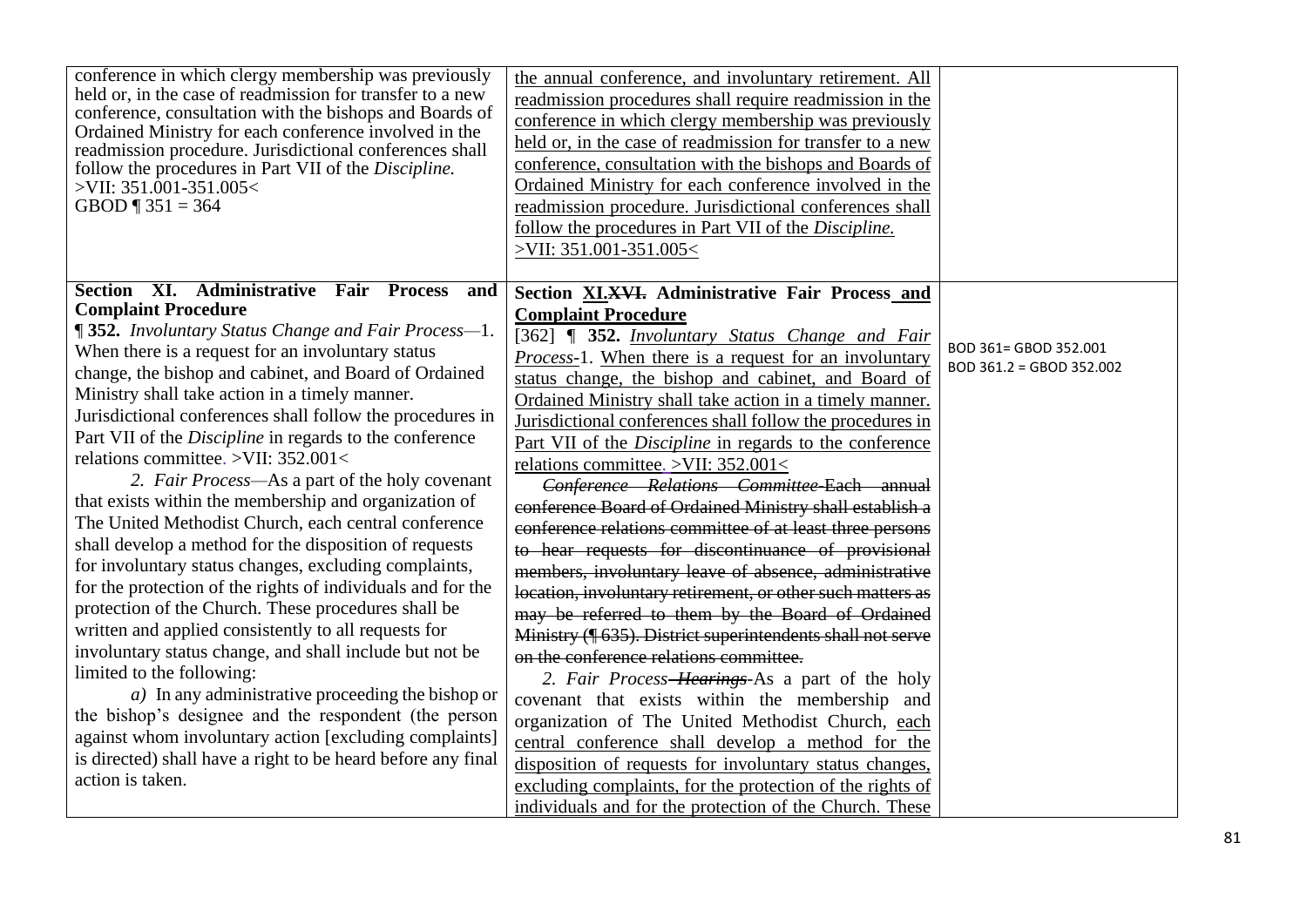b) Notice of any hearing shall advise the respondent of the reason for the proposed procedures with sufficient detail to allow the respondent to prepare a response. Notice shall be given not less than twenty days prior to the hearing.

*c)* The respondent shall have a right to be accompanied to any hearing by a clergyperson who is a member in full connection of the respondent's annual conference, in accordance with the appropriate disciplinary provisions. The clergyperson accompanying the respondent shall have the right to voice.  $43$ 

*d)* In any administrative hearing, under no circumstances shall one party, in the absence of the other party, discuss substantive issues with members of the pending hearing body. Questions of procedure may be raised with the presiding officer of the hearing body.

e) The respondent shall have access, at least seven days prior to the hearing, to all records relied upon in the determination of the outcome of the administrative process.<sup>44</sup>

*f*) In the event that a clergy person fails to appear for supervisory interviews, refuses mail, refuses to communicate personally with the bishop or district superintendent, or otherwise fails to respond to supervisory requests or requests from official administrative committees, such actions or inactions shall not be used as an excuse to avoid or delay any Church processes, and such processes may continue without the participation of such individual. Jurisdictional conferences shall follow the additional procedures in Part VII of the *Discipline.* >VII: 352.002<

3. *Immunity from Prosecution—*In order to preserve the integrity of the Church's administrative process and ensure full participation in it at all times, the bishop, cabinet, Board of Ordained Ministry, witnesses, advocates, administrative review committee, clergy in full connection voting in executive session, and all others who participate in the Church's administrative process shall have immunity from prosecution of complaints brought against them related to their role in a particular

procedures shall be written and applied consistently to all requests for involuntary status change, and shall include but not be limited to the following:

the following procedures are presented for the protection of the rights of individuals and for the protection of the Church in administrative hearings. The process set forth in this paragraph shall be followed whenever there is a request for discontinuance of provisional membership (upon appeal by the provisional member), involuntary leave of absence, administrative location, or involuntary retirement. Special attention shall be given to the timely disposition of all matters and to ensuring racial, ethnic, and gender diversity in the committee dealing with the fair process hearing.

*a)* In any administrative proceeding the bishop or the bishop's designee and the respondent (the person against whom involuntary action [excluding complaints] is directed) shall have a right to be heard before any final action is taken.

*b)* Notice of any hearing shall advise the respondent of the reason for the proposed procedures with sufficient detail to allow the respondent to prepare a response. Notice shall be given not less than twenty days prior to the hearing.

*c)* The respondent shall have a right to be accompanied to any hearing by a clergyperson who is a member in full connection of the respondent's annual conference, in accordance with the appropriate disciplinary provisions. The clergyperson accompanying the respondent shall have the right to voice  $43$ 

*d)* In any administrative hearing, under no circumstances shall one party, in the absence of the other party, discuss substantive issues with members of the pending hearing body. Questions of procedure may be

BOD 362.c = GBOD 353.002 BOD 362.d = GBOD 353.003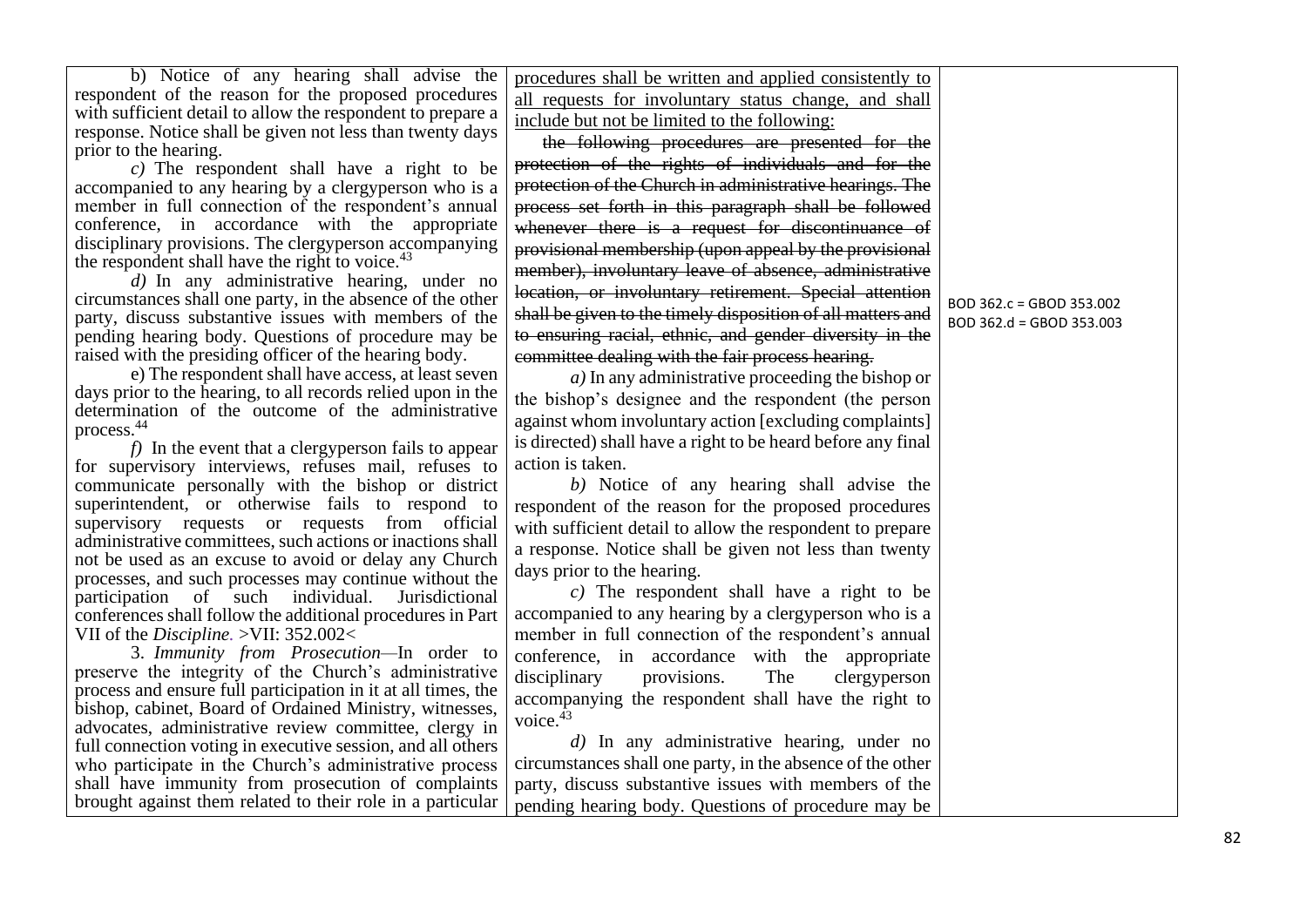administrative process, unless they have committed a chargeable offense in conscious and knowing bad faith. The complainant/plaintiff in any proceeding against any such person related to their role in a particular judicial process shall have the burden of proving, by clear and convincing evidence, that such person's actions constituted a chargeable offense committed knowingly in bad faith. The immunity set forth in this provision shall extend to civil court proceedings, to the fullest extent permissible by the civil laws.

GBOD  $\sqrt{352.1} = 361.2$ ; 352.2a-d=362.2Intro+a+c+d+f; 352.3=362.3

<sup>43</sup>See Judicial Council Decisions 921, 972.

<sup>44</sup>See Judicial Council Decision 974.

raised with the presiding officer of the hearing body.

*e)* The respondent shall have access, at least seven days prior to the hearing, to all records relied upon in the determination of the outcome of the administrative process.<sup>44</sup>

*f)* In the event that a clergyperson fails to appear for supervisory interviews, refuses mail, refuses to communicate personally with the bishop or district superintendent, or otherwise fails to respond to supervisory requests or requests from official administrative committees, such actions or inactions shall not be used as an excuse to avoid or delay any Church processes, and such processes may continue without the participation of such individual. Jurisdictional conferences shall follow the additional procedures in Part VII of the *Discipline .* >VII: 352.002<

3. *Immunity from Prosecution -*In order to preserve the integrity of the Church's administrative process and ensure full participation in it at all times, the bishop, cabinet, Board of Ordained Ministry, witnesses, advocates, administrative review committee, clergy in full connection voting in executive session, and all others who participate in the Church's administrative process shall have immunity from prosecution of complaints brought against them related to their role in a particular administrative process, unless they have committed a chargeable offense in conscious and knowing bad faith. The complainant/plaintiff in any proceeding against any such person related to their role in a particular judicial process shall have the burden of proving, by clear and convincing evidence, that such person's actions constituted a chargeable offense committed knowingly in bad faith. The immunity set forth in this provision shall extend to civil court proceedings, to the fullest extent permissible by the civil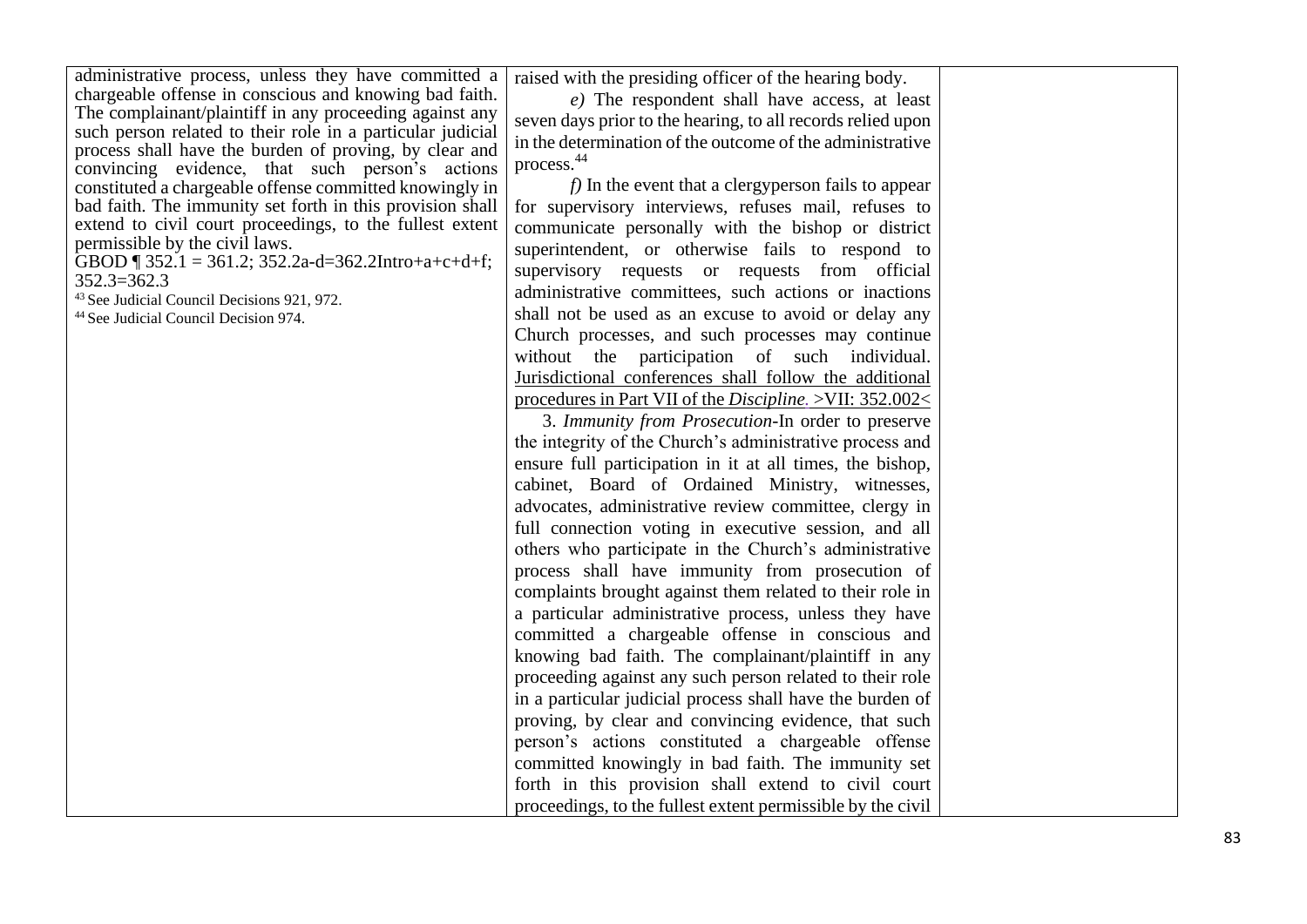|                                                                                                                                                                                                                                                                                                                                                                                                                                                                                                                                                                                                                                                                                                                                                                                                                                                                                                                                                                                                                                                                                                                                                                                                                                                                                                                                                                                                                                                                                                                                                                                                                                                                                                                                                                                                          | <sup>43</sup> See Judicial Council Decisions 921, 972.<br><sup>44</sup> See Judicial Council Decision 974.                                                                                                                                                                                                                                                                                                                                                                                                                                                                                                                                                                                                                                                                                                                                                                                                                                                                                                                                                                                                                                                                                                                                                                                                                                                                                                                                                                                                                                                                                                                                                                                                                                                                                        |                                                                                                                                    |         |
|----------------------------------------------------------------------------------------------------------------------------------------------------------------------------------------------------------------------------------------------------------------------------------------------------------------------------------------------------------------------------------------------------------------------------------------------------------------------------------------------------------------------------------------------------------------------------------------------------------------------------------------------------------------------------------------------------------------------------------------------------------------------------------------------------------------------------------------------------------------------------------------------------------------------------------------------------------------------------------------------------------------------------------------------------------------------------------------------------------------------------------------------------------------------------------------------------------------------------------------------------------------------------------------------------------------------------------------------------------------------------------------------------------------------------------------------------------------------------------------------------------------------------------------------------------------------------------------------------------------------------------------------------------------------------------------------------------------------------------------------------------------------------------------------------------|---------------------------------------------------------------------------------------------------------------------------------------------------------------------------------------------------------------------------------------------------------------------------------------------------------------------------------------------------------------------------------------------------------------------------------------------------------------------------------------------------------------------------------------------------------------------------------------------------------------------------------------------------------------------------------------------------------------------------------------------------------------------------------------------------------------------------------------------------------------------------------------------------------------------------------------------------------------------------------------------------------------------------------------------------------------------------------------------------------------------------------------------------------------------------------------------------------------------------------------------------------------------------------------------------------------------------------------------------------------------------------------------------------------------------------------------------------------------------------------------------------------------------------------------------------------------------------------------------------------------------------------------------------------------------------------------------------------------------------------------------------------------------------------------------|------------------------------------------------------------------------------------------------------------------------------------|---------|
| ¶ 353. Complaint Procedures-1. Review - Ordination<br>and membership in an annual conference in The United<br>Methodist Church is a sacred trust. The qualifications<br>and duties of local pastors, associate members,<br>provisional members, and full members are set forth in<br>the <i>Discipline</i> , and we believe they flow from the gospel<br>as taught by Jesus the Christ and proclaimed by his<br>apostles. Whenever a person in any of the above<br>categories, including those on leaves of all types,<br>honorable or administrative location, or retirement, is<br>accused of violating this trust, the membership of his or<br>her ministerial office shall be subject to review.<br>This review shall have as its primary purpose a<br>just resolution of any violations of this sacred trust, in<br>the hope that God's work of justice, reconciliation and<br>healing may be realized in the body of Christ.<br>A just resolution is one that focuses on repairing<br>any harm to people and communities, achieving real<br>accountability by making things right in so far as<br>possible and bringing healing to all the parties. In<br>appropriate situations, processes seeking a just<br>resolution may be pursued. Special attention should be<br>given to ensuring that cultural, racial, ethnic and gender<br>contexts are valued throughout the process in terms of<br>their understandings of fairness, justice and restoration.<br>A complaint is a written and signed statement<br>claiming misconduct as defined in $\P$ 2702 When a<br>complaint is received by the bishop, both the person<br>making the complaint and the person against whom the<br>complaint is made will be informed in writing of the<br>process to be followed at that stage. When and if the | [362] ¶ 353. Complaint Procedures-1. Ordination and<br>membership in an annual conference in The United<br>Methodist Church is a sacred trust. The qualifications<br>and duties of local pastors, associate members,<br>provisional members, and full members are set forth in<br>the <i>The Book of Discipline of The United Methodist</i><br><i>Church</i> , and we believe they flow from the gospel as<br>taught by Jesus the Christ and proclaimed by his<br>apostles. Whenever a person in any of the above<br>categories, including those on leaves of all types,<br>honorable or administrative location, or retirement, is<br>accused of violating this trust, the membership of his or<br>her ministerial office shall be subject to review.<br>This review shall have as its primary purpose a just<br>resolution of any violations of this sacred trust, in the<br>hope that God's work of justice, reconciliation and<br>healing may be realized in the body of Christ.<br>A just resolution is one that focuses on repairing any<br>harm to people and communities, achieving real<br>accountability by making things right in so far as<br>possible and bringing healing to all the parties. In<br>appropriate situations, processes seeking a just<br>resolution as defined in $\sqrt{363.1(c)}$ may be pursued.<br>Special attention should be given to ensuring that<br>cultural, racial, ethnic and gender contexts are valued<br>throughout the process in terms of their understandings<br>of fairness, justice and restoration.<br>A complaint is a written and signed statement<br>claiming misconduct as defined in $\sqrt{\frac{2702.1.2702}{2}}$ When<br>a complaint is received by the bishop, both the person<br>making the complaint and the person against whom the | <b>BOD</b><br>$364 = GBOD$<br>BOD 365 = GBOD 351.002<br>BOD 366 = GBOD 351.003<br>BOD 367 = GBOD 351.004<br>BOD 368 = GBOD 351.005 | 351.001 |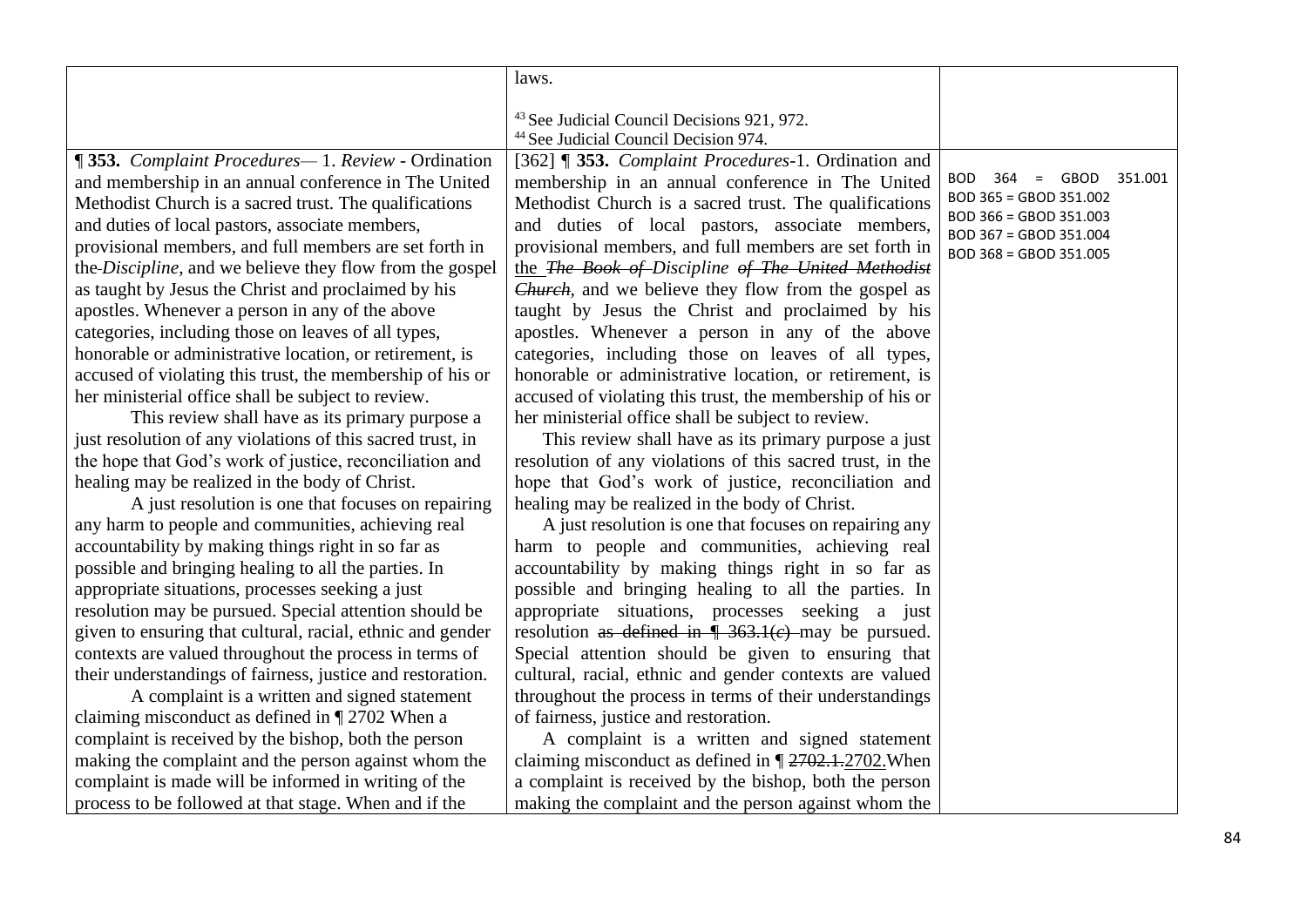stage changes, those persons will continue to be informed in writing of the new process in a timely fashion. >VII: 353.001<

*2. Supervision*—In the course of the ordinary fulfillment of the superintending role, the bishop or district superintendent may receive or initiate complaints about the performance or character of a clergyperson. The person filing the complaint and the clergyperson shall be informed by the district superintendent or bishop of the process for filing the complaint and its purpose.

*3. Supervisory Response*—The supervisory response of the bishop shall begin upon receipt of a formal complaint. The response is pastoral and administrative and shall be directed toward a just resolution among all parties. It is not part of any judicial process. Each central conference shall develop a method for the disposition of judicial complaints. These procedures shall be written and applied consistently to all judicial complaints. The person against whom the complaint was made may choose another person to accompany him or her with the right to voice; the person making the complaint shall have the right to choose a person to accompany him or her with the right to voice.

The supervisory response shall be carried out by the bishop or the bishop's designee in a timely manner, with attention to communication to all parties regarding the complaint and the process. When the supervisory response is initiated, the bishop shall notify the chairperson of the Board of Ordained Ministry that a complaint has been filed, of the clergyperson named, of the general nature of the complaint, and, when concluded, of the disposition of the complaint.

Jurisdictional conferences shall follow the additional procedures in Part VII of the *Discipline.*  $>$ VII: 353.003<

*4. Suspension*—When deemed appropriate, to protect the well-being of the person making the complaint, the congregation, annual conference, other context for ministry, and/or clergy, the bishop, with the complaint is made will be informed in writing of the process to be followed at that stage. When and if the stage changes, those persons will continue to be informed in writing of the new process in a timely fashion. All original time limitations may be extended for one 30-day period upon the consent of the complainant and the respondent. >VII: 353.001<

*2.a) Supervision*-In the course of the ordinary fulfillment of the superintending role, the bishop or district superintendent may receive or initiate complaints about the performance or character of a clergyperson. A complaint is a written and signed statement claiming misconduct or unsatisfactory performance of ministerial duties.<sup>68</sup> The person filing the complaint and the clergyperson shall be informed by the district superintendent or bishop of the process for filing the complaint and its purpose.

*3.b) Supervisory Response*-The supervisory response of the bishop shall begin upon receipt of a formal complaint. The response is pastoral and administrative and shall be directed toward a just resolution among all parties. It is not part of any judicial process. Each central conference shall develop a method for the disposition of judicial complaints. These procedures shall be written and applied consistently to all judicial complaints. The complaint shall be treated as an allegation or allegations during the supervisory process. At all supervisory meetings no verbatim record shall be made and no legal counsel shall be present. The person against whom the complaint was made may choose another person to accompany him or her with the right to voice; the person making the complaint shall have the right to choose a person to accompany him or her with the right to voice.

The supervisory response shall be carried out by

Rest of this paragraph moved to adaptable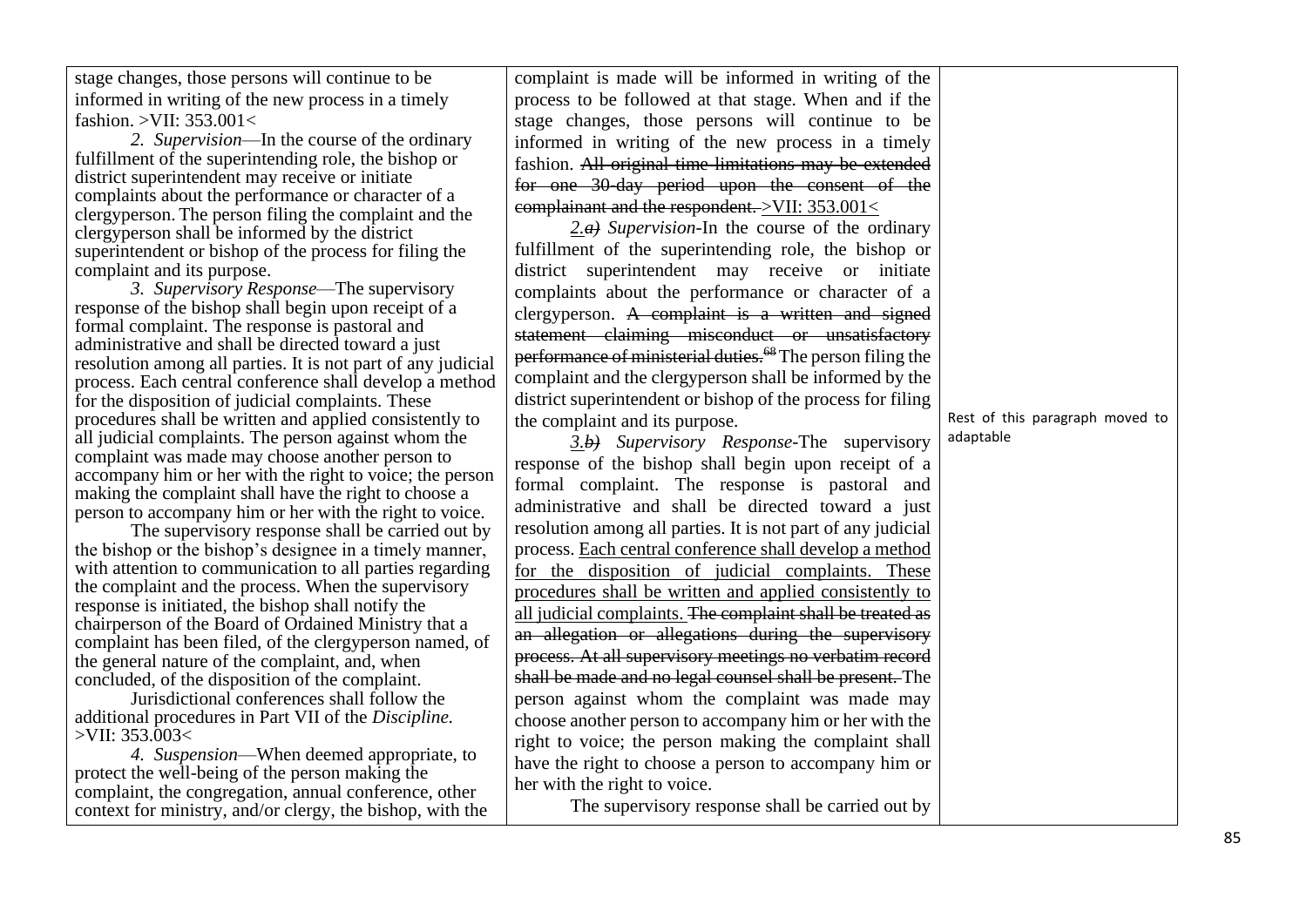recommendation of the executive committee of the Board of Ordained Ministry, may suspend the person from all clergy responsibilities, but not from an appointment, for a period not to exceed ninety days. With the agreement of the executive committee of the Board of Ordained Ministry, the bishop may extend the suspension for only one additional period of thirty days.<sup>45</sup> >VII: 352.003< GBOD | 353.1 = 362.1Intro; 353.2=362.1a; 353.3=362.1b; 353.4=362.1d <sup>45</sup> See Judicial Council Decision 776.

the bishop or the bishop's designee in a timely manner, with attention to communication to all parties regarding the complaint and the process. At the determination of the bishop, persons with qualifications and experience in assessment, intervention, or healing may be selected to assist in the supervisory response. The bishop also may consult with the committee on pastor -parish relations for pastors, the district committee on superintendency for the district superintendents, appropriate personnel committee or other persons who may be helpful.

When the supervisory response is initiated, the bishop shall notify the chairperson of the Board of Ordained Ministry that a complaint has been filed, of the clergyperson named, of the general nature of the complaint, and, when concluded, of the disposition of the complaint. Jurisdictional conferences shall follow the additional procedures in Part VII of the *Discipline.* >VII: 353.00 3 <

*c) Just Resolution* -The supervisory response may include a process that seeks a just resolution in which the parties are assisted by a trained, impartial third party facilitator(s) or mediator(s), in reaching an agreement satisfactory to all parties.<sup>69</sup> If the bishop chooses to initiate a mediated attempt to produce a just resolution, then the bishop, the person filing the complaint, the respondent, and other appropriate persons shall enter into a written agreement outlining the process, including any agreements on confidentiality. A process seeking a just resolution may begin at any time in the supervisory, complaint, or trial process. If resolution is achieved, a written statement of resolution, including any terms and conditions, shall be signed by the parties and the parties shall agree on any matters to be disclosed to third parties. A just resolution agreed to by all parties shall be a final disposition of the related complaint.